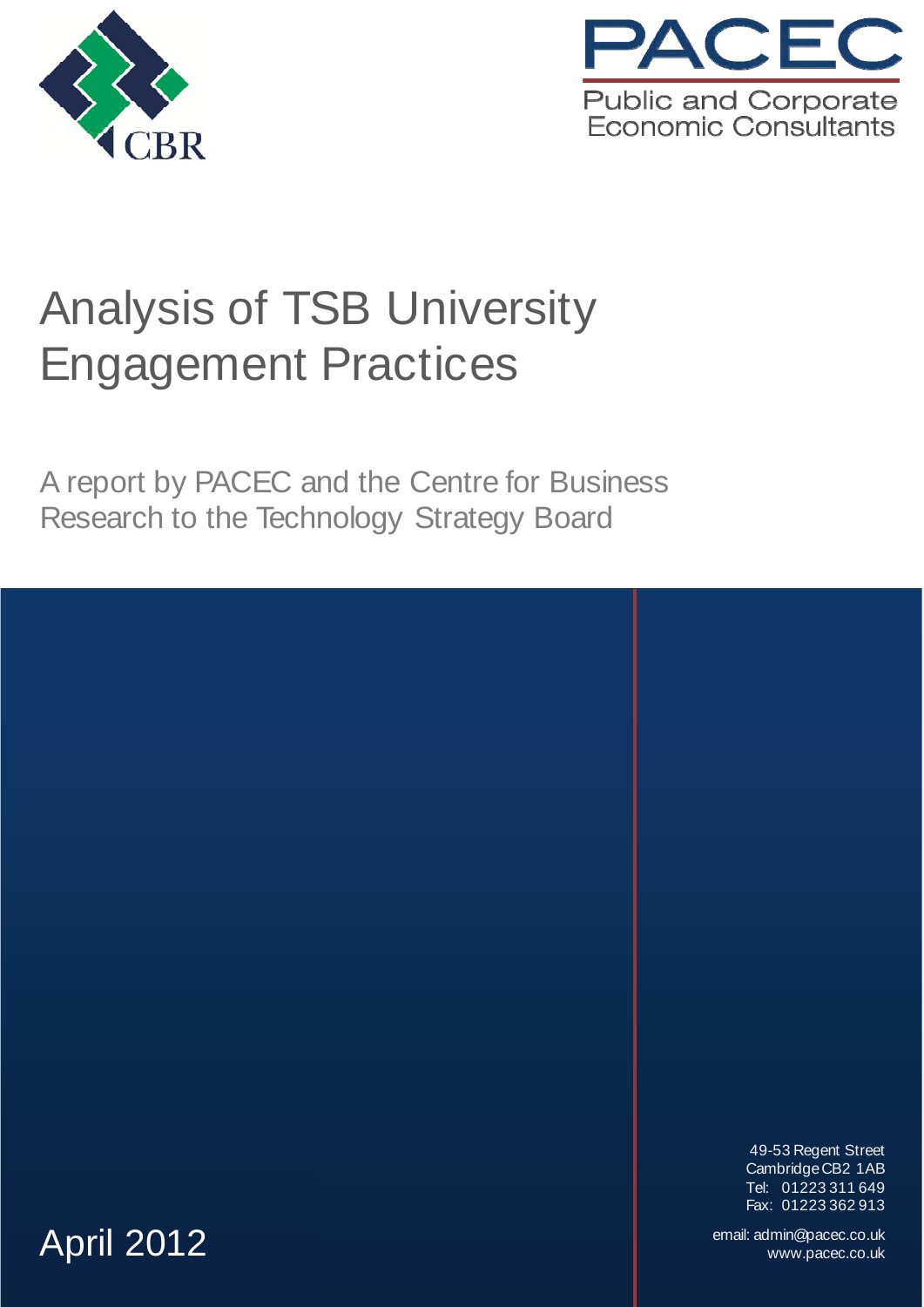

## **Contents**

|                | X <sub>1</sub> |                                                                         |  |
|----------------|----------------|-------------------------------------------------------------------------|--|
|                | X <sub>2</sub> |                                                                         |  |
|                | X <sub>3</sub> |                                                                         |  |
|                | X4             |                                                                         |  |
|                | X <sub>5</sub> |                                                                         |  |
|                | X <sub>6</sub> |                                                                         |  |
|                | X7             |                                                                         |  |
|                | X <sub>8</sub> |                                                                         |  |
| $\mathbf{1}$   |                |                                                                         |  |
|                | 1.2            |                                                                         |  |
|                | 1.3            |                                                                         |  |
|                | 1.4            |                                                                         |  |
|                | 1.5            |                                                                         |  |
| $\overline{2}$ |                |                                                                         |  |
|                | 2.2            |                                                                         |  |
|                | 2.3            |                                                                         |  |
|                | 2.4            |                                                                         |  |
|                | 2.5            |                                                                         |  |
|                | 2.6            |                                                                         |  |
|                | 2.7            |                                                                         |  |
|                | 2.8            |                                                                         |  |
|                | 2.9            |                                                                         |  |
|                | 2.10           |                                                                         |  |
|                | 2.11           |                                                                         |  |
|                | 2.12           |                                                                         |  |
|                | 2.13           |                                                                         |  |
|                | 2.14           |                                                                         |  |
| 3              |                |                                                                         |  |
|                | 3.2            |                                                                         |  |
|                | 3.3            |                                                                         |  |
|                | 3.4            |                                                                         |  |
|                | 3.5            |                                                                         |  |
| 4              |                |                                                                         |  |
|                | 4.2            | The Aims of Non-Transactional Interactions with TSB and Universities 56 |  |
|                | 4.3            |                                                                         |  |
|                | 4.4            |                                                                         |  |
|                | 4.5            |                                                                         |  |
| 5              |                |                                                                         |  |
|                | 5.2            |                                                                         |  |
|                | 5.3            |                                                                         |  |
|                | 5.4            |                                                                         |  |
|                | 5.5            |                                                                         |  |
|                | 5.6            |                                                                         |  |
|                |                |                                                                         |  |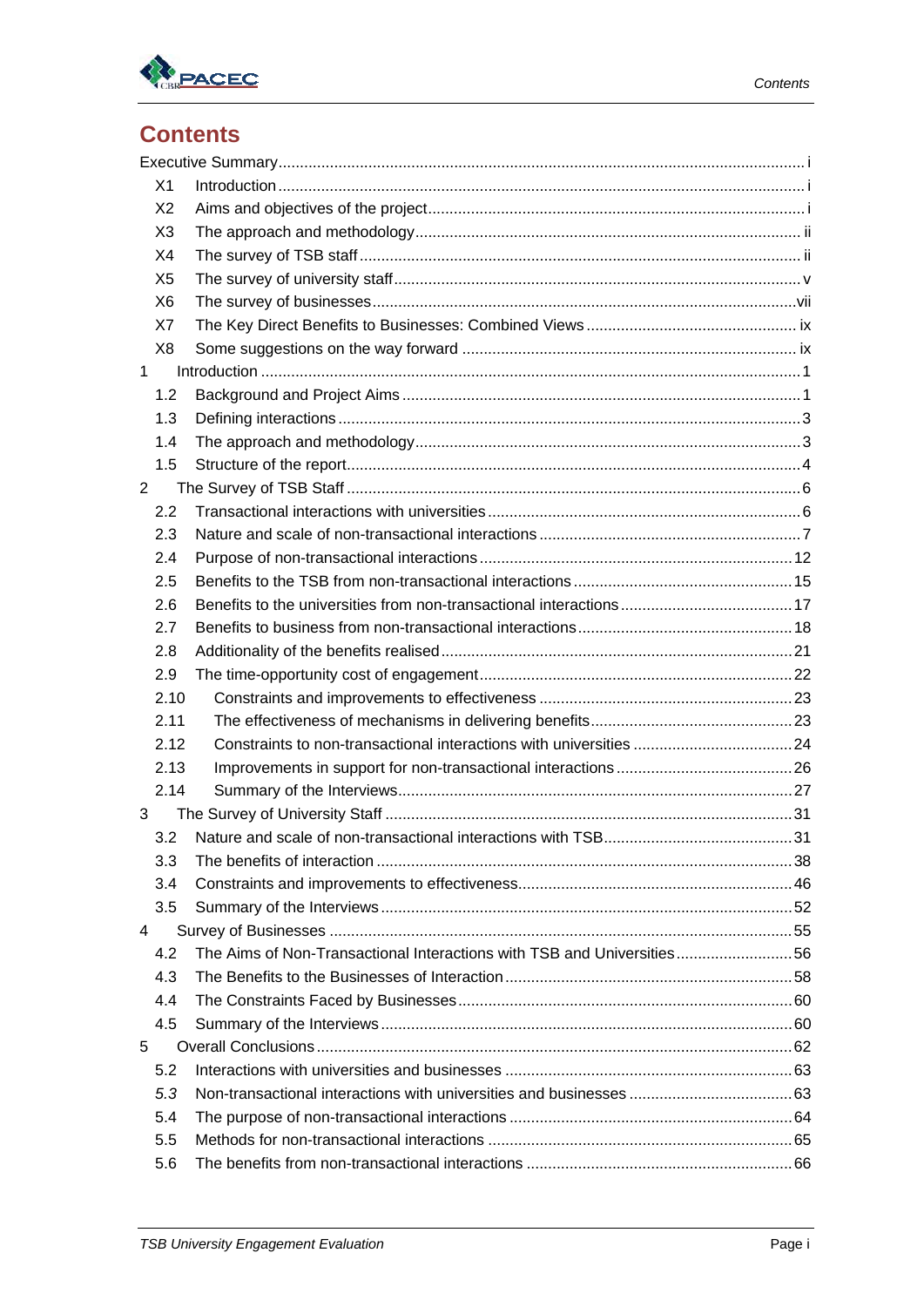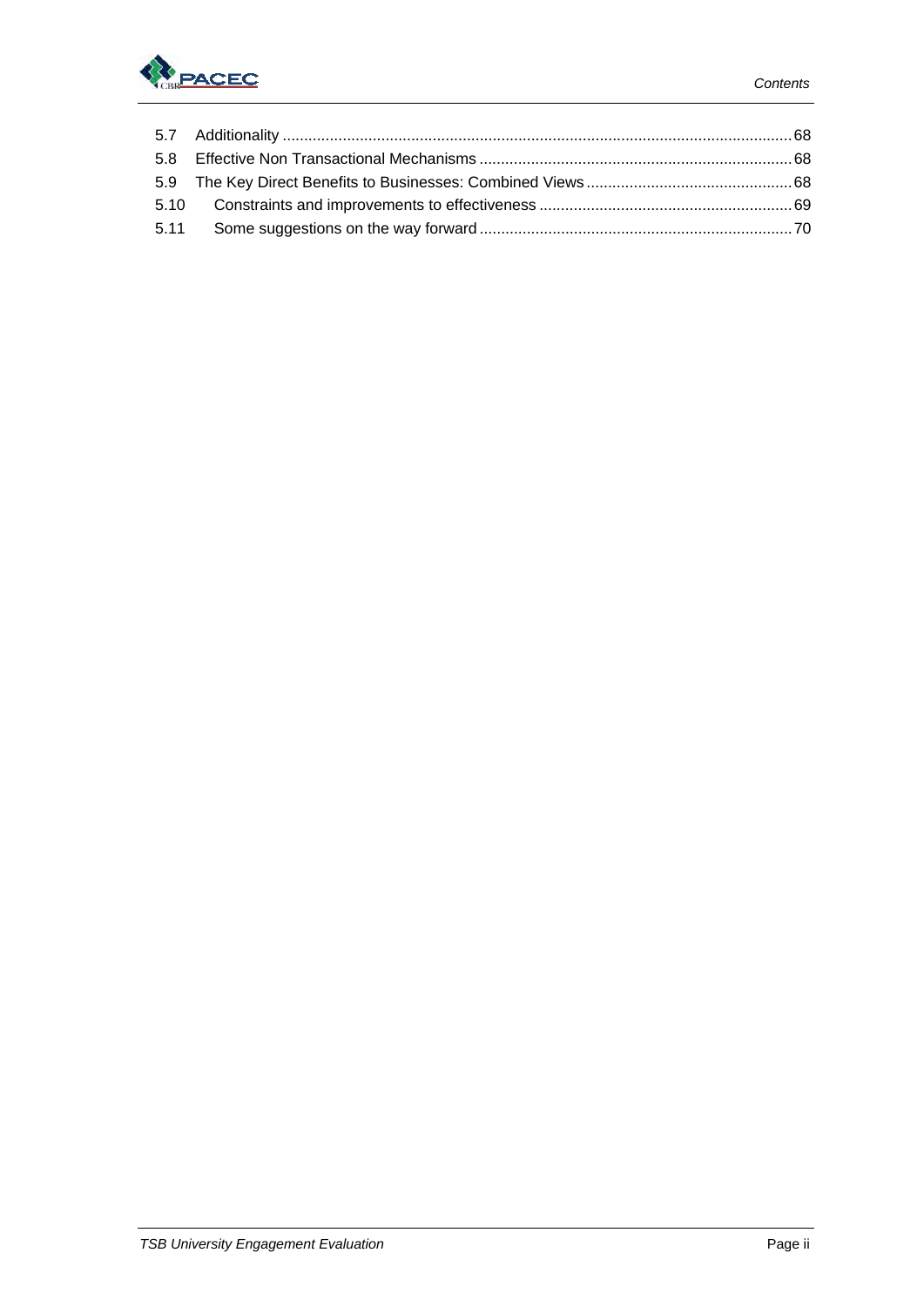

### **The Project Team**

This report has been prepared by PACEC and the Centre for Business Research at the University of Cambridge on behalf of the Technology Strategy Board.

The project was managed by Rod Spires (Director of PACEC) with Tomas Ulrichsen and Matt Rooke (Assistant Directors) and Nii Djan Tackey (Senior Associate).

Professor Alan Hughes, Director of the Centre for Business Research at the University of Cambridge and Director of the Innovation Research Centre provided advice on the approach and methodology.

The Steering Group on the project comprised Emily Nott (Relationships Manager for the Public Sector) and Alyson Reed (Director of Enterprise and Communications) from TSB.

Our thanks are extended to the staff at the Technology Strategy Board, the universities and businesses who were interviewed and provided the evidence on which the analysis in the report is based.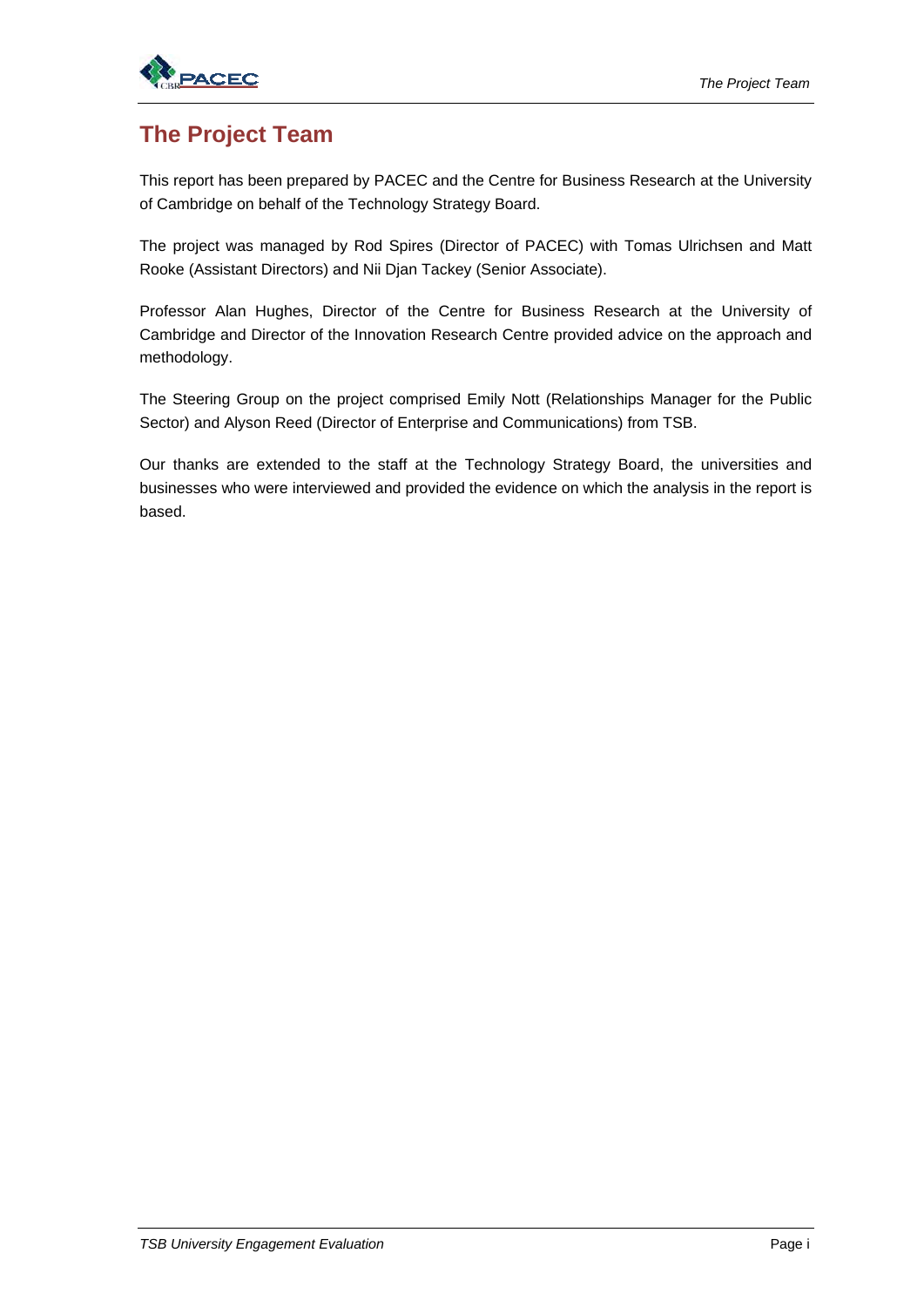### **Executive Summary**

### X1 Introduction

- X1.1 This report assesses the non-transactional interactions that the Technology Strategy Board (TSB) has with universities and how, and to what extent, these interactions support and stimulate innovation in business.
- X1.2 Universities are widely acknowledged as producers of cutting-edge knowledge and research across a range of disciplines that can influence innovation within business. They are, moreover, increasingly regarded as active collaborative partners in the innovation process.
- X1.3 TSB provides significant funding to support businesses in their interactions with universities. TSB staff also engage in a wide range of activities with universities, including TSB-funded programmes, networking events and informal exchanges of information.

### X2 Aims and objectives of the project

X2.1 A two-phase project was designed in order to fully assess the benefits of the interactions between TSB and university staff, and the impact of the interactions on innovation in business. The first phase focused on the perceptions of TSB senior managers and staff on the purpose and value of the interactions; and the second phase on the perceptions of universities and the businesses that they collaborate with.

### X2.2 The specific objectives of the first and second phases were as follows:

- 1. To understand the purpose of the TSB'snon-transactional interactions with universities in helping them to support business innovation;
- 2. Identify with which universities the TSB has relationships, and the nature of these interactions (including hierarchies of individuals and universities, and types of mechanisms);
- 3. Define, and quantify where possible, how the relationships with universities help the TSB to stimulate innovation and benefit business, from the perspectives of both the TSB and universities;
- 4. To understand what the outcomes have been, or are anticipated to be, from the interactions between TSB staff and universities; and what are the benefits for TSB, and the perceived benefits for business;
- 5. Estimate the time and resource TSB is devoting to its non-transactional interactions with universities;
- 6. Understandhow the organisation of the relationships could be refined to enhance the value, reduce the cost and improve value for money to the TSB.
- X2.3 An interaction with a university is defined as any contact between a TSB staff member and a university in which there is exchange of knowledge, information or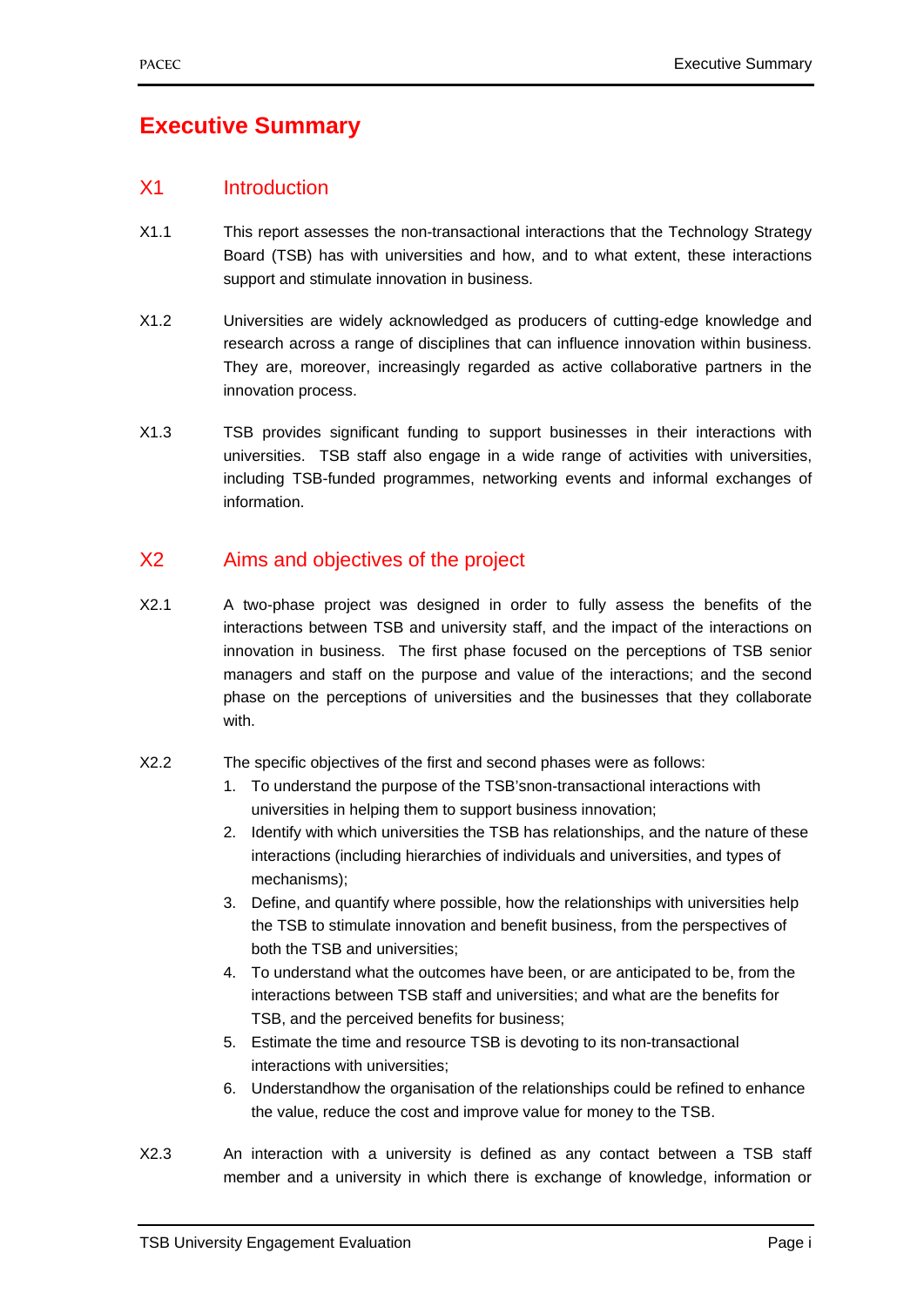data that relates to their role within the TSB. Interactions include formal or informal meetings, advisory work, email and telephone exchanges where knowledge is shared, and organisation and participation in joint events, workshops, seminars, and conferences. Within this broad range of activities, transactional interactions are defined as activities where the primary objective is to discuss a specific TSB project contract involving finance or funding. Non-transactional interactions are activities that are not directly related to specific TSB project contracts or funding.

### X3 The approach and methodology

- X3.1 The research was carried out through a series of integrated tasks:
	- An inception meeting with TSB to scope out the project aims fully, identify background information, and agree the staff at TSB, likely to be engaged in non-transactional activities with universities, and with whom to consult

TSB staff also helped to identify a reasonable cross section of university and business contacts to interview (see below)

- A review of background information held by TSB, e.g. the University Portfolio analysis of funding
- Interviews with senior TSB staff to examine the issues, and pilot the approach for the planned survey
- A survey of TSB staff engaged in non-transactional university activities.
- A survey of university staff engaged in non-transactional TSB activities
- A small survey of businesses engaged in non-transactional activities with both the TSB and universities.
- X3.2 The survey at the TSB achieved interviews with approximately 40 respondents, broadly representative of the cross-section of TSB staff, and including department heads. The survey of universities achieved interviews with approximately 43 senior and non-senior staff; and the survey of businesses achieved interviews with about 20 respondents who were predominantly senior staff engaged in research, development and commercialisation. The results from the surveys were analysed using SPSS; and the quantitative results were integrated with more qualitative information from the respondents on specific issues.

### X4 The survey of TSB staff

X4.1 The research with TSB staff explored the nature and scale of their transactional and non-transactional interactions with universities, the mechanisms through which such interactions took place, and the motivations for the non-transactional interactions.

### *Transactional interactions with universities*

X4.2 The TSB provides funding for a range of programmes which have universities as key partners. These include grants for Collaborative Research and Development (CR&D), Knowledge Transfer Partnerships (KTP), Catapults, and Knowledge Transfer Networks (KTN).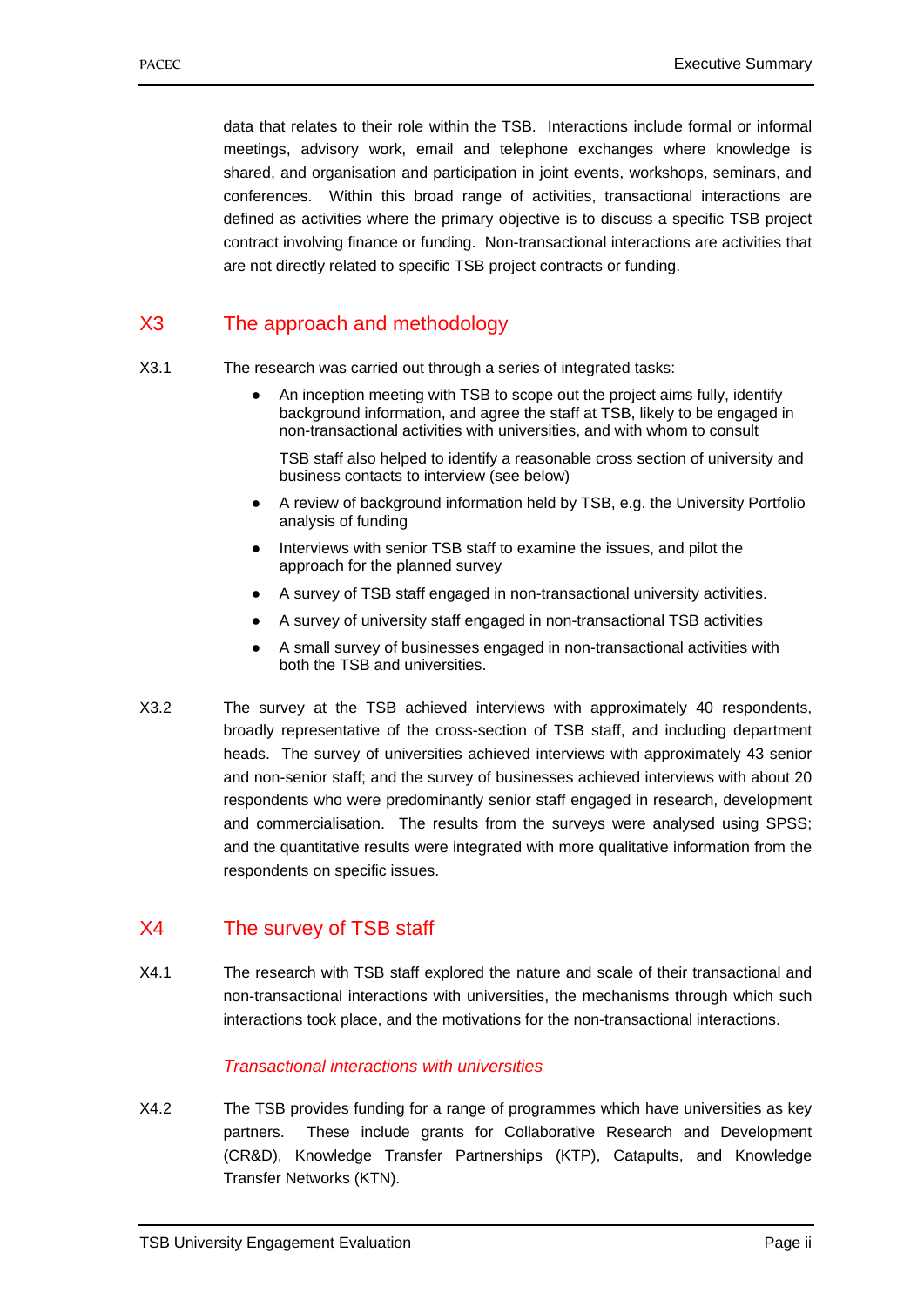X4.3 Interactions between TSB and university staff are an important part of the TSB's activities. A portfolio analysis undertaken by the TSB of its funding showed that 66% of the total current grant value involved research based partners (ie universities) or c£550m. The analysis also found that almost three quarters (72%) of the total grant funding involving universities (including CR&D, KTPs and Research Council contributions) was received by just 25 universities. The universities of Warwick, Cambridge and Birmingham received the highest amounts.

### *Nature and scale of non-transactional interactions*

- X4.4 The TSB staff had their widest networks with researchers and academics, rather than with more senior university staff (such as vice-chancellors), or with staff involved in technology transfer. More than half (55%) indicated they had non-transactional interactions with between 5 and 19 researchers or academics during the last year. A similar proportion (56%) had non-transactional interactions with between one and nine technology transfer and commercialisation staff at universities.
- X4.5 There was some difference between TSB heads of department and other staff about the type of university staff they engaged with. Almost two-fifths of non-heads (37%) did not engage with senior university staff at all, whereas all department heads did. The discussions between TSB department heads and senior management in universities tended to focus more on TSB overall strategy and aims, rather than the individual programmes.
- X4.6 For all TSB staff, however, their most frequent contacts at the universities were, in order of scale, with academic researchers, knowledge transfer staff, senior researchers, and senior management. TSB staff also engaged more frequently with staff in university departments engaged in STEM disciplines – engineering, life sciences, computer sciences, communications and mathematics.
- X4.7 The bulk of the TSB staff non-transactional interactions in the past year was with academics and staff from research intensive universities. Cambridge University topped the list, with almost 10% of total contacts, followed by Bristol (7.8%) and Edinburgh (7.8%).

### *Mechanisms and methods for non-transactional interactions*

- X4.8 Departmental heads engaged more frequently in non-transactional interactions than non-heads; an average of 65 interactions over the past year for heads, compared with 29 for non-heads.
- X4.9 As might be expected, email and telephone exchanges were the most frequently used means of engagement for all TSB staff, followed by attendance at conferences, events and workshops. There was some difference between heads and non-heads. Departmental heads were significantly more likely than non-heads to attend either one-to-one meetings with university staff, or meetings with both university and business staff present.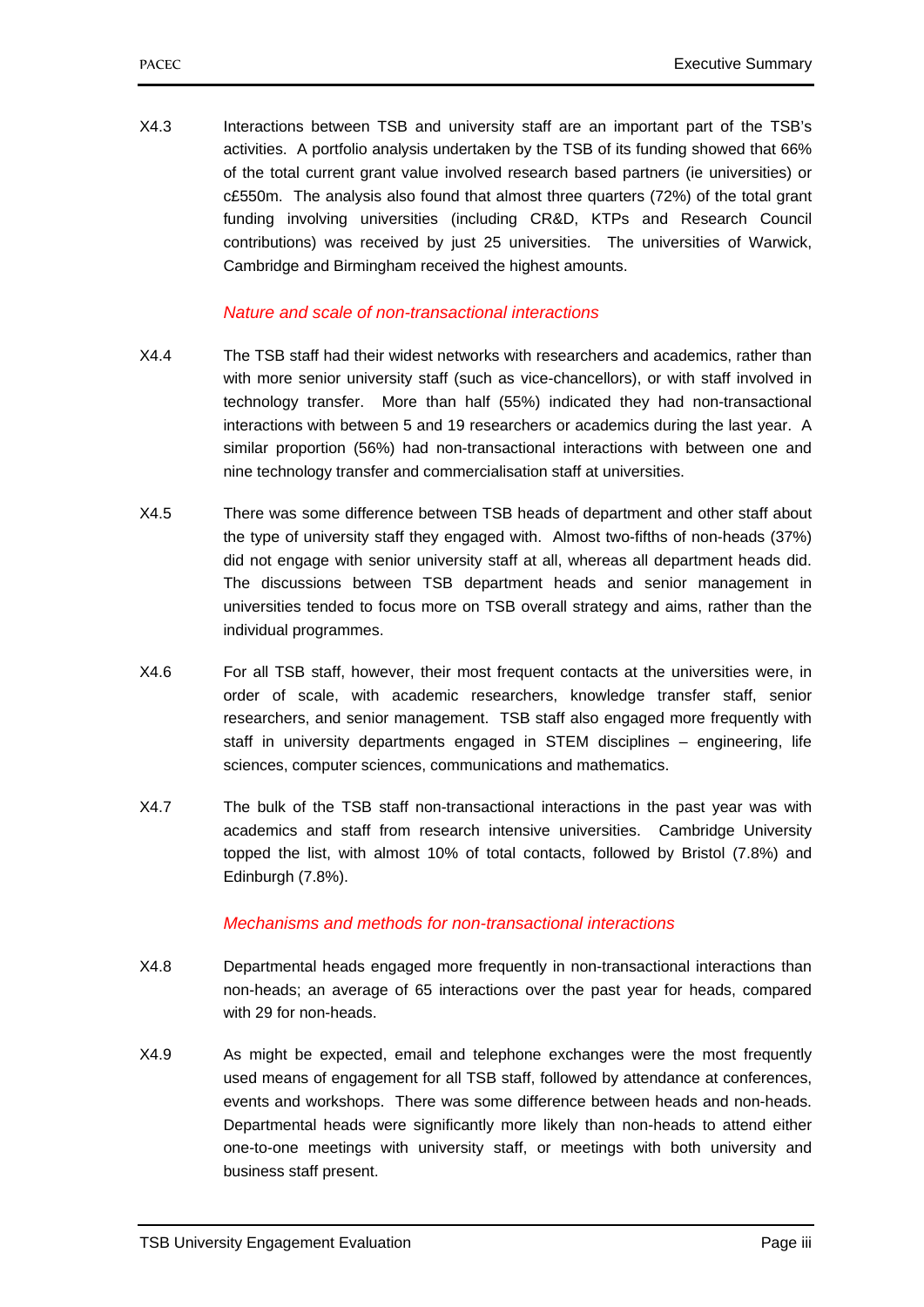- X4.10 Non-transactional interactions between TSB and university staff were initiated in different ways. Direct contact initiated by university staff, and mutual contact via informal meetings at events, were the most important (or most frequent?) means of starting any interaction in the first place.
- X4.11 The in-depth interviews with selected TSB staff also revealed that the research councils sometimes helped to identify relevant university contacts for TSB. Indeed, TSB staff often approached the research councils to ask them to invite the top academics in particular areas of interest to a workshop or other such event.

### *The purpose of non-transactional interaction*

- X4.12 The main motivation for the TSB staff in the survey to engage in non-transactional interactions appeared to be their wish to enhance the role that the organisation plays in brokering relationships and collaborations between universities and businesses. More than four-fifths (85%) cited this as 'very important' or 'critical'. Almost as important was their desire to help academics understand the needs of business in the commercialisation of innovation and technology (82%), and to increase awareness of TSB and its programmes of funded research (80%).
- X4.13 There was considerable difference between department heads and other staff over the importance of non-transactional activity in improving decision-making at the TSB. Department heads (45%) were significantly more likely than non-heads (5%) to consider that the interactions with university staff could be useful in co-opting expert views in order to improve decision-making at TSB.
- X4.14 The in-depth interviews with senior TSB staff further highlighted their desire to use the non-transactional interactions to communicate the strategic role of TSB in assisting businesses to be more competitive and to commercialise the outputs from research and development in universities. This was considered to be particularly important for the government's growth agenda.

### *The benefits from non-transactional interactions*

- X4.15 The TSB staff perceived benefits from non-transactional interactions to accrue to the TSB, the universities, and to businesses. There were four main benefits to the TSB from the interactions. Firstly, the organisation benefited from developing a more coordinated and strategic approach to policy-making with BIS and the Research Councils. Second, TSB would have a better understanding of the key trends and impact of research. Third, the interactions enabled TSB understand better the research needs of universities; and fourthly, they would help refine the scope of TSB programmes.
- X4.16 The TSB perception was that by far the most significant benefit to universities was helping them understand what funding was available from the TSB. The other important impacts were considered to include: helping to improve the culture among universities towards engaging with business; helping them understand nationally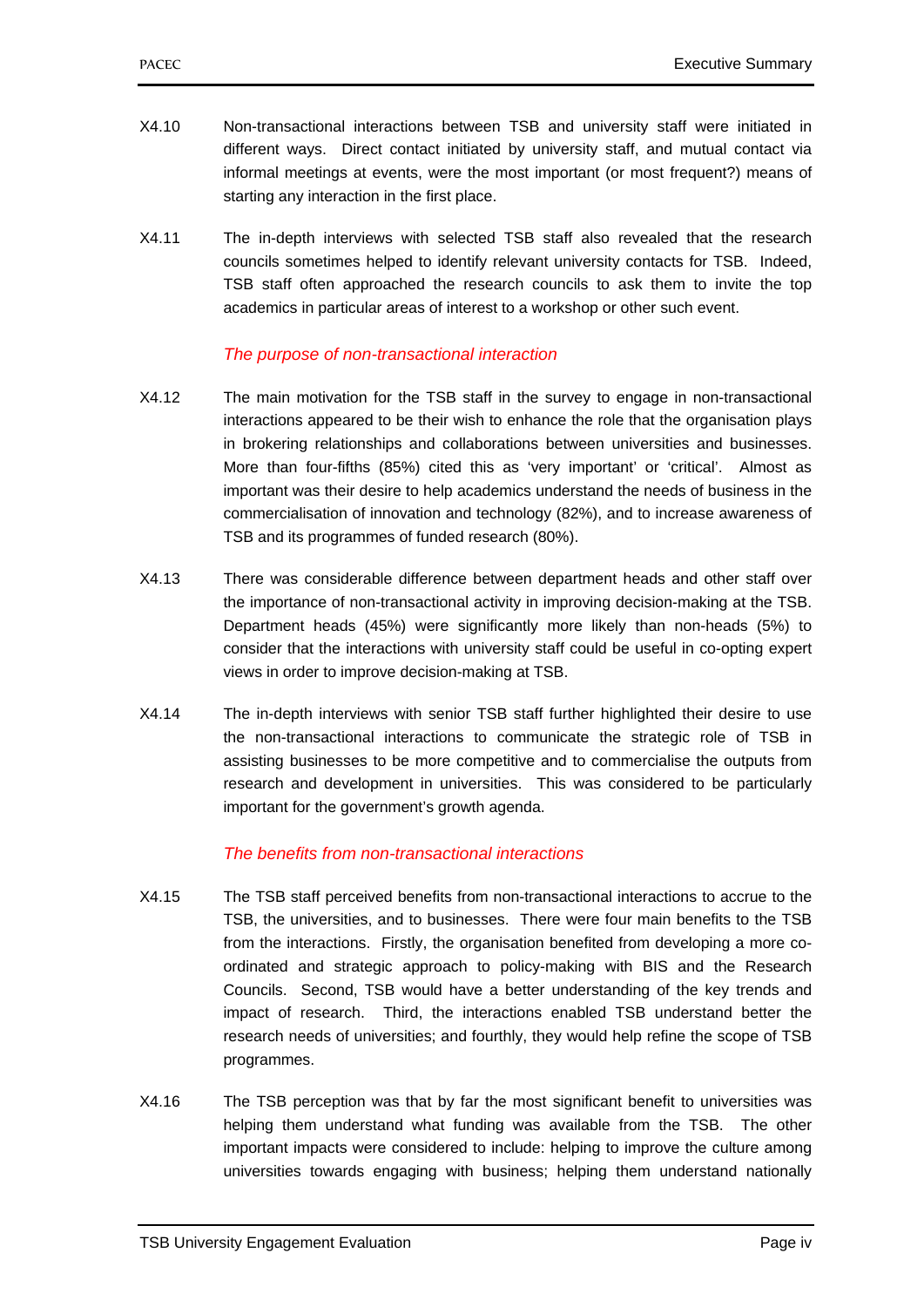important areas of research; and helping universities gain a better understanding of the needs of business.

- X4.17 The TSB staff considered that there were benefits to business from non-transactional interactions, with four standing out in particular. First, businesses could be helped to find appropriate research partners in higher education institutions. Second, businesses themselves could access new ideas and gain different perspectives. Third, university research could be made more relevant for commercialisation, which in turn would lead to business growth. Fourth, research in universities would be better targeted to businesses.
- X4.18 The evidence from the survey suggests that most of the TSB believed these benefits would not have been realised in the absence of the non-transactional interactions.

### *Constraints to non-transactional interactions*

X4.19 The survey showed that the main constraint to non-transactional interactions was the lack of time for TSB staff to fully engage with universities. The interviews with senior staff in particular indicated that they found interactions quite time-consuming and difficult to maintain, if they were to be effective. Time constraints were, similarly, considered to hinder the ability of university staff to fully engage with TSB. However, there were constraints other than lack of time. In particular, there appeared to be lack of co-ordination of between TSB staff, leading to duplication on one hand, but on the other hand, difficulty in identifying appropriate university staff.

### X5 The survey of university staff

X5.1 The research with university staff (that were identified by TSB staff and the universities themselves) explored the nature and scale of their transactional and nontransactional interactions with TSB, the mechanisms through which such interactions took place, and the motivations for the non-transactional interactions.

### *Nature and scale of interactions with TSB*

X5.2 The university staff considered their interactions with the TSB to be very important, and only a few had not engaged with TSB staff at all during the intervening year. Indeed, some had almost weekly contact with TSB staff, and had more than 50 nontransactional interactionsover the course of the year. Senior staff were more likely than non-senior staff to engage with TSB staff, mainly because they were the project leaders for programmes and other associated activities which give rise to interaction in the first place.

### *Purpose of non-transactional interactions*

X5.3 The majority of the university staff hoped that their contact with TSB staff would give them a better insight into TSB's research priorities. They considered this to be important for developing proposals for TSB programmes and funding. On the whole,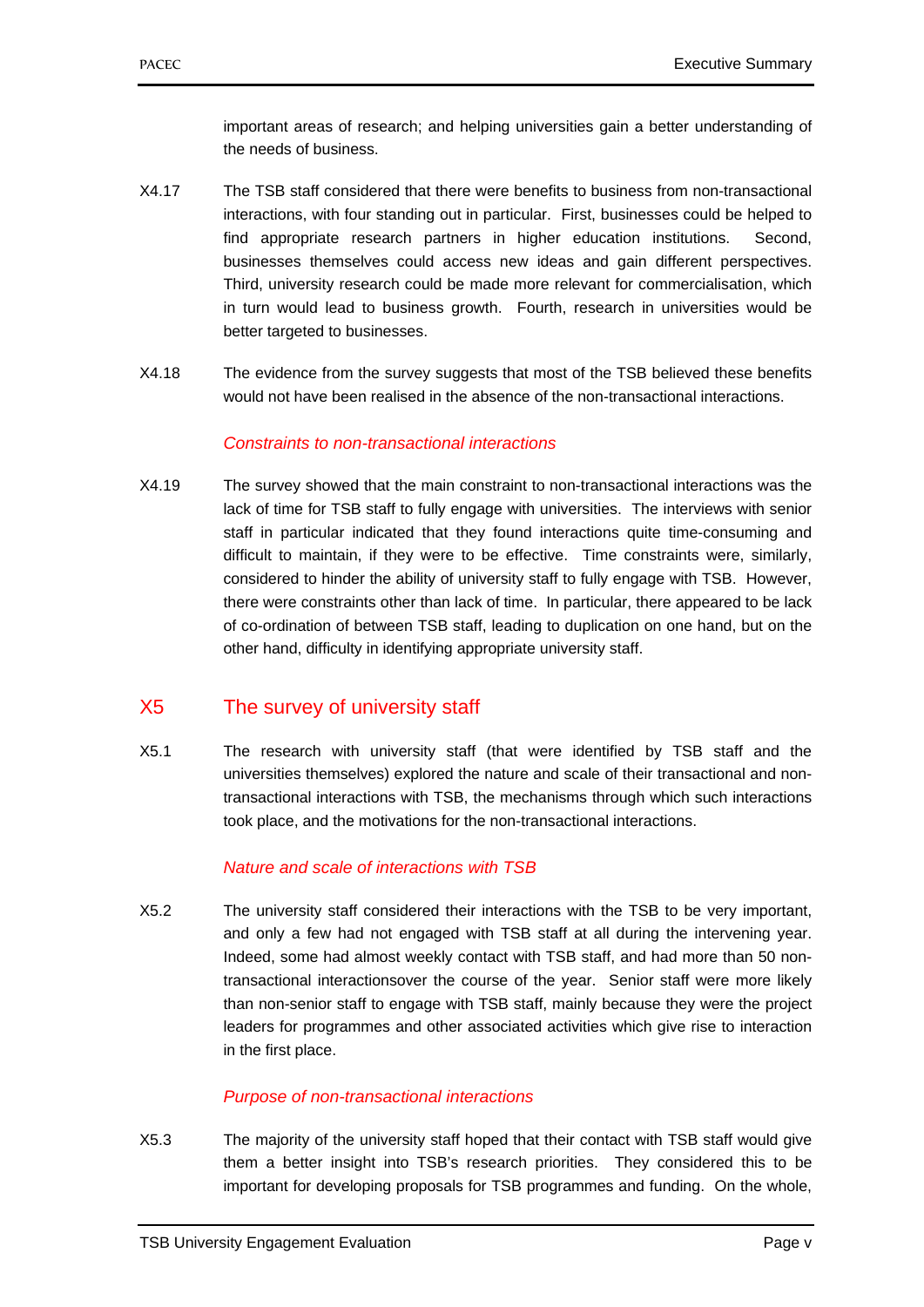though, the university staff appeared to be motivated more by making their research better known, and less about the commercialisation of their research. Fewer than half of them were looking for business partners to collaborate with in knowledge exchange.

#### *Methods for non-transactional interactions*

- X5.4 The university staff regarded the direct contact they initiated themselves as the most important means of starting any engagement with TSB staff. A sizeable proportion also cited the importance of contact coming the other way, ie contact initiated by TSB staff. Senior staff in particular believed that contacts initiated by them were the most fruitful in producing benefits.
- X5.5 The evidence also indicated there was frequent contact between university staff and businesses, although this appeared to be conducted between non-senior staff and representatives of business. Non-senior staff were more inclined than senior staff to consider referrals from business as very important for starting engagement with TSB staff. Mutual contact, often informal meetings at events, fell somewhere in-between the two types of direct contact.

#### *Mechanisms for non-transactional interactions*

X5.6 Apart from email and telephone exchanges, the university staff tended to favour oneto-one meetings with TSB staff only as an important mechanism of engagement with TSB staff. This was followed by conferences and other events, and meetings where representatives of business were also present. Non-senior staff in particular appeared to favour this means of interaction more than senior staff.

#### *Benefits of interaction*

- X5.7 The survey showed that the university staff valued their relationship with TSB highly. Almost half of them (47%) claimed that their contacts with TSB staff were important for their overall research and knowledge exchange work. They also believed that their university benefited directly from the interactions with TSB staff. They perceived wide-ranging benefits, including: improving their understanding of TSB funding available for research (86%); improving their knowledge of key research areas of national importance (84%); improving their ability to apply for TSB funding (83%); and improving their understanding of TSB innovation policies (81%). In addition, there was a better understanding of TSB innovation policies and any uncertainties surrounding funds (some three quarters for each) while some two thirds of university staff thought the interactions helped them improve their culture for engaging with businesses, identify business partners, and understand the needs of businesses.
- X5.8 The university staff considered that the benefits flowed in different directions, in the sense that the other stakeholders benefited just as significantly from the nontransactional interactions. The benefits they perceived flowed to the TSB in particular were: improving their understanding of the key trends and impacts of current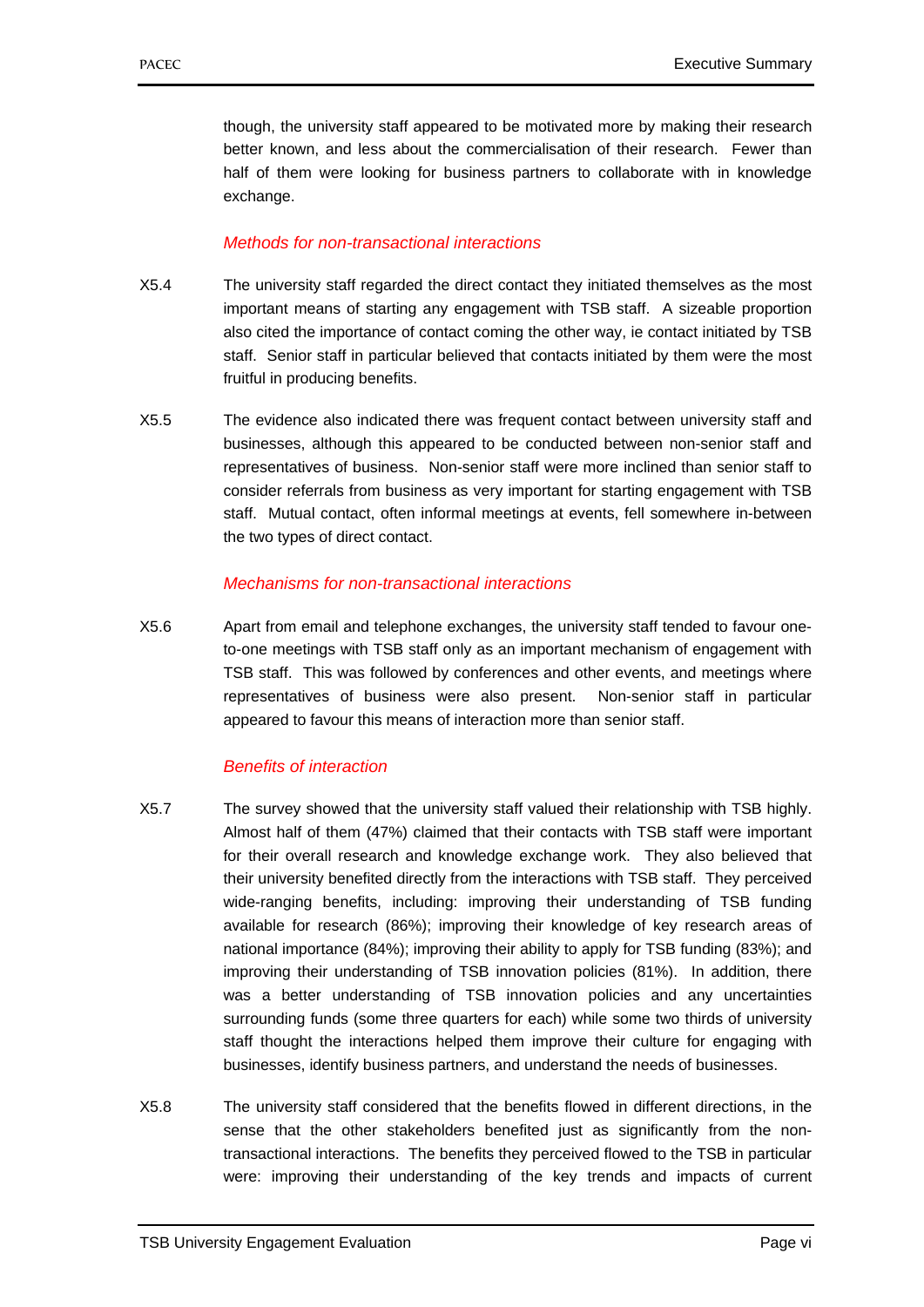university research (78%); understanding the research commercialisation needs of higher education institutions (73%); and helping the TSB refine the scope and direction of its programmes (71%). Again, these were remarkably similarity to the views of the TSB staff themselves about the benefits of interaction to their organisation.

- X5.9 The benefits to businesses, as perceived by university staff, from the nontransactional interactions included: their accessing new ideas and gaining perspectives across a wide range of new subject areas. As well, businesses were thought to benefit from having their needs better targeted by research being undertaken in universities. Even more importantly, the interactions have enabled businesses to find appropriate collaborative partners in universities. The overall effect was that university research was becoming more relevant for commercialisation and business growth. It is notable that here too, the views of the university staff appeared to corroborate the evidence from the research with TSB staff, about the benefits of non-transactional interactions to business.
- X5.10 On the whole, the university staff believed that the biggest beneficiary of the nontransactional interactions was the TSB itself. More specifically, half of the university respondents (51%) believed the benefits accruing to the TSB would probably or definitely not been realised on the absence of the interactions. This compares with around two-fifths (42%) who did not think the benefits to universities would have been realised; and exactly one-third (33%) who did not think the same about the benefits to business.

### *Constraints and improvements to effectiveness*

X5.11 The university staff did not face significant constraints when interacting with TSB staff. On the contrary, they were acutely aware of the overall benefits from the interactions, and about the willingness of TSB staff to engage with universities. They also had considerable support from their own universities to engage with the TSB. The major constraint they identified related to time availability, particularly as they had to fit the interactions into their teaching and other academic responsibilities. This often made it difficult for them to fully engage with TSB staff. The only other areas of concern related to difficulties in identifying and making contact with the appropriate TSB staff.

### X6 The survey of businesses

X6.1 This report was to assess the non-transactional interactions that the Technology Strategy Board (TSB) has with universities and how, and to what extent, these interactions support and stimulate innovation in business. The following paras look at non transactional relationships businesses have with TSB and unis and less at the impact of TSB's interactions with universities on business.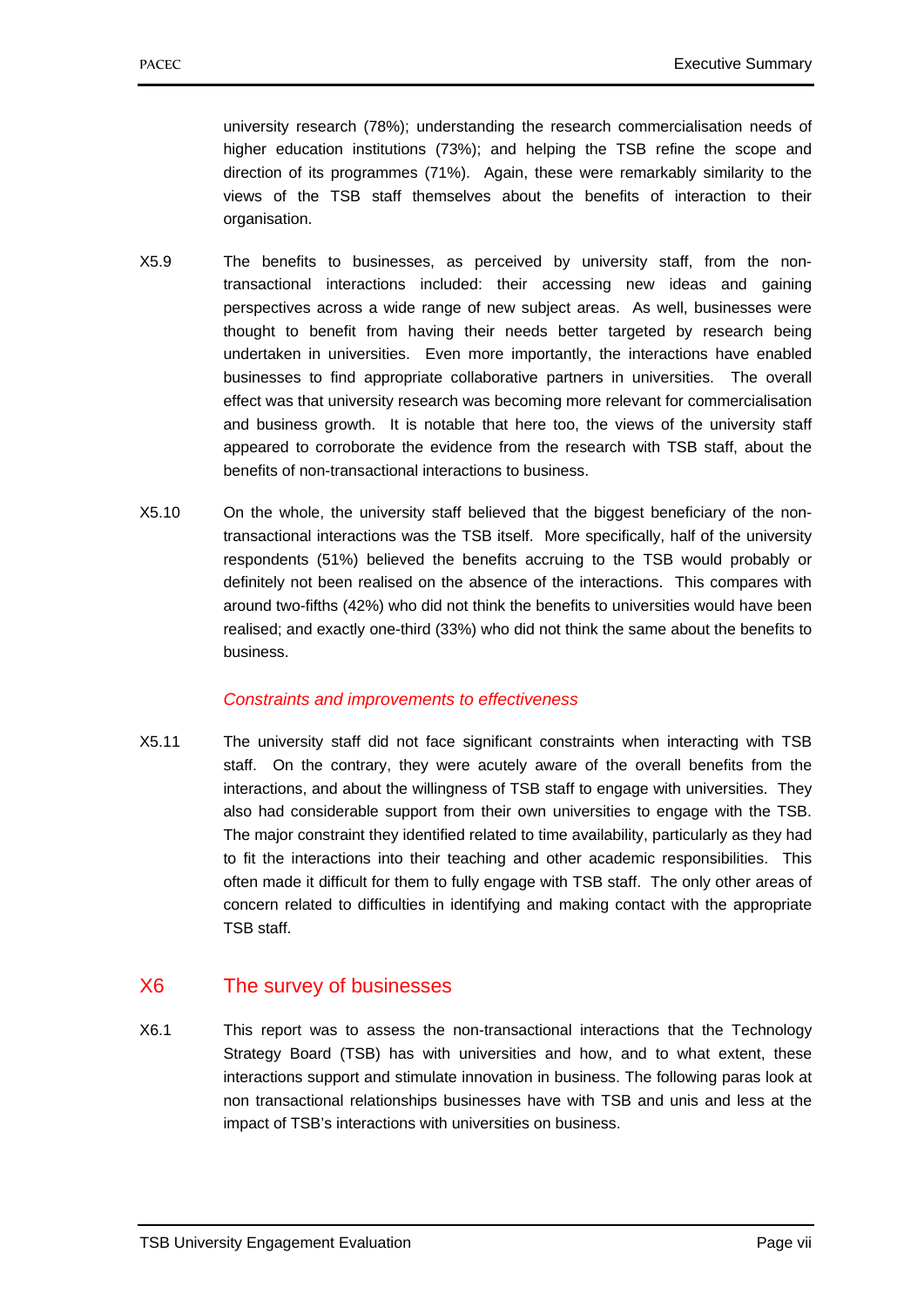X6.2 More than half of the businesses included in the survey were independent businesses with no subsidiaries. One in five were independent businesses with subsidiaries, and the rest were subsidiaries of UK and overseas-owned companies. The businesses were at different stages of maturity, with a mix of mature and long-established firms and young, more recently-established ones.

### *Purpose of non-transactional interactions*

X6.3 The businesses were keen to develop their relationships with higher education institutions. Four-fifths (80%, ie 12 out of 15) sought to use the opportunity offered by their non-transactional interactions with the TSB to make universities better aware of research being carried out by businesses themselves. Around half (53%) hoped to find out more about the research priorities of universities, and an identical proportion (53%), to find out more about the opportunities for TSB funding.

#### *Methods for non-transactional interactions*

X6.4 Almost all the businesses indicated that email and telephone exchanges were their primary means of engaging with TSB and university staff. However, most of the businesses indicated they had face-to-face meetings with university staff only (ie with no TSB staff present), in preference to such meetings with TSB staff only. Indeed the meetings with university staff only was the main mechanism for business engagement in non-transactional interactions. Despite these differences, the majority of the businesses found most of the mechanisms for engaging with TSB and university staff quite effective.

### *Benefits of interaction*

- X6.5 The businesses regarded their interactions with TSB and university staff as important, with interactions with university staff considered marginally more important. The businesses identified three principal benefits from their non-transactional interactions. Most believed that businesses had gained new ideas and perspectives in different disciplines as a result of the interactions. A substantial number also thought that TSB research priorities had become clearer and focused on business needs, and thus encouraged research in universities to become more relevant for commercialisation. Last, the businesses had benefited by finding appropriate research partners in universities, which in turn had helped improve business culture towards engaging with universities and academics.
- X6.6 The majority of businesses (where they could express a view) believed that the benefits would not have been realised in the absence of the non-transactional interactions.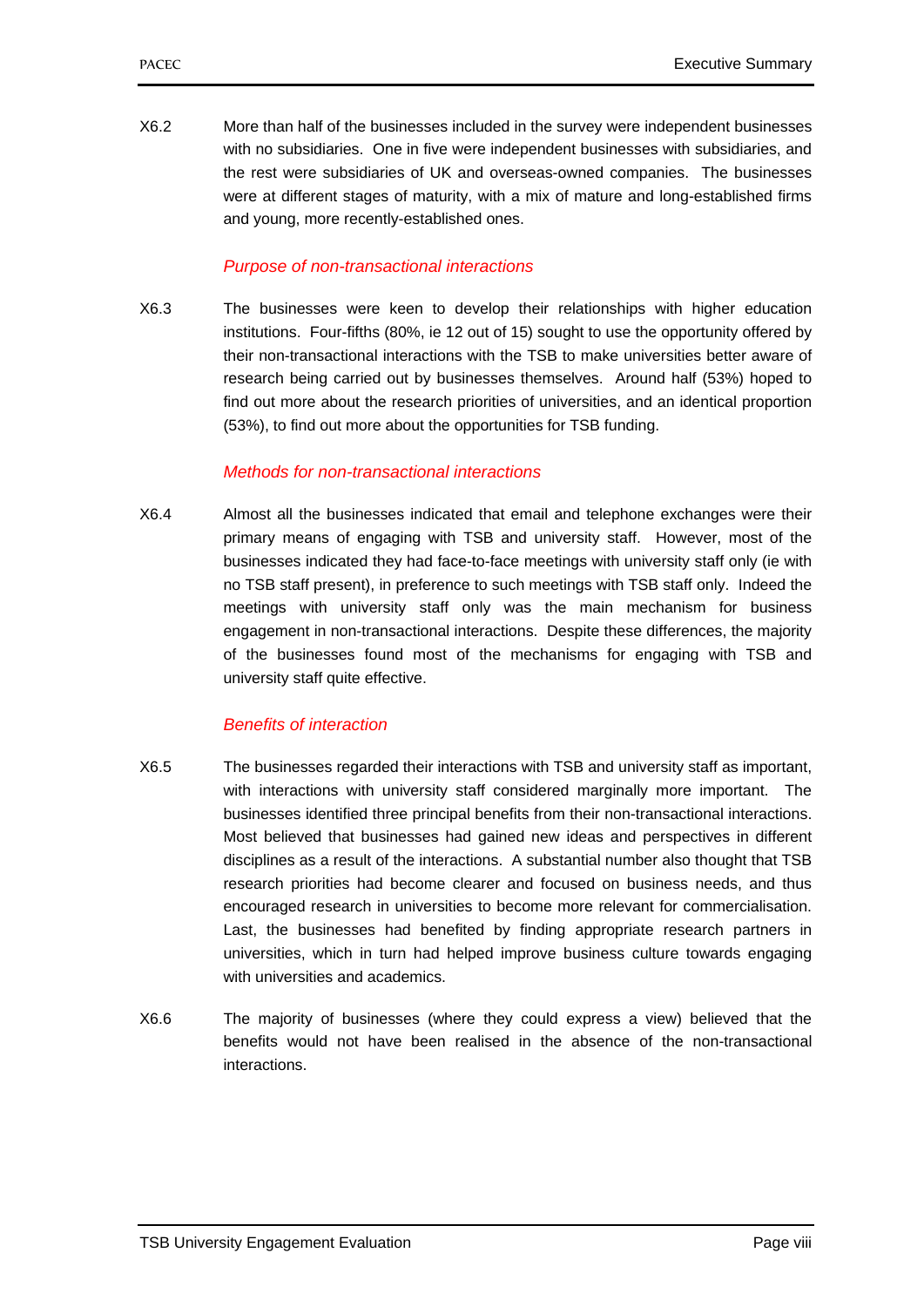### X7 The Key Direct Benefits to Businesses: Combined Views

- X7.1 An important aim of the project is to draw out the benefits to businesses and their innovation activities that arise from the non-transactional interactions. The direct benefits to businesses that were identified by them were:
	- They could access new ideas across different disciplines / fields (in TSB and the universities)
	- TSB research was targeted more on business needs
	- HEI research was geared more towards commercialisation and business growth
	- Collaborative research partners were easier to identify in universities reflecting the brokerage role of TSB
	- The university culture in terms of working with businesses was improved
- X7.2 In combination these impacts improve the innovation activities of businesses and their ability to commercialise products and services.
- X7.3 The TSB staff also identified these points, and in particular the ability of businesses to find appropriate research and collaboration partners which reflects the TSB brokerage role. The universities also highlighted these impacts. They also thought that businesses were better placed to overcome innovation and technology issues (ie find solutions) and improve their innovation skills and practices.

### *Constraints faced by businesses*

X7.4 The business contacts recognised that the overall aims of TSB and university staff could be different to the commercial aims of businesses. They also faced constraints in terms of their time in a context where they could have fewer staff and could be overtaken by other priorities and "events" such as revenue, sales and marketing issues and supplier arrangements. Sometimes the non-transactional activities were more general, did not involve specific opportunities and related to more medium term issues. It could take time to set up TSB / university activities where all faced time and resource pressures.

### X8 Some suggestions on the way forward

X8.1 The analysis has highlighted the key benefits of the non-transactional engagement with universities as well as raising some issues about the reservations of some TSB, university and business staff, and the constraints faced. The views give some indication of adjustments that could be made at both the strategic (policy) and operational levels for TSB to improve the outputs of the non-transactional activities and the inter-relationship with the main TSB programmes.

### *The strategic level*

X8.2 TSB should give some priority, and take steps to ensure: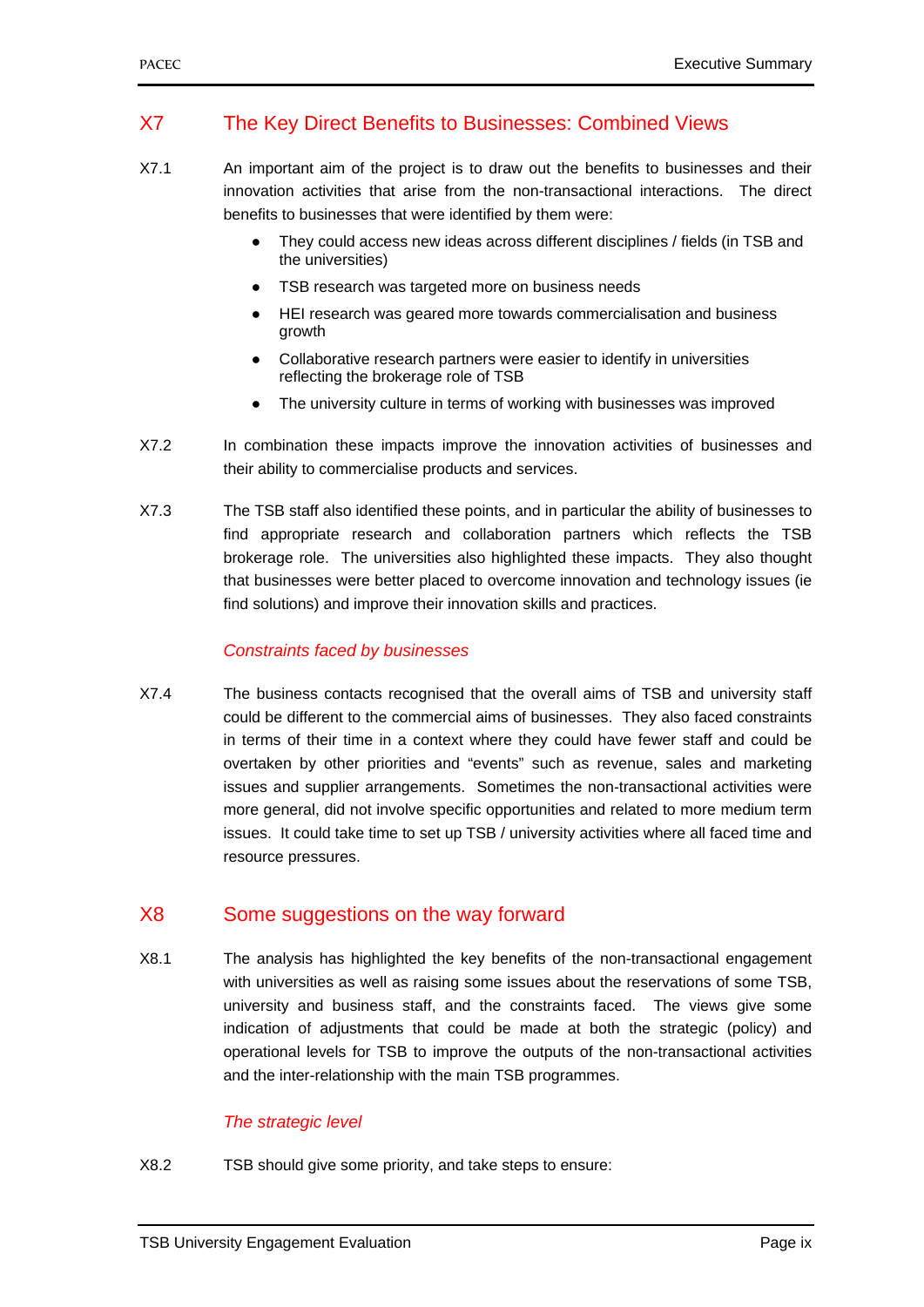● Greater clarify as to the aims of the non-transactional activities for all partners, especially in a context where the TSB's strategic aims have been re-shaped / are being developed to reflect overall government priorities and growth aims.

These changing government and TSB priorities will also have implications for the universities and businesses and the non-transactional interactions with them.

Provide a clearer picture of the business benefits being sought through the non-transactional activities and link these to the aspirations of businesses.

This project has identified what they are considered to be. However, they need to be communicated to TSB staff, businesses, and universities.

- Spell out the interrelationship between the non-transactional activities and the programme or portfolio activities that are particularly important for the universities and businesses:
	- The networking role of non-transactional activities; the market intelligence and technology / opportunity awareness role (for business and university opportunities) and developments, communications, the building of interpersonal relationships, the awareness raising role, the contribution to knowledge exchange, and the brokering activity between universities and businesses.
	- The "reach" of non-transactional activity, i.e. in building links with universities that receive less of the programme funding, or activity but provide expertise in key areas where there may be niche and emerging opportunities for businesses.
	- The interface between the non-transactional and the programme activities. The interrelationships between the two and their respective functions and the priorities between them for staff.
	- How and when TSB should take the initiative in engaging with universities. For example, policy changes, challenges, and new opportunities. These more strategic aims could be communicated to both university and business partners more effectively.

### *The operational level for TSB staff*

- Provide a clear direction of the responsibilities for non-transactional activity amongst the different levels of TSB staff and how they interrelate.
- Agree the outputs to be achieved for staff as targets. These may include the number and type of mechanisms / activities to engage in (say annually), the programme of engagement, and the outputs and outcomes to be achieved for TSB, the universities and businesses – with benefits attributed to the nontransactional activities.
- Agree the appropriate time inputs and resources for TSB staff appropriate to the outputs envisaged.
- Agree the most appropriate mechanisms for non-transactional activities and for different levels of staff, e.g. meetings with the universities, university / business meetings, events and conferences etc.
- Strengthen the internal CRM arrangements, mapping and database showing the university non-transactional activities and the referral routes across TSB and universities.
- Examine the requirement for staff development, briefings, best practice dissemination and training to improve interactions.
- Develop a monitoring system to take stock of activities and progress towards the outputs / outcomes and ultimate aims.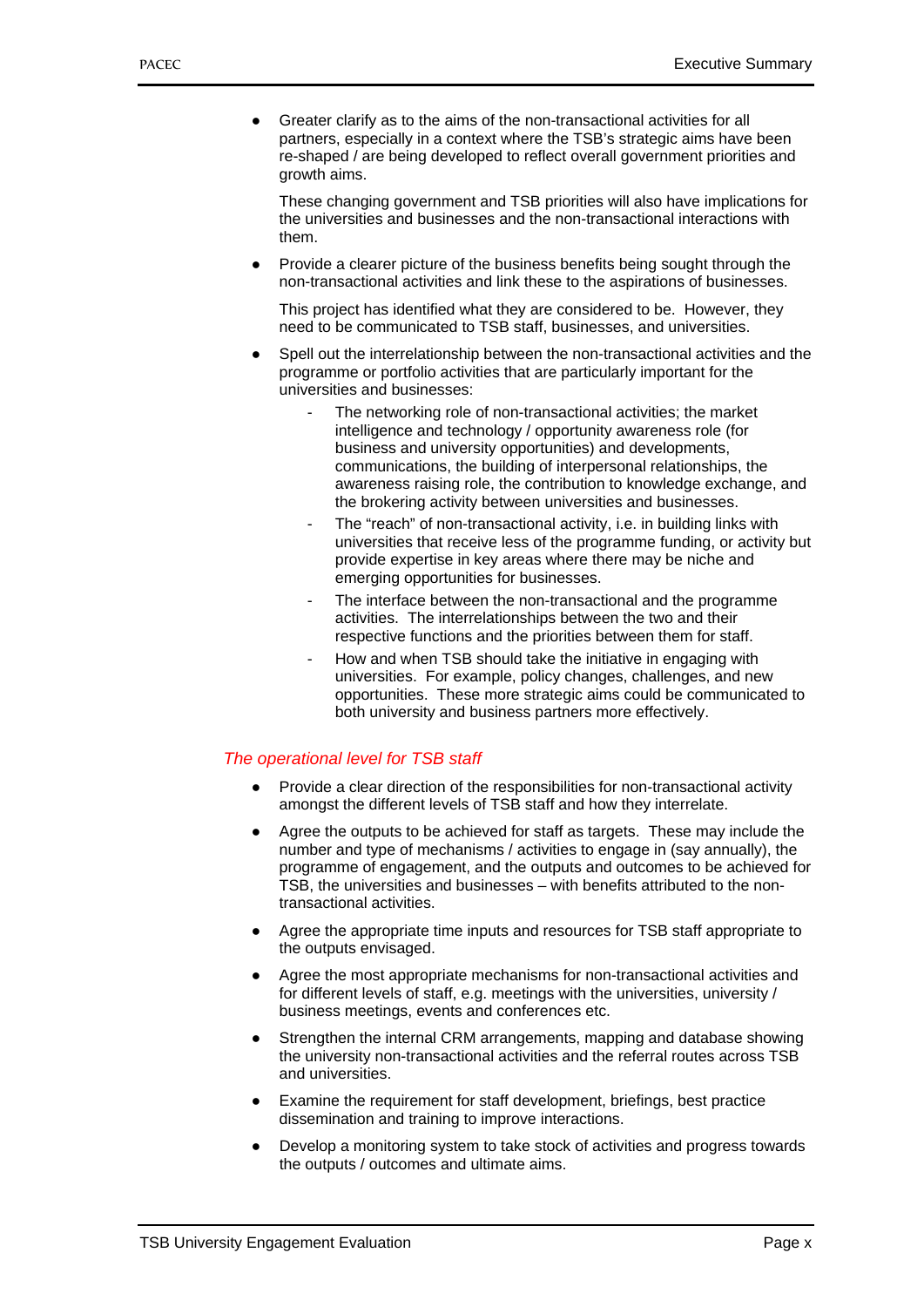- Agree an overall budget for the activities as part of the annual planning process.
- Ensure that, reflecting the preferences of TSB staff, universities and businesses, non-transactional meetings are given priority where they involve the TSB, universities and businesses.
- X8.3 The suggestions are given equal priority. A working group may be appropriate to consider the suggestions further. TSB is considering further research to assess the views of the universities and businesses which can feed into this process.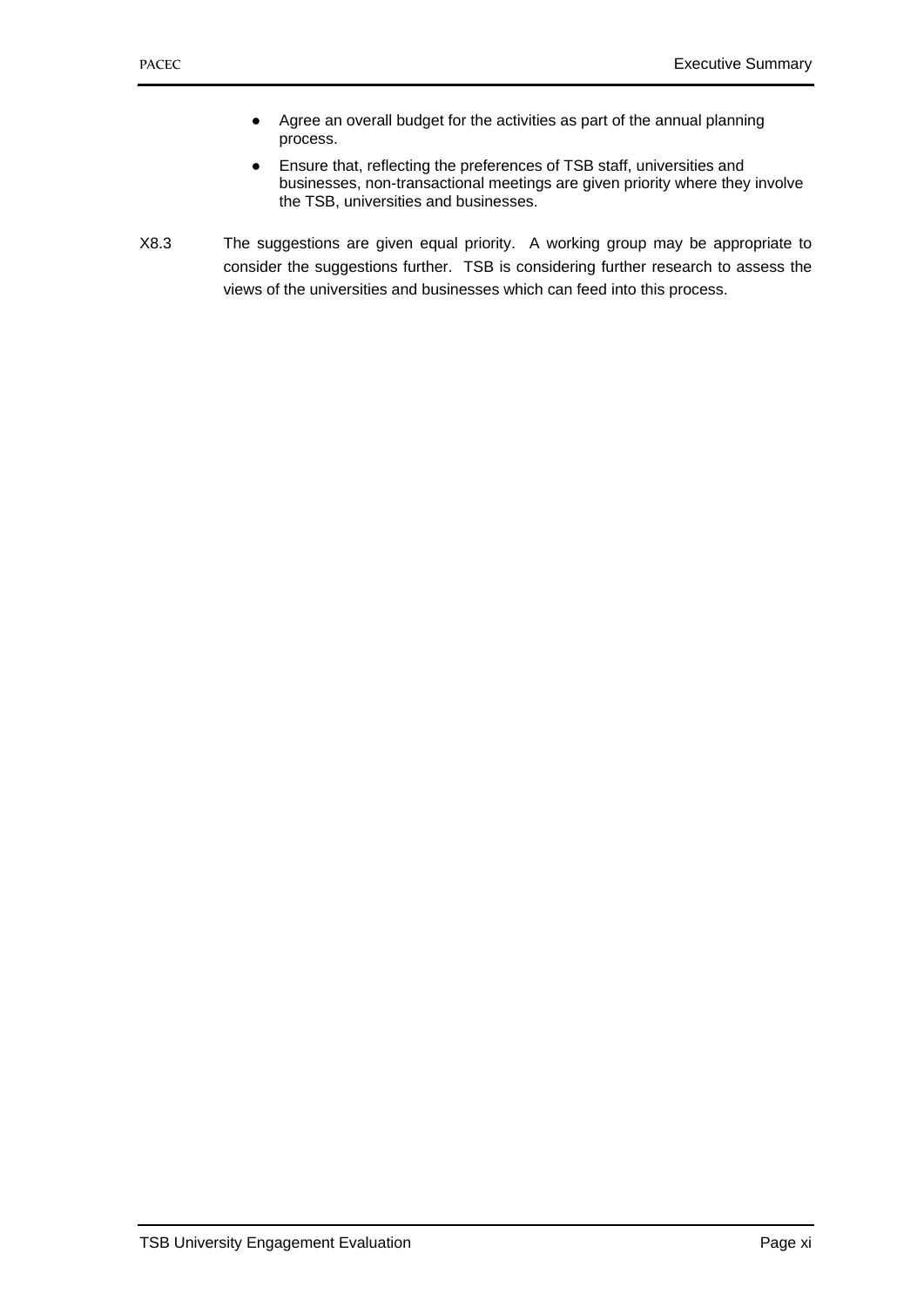### **1 Introduction**

- 1.1.1 This report assesses the non-transactional interactions that the Technology Strategy Board (TSB) has with universities and how, and to what extent, these interactions support and stimulate innovation in business. Improving the understanding of the purpose and value of these interactions, and the major constraints that inhibit increased benefits being realised, will help the TSB develop a more robust strategy for managing these relationships and, as well, highlight the areas that need to be improved to increase their effectiveness.
- 1.1.2 In order to fully assess the benefits of these interactions and how they impact on innovation in business, a two-phase project was designed. The first phase focused on the perceptions of TSB senior managers and staff on the purpose and value of the interactions; and the second phase on the perceptions of universities and the businesses that they collaborate with. This report presents the findings from the first and second phases.

### 1.2 Background and Project Aims

- 1.2.1 Universities are increasingly recognised as an important part of the innovation system. They provide knowledge inputs into the innovation process through a wide variety of mechanisms, including contract research, expert advice, and engagement in collaborative innovation programmes. There is increased emphasis by governments on this specific role of universities, as they seek to stimulate innovation in business further,as part of the intended private sector-led recovery of the economy from the current recession.
- 1.2.2 Universities are widely acknowledged as producers of cutting-edge knowledge and research across a range of disciplines that can potentially influence the innovation process within business. But they are now also considered active, collaborative partners in the innovation process itself. Their engagement with business is increasingly recognised as extending beyond the traditional 'push' drivers of spin-outs and licensing, and the more scientific and technology focused disciplines.
- 1.2.3 The TSB provides significant amounts of funding to support businesses in their interactions with universities. For example, a recent analysis undertaken by TSB found that two-thirds (66%) of the total current portfolio of research and training commitments involve collaboration with universities. TSB staff engage in a wide range of activities with universities, including TSB-funded programmes, networking, events and informal exchanges of information. Many of these involve businesses, and are designed to strengthen the links between universities and businesses in order to produce mutual benefits related to innovation.
- 1.2.4 Figure 1.1 is a diagrammatic presentation of the interface and engagement between the TSB, universities and businesses, and illustrates the non-transactional interrelationships between the three key stakeholders. These relationships are more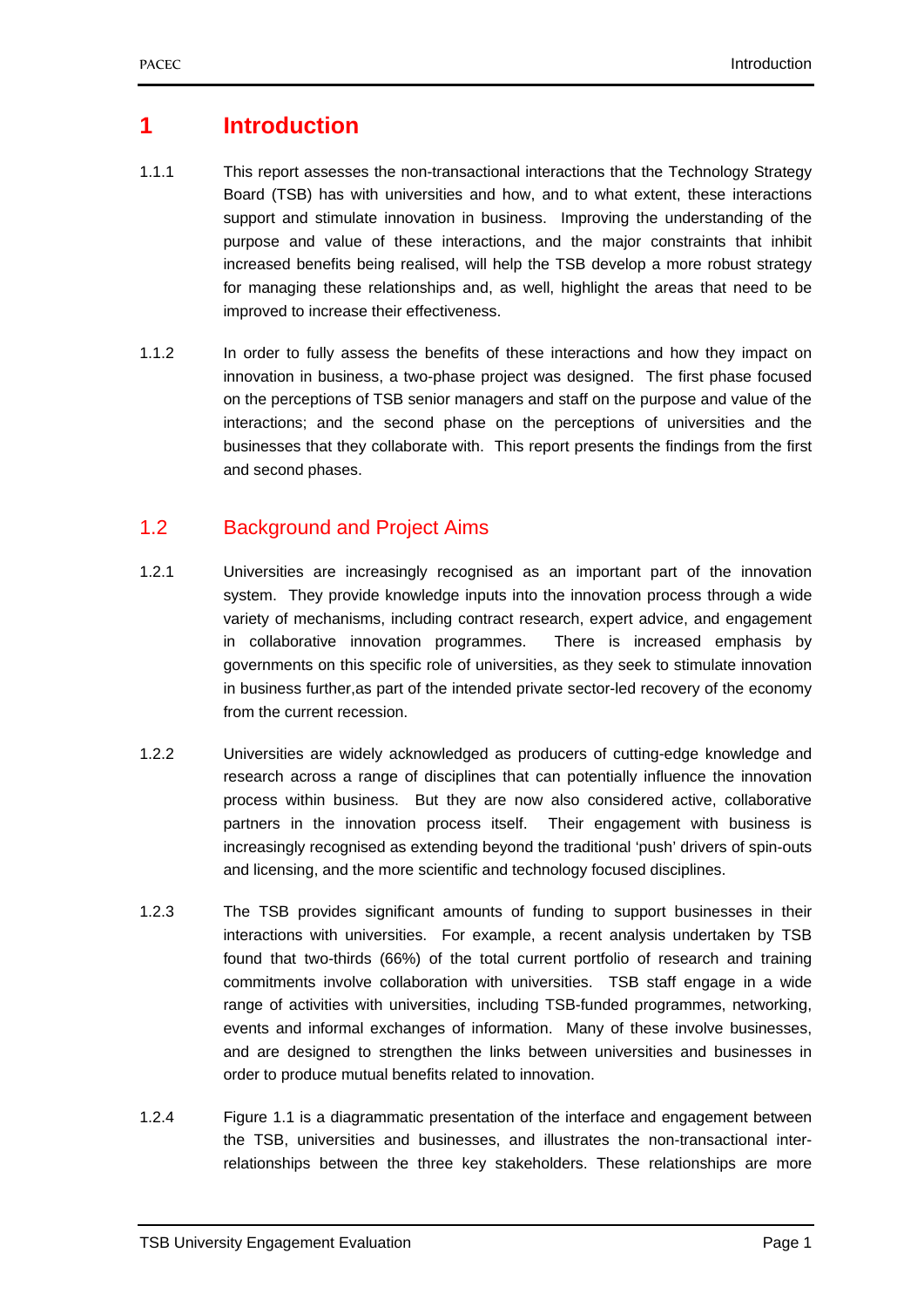informal, and do not directly relate to finance and programmes. The overlapping segment in the centre of the circles shows where the three stakeholders come together on shared innovation issues. The non-transactional interactions between TSB staff and universities have the potential to benefit each of the key stakeholders.





Note: interactions in the segments do not indicate the scale of interaction. They are illustrative only Source: PACEC

- 1.2.5 Against this background, the TSB commissioned Public and Corporate Economic Consultants (PACEC) and Professor Alan Hughes, Director of the Centre for Business Research, University of Cambridge (and also Director of the UK Innovation Research Centre), to assess its non-transactional activities with universities and how these interactions stimulate innovation and benefit business. The first phase of this project was intended to look at the purpose and value of the interactions from the perspective of the TSB. It is important to point out that TSB-university interactions take place within a system of knowledge inputs for innovation from a much wider range of knowledge producers, such as technology intermediaries and brokers, public sector research establishments, and other organisations. The focus here is on the benefits to businesses from TSB-university interactions, and whether and how these could be improved. Within this context the project has the following overall objectives:
	- To understand the purpose and value of non-transactional interactions between the Technology Strategy Board and universities which help the TSB to support innovation in businesses
	- To define how the interactions with universities help the TSB to stimulate innovation and benefit businesses
	- To identify which universities the TSB has the interactions with, and the nature of the interactions, both non-transactional and transactional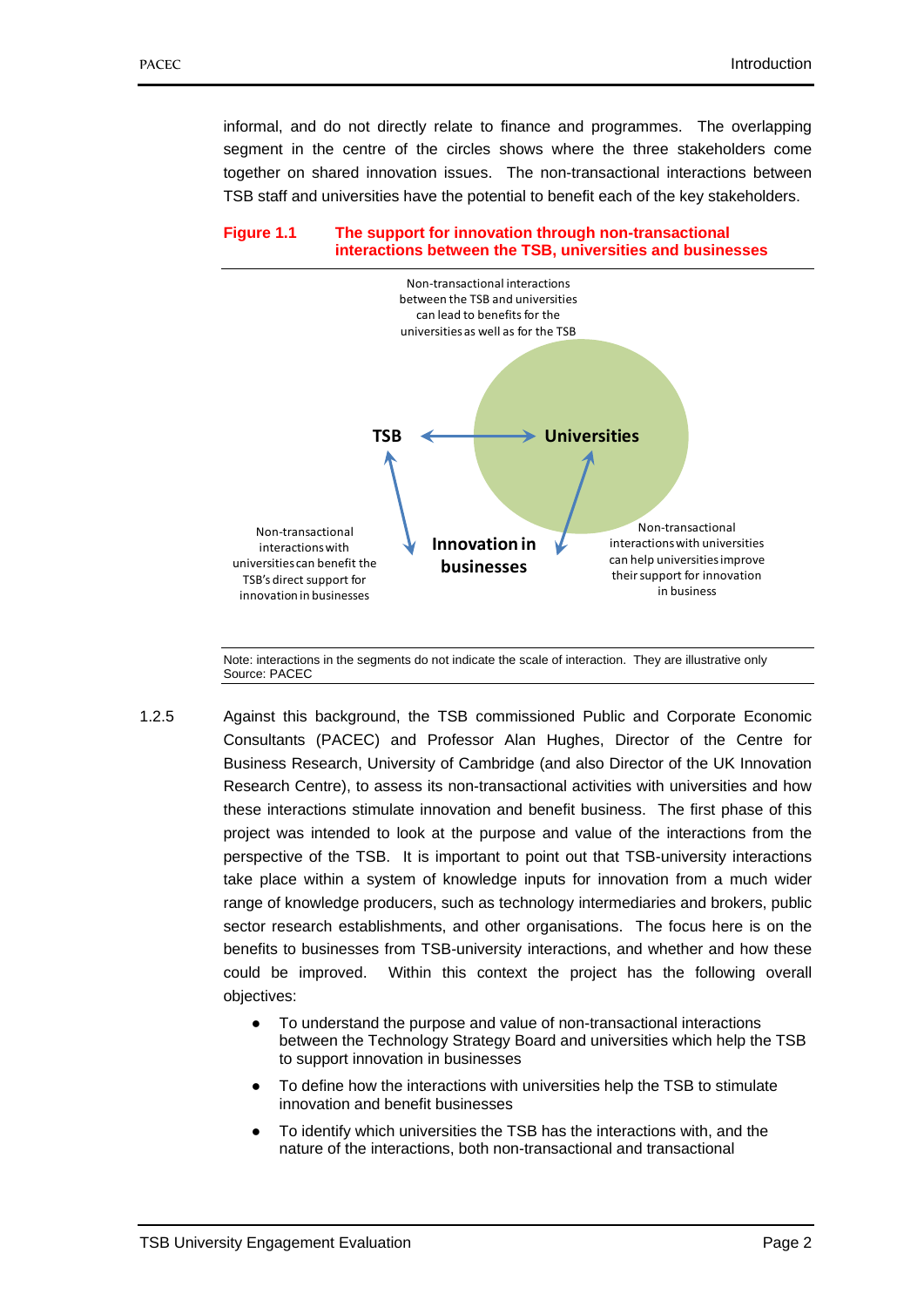- To understand the nature and scale of the outcomesfrom the interactions between TSB staff and universities, and the benefits for the TSB and businesses
- To estimate the amount of time and resource the TSB is investing in nontransactional interactions with universities
- To understand how universities benefit from direct dialogue with the TSB.
- 1.2.6 In addition, the research aimed to inform the TSB about how the relationships between its staff and universities could be developed to help it meet its aims and improve the benefits for businesses, in particular:
	- The extent to which TSB should develop its support for non-transactional interactions with universities
	- How TSB could ensure it obtains greater value from such interactions.
	- At what level TSB should focus its engagement with universities, and with which types of staff.
- 1.2.7 The project was carried out in two phases. The first phase focused on gathering evidence from within the TSB. It was planned that this would be counter-balanced by evidence from the second phase interviews with the TSB's university partners and collaborating businesses. In this way it was possible to prevent optimism bias arising from overestimation of the value of the relationships by TSB staff, and at the same time capture the important benefits to the universities and businesses arising from these relationships.

### 1.3 Defining interactions

1.3.1 It is important to understand what is meant by transactional and non-transactional interactions in this report. First, an interaction with a university is defined as any contact between a TSB staff member and a university in which there is exchange of knowledge, information, or data that relates to their role within the TSB. Interactions could include, for example, formal or informal meetings, advisory work, email and telephone exchanges where knowledge is shared, and organisation and participation in joint events, workshops, seminars, and conferences. Within this broad range of activities, transactional interactions may be defined as any activity where the primary objective is to discuss a specific TSB project contract involving finance or funding (e.g. CRD, GRD, KTP, TIC). Non-transactional interactions, on the other hand, are activities that are not directly related to specific TSB project contracts or funding.

### 1.4 The approach and methodology

- 1.4.1 The research was carried out through a series of integrated tasks:
	- An inception meeting with TSB to scope out the project aims fully, identify background information, and agree the staff at TSB, likely to be engaged in non-transactional activities with universities, and with whom to consult
	- A review of background information held by TSB, e.g. the University Portfolio analysis of funding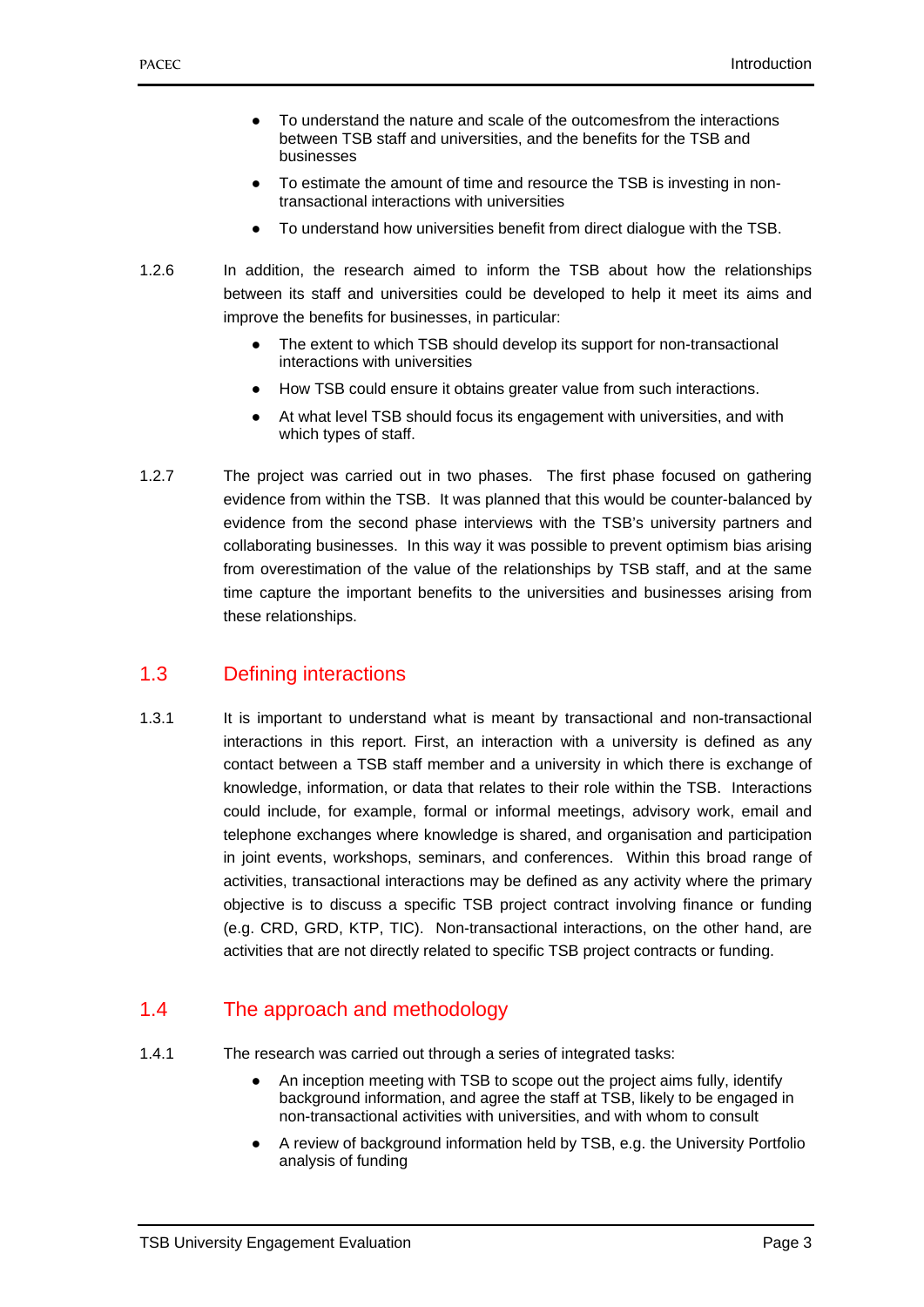- Interviews with senior TSB staff to examine the issues, and pilot the approach for the planned survey
- A survey of TSB staff engaged in non-transactional university activities.
- A survey of university staff engaged in non-transactional TSB activities
- Consultations with businesses engaged in non-transactional activities with both the TSB and universities.
- 1.4.2 The survey at the TSB achieved interviews with approximately forty respondents, who were reasonably representative of the cross-section of all TSB staff. The survey of universities also achieved interviews with approximately 43 senior and non-senior staff. The potential interviewees were selected following liaison with TSB and the universities. The business consultations were smaller in number, and achieved interviews with some eighteen respondents with fifteen responses that were usable in full. The business contacts were selected in liaison with TSB staff and the universities and included some businesses who were known to be involved in some TSB programmes<sup>1</sup>. The results from the surveys were analysed using SPSS. The quantitative information was integrated with the more qualitative views of the different respondents on some of the issues.
- 1.4.3 The analysis of the interviews with the TSB covered the views of all TSB staff, and the aggregate results were weighted to reflect the overall population of staff. . The data was also disaggregated for Heads of Departments and Non-Heads at TSB. The data from the survey of universities and businesses were analysed straightforwardly, unweighted. The results of the surveys are reported in aggregate form mainly for all respondents, but they are broken down by specific groups (e.g. heads and non-Heads at TSB, and senior and non-senior staff at universities) where appropriate, or where their views differed significantly.

### 1.5 Structure of the report

- 1.5.1 The chapters that follow this introduction report the findings from the different surveys. Chapter 2 presents the findings from the interviews with TSB staff; while chapters 3 and 4 report the findings from the surveys of university staff and businesses, respectively. As much as possible, the chapters are structured in an identical way, with individual sections exploring:
	- the nature and scale of the interactions between the TSB, universities and businesses, including both transactional and non-transactional;
	- the motivations of TSB, university and business staff for carrying out nontransactional interactions;
	- the perceived benefits that the respondents believe are realised by the key stakeholders from the non-transactional interactions - the TSB itself, as it seeks to fulfil its objectives; and the universities and businesses, as they seek to innovate;

1

<sup>&</sup>lt;sup>1</sup> TSB. Evaluation of the Collaborative Research and Development Programmes  $-$  Final Report. PACEC.

http://www.innovateuk.org/\_assets/pdf/publications/pacec\_evaluation\_of\_crandd\_report.pdf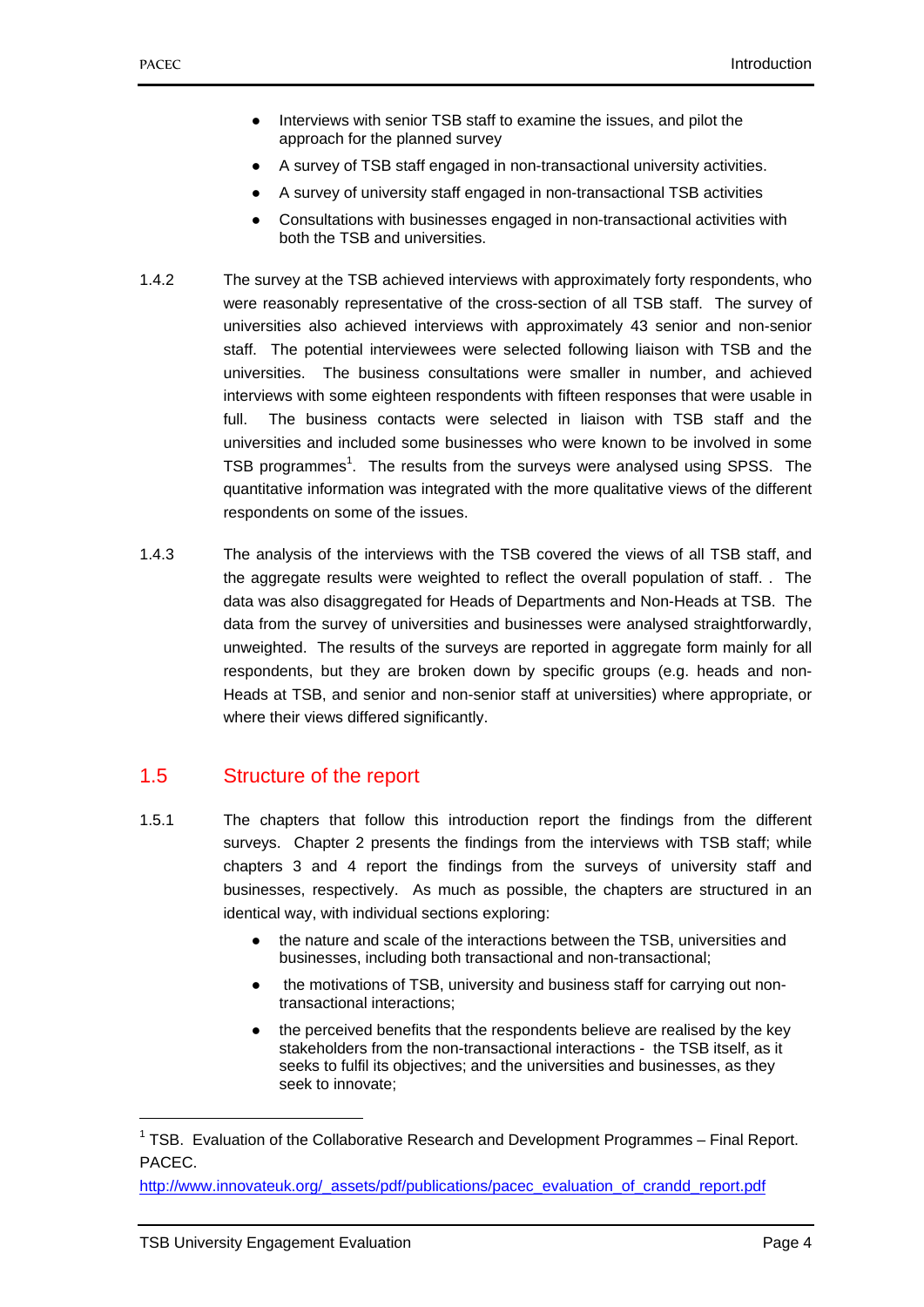- the constraints and effectiveness of the non-transactional interactions, and how these may be improved to ensure better and more effective support for innovation in business.
- 1.5.2 Chapter 5summarises the results from the surveys, draws some conclusions from the evidence, and makes suggestions on the way forward at both strategic (policy) and operational levels.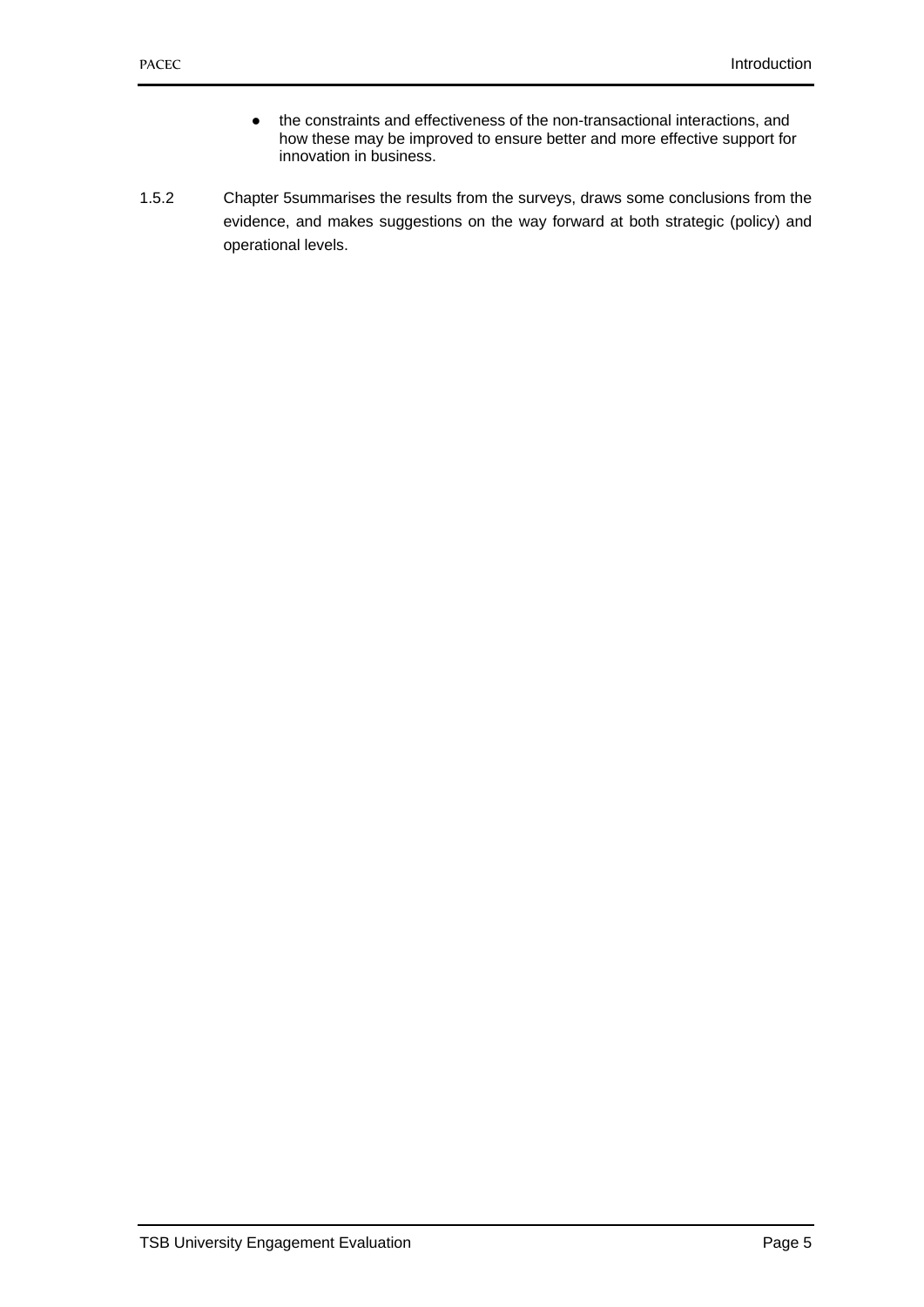### **2 The Survey of TSB Staff**

2.1.1 This chapter focuses on understanding the nature and scale of the transactional and non-transactional interactions between the Technology Strategy Board and universities. It begins by looking at the scale of transactional interactions that the TSB has with universities, in particular the scale of funding distributed and the types of universities in receipt of TSB funds. It then moves on to focus on the nontransactional interactions, including exploring the types of individuals TSB staff have such interactions with, and the mechanisms through which they interact. Some attention is also given to how these interactions are initiated. The chapter concludes by looking at the types of individuals and universities with whom TSB staff have most frequent interactions.

### 2.2 Transactional interactions with universities

- 2.2.1 The Technology Strategy Board provides a range of funding programmes which have universities as key partners. These include grants for Collaborative Research and Development (CR&D) the Knowledge Transfer Partnerships (KTP), the Catapult Innovation Centres (TIC), and the Knowledge Transfer Networks (KTN), all funded by the TSB.
- 2.2.2 Analysis undertaken by the TSB of its funding shows that two-thirds (66%) of the total current grant value involves research base partners (ie universities). This amounts to approximately £550 million.
- 2.2.3 The TSB analysis also found that 72% of the total grant funding involving universities (including CR&D, KTPs and Research Council contributions) was received by just 25 universities. These are shown in Figure 2.2 below. The University of Warwick received just over £20m on live projects, followed by the Universities of Cambridge and Birmingham, each with some £17m. Within the top twenty five funded universities, the Universities and Bath and Coventry received some £3.5m each from TSB.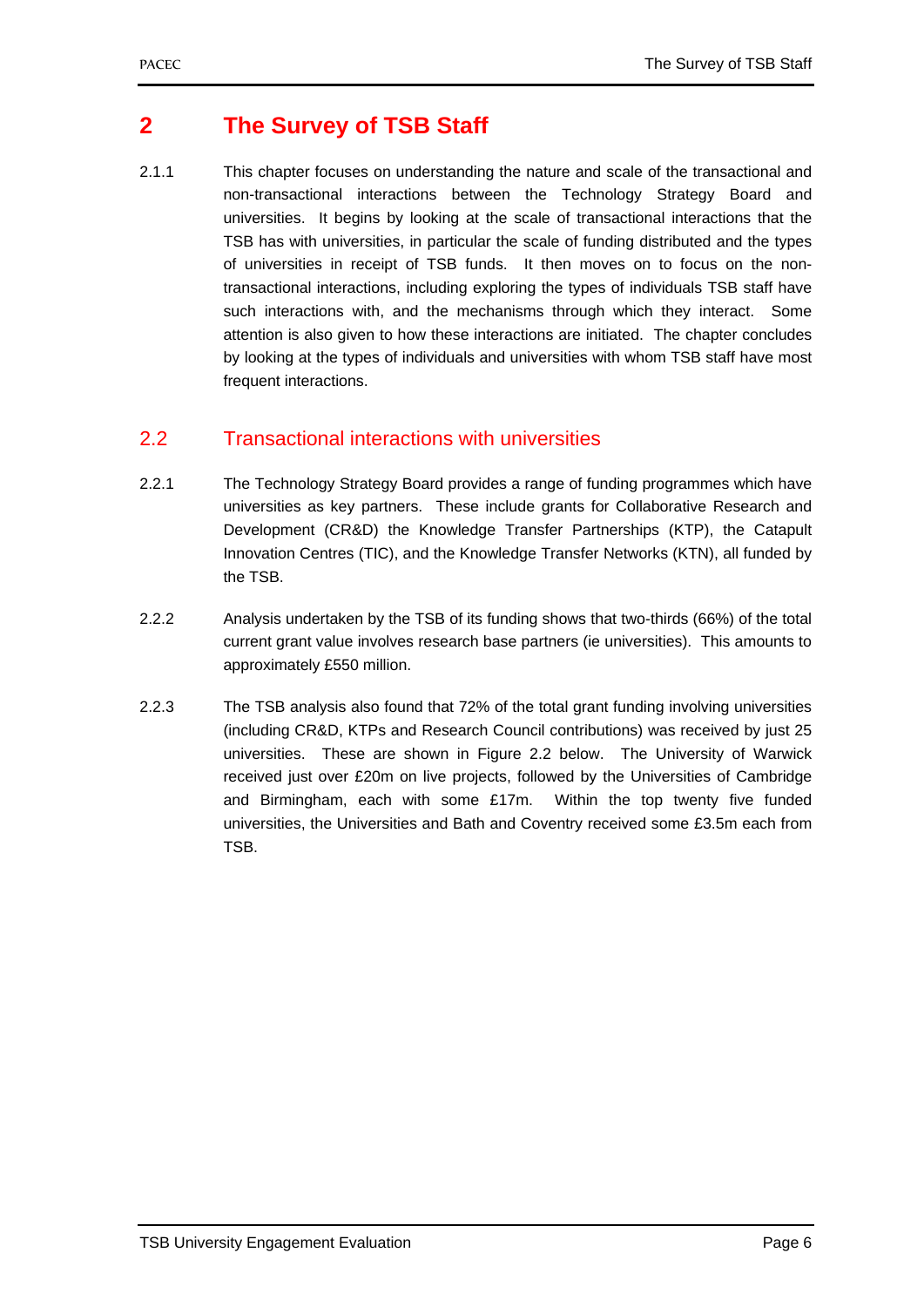

### **Figure 2.2 Top 25 universities by total grant value received through TSB on live projects**

Source: TSB (2011) *Technology Strategy Board. Board Paper 2012* 

### 2.3 Nature and scale of non-transactional interactions

2.3.1 The survey of TSB staff found evidence of a relatively dense network of nontransactional interactions with different types of university staff.

### *Types of university staff in the network*

- 2.3.2 In terms of non-transactional interactions the TSB staff, typically,appeared to have their widest networks with researchers and academics, rather than with more senior university staff (e.g. VCs) or the technology transfer staff. More than half (55%) claimed they had non-transactional interactions with 5-19 researchers or academics over the past year. An almost identical proportion (56%) indicated theyhad had nontransactional interactions with 1-9 technology transfer or commercialisation staff. There appeared to be much less interaction with senior management, although 42% had contact with 1-4 senior university management staff. It is notable that about 5% of TSB staff claimed they had had non-transactional interactions with 50 or more university staff.
- 2.3.3 There was a marked difference between heads of department and other staff in their levels of interaction with senior university management. Almost two-fifths (37%) of non-heads had no interactions with senior university management, whereas all department heads had interacted with at least one member of senior university management; and a fifth (20%) had interacted with 50 or more. The in-depth interviews also suggested that where department heads tended to engage with senior management at universities (e.g. VCs and PVCs); their discussions focussed more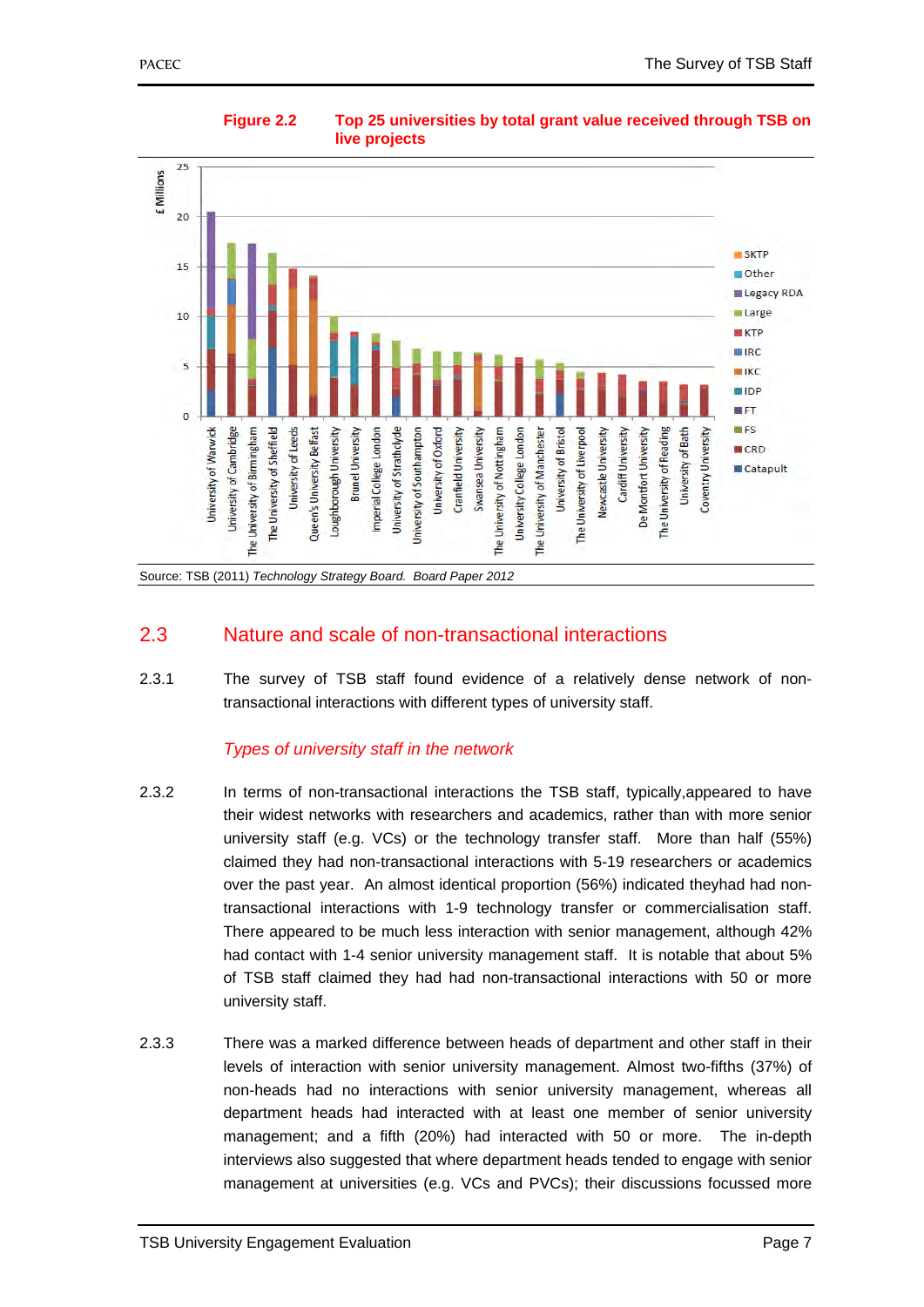on the TSB overall strategy and aims rather than individual programmes and "toolkits", except where university staff had direct responsibility for them.

| Table 2.1 | Number of people TSB staff have had non-transactional   |
|-----------|---------------------------------------------------------|
|           | interactions with in universities, by types of HE staff |

|                                        | Percentages of all respondents  |                            |                                                  |  |  |  |
|----------------------------------------|---------------------------------|----------------------------|--------------------------------------------------|--|--|--|
| Number of people                       | Senior university<br>management | Researchers /<br>academics | Technology transfer /<br>commercialisation staff |  |  |  |
| $\Omega$                               | 28                              | 4                          | 2                                                |  |  |  |
| $1 - 4$                                | 42                              | 7                          | 34                                               |  |  |  |
| $5-9$                                  | 17                              | 20                         | 22                                               |  |  |  |
| $10 - 19$                              | $\overline{2}$                  | 35                         | 23                                               |  |  |  |
| 20-34                                  | 6                               | 13                         | 8                                                |  |  |  |
| $35 - 49$                              | 0                               | 11                         | 0                                                |  |  |  |
| $50+$                                  | 5                               | 10                         | 11                                               |  |  |  |
| Number of respondents                  | 29                              | 32                         | 30                                               |  |  |  |
| Source: PACEC Survey of TSB staff 2011 |                                 |                            |                                                  |  |  |  |

- 2.3.4 The survey of TSB staff also probed them about their top five most frequent university contacts over the past year. This provides evidence on those universities and individuals the TSB has most frequent contact with. Across all TSB staff, the most frequent contact was with academic researchers, followed by KT staff, senior researchers (such as heads of departments and research centres), and then senior management of universities. However, given the small percentage of total academic staff that senior management make up, the evidence appears to suggest that TSB staff were making a particular effort to target this group.
- 2.3.5 The list of frequent contacts was heavily dominated by academic staff in engineering departments, followed by a mix of life sciences, computer sciences, communications and mathematics, reflecting the TSB's emphasis on STEM subjects (science, technology, engineering and maths). They were followed by interactions in the other subject areas, including the social sciences and humanities.



#### **Figure 2.3 Most frequent contact by position (percentage of all contacts, all TSB staff)**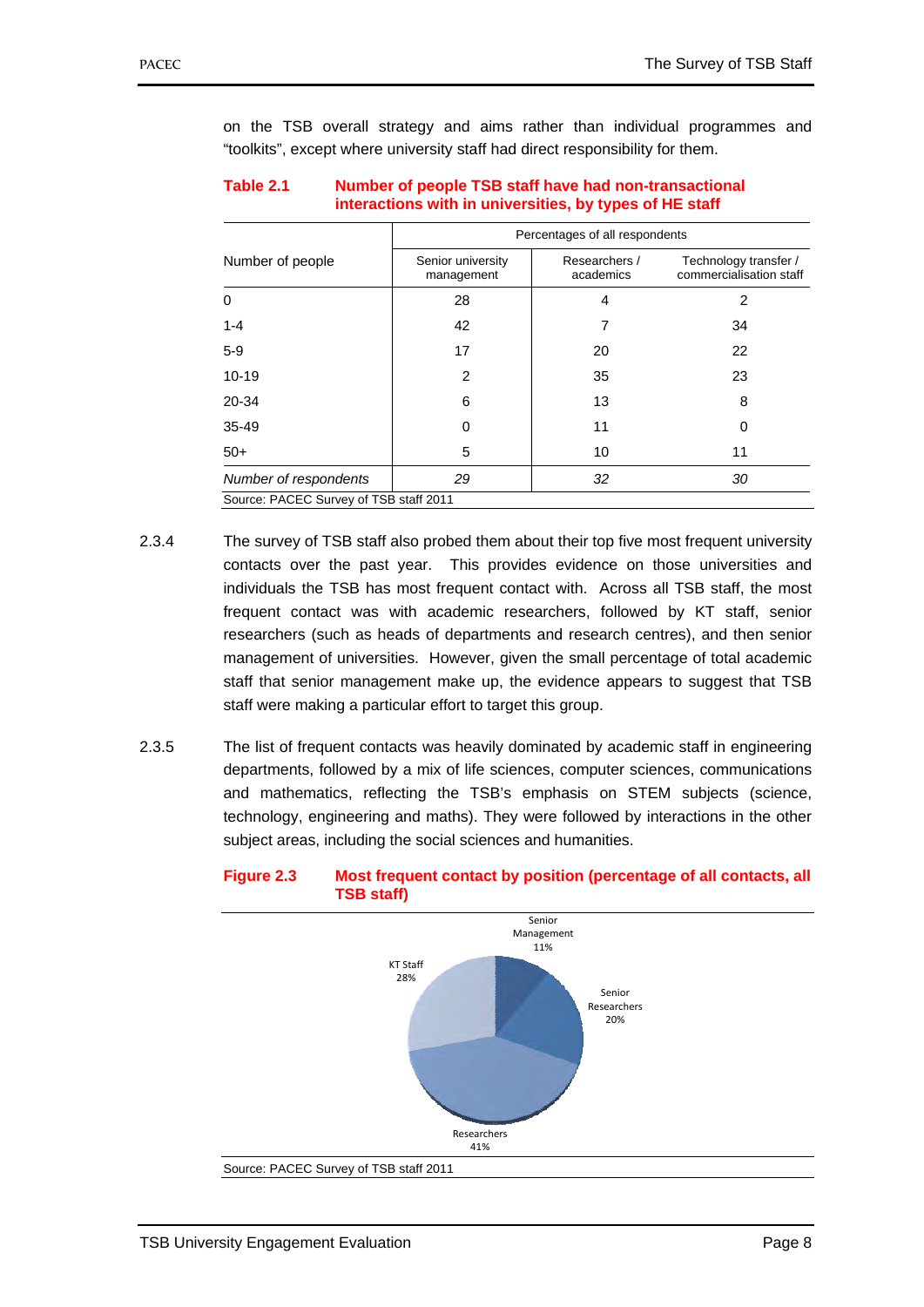

### **Figure 2.4 Most frequent contact by position (percentage of all contacts, Heads and Non-Heads)**

2.3.6 The breakdown of the respondent TSB staff into heads of departments and other TSB staff indicated that KT staff make up almost half of the frequent contacts of TSB departmental heads, but only a fifth of other TSB staff contacts. Heads of departments were also much more inclined to be in contact with senior university staff(23% of frequent contacts compared with just 6% for other TSB staff). For nonheads, researchers made up almost half of their frequent contacts.

### *Universities in the network*

2.3.7 The list of top 10 contactswith university staff in the past year provides us with a view about the universities that TSB staff were frequently engaging with. Unsurprisingly, many of these interactions were in research intensive universities; with 9.1% in the University of Cambridge, 7.8% in the University of Bristol and a similar proportion in the University of Edinburgh (Table 2.2). The top 10 universities accounted for 53% of the respondents on the list of contacts provided by TSB staff in the survey. As more than half of the contacts (53%) came from the top 25 universities, based on the amount of TSB funding received (Table 2.2), it is reasonable to assume that many interactions were happening outside the main universities in receipt of TSB funding.

|                          | Share of All | Rank based on total  |
|--------------------------|--------------|----------------------|
| University               | University   | TSB funding received |
|                          | Contacts     |                      |
| University of Cambridge  | 9.1%         | 1                    |
| University of Bristol    | 7.8%         | n/a                  |
| University of Edinburgh  | 7.8%         | n/a                  |
| Imperial College London  | 5.2%         | 3                    |
| University of Nottingham | 5.2%         | 11                   |
| University of Reading    | 5.2%         | 23                   |
| University of Surrey     | 5.2%         | n/a                  |
| UCL                      | 3.9%         | 7                    |

#### **Table 2.2 Top 10 Universities in TSB Most Frequent Contacts List**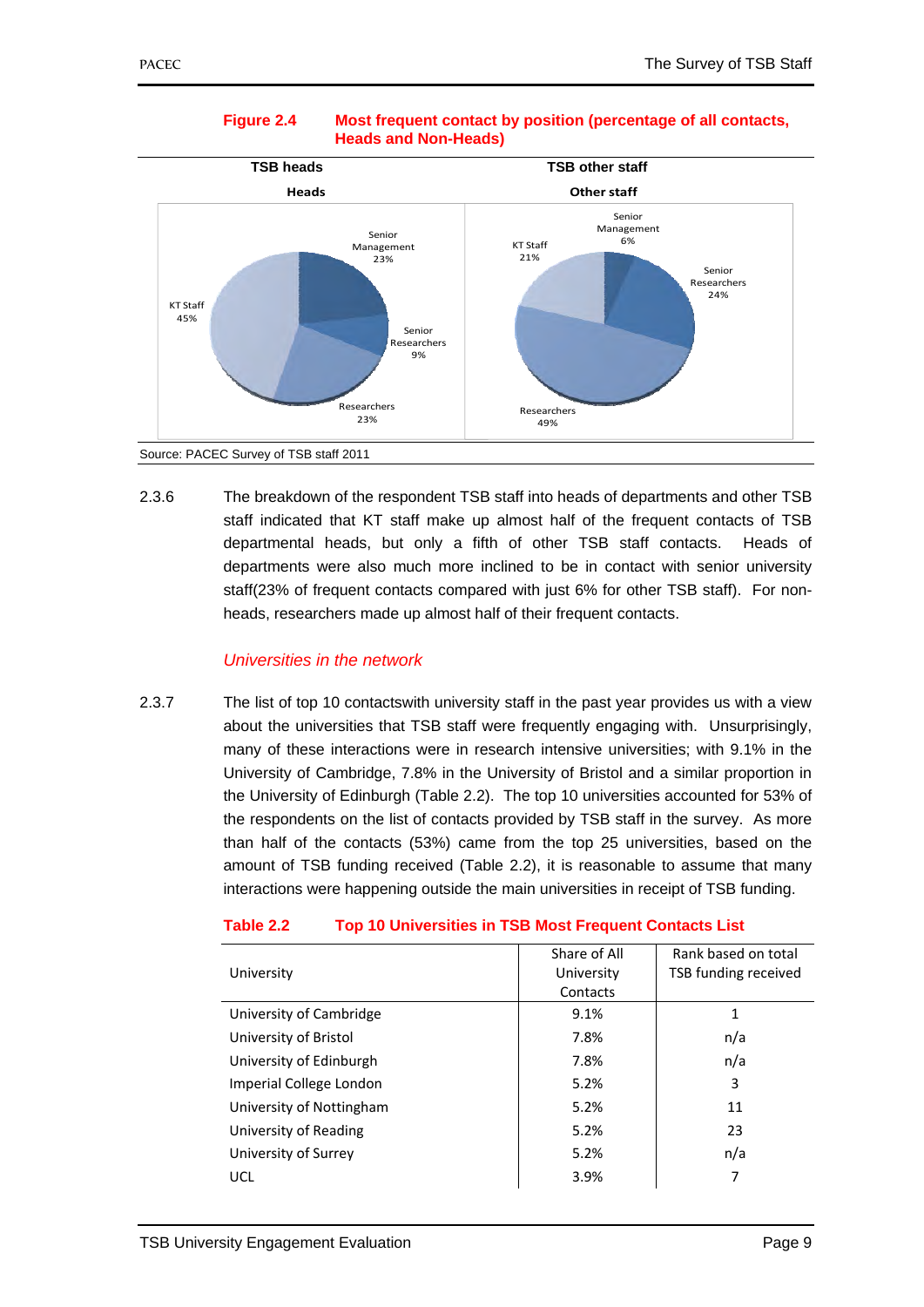| University of Bath                     | 3.9%  | 20  |  |  |  |  |
|----------------------------------------|-------|-----|--|--|--|--|
| UEA                                    | 2.6%  | n/a |  |  |  |  |
| Total for top 10                       | 55.8% |     |  |  |  |  |
| Source: PACEC Survey of TSB staff 2011 |       |     |  |  |  |  |

### *Mechanisms for non-transactional TSB-university interactions*

- 2.3.8 The survey explored the range of different mechanisms through which nontransactional interactions between TSB and university staff took place. This covered meetings, conferences / events / workshops, appointments to advisory boards, secondments, and telephone and email exchanges. Staff were also able to identify other types of mechanisms. Overall, other than telephone and email exchanges, attendance at conferences, events and workshops were the most frequent types of mechanisms, with staff attending on average 13.1 per person in the past year. This was followed by meetings with university staff with no business present (11.6 per person) and meeting where both university staff and business were present (8.9 per person).
- 2.3.9 Departmental heads engaged more frequently in non-transactional mechanisms than non-heads. The heads of department participating in the survey had an average of 65.3 non-transactional interactions during the past year (excluding telephone or email exchanges), compared with 29.3 for other staff. Departmental heads went to an average of 24.5 meetings with university staff with no business present, 17.2 conferences, events, or workshops, and 16.1 meetings with both business and university staff present.
- 2.3.10 The most common forms of interaction for non-heads were conferences, events, and workshops, with non-heads participating in 12.0 such events per year. As departmental heads are outnumbered by other staff in the population of TSB staff, the most common interaction mechanisms for staff on average throughout the population are also conferences, events, and workshops, with an average of 13.1 per year over all staff.

|                                                             | Average (mean) amount |      |          |  |  |
|-------------------------------------------------------------|-----------------------|------|----------|--|--|
|                                                             | Total                 | Head | Not Head |  |  |
| Meetings with university staff (no business<br>present)     | 11.6                  | 24.5 | 7.6      |  |  |
| Meetings with both business and university<br>staff present | 8.9                   | 16.1 | 7.0      |  |  |
| Conferences / events / workshops:                           | 13.1                  | 17.2 | 12.0     |  |  |
| Advisory board roles (e.g. for University<br>Centres):      | 3.7                   | 7.0  | 2.7      |  |  |
| Secondments                                                 | 0.1                   | 0.5  | 0.0      |  |  |
| Estimated number of telephone / email<br>exchanges          | 615                   | 1597 | 316      |  |  |
| Source: PACEC Survey of TSB staff 2011                      |                       |      |          |  |  |

#### **Table 2.3 Types of mechanisms TSB staff engaged in university staff for non-transactional interactions**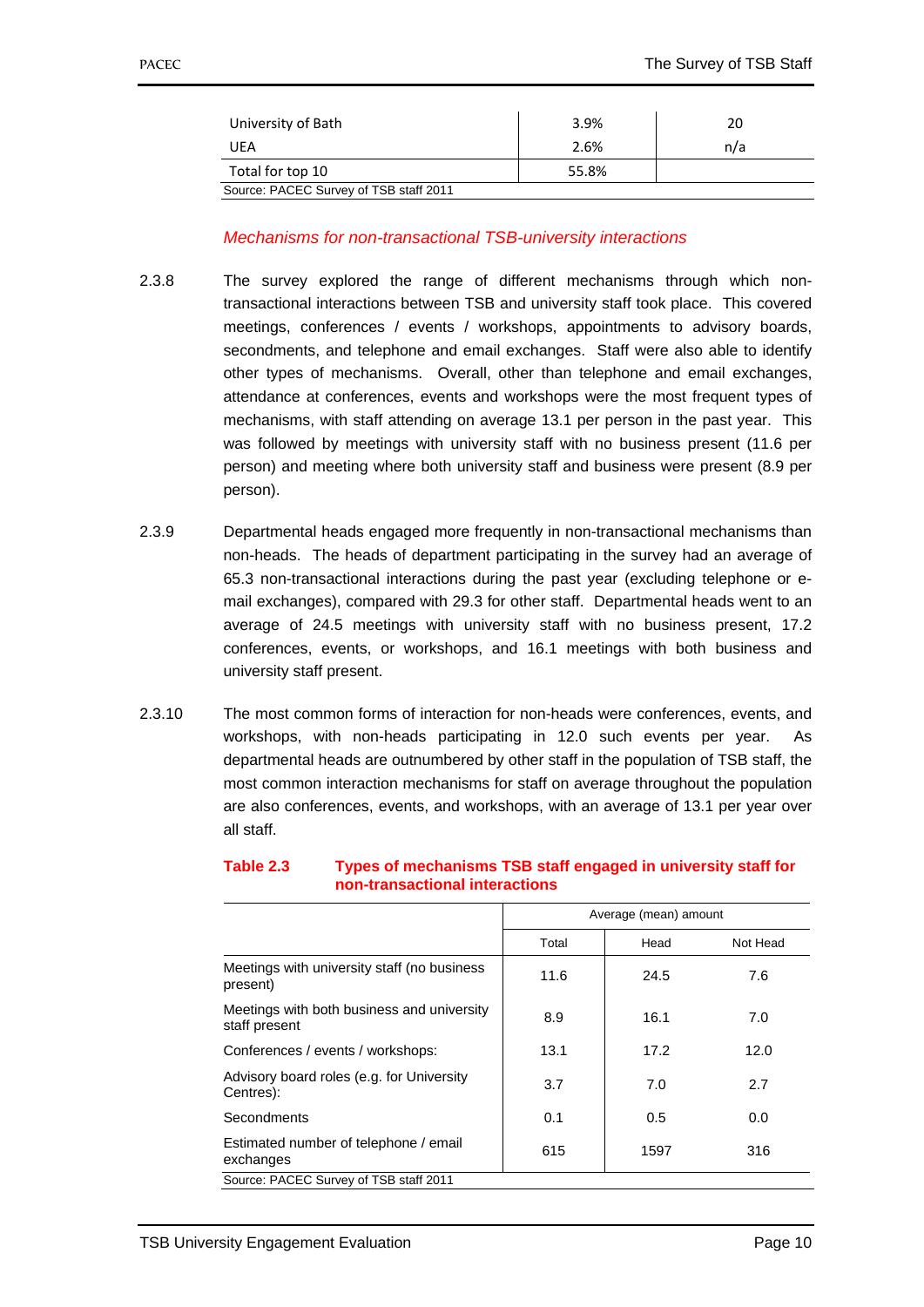- 2.3.11 Evidence from the qualitative interviews suggested that some TSB staff were often invited to present at highly selective events which brought together senior academics in key fields; and that this provides a useful avenue to engage with key researchers.
- 2.3.12 Some of the senior TSB staff interviewed also noted that they often held meetings/workshops with groups of universities, sometimes on a regional basis with university clusters, for example, to explore collaboration on programmes; or to discuss how programmes may work better to suit mutual requirements, e.g. group "sandpits" or discussions.

### *Methods for initiating non-transactional interactions*

- 2.3.13 Non-transactional interactions between TSB and university staff were initiated in a variety of ways. Direct contact initiated by university staff (either personally or by colleagues) and mutual contact (e.g. an informal meeting at an event) were considered the most important methods for initiating the interaction. Almost all the staff interviewed thought that these methods were at least "somewhat important", and 45% thought that direct contact initiated by TSB staff and mutual contact were "very important". Referral from businesses was rated as "very important" by 46% of TSB staff, but as "unimportant" for many (33%). See Table 2.4.
- 2.3.14 Heads of department were significantly more likely to view direct contact initiated by university staff as very important; 70% of senior staff believed this to be the case, compared to 24% of non-heads. The senior TSB staff interviewed also mentioned how they often initiated the meetings with universities, where policy needed to be communicated, and an overview was required on the fit between TSB aims, programmes and university requirements.
- 2.3.15 Interestingly, the in-depth interviews with selected TSB staff suggested that referrals through the Research Councils were a very important method for identifying relevant university contacts. This did not come out as significant in the survey. Respondents pointed out that they sometimes approached the Research Councils to ask them to invite the top academics in particular areas of research to a workshop. They then brought in the relevant businesses and provided aforum for stimulating the necessary interactions between academia and industry. This was usually done to help identify key issues and challenges facing industry and help inform academics of key areas of necessary research.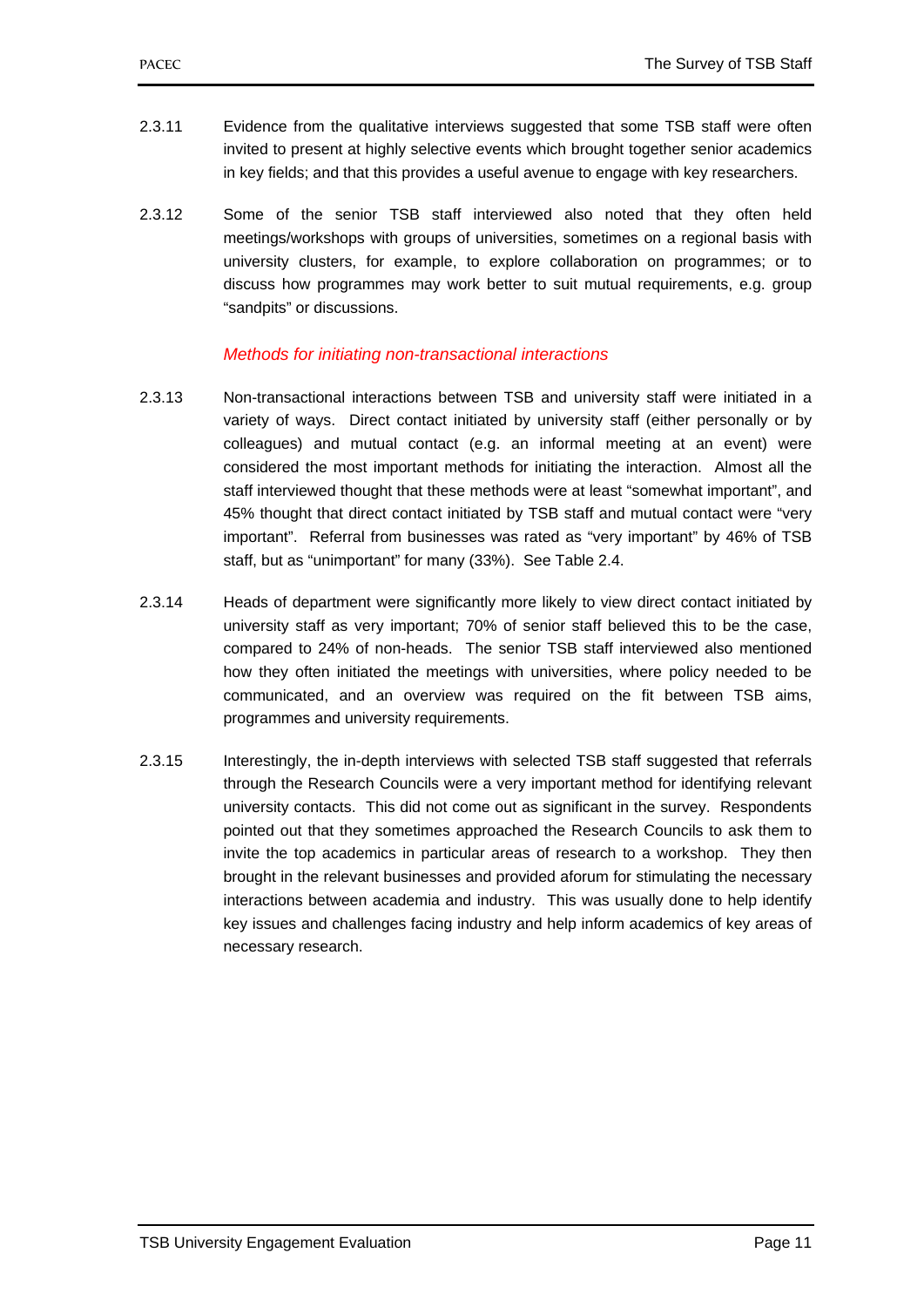|                                                    | Percentages of all respondents |                       |                            |           |  |  |
|----------------------------------------------------|--------------------------------|-----------------------|----------------------------|-----------|--|--|
|                                                    | Not at all<br>important        | Somewhat<br>important | Very important respondents | Number of |  |  |
| Direct contact initiated by you:-                  | 4                              | 51                    | 45                         | 29        |  |  |
| Direct contact initiated by university staff       | 0                              | 66                    | 34                         | 31        |  |  |
| Referral from TSB colleague                        | 11                             | 43                    | 47                         | 28        |  |  |
| Referral from business                             | 33                             | 21                    | 46                         | 27        |  |  |
| Mutual contact (e.g. informal meeting at<br>event) | 2                              | 53                    | 45                         | 30        |  |  |
| <b>Through Research Councils</b>                   | 28                             | 36                    | 35                         | 27        |  |  |
| Source: PACEC Survey of TSB staff 2011             |                                |                       |                            |           |  |  |

### **Table 2.4 Importance of methods for initiating non-transactional interactions with university staff**

2.3.16 Other methods identified by TSB staff as mechanisms for initiating such interactions included: working with groups such as the Council for Industry and Higher Education (CIHE) and the Big Innovation Centre; and through regional and sub-national innovation agencies such as Scottish Enterprise and the Welsh Assembly Government. Some staff explicitly mentioned the importance of events such as Innovate, and the events that are part of the TIC programme. The website and Connect platform were also mentioned by a small number of staff.

### 2.4 Purpose of non-transactional interactions

- 2.4.1 Given the level of engagement of TSB staff with university staff through these nontransactional interactions raises the important question of what purpose staff believe these types of interactions serve; what motivates them to engage. The motivations tell us a lot about the intended benefits that TSB staff expect to realise from these types of interactions and how they support their professional objectives.
- 2.4.2 It is clear from the findings of the survey that the role that TSB plays in brokering relationships and collaboration between universities and businesses to potentially benefit the economy is an important motivator for most staff when engaging in the non-transactional activities (Table 2.5). 85% of TSB staff said that helping to improve collaborations / links between businesses and universities was either "very important"; or "critical" as a motivation, with 31% believing it to be critical. This role is very important, given other evidence on university-industry knowledge exchange which suggests that difficulties in identifying partners is a significant constraint to knowledge exchange between these parts of the innovation system.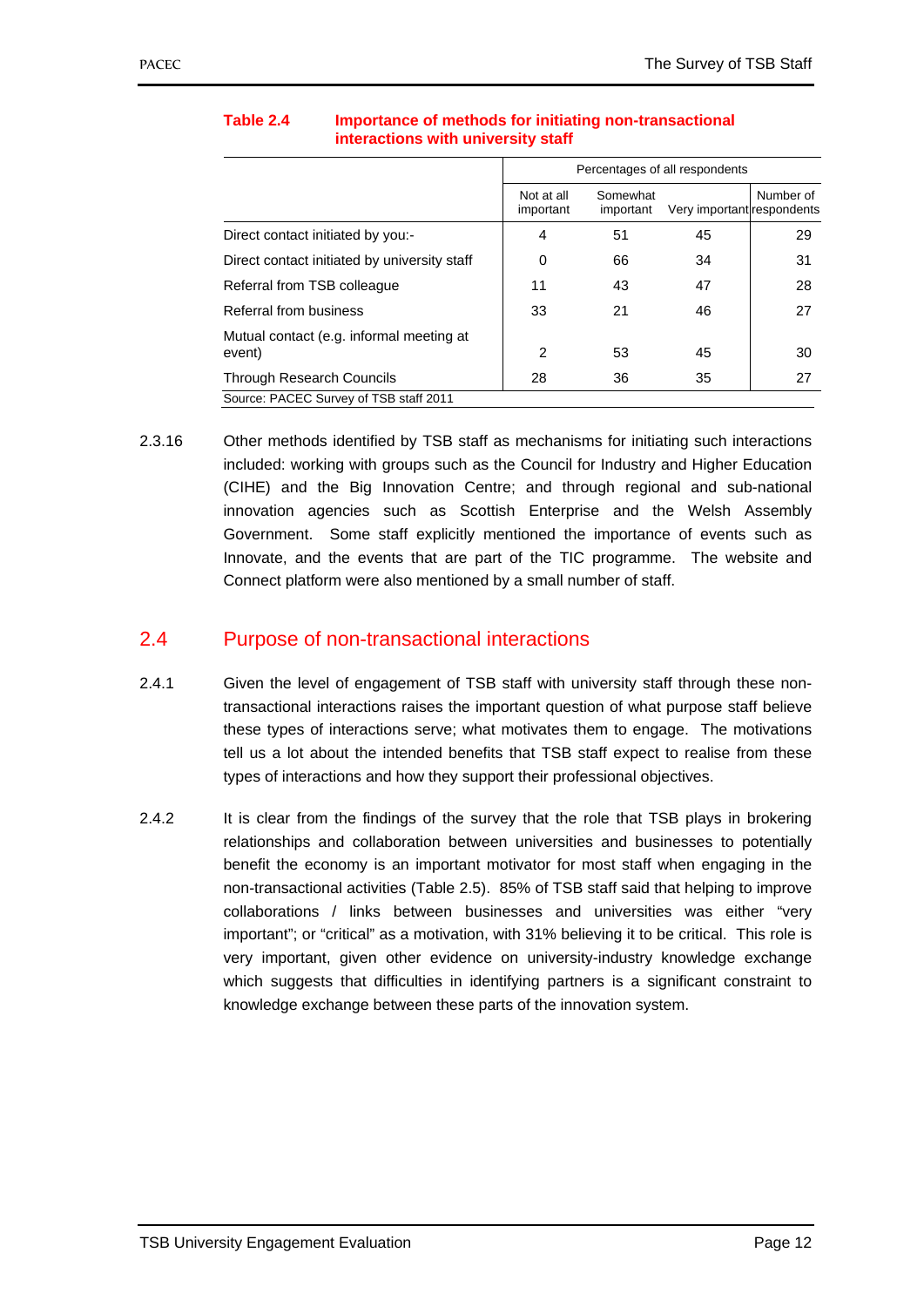|                                                                                                            |                         | Percentages of all respondents |                   |          |                                  |                          |
|------------------------------------------------------------------------------------------------------------|-------------------------|--------------------------------|-------------------|----------|----------------------------------|--------------------------|
|                                                                                                            | important<br>Not at all | Somewhat<br>important          | Very<br>important | Critical | Very<br>important<br>or critical | Number of<br>respondents |
| Improve collaboration / help link businesses<br>with researchers                                           | $\overline{7}$          | 8                              | 54                | 31       | 85                               | 28                       |
| To help academics understand business needs<br>in innovation / technology / commercialisation              | 8                       | 10                             | 52                | 30       | 82                               | 31                       |
| To raise awareness of TSB and its<br>programmes                                                            | 6                       | 14                             | 66                | 14       | 80                               | 31                       |
| To build networks of individuals with expertise<br>in my area                                              | 8                       | 24                             | 44                | 24       | 68                               | 30                       |
| To help shape TSB strategies/programmes                                                                    | 19                      | 15                             | 31                | 36       | 67                               | 29                       |
| To gain understanding of the latest research /<br>technologies in a particular area                        | 11                      | 29                             | 40                | 20       | 60                               | 31                       |
| To help increase the quality of academic-<br>business proposals to TSB                                     | 14                      | 27                             | 44                | 14       | 58                               | 29                       |
| To help make better decisions regarding TSB<br>transactional activity                                      | 19                      | 28                             | 39                | 15       | 54                               | 31                       |
| To ensure programmes are operating<br>efficiently and effectively                                          | 14                      | 44                             | 31                | 10       | 41                               | 29                       |
| To develop my own personal expertise in a<br>particular area                                               | 22                      | 47                             | 32                | 0        | 32                               | 30                       |
| To guide academics towards areas of funding<br>by TSB                                                      | 17                      | 57                             | 26                | 0        | 26                               | 28                       |
| To gain understanding of university needs for<br>funding support<br>Source: PACEC Survey of TSB staff 2011 | 42                      | 40                             | 18                | 0        | 18                               | 29                       |

#### **Table 2.5 TSB staff motivations for non-transactional interactions with universities**

- 2.4.3 Almost as important a motivation is to help academics understand business needs in innovation, technology, or commercialisation (79% "very important" or "critical", 31% "critical"). This suggests that TSB staff perceive part of their role in this area is to help improve the ability of universities to engage with industry by making their needs better understood.
- 2.4.4 A similar share also noted that they interact to help raise awareness of TSB programmes amongst universities (79%; 17% critical). Two-thirds claimed that it was very important or critical to carry out these interactions to help shape TSB policies and its programmes, and 36% said that this was critical; only a minority, i.e. 19%, did not believe that this was important at all. Some of the interviewees considered that the universities were very good at identifying sources of finance and that in the main the universities were looking for funding when they engaged with TSB staff. In this context TSB staff could steer them towards helping achieve the TSB aims through the programmes.
- 2.4.5 The least important motivations of staff were: to develop their own expertise; to gain understanding of university needs with regards to funding; and to actively guide academics towards areas of funding of the TSB.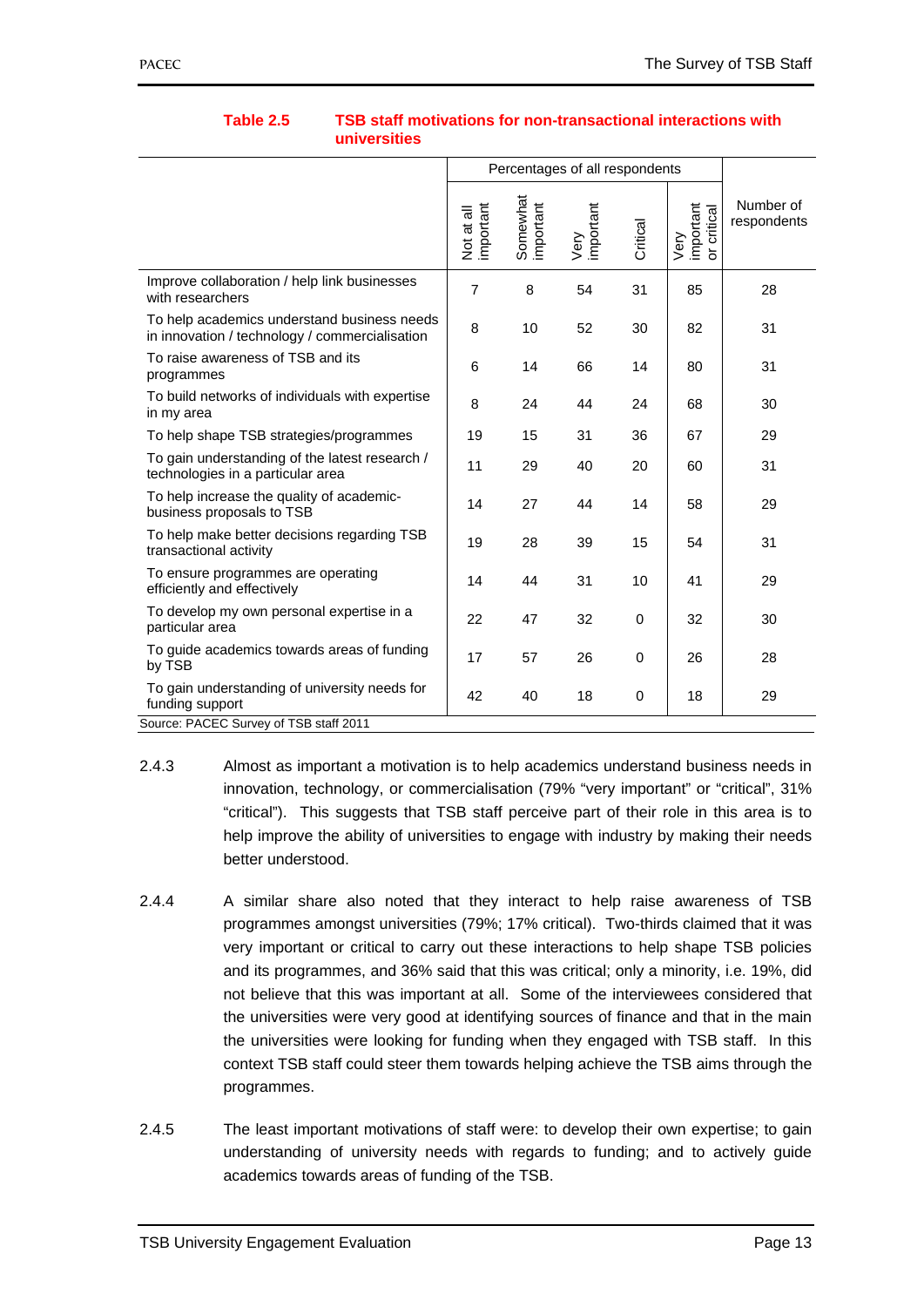- 2.4.6 Given these views, some of the consultations highlighted that some staff did not attach a great deal of importance to the non-transactional activities compared to the transactional ones. The latter provided a direct and "more concrete" opportunity to help ensure that business benefits would flow and the outputs could be monitored over the period of projects and programmes. While general networking may have some communication and inter-relational benefits, in a wider context they may not be as effective at delivering benefits.
- 2.4.7 Figure 2.5 shows the views of TSB departmental heads and other staff. The main significant difference between heads and other staff was over the importance of nontransactional activity in improving decision-making that affected TSB transactional activity, which possibly reflects the different levels of responsibility for this amongst TSB staff: 45% of heads said that this outcome was critical, but only 5% of other staff agreed and a quarter said they did not think it was important.

#### **Figure 2.5 Motivations for non-transactional interactions, by position within TSB**



2.4.8 The in-depth interviews with senior TSB staff also emphasised that the main aims of the non-transactional interactions were to familiarise the universities with TSB aims, raise awareness, and help to facilitate their engagement around the "business agenda" and the benefits for businesses. To move this forward they sought to improve business- university collaboration generally and in the programmes. The more senior staff interviewed also suggested that there may be less of a separation between the non-transactional and transactional interactions as the more informal meetings and discussions are often related to the strategic aims of TSB, shaping the programmes and "toolkits", and communicating TSB's aims.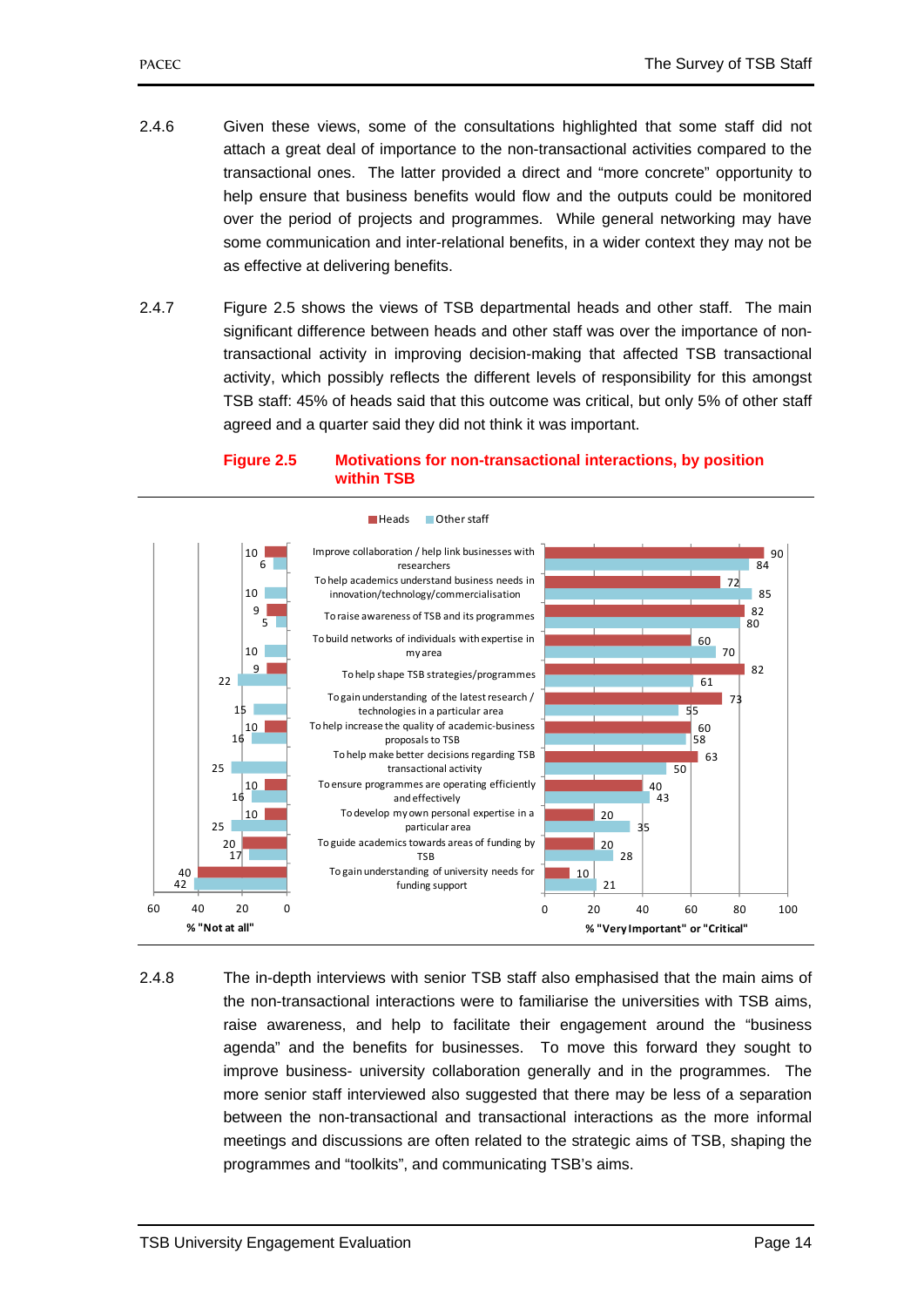2.4.9 In addition, for senior TSB staff, the aims were often to communicate the strategic role of TSB in assisting businesses to be more competitive and commercialise the outputs of research and development. This was critically important given the government's growth agenda. The universities were seen as collaborators and facilitators in this process, especially in terms of helping to generate ideas, and providing solutions and advice on technology issues faced by businesses.

### 2.5 Benefits to the TSB from non-transactional interactions

- 2.5.1 The key aim of this section is to assess the benefits arising from the non-transactional interactions on three of the key stakeholders in the process: the TSB itself as it seeks to run its operations to support and stimulate innovation in businesses; the universities as they seek to produce and exchange knowledge, and form their own linkages with businesses in the innovation process; and the benefits for the businesses themselves. It also estimates the time opportunity cost of engagement. The section provides:
	- A detailed understanding of the diverse set of benefits of the nontransactional interactions to the TSB and how these help the TSB to achieve its goals of stimulating innovation in business
	- A view of TSB staff of the benefits to universities and to businesses
	- The perceived gross additionality of the benefits (extent to which the benefits would have happened in the absence of the non-transactional interactions)
	- The time cost of interacting with universities
- 2.5.2 The following key benefits to the TSB from TSB-university non-transactional interactions were viewed as "medium impact" or "high impact" by 60% or more of staff:
	- Creating a more coordinated or strategic approach at TSB (75%; 27% high impact)
	- Greater understanding of key trends and impacts of research (72%; 37% high impact)
	- Understanding of the research/commercialisation needs of universities (66%; 23% high impact)
	- Helping to refine the scope of TSB programmes (60%; 24% high impact)
- 2.5.3 The most significant statistical difference between heads and other staff was over their views on the impact on creating a more coordinated or strategic approach at TSB with 55% of departmental heads feeling their non-transactional interactions had a high impact on this compared to just 19% of other staff. Senior staff interviewed noted that they helped them in scoping for competitions as well as mapping out the university basic research trends and technology issues with a view to exploring the development implications and potential links with businesses and programmes. For senior staff the interactions also provided the opportunity to convey the TSB "message" and aims together with programme developments, providing a more coordinated and holistic message to universities.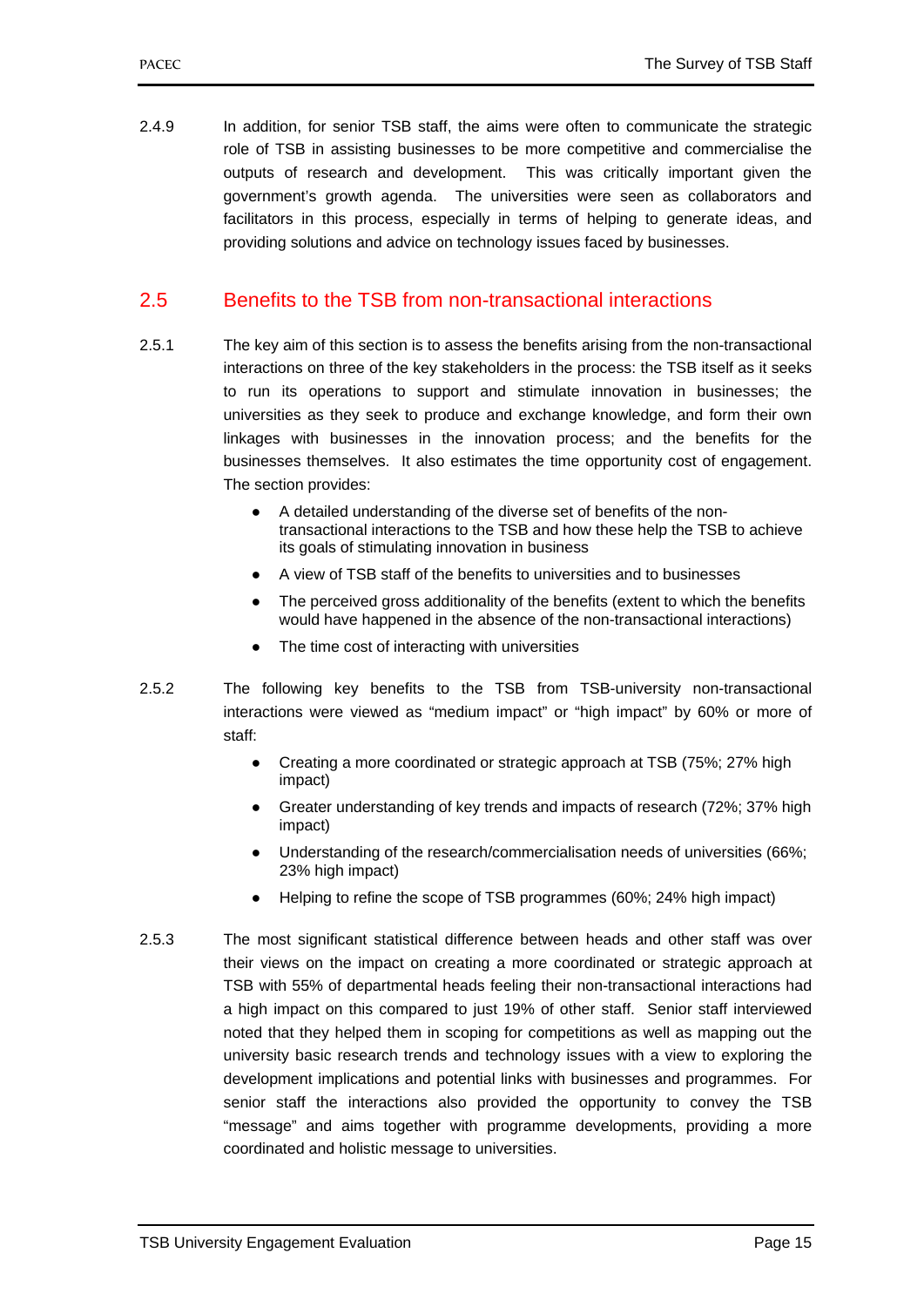2.5.4 Over half of TSB staff (56%) believed that their non-transactional interactions with universities had a medium or high impact on helping them to build networks that reduced the search costs of finding the knowledge that they needed to achieve their professional objectives. However, these networks were not used to help find skills to support TSB in achieving its objectives (e.g. for recruitment or secondments).

|                                                                               |               | Percentages of all respondents |                  |                |                                    |                          |  |
|-------------------------------------------------------------------------------|---------------|--------------------------------|------------------|----------------|------------------------------------|--------------------------|--|
|                                                                               | No.<br>impact | Low<br>impact                  | Medium<br>impact | High<br>impact | <b>Medium</b><br>or high<br>impact | Number of<br>respondents |  |
| Creating a more coordinated /<br>strategic approach at TSB                    | 2             | 23                             | 48               | 27             | 75                                 | 32                       |  |
| Understanding key trends and<br>impacts of research                           | 0             | 28                             | 35               | 37             | 72                                 | 31                       |  |
| Understanding of the research /<br>commercialisation needs of<br>universities | 2             | 31                             | 43               | 23             | 66                                 | 31                       |  |
| Helping to refine scope of TSB<br>programmes                                  | 16            | 24                             | 36               | 24             | 60                                 | 30                       |  |
| Building networks which reduce<br>search costs                                | 10            | 34                             | 42               | 14             | 56                                 | 30                       |  |
| Understanding of innovation needs in<br>business                              | 13            | 42                             | 39               | 6              | 45                                 | 31                       |  |
| Quality/speed of decision making re.<br>programmes                            | 32            | 27                             | 31               | 10             | 41                                 | 31                       |  |
| Building in-house expertise in key<br>research areas within TSB               | 34            | 25                             | 29               | 12             | 41                                 | 30                       |  |
| Reducing search costs for finding<br>necessary skills (e.g. for recruitment)  | 46            | 47                             | 8                | 0              | 8                                  | 30                       |  |
| Source: PACEC Survey of TSB staff 2011                                        |               |                                |                  |                |                                    |                          |  |

#### **Table 2.6 Main benefits to the TSB arising from non-transactional interactions with universities**

- 2.5.5 Other benefits to the TSB that were mentioned by staff include strategic policy development for TSB and in helping to ensure a more coordinated approach between BIS, the Research Councils and TSB. They also mentioned the importance of bringing universities and businesses together in new, emerging technology areas as well as helping to build trust between the key players in the innovation system.
- 2.5.6 Only a minority of staff believed that the interactions impacted significantly on the quality or speed of decision making, on building in-house expertise in key areas, or understanding innovation needs in business.
- 2.5.7 Some of the benefits were questioned by TSB staff in that the non-transactional activities were in part "experimental" and reflected the early stages of the TSB development. The programmes had become more established, and along with their aims provided a clear opportunity to achieve the TSB aims. They had also allowed considerable "programme specific" informal networks to be built up and maintained.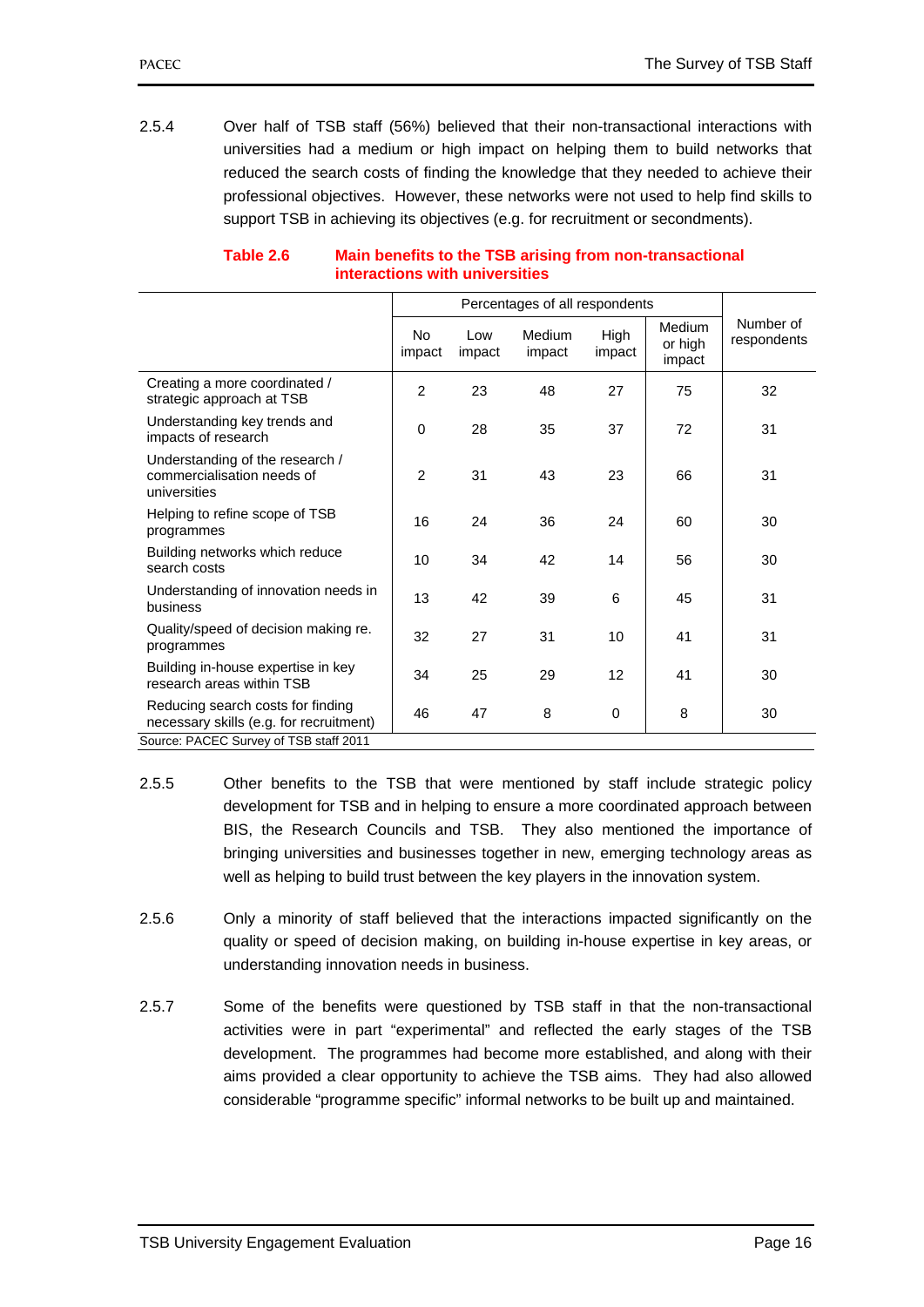### 2.6 Benefits to the universities from non-transactional interactions

- 2.6.1 According to the perceptions of TSB staff, the benefit with the highest-impact for universities was to help them understand the TSB funding available. See Table 2.7. 67% staff said this had had a high impact, and almost all the remainder said that it had a medium impact (on a scale which also included the options "low impact" and "no impact". The senior TSB staff interviewed echoed these findings suggesting that they helped universities keep abreast of developments at TSB, potential new initiatives and themes, and funding streams. The funding streams were critical to the universities, especially in the current economic context where finance generally was constrained. Hence, obtaining funds from TSB was often a priority for the universities. However, the non-transactional activities could also help university staff to keep abreast of interesting/emerging research fields from the TSB perspective
- 2.6.2 Other important impacts included:
	- Helping to improve the culture amongst universities towards engaging with business (89% high- or medium- impact)
	- Helping universities gain understanding of nationally important areas of research (85% high-or medium-impact)
	- Helping universities gain a better understanding of the needs of business (80% high- or medium- impact)
- 2.6.3 The second most frequently cited "high impact" benefit was in helping universities find approach business partners (31% of staff). A further 34% believed this to be of medium impact. This is consistent with the notion that TSB staff can play a 'brokerage' role in facilitating the building of links between partners in the innovation value chain.
- 2.6.4 The main statistically significant difference between the departmental heads and other staff was over their views on the impact of non-transactional interactions on improving the culture within universities to engage in knowledge exchange within the overall responses shown in Table 2.7. 55% of departmental heads said there had been a "high-impact" compared to just 14% of non-heads.
- 2.6.5 The data in the table shows that, by contrast, 67% of other staff (non-heads) believed that their interactions with universities had a medium impact on helping to improve the universities understanding of the needs of business. This was in comparison to just 18% of departmental heads.
- 2.6.6 Despite improving the ability of universities to apply for funding not being a prime motivator for forming non-transactional interactions, 75% of TSB staff believe that it has at least a medium impact on universities.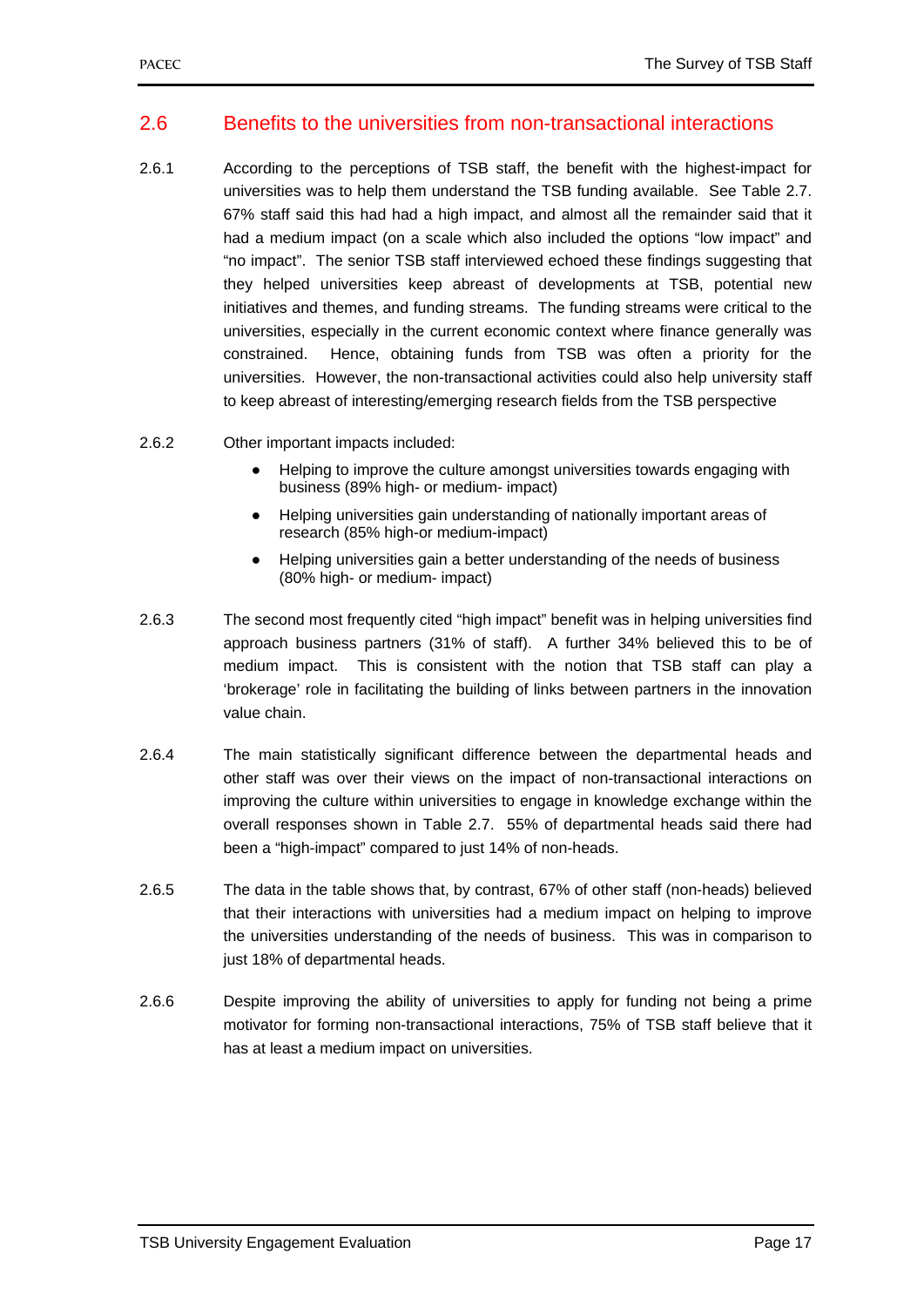|                                                                                     | No.<br>impact | Low<br>impact | <b>Medium</b><br>impact | High<br>impact | <b>Medium</b><br>or high<br>impact | Number of<br>respondents |
|-------------------------------------------------------------------------------------|---------------|---------------|-------------------------|----------------|------------------------------------|--------------------------|
| Understanding of the TSB funding<br>available                                       | $\Omega$      | 4             | 30                      | 67             | 97                                 | 32                       |
| Helping to improve culture amongst<br>universitiestowards engaging with<br>business | 4             | 8             | 65                      | 24             | 89                                 | 32                       |
| Improved knowledge of university of<br>key research areas of national<br>importance | $\Omega$      | 15            | 59                      | 26             | 85                                 | 32                       |
| Helping universitiesimprove their<br>understanding of the needs of<br>business      | 4             | 16            | 55                      | 25             | 80                                 | 32                       |
| Ability of universitiesto apply for /<br>access funding                             | $\Omega$      | 25            | 42                      | 33             | 75                                 | 32                       |
| Helping universitiesfind appropriate<br>partners in business                        | 4             | 25            | 37                      | 34             | 71                                 | 32                       |
| Providing universitieswith a better<br>understanding of uncertainties               | 10            | 42            | 37                      | 10             | 47                                 | 30                       |
| Source: PACEC Survey of TSB staff 2011                                              |               |               |                         |                |                                    |                          |

### **Table 2.7** Main benefits to the universities from non-transactional interactions between the TSB and universities

2.6.7 Other key perceived benefits for universities arising from TSB-university nontransactional interactions include helping university staff to develop sustainable, ongoing business relationships; and helping universities to engage with KTNs.

### 2.7 Benefits to business from non-transactional interactions

- 2.7.1 As well as benefits to the TSB and to universities themselves arising from their nontransactional interactions, the survey participants were also asked to rate their perceptions of the scale of impact on key areas of potential benefits for businesses.
- 2.7.2 The most frequently cited medium- or high-impact benefit was helping businesses to find appropriate university research collaborative partners. This was rated as "medium impact" by 58% of TSB staff and "high impact" by 33%. This supports the notion that the TSB can help fulfil a brokerage role in the innovation process, by reducing the search costs of finding appropriate partners, which likely to be key for some companies who lack the resources or ability to always do this. It was suggested by some senior staff that the non-transactional activities allowed them to engage with universities that did not secure a lion's share of the main stream programme or portfolio funding. These universities could meet the needs of businesses (especially the SMEs) in niche and specialist areas where the universities had specific expertise (e.g. marine exploration, renewable energy fields and the creative industries sectors).
- 2.7.3 Another significant benefit is the alignment of research to the needs of business. 33% of staff said that this was a "high impact" benefit to business, and 40% said that it was a "medium impact" benefit. 77% believed that their interactions were having a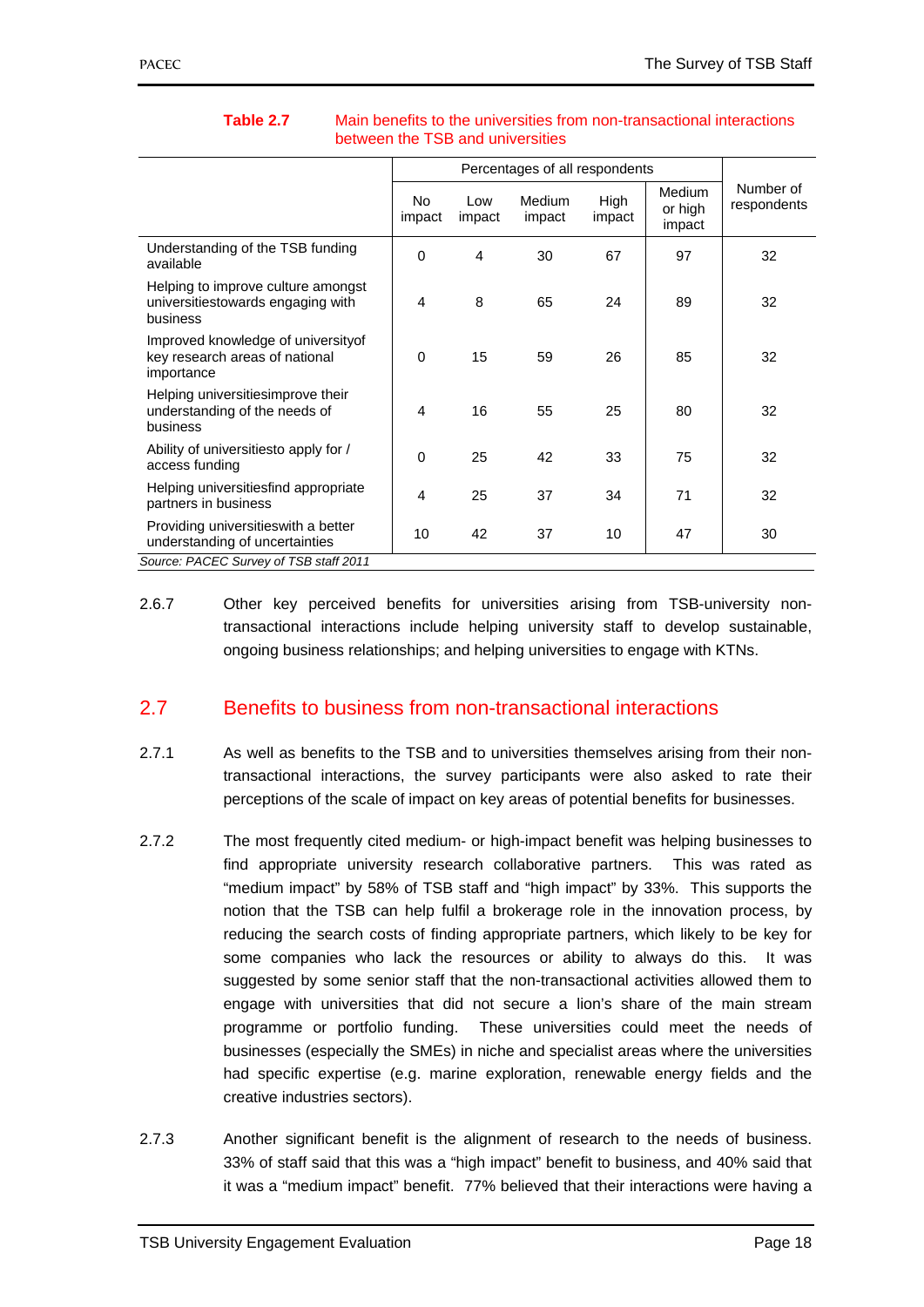medium or high impact on helping to make university research more relevant for commercialisation, although this was typically (i.e. in 60% of cases) viewed as a medium-impact benefit. Both the above are alignment issues that help to ensure that what universities are doing is relevant to innovation needs of business and maximise the potential impact of the research. Combined with the benefits these interactions have on changing culture within universities, the above help to make universities more responsive to the needs of businesses.

- 2.7.4 84% thought that a medium/high impact benefit was helping businesses access new ideas / different perspectives. 69% believed that their interactions had at least a medium impact on helping to improve the culture amongst businesses towards engaging with universities.
- 2.7.5 "Improving business performance" was seen as the least significant benefit to businesses of non-transactional interactions with universities. Here there was a significant difference of opinion between departmental heads and other staff: 36% of heads thought that there was a high impact upon business performance, but only 5% of other staff agreed.
- 2.7.6 One member of TSB staff made an important observation, noting that start ups and entrepreneurs may gain very different benefits from their interactions with universities and TSB compared with large corporations, and that universities may be a good catalyst for connecting these businesses.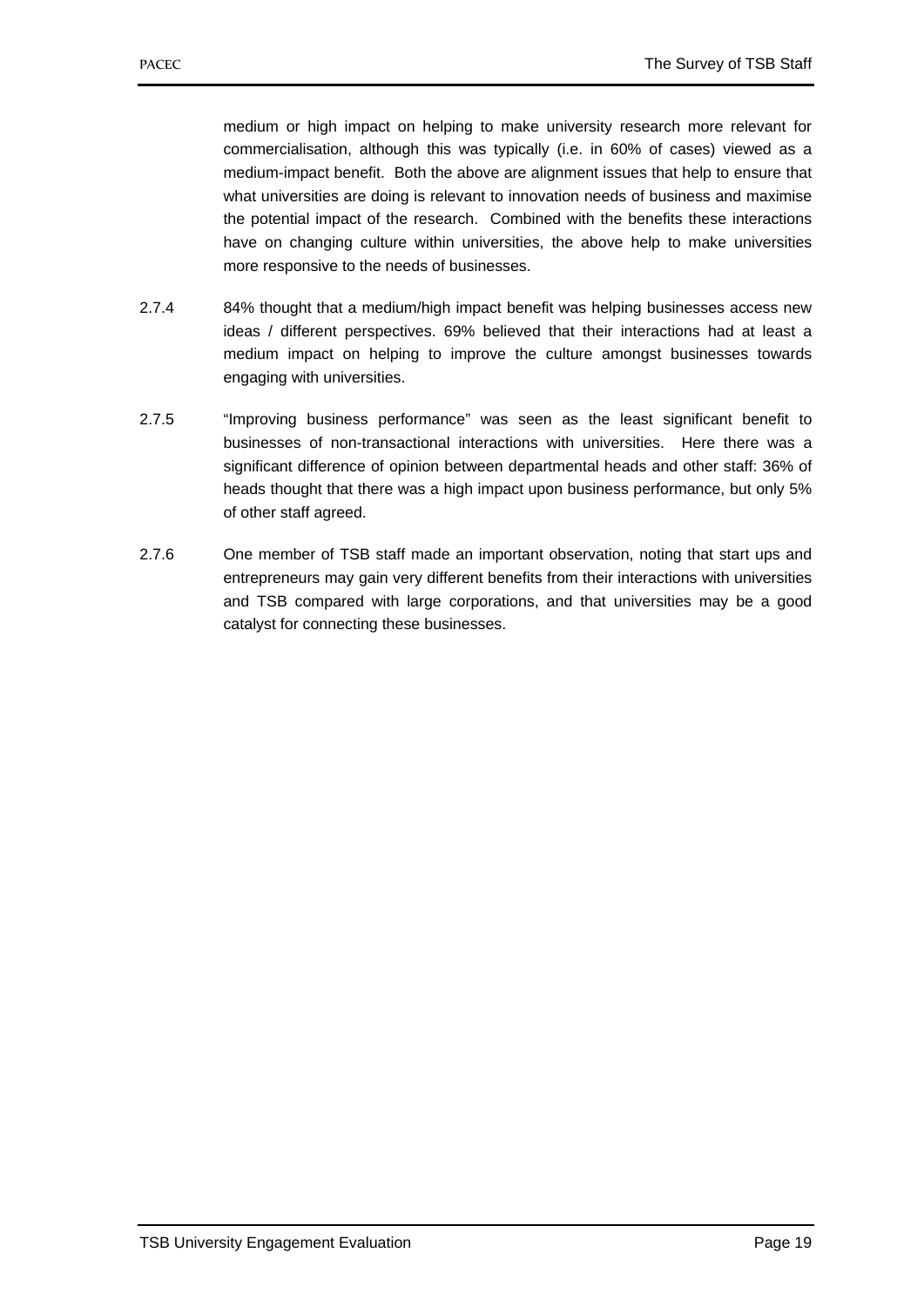|                                                                                          |              | Percentages of all respondents |                         |                |                                    |                          |  |
|------------------------------------------------------------------------------------------|--------------|--------------------------------|-------------------------|----------------|------------------------------------|--------------------------|--|
|                                                                                          | No<br>impact | Low<br>impact                  | <b>Medium</b><br>impact | High<br>impact | <b>Medium</b><br>or high<br>impact | Number of<br>respondents |  |
| Helping businesses find appropriate<br>research/collaborative partners                   | 2            | 6                              | 58                      | 33             | 91                                 | 32                       |  |
| Helping businesses access new ideas<br>/ different perspectives                          | 6            | 10                             | 51                      | 33             | 84                                 | 31                       |  |
| Making university research more<br>relevant for commercialisation and<br>business growth | 4            | 19                             | 60                      | 17             | 77                                 | 32                       |  |
| Research in universities becomes<br>better targeted to the business                      | 8            | 19                             | 40                      | 33             | 73                                 | 32                       |  |
| Help improve the culture among<br>businesses towards engaging with<br>universities       | 10           | 20                             | 54                      | 15             | 69                                 | 32                       |  |
| Improving the ability of businesses to<br>overcome issues                                | 8            | 25                             | 40                      | 28             | 68                                 | 32                       |  |
| Ability of businesses to apply for /<br>access TSB funding                               | 20           | 20                             | 38                      | 22             | 60                                 | 30                       |  |
| Improving businesses' innovation<br>skills and practices                                 | 14           | 33                             | 43                      | 10             | 53                                 | 32                       |  |
| Improving business performance                                                           | 17           | 40                             | 31                      | 12             | 43                                 | 32                       |  |
| Source: PACEC Survey of TSB staff 2011                                                   |              |                                |                         |                |                                    |                          |  |

### **Table 2.8 Main benefits to the businesses from non-transactional interactions between the TSB and universities**

2.7.7 It is perhaps surprising that while TSB staff thought that there were benefits to businesses in terms of collaboration, access to ideas, university and that research was better targeted for businesses, very few staff thought there were high impacts in terms of improving the innovation skills and practices of businesses or their performance (e.g. turnover, jobs and profits).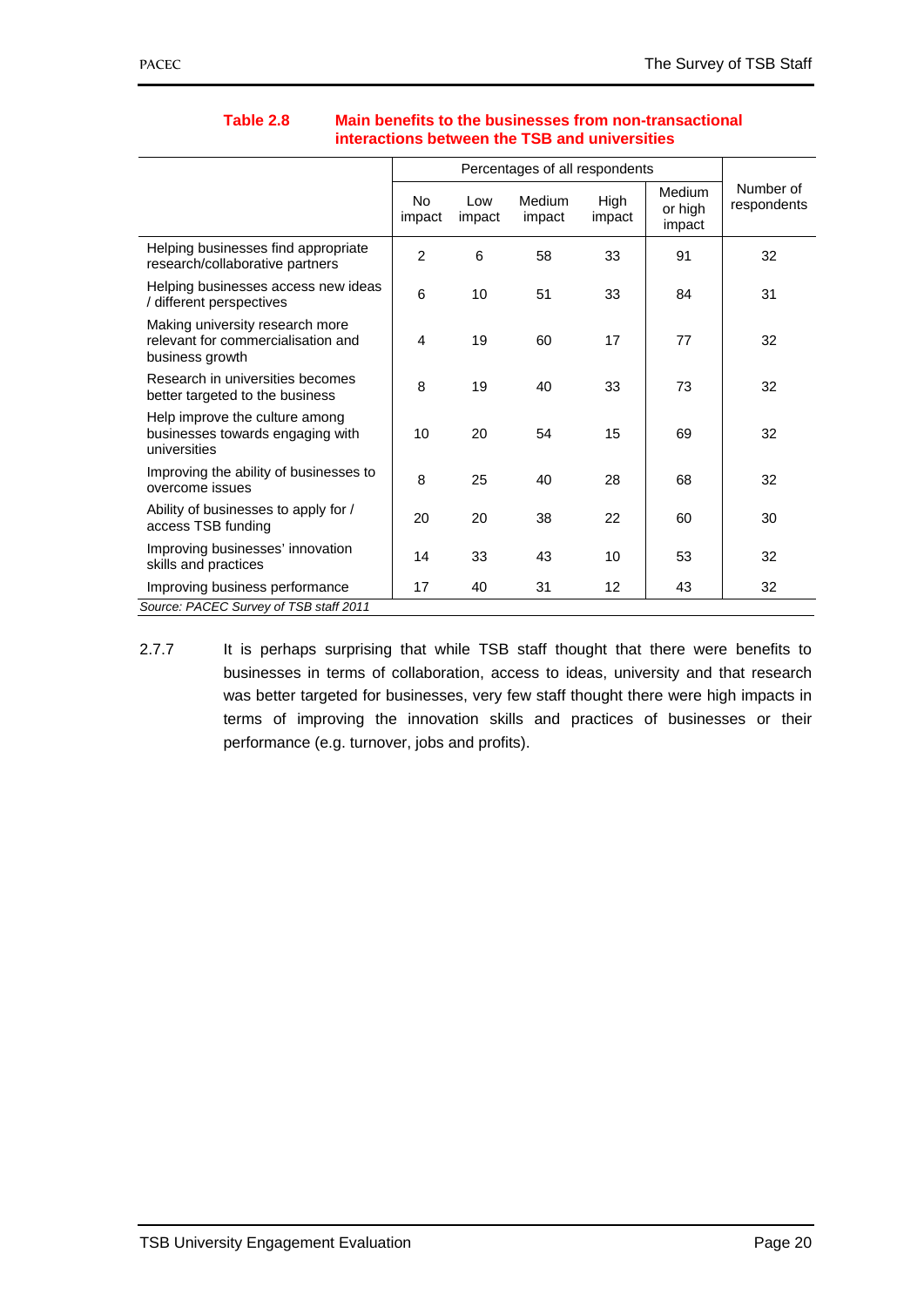

#### **Figure 2.6 Main benefits to the businesses from non-transactional interactions, by position of TSB staff**

Note: Asterisks denote statistically significant differences between departmental heads and other staff. Source: PACEC Survey of TSB staff 2011

### 2.8 Additionality of the benefits realised

- 2.8.1 It is very important to try and get an idea of the extent to which the benefits described above would have been realised in the absence of the non-transactional interactions between TSB staff and universities – i.e. the 'additionality' of the benefits. If the benefits would have been realised through other means, questions would have be raised as to whether the interactions with the TSB were the best possible method for securing the benefits.
- 2.8.2 The evidence from the survey suggests that around 60% of the TSB staff believe that the benefits outlined above probably or definitely would not have been realised by the TSB and the universities in the absence of these interactions, suggesting a relatively high level of additionality.
- 2.8.3 However, approximately 20% believe that the benefits to the TSB and universities probably would have been realised in the absence of these interactions (though none said that they would definitely have been realised).
- 2.8.4 Just over half believe that the benefits to business probably or definitely would not have been realised, while 33% believe they possibly would have been realised and 21% believe they probably or definitely would have been realised.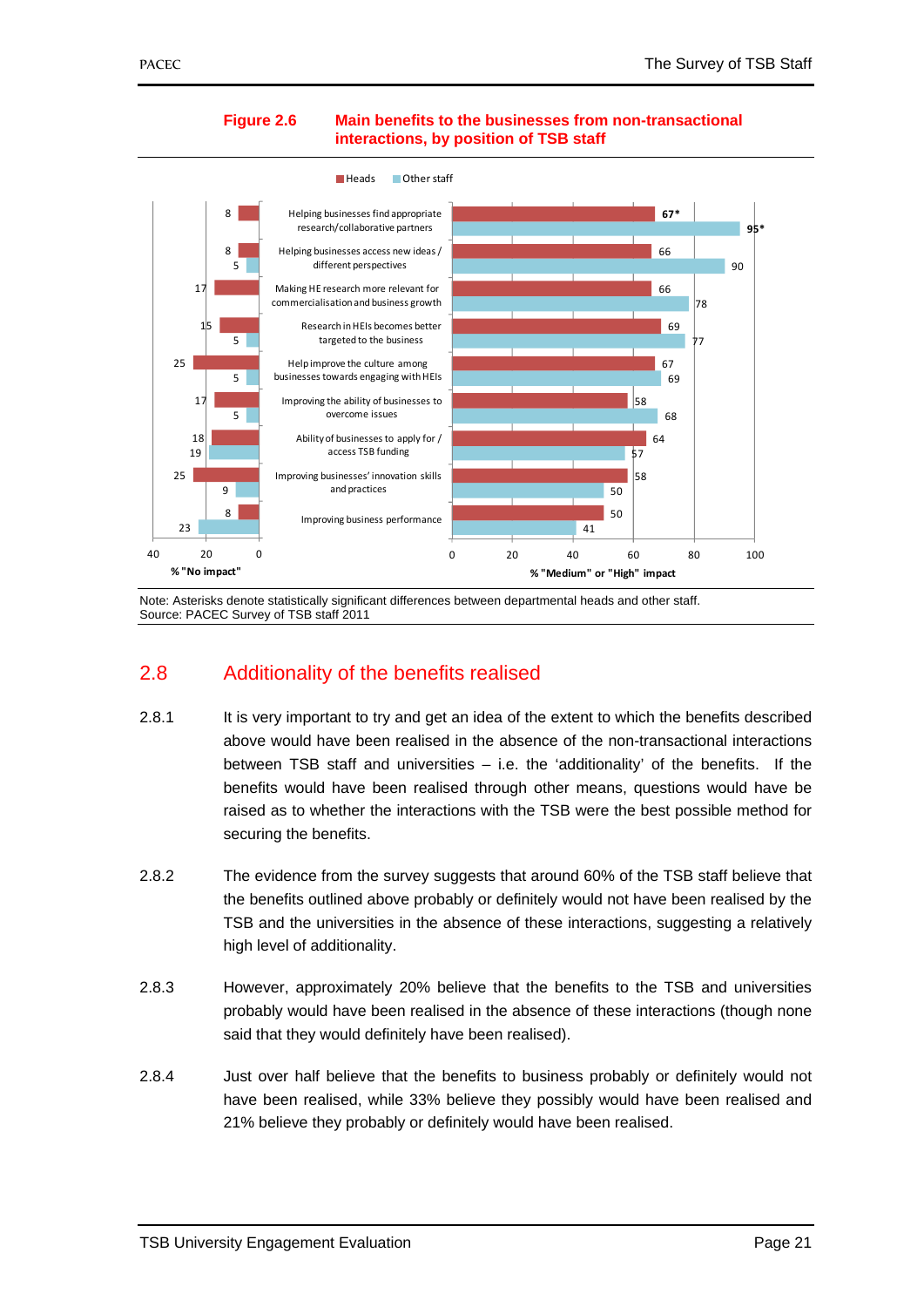2.8.5 This slight discrepancy between the additionality of benefits to TSB and universities, and to businesses, is unsurprising given that the impacts on the businesses through these interactions are one step removed and likely subject to many other factors.

|                                                                 | Percentages of all respondents,<br>by type of beneficiary |              |                   |  |
|-----------------------------------------------------------------|-----------------------------------------------------------|--------------|-------------------|--|
|                                                                 | <b>TSB</b>                                                | Universities | <b>Businesses</b> |  |
| Definitely realised in the absence of these<br>interactions     | 0                                                         | 0            | 6                 |  |
| Probably realised in the absence of these<br>interactions       | 21                                                        | 19           | 6                 |  |
| Possibly realised in the absence of these<br>interactions       | 17                                                        | 21           | 37                |  |
| Probably not realised in the absence of<br>these interactions   | 50                                                        | 52           | 47                |  |
| Definitely not realised in the absence of<br>these interactions | 12                                                        | 8            | 4                 |  |
| Number of respondents                                           | 31                                                        | 31           | 31                |  |

# **Table 2.9 Extent to which the benefits would have been realised in the absence of non-transactional interactions with universities**

2.8.6 The main statistically significant difference between levels of TSB staff over the perceived additionality of benefits surrounded the benefits realised by universities. Departmental heads are much more likely that other staff to believe that the benefits to the universities would not have happened in the absence of these types of interactions, with 89% believing that they probably would not, or definitely would not have happened, compared 53% of other staff.

# 2.9 The time-opportunity cost of engagement

- 2.9.1 An important cost element of the interactions is the time spent on the interactions. On average, TSB staff spend approximately 7% of their time on non-transactional interactions with universities. However, the survey showed that departmental heads spend approximately twice as long as other staff, spending 10.5% of their time, compared to 5.6% for other staff (Table 2.10).
- 2.9.2 Making assumptions on the number of hours worked per week and the number of working weeks per year (see Table 2.10) suggests that approximately 9,150 hours are spent per year interacting with universities.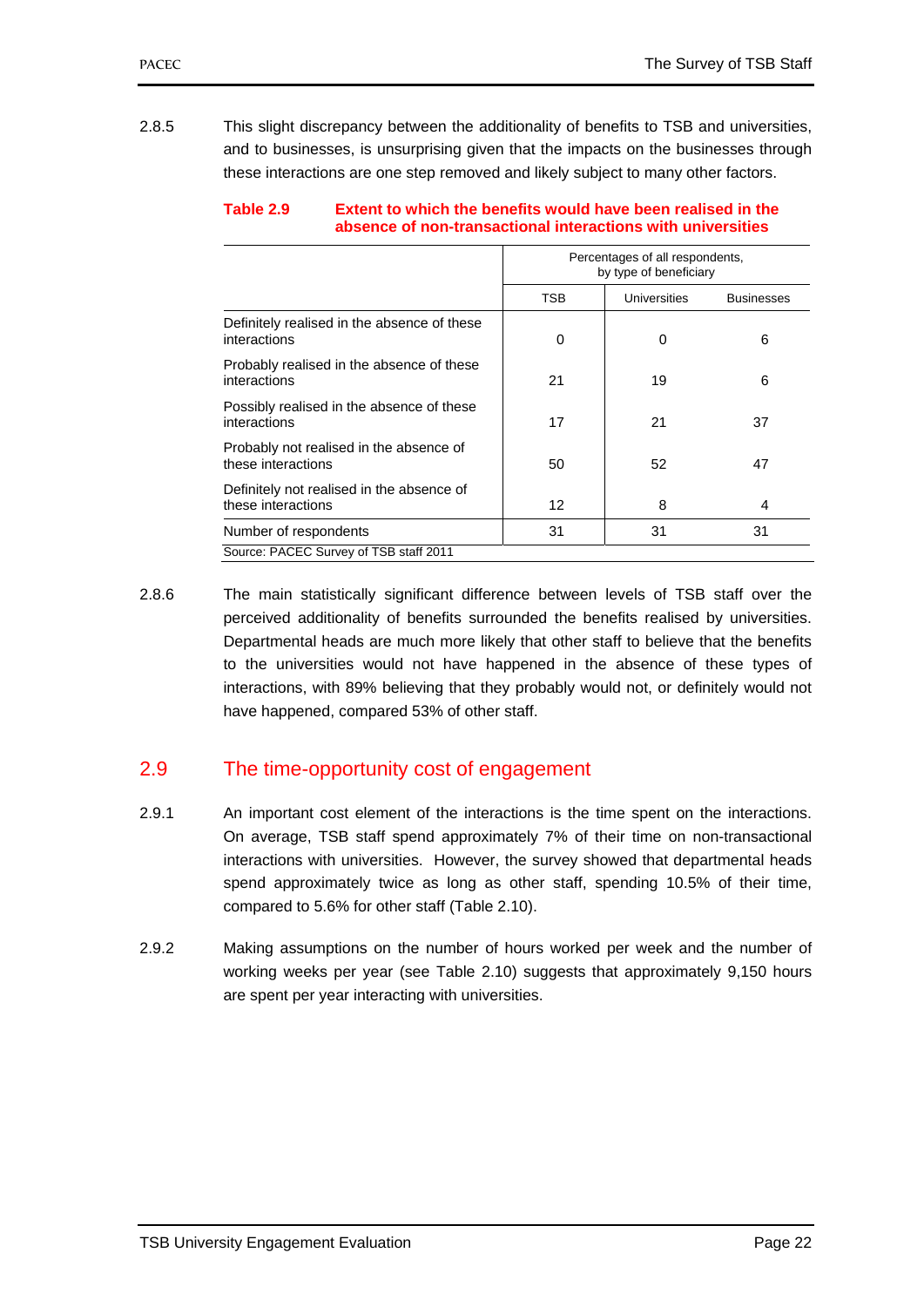|                                                                                                    | Seniority of staff |       |               |
|----------------------------------------------------------------------------------------------------|--------------------|-------|---------------|
|                                                                                                    | All staff          | Heads | Non-<br>Heads |
| Share of time spent on non-transactional interactions with<br>universities                         | 7.0                | 10.5  | 5.6           |
| Hours worked per week                                                                              | 42.4               | 50.0  | 40.0          |
| Number of staff                                                                                    | 67.0               | 16.0  | 51.0          |
| Approximate number of hours spent on non-transactional<br>interactions with universities per week  | 198.9              | 84.0  | 114.9         |
| Number of weeks worked per year                                                                    | 46.0               | 46.0  | 46.0          |
| Approximate number of hours spent on non-transactional<br>interactions with universities per year* | 9,150              | 3,860 | 5,280         |
| Note: number may not sum due to rounding<br>Source: PACEC Survey of TSB staff 2011                 |                    |       |               |

## **Table 2.10 Time spent on non-transactional interactions with universities, by position of TSB staff**

# 2.10 Constraints and improvements to effectiveness

- 2.10.1 It is clear from the previous sections that TSB staff believe that non-transactional interactions with universities deliver benefits to both the universities and to businesses to help support innovation. These are achieved through helping to link partners, reducing the search costs involved, helping to make research more relevant for commercialisation and innovation in businesses and ensuring research in HEIs is better targeted to the needs of business. In addition, TSB staff believe an important benefit from their non-transactional interactions with university staff is the change in culture at universities to ensure they are more willing to engage with businesses.
- 2.10.2 These important benefits perceived by TSB staff were thought to be largely additional in that they are not likely to have occurred in the absence of the non-transactional interactions.
- 2.10.3 Given these benefits, this final section explores the types of mechanisms that different staff believe to be most effective at delivering benefits; the factors that might be limiting TSB staff in their interactions with universities; and what might be done to improve the support for such activity.

# 2.11 The effectiveness of mechanisms in delivering benefits

- 2.11.1 TSB staff were asked to assess, in general terms, the types of mechanisms used for their non-transactional interactions with universities and whether they were effective in generating the benefits discussed earlier. It was not possible to determine from the survey, however, the effectiveness of individual mechanisms in generating specific types of benefits.
- 2.11.2 Meetings with both business and university staff present were seen by the largest proportion of TSB staff (56%) as being very effective for delivering the benefits (58%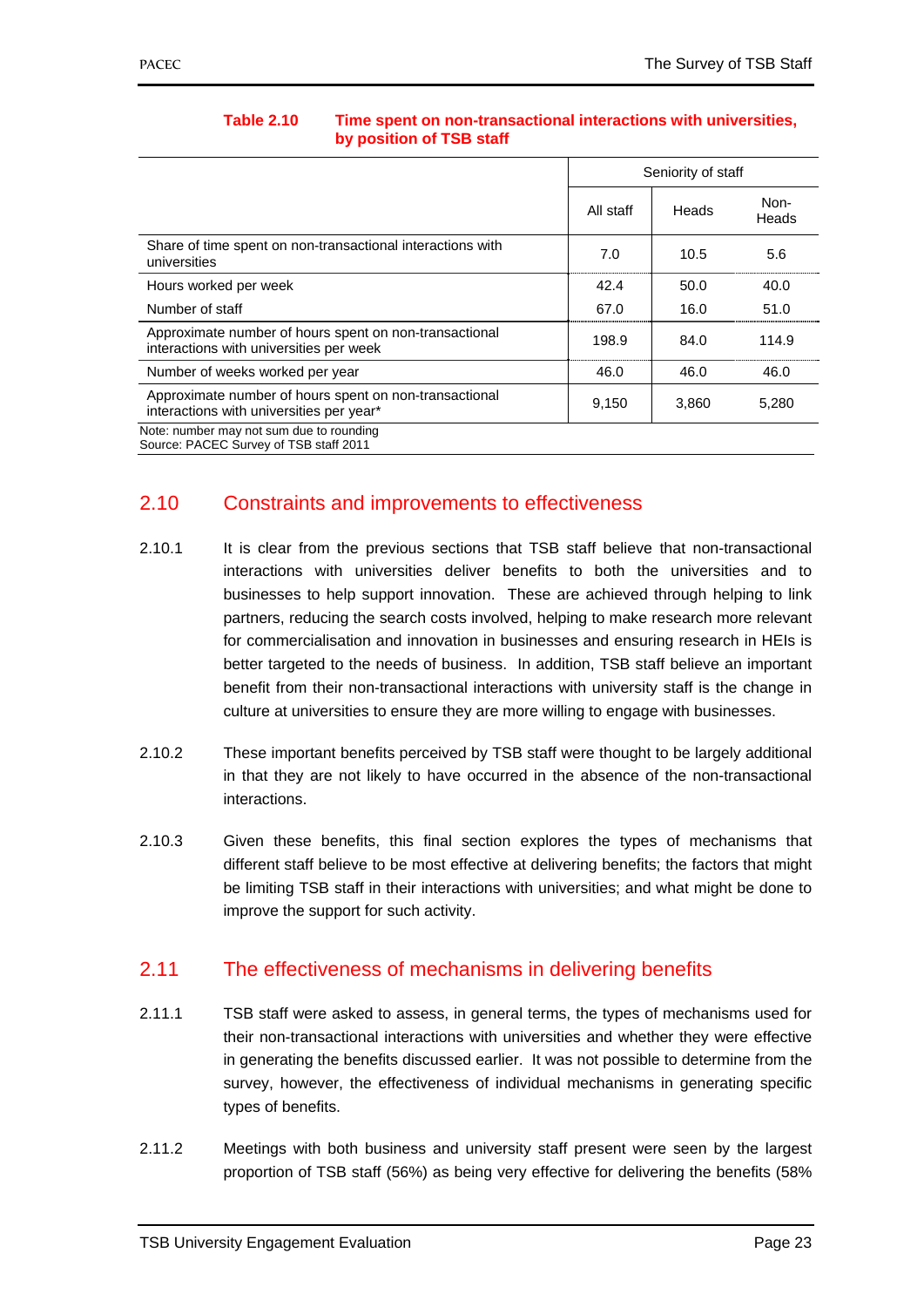for heads; 56% for other staff), while meetings with just university staff were seen by the majority (64%) as being only generally effective (and 22% see them as not so effective). However, this masks an important, statistically significant, difference between departmental heads and other staff: 42% of department heads believe meetings with university staff only are very effective compared to 5% of other staff. The potential reason for this is that the senior TSB staff can make it clear what the TSB priorities are on a "one to one" basis prior to joint meetings with businesses. The departmental heads engage more frequently with through meetings just with universities, and through meetings with both universities and businesses present compared to other TSB staff.

2.11.3 90% of TSB staff believed that conferences/events/workshops were at least generally effective in helping to achieve aims, with 28% believing them to be very effective. It is not clear whether these were TSB events or events organised by the universities and other intermediaries. This is the most frequent method of engagement other than telephone/email exchanges. Such events are also more likely to bring a larger number of individuals into contact helping with one another and potentially to reduce the costs of finding the appropriate collaborators and research partners. Informal interactions (telephone/email) provide a different role but are seen by 61% of staff as only generally effective, although almost a third believe them to be less effective. This suggests that direct contact and geographic proximity is important for interactions to be effective. Involvement with advisory boards (at university centres) was considered, by most, to be generally effective. A quarter thought they were very effective but the same proportion of TSB thought they were not.

|                                                             | Percentages of all respondents |                        |                            |           |
|-------------------------------------------------------------|--------------------------------|------------------------|----------------------------|-----------|
|                                                             | Very effective                 | Generally<br>effective | Less effective respondents | Number of |
| Meetings with university staff (no business<br>present)     | 15                             | 64                     | 22                         | 30        |
| Meetings with both business and university<br>staff present | 56                             | 41                     | $\overline{2}$             | 29        |
| Conferences/events/workshops                                | 28                             | 62                     | 10                         | 32        |
| Advisory board roles (e.g. for University<br>Centres)       | 22                             | 53                     | 25                         | 20        |
| Secondments                                                 | 19                             | 57                     | 24                         | 13        |
| Telephone/email exchanges                                   | 8                              | 61                     | 32                         | 30        |
| Your other mechanism                                        | 8                              | 79                     | 13                         | 9         |
| Source: PACEC Survey of TSB staff 2011                      |                                |                        |                            |           |

#### **Table 2.11** Effectiveness of mechanisms in delivering the benefits

┯

# 2.12 Constraints to non-transactional interactions with universities

2.12.1 The factors constraining the benefits being realised from the interactions can provide very useful indications of where activity needs to be focused to improve the outputs. The survey showed that relatively high proportions of TSB staff identified a range of constraints, i.e. over half the staff identified seven of the thirteen factors they were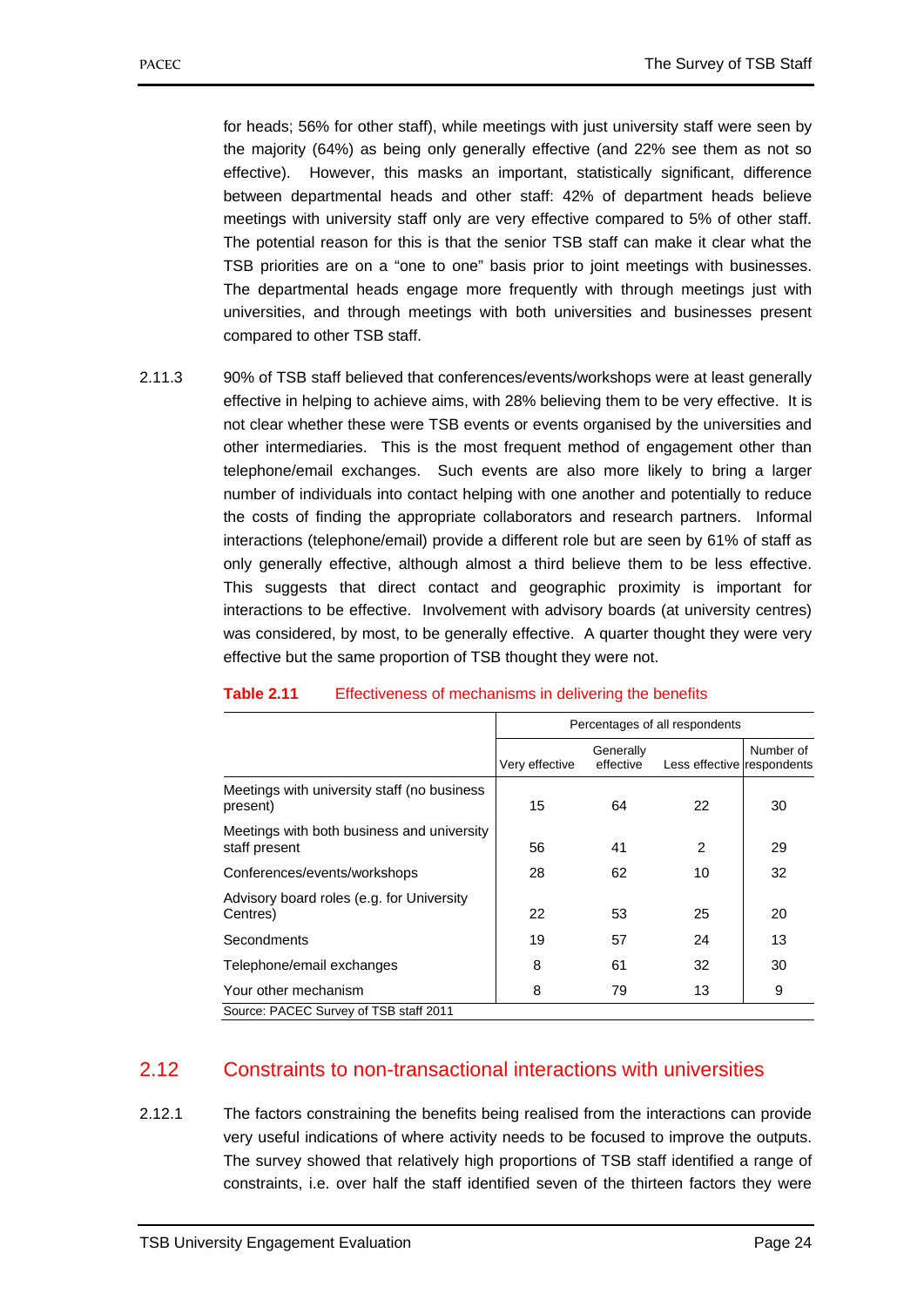specifically asked about (and five of these were selected by two thirds of staff or more). Some of the constraints were strategic and to do with overall direction and aims at TSB, others were more operational and concerned with the time available for the interactions. See Table 2.12.

|                                                                             | Percentages of all respondents |                          |                      |                                     |                          |
|-----------------------------------------------------------------------------|--------------------------------|--------------------------|----------------------|-------------------------------------|--------------------------|
|                                                                             | constraint<br>Not a            | Somewhat<br>constraining | constraining<br>Very | Somewhat or<br>constraining<br>yery | Number of<br>respondents |
| Lack of time for TSB staff to fully engage with<br>universities             | 12                             | 31                       | 57                   | 88                                  | 32                       |
| Lack of co-ordination of interactions with other TSB<br>staff               | 29                             | 56                       | 16                   | 72                                  | 30                       |
| Lack of time for university staff to fully engage                           | 30                             | 62                       | 8                    | 70                                  | 30                       |
| Lack of understanding of the needs of business<br>amongst university staff  | 31                             | 45                       | 24                   | 69                                  | 30                       |
| Difficulty in identifying appropriate university staff                      | 32                             | 64                       | 4                    | 68                                  | 30                       |
| Transactional interactions are more important                               | 47                             | 43                       | 10                   | 53                                  | 30                       |
| Uncertainty about the aims of university non-<br>transactional interactions | 50                             | 38                       | 12                   | 50                                  | 30                       |
| Business and academics are not willing to<br>collaborate                    | 55                             | 41                       | 4                    | 45                                  | 29                       |
| Do not believe there are sufficient benefits from<br>these interactions     | 61                             | 37                       | 2                    | 39                                  | 29                       |
| Lack of support for engaging with universities                              | 64                             | 22                       | 14                   | 36                                  | 30                       |
| Direct costs of the interactions are too high                               | 66                             | 30                       | 4                    | 34                                  | 30                       |
| Difficulties in making contact with appropriate<br>university staff         | 66                             | 29                       | 4                    | 33                                  | 29                       |
| University staff not willing to engage with TSB                             | 72                             | 22                       | 6                    | 28                                  | 30                       |
| Source: PACEC Survey of TSB staff 2011                                      |                                |                          |                      |                                     |                          |

# **Table 2.12 Factors limiting the ability of TSB staff to realise benefits from non**transactional interactions

2.12.2 The survey of staff shows that the main constraint to non-transactional interactions (and benefits from being realised) was a lack of time for TSB staff. This meant they found it difficult to fully engage with universities. 57% said that this was "very constraining", 31% said it was "somewhat constraining", and only 12% said that it was not a constraint. The interviews with senior TSB staff also highlighted that nontransactional activity was quite time-consuming and difficult to maintain if they were to be effective. Similarly, 70% of all TSB staff believed that university staff had a lack of time to fully engage with TSB and this was at least somewhat constraining (although just 8% believed this to be very constraining). This is consistent with other research looking at academic knowledge exchange activities where a lack of time is often the most frequently cited constraint2. Importantly, however, most TSB staff did not believe that university staff were unwilling to engage.

1

*<sup>2</sup> HEFCE. Analysis of HEIF 4 Institutional Strategies. 2008. PACEC*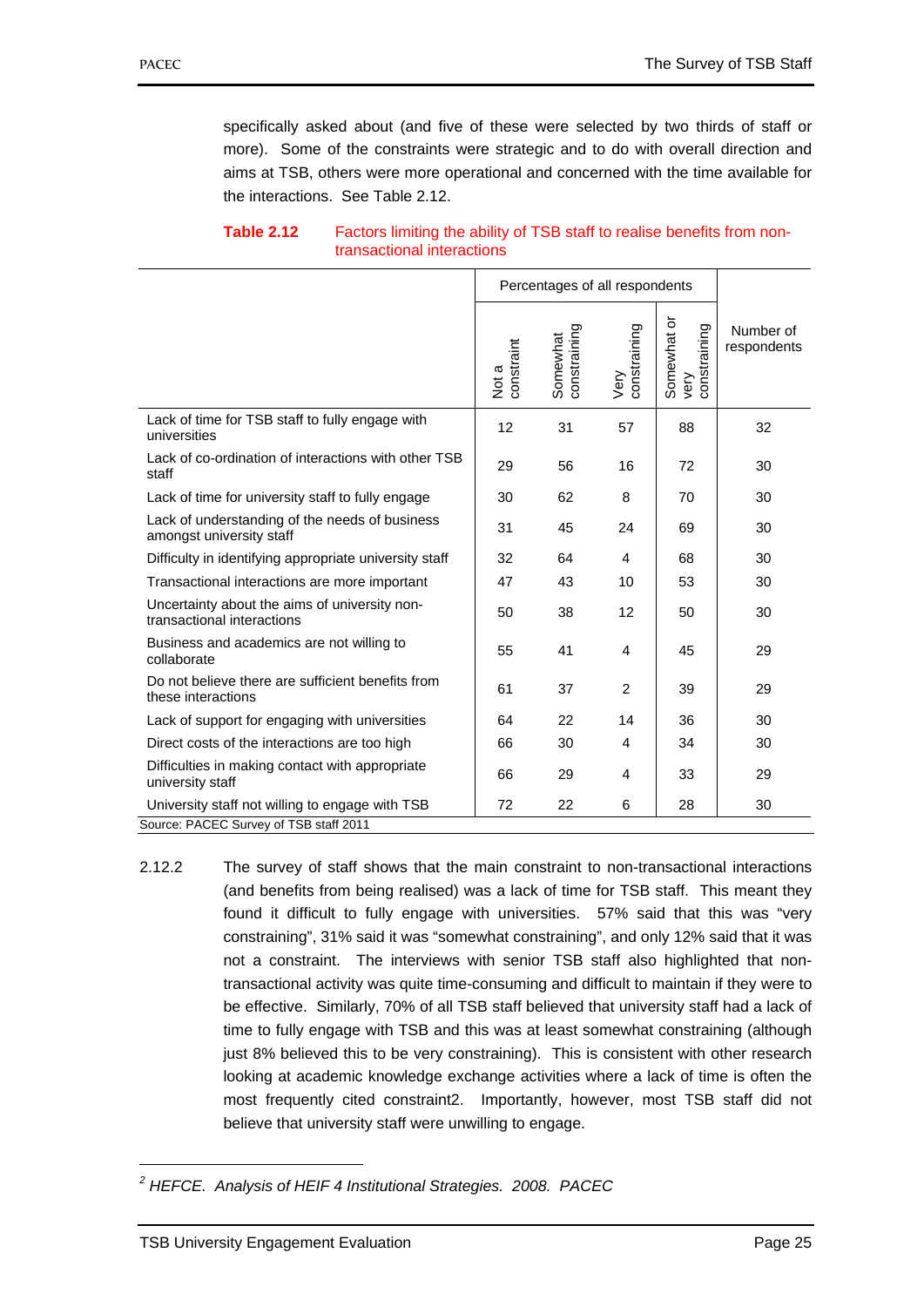- 2.12.3 Interestingly, the second most frequently cited constraint (seen as somewhat or very constraining) was a lack of coordination for their interactions amongst TSB staff. This was seen as a constraint by 72% of staff (16% say it is very constraining) which is an issue for TSB given that referral from TSB colleagues is seen as an important method for initiating university interactions. When this is analysed by staff level at TSB, we find that departmental heads are statistically significantly much less likely to view this as a constraint compared to other staff (60% of senior staff said this was not a constraint compared to just 20% of other staff). This is possibly because the senior staff make direct contact with their university counterparts and are not dependent on referrals.
- 2.12.4 Two-thirds of TSB staff also believed that the difficulty in identifying appropriate university staff was somewhat of a constraint, suggesting that the TSB, like many other organisations, incurs potentially significant search costs in finding partners. This result may seem surprising given the range of networks TSB has related to its programmes and the extent of the ongoing non-transactional activities. However, once the partners have been identified, there do not appear to be significant difficulties in making contact with the university staff.
- 2.12.5 A lack of understanding of the needs of business amongst university staff is the second "very constraining" factor, with 24% believing this to be the case. This underpins the motivation stated by TSB staff that raising awareness in universities to the needs of business was a key aim. However, the finding above indicates that more still needs to be done. Departmental heads were statistically much more likely to view this issue as constraining, with all of them believing this to be the case compared to just 60% of other staff.
- 2.12.6 53% of all staff believed that their transactional interactions were more important and that this was "somewhat" or "very" constraining in terms of their ability to realise benefits from non-transactional interactions. Given the time constraints of many, there may be pressures to prioritise transactional over non-transactional interactions, where the observed value may be more tangible.
- 2.12.7 Just 36% believed that a lack of support from TSB for engaging with universities is a constraint to undertaking these non-transactional interactions. However, 50% were not sure of **why** they needed to have non-transactional interactions with universities and they were uncertain about the aims.

# 2.13 Improvements in support for non-transactional interactions

2.13.1 The analysis of constraints above suggests a number of factors need to be considered by TSB. The time available, coordination issues and awareness of the needs of business by academics are key operational areas that need to be addressed to help ensure the benefits are realised. However, related to these, and at a more strategic level is the need to improve the understanding amongst staff as to why the non-transactional interactions are important and what they should get out of them,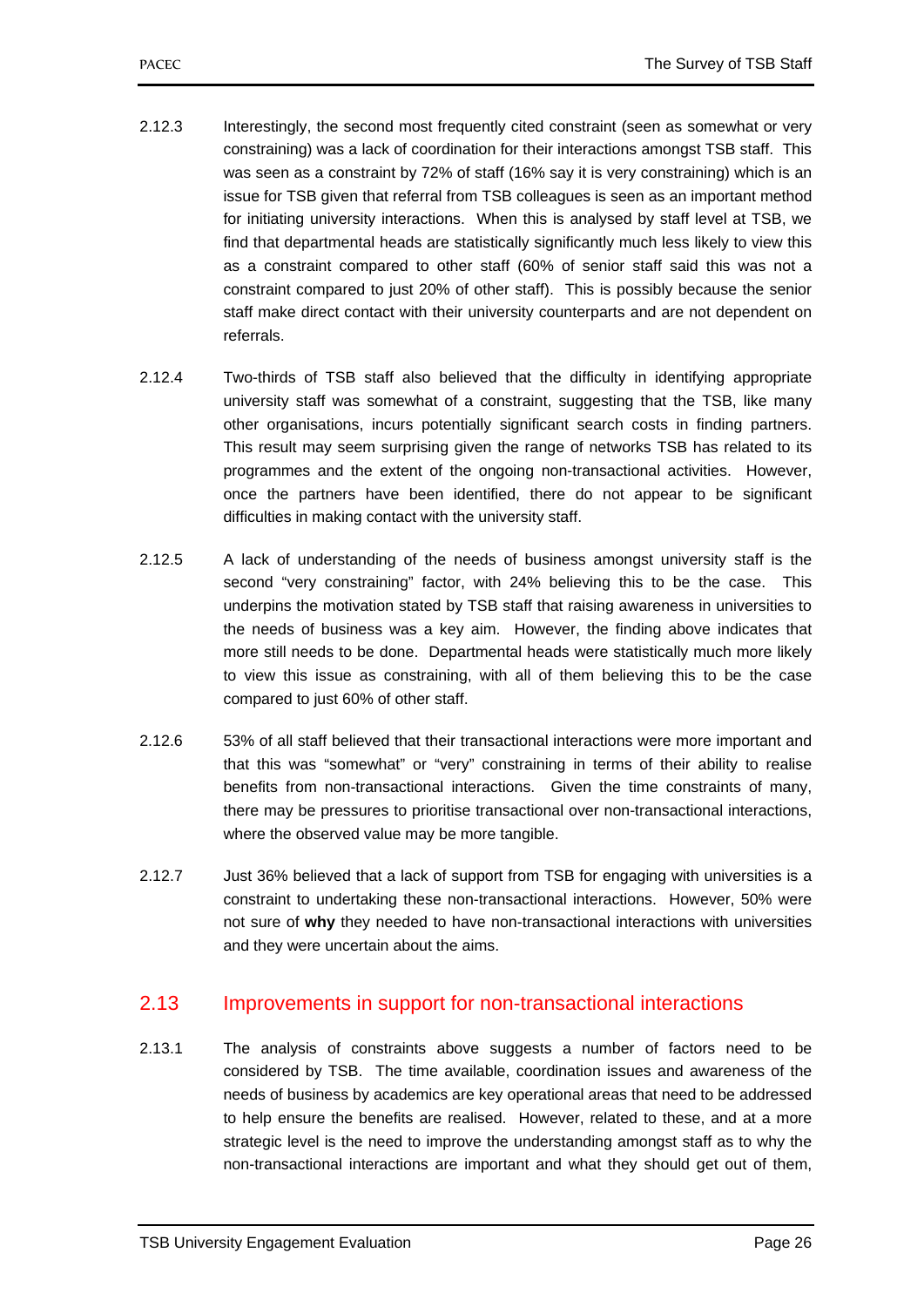both in terms of the benefits to business as well as for supporting their transactional activities (i.e. the TSB projects and programmes). Within this context, the key areas suggested directly by TSB staff for improvement are shown below. To convey their meaning the terms used by TSB staff are retained.

Time available and justification for interactions

- Greater clarification as to the aims of interactions and targets to achieve
- Steps to make more time available, perhaps by the inclusion of personal milestones into workload planning
- Improving the understanding amongst universities of the importance of supporting innovation in business
- Clarifying how non-transactional interactions can support transactional ones
- Improving the understanding of the range of interactions with universities and how they support innovation in businesses
- Improving understanding of how TICs fit into the innovation space, along with other programmes, and create links between universities and business

### Coordination of interactions

- The development of a strategic approach to interacting with universities with clear aims and objectives (note that this would also help demonstrate to all staff why non-transactional activity was a valuable use of time in addition to transactional activity)
- Improving the CRM system to better capture and map networks with university staff and making it more easily accessible and usable. Greater distinction could be made between the different types of university staff to engage with and what role they may play
- Working with the Research Councils to ensure incentives are aligned to help drive universities towards business-relevant activities

### Mechanisms for interaction

- Developing the TSB platform and website to provide better signposts for businesses and universities into the TSB, and providing links into the wider specialist business support networks and expenditure including venture capital sources
- Making better use of KTNs and their informal networks and encouraging greater engagement with universities and businesses to capture expertise and build links
- Providing more opportunities for structured meetings with universities and businesses
- Enhancing events such as Innovate to bring TSB/business/academia together
- Facilitating cross-platform technology events to encourage networking and the development of informal introductions / relationships (it was considered that the current structures do not facilitate this)

# 2.14 Summary of the Interviews

2.14.1 The summary points from the discussions above are as follows: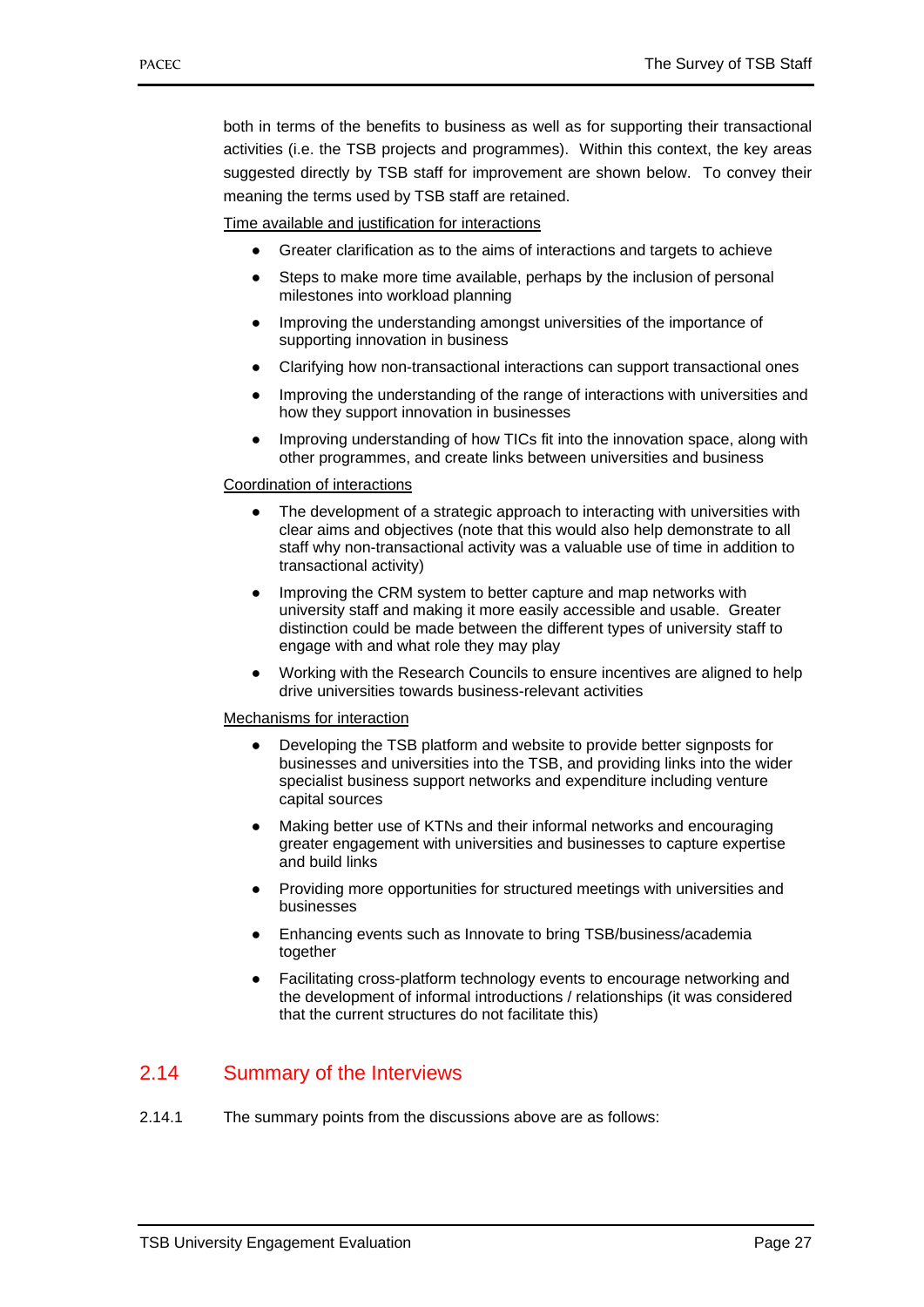### *Interactions with universities*

- TSB / university interactions are an important part of the TSB's activity. A portfolio analysis undertaken by the TSB of TSB funding shows that 66% of the total current portfolio of research and training commitments involves university collaboration. This amounts to approximately £550 million. 37% of the funding goes directly to support universities and 15% of Knowledge Transfer Network (KTN) members are from academia.
- The portfolio analysis also found that 69% of the total portfolio involving universities (including CR&D, KTPs and Research Council contributions) was received by just 25 universities. The universities of Cambridge and Leeds received the highest amounts.

## *The non-transactional TSB interactions with universities*

- TSB staff are involved in a wide range of non-transactional interactions with the university sector – ie not directly related to the portfolio funding for universities.
- Underpinning this activity, typically, TSB staff have widest non-transactional networks with researchers and academics at universities. 55% of staff have had non-transactional interactions with 5-19 researchers or academics over the past year. Technology transfer / commercialisation staff at universities are also important for TSB staff interactions; 56% have had non-transactional interactions with 1-9 technology transfer or commercialisation staff.
- There is a marked difference in levels on interaction with senior university management with TSB heads of department having much more interaction than other TSB staff.
- Overall, other than telephone and email exchanges, attendance at conferences, events and workshops were the most frequent types of interactions, with TSB staff attending on average of some 13 such activities each in the past year. These were followed by meetings with university staff, ie with no others present such as businesses.
- TSB departmental heads engage more frequently than non-heads in nontransactional interactions, especially through meetings with universities. The most common forms of interaction for non-heads were conferences, events, and workshops.
- Direct contact initiated by university staff and mutual contact by TSB and universities (for example, an informal meeting at an event) were said to be the most important methodsof initiating the interactions.
- Heads of department were more likely to say that direct contact initiated by university staff was very important.

# *The purpose of non-transactional interactions*

- The role that TSB plays in brokering relationships between the knowledge users and producers as part of the innovation system is a very important motivator for most TSB staff when engaging in university interactions, ie 85% of TSB staff said that helping to improve collaboration / links between businesses and universities was either "very important"; or "critical" as a motivator, with 31% saying it was critical.
- Almost as important a motivation was the aim to help academics understand business needs in innovation,technology, or commercialisation (79% saying "very important" or "critical",and 31% saying "critical").
- A similar share of TSB staff also said that they interact with universities to help raise awareness of TSB programmes (79%; 17% critical). Two-thirds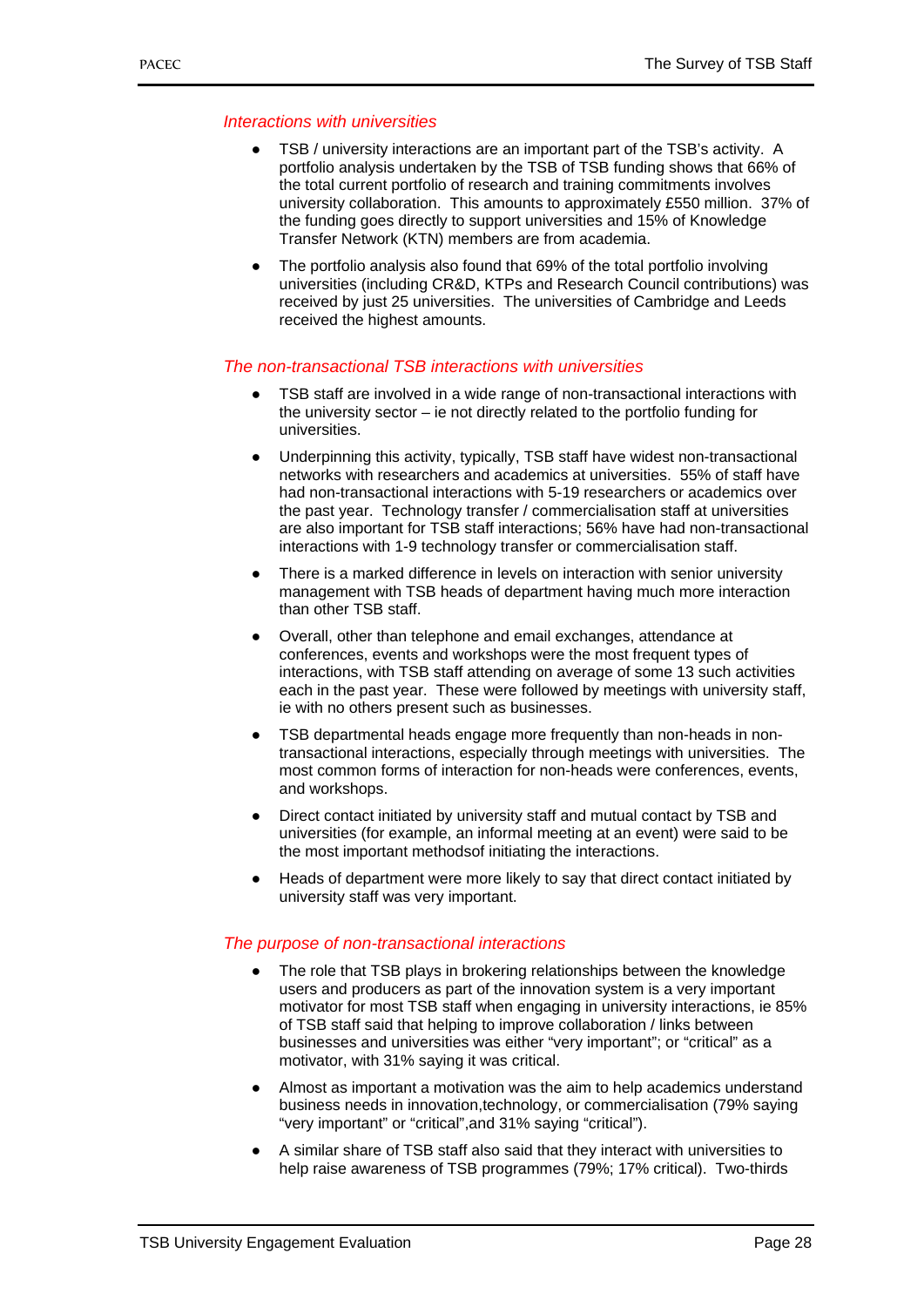claimedthat it was very important or critical to form these interactions to help shape TSB policies and programmes.

## *The benefits from non-transactional interactions with universities*

- The following key benefits to the TSB from the university non-transactional interactions were identified by staff:
	- Creating a more coordinated or strategic approach at TSB (75% of staff with 27% claiming a high impact)
	- Greater understanding of key research trends and the impacts of research (72% of staff with 37% stating a high impact)
	- Greater understanding of the research/commercialisation needs of universities (66% of staff with 23% stating a high impact)
- In terms of the benefits to universities the greatest impact on universities (in the view of TSB staff) was helping them understand the TSB funding available. 67% of staff said the interactions had a high impact, and almost all the remainder said that they had a medium impact. Other important impacts included:
	- Helping to improve the culture at universities towards engaging with business (89% high or medium impact)
	- Helping universities gain an understanding of nationally important areas of research (85% high or medium impact)
	- Assisting universities to gain a better understanding of the needs of business (80% high or medium impact)
- The main benefits for businesses of the TSB / university interactions were perceived to be:
	- Helping businesses identify an appropriate university research collaborative partner. This was the most frequently mentioned impact (with medium or high impacts). It was rated as "medium impact" by 58% of TSB staff and "high impact" by 33%.
	- A further important benefit was the alignment of university research to the needs of business. 33% of TSB staff said that there was a "high impact" benefit to business, and 40% said that it was a "medium impact" benefit.
	- 77% of TSB staff believed that their interactions were having a medium or high impact on helping to make university research more relevant for business commercialisation.
- The evidence from the survey suggests that around 60% of the TSB staff believe that the benefits outlined above for TSB and the universities would probably or definitely not have been realised by the TSB and the universities in the absence of the non-transactional interactions, suggesting a relatively high level of additionality.
- Just over half believed that the benefits to business probably or definitely would not have been realised without the non-transactional interactions.
- An important cost element of the interactions is the time spent on the interactions. On average, TSB staff spend approximately 7% of their time on non-transactional interactions with universities. However, the survey showed that departmental heads spend approximately twice as long as other staff, spending 10.5% of their time, compared to 5.6% for other staff.
- Making assumptions on the number of hours worked per week and the number of working weeks per year, the analysis suggests that approximately 9,150 hours are spent per year on non-transactional activities with universities.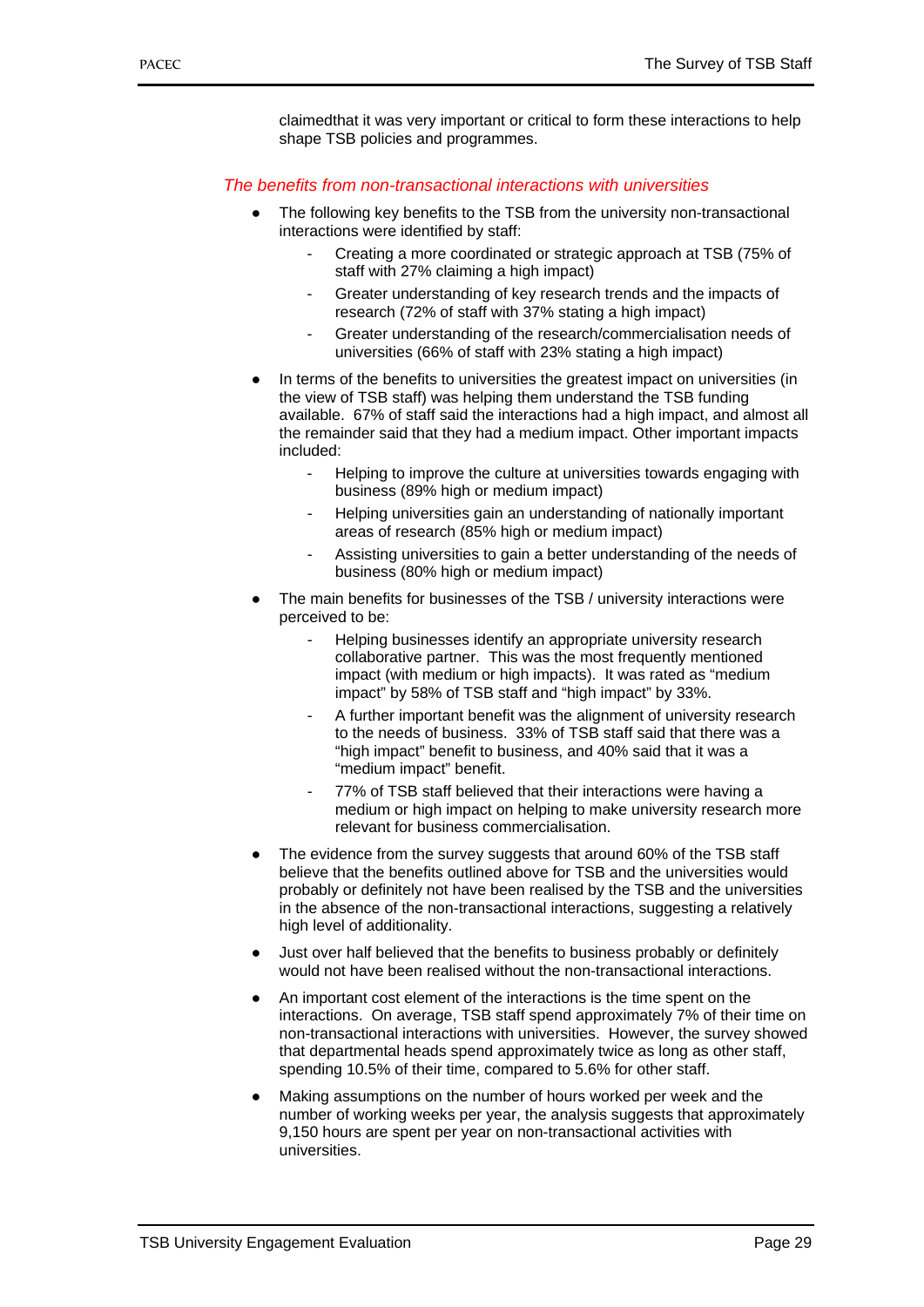## *Constraints and improvements to effectiveness*

- 2.14.2 These points and suggestions were put forward by the TSB staff:
	- The main constraint to non-transactional interactions was a lack of time for TSB staff to fully engage with universities.
	- A lack of understanding of the needs of business amongst university staff is the second most frequently mentioned constraint.
	- A lack of coordination of interactions amongst TSB staff is also seen as a constraint.
	- Uncertainty over the aims of non-transactional activities which could be clarified to improve effectiveness.
	- 53% of TSB staff believed that their transactional interactions were more important than the non-transactional interactions and that this was seen as "somewhat" or "very" constraining.
	- Meetings with both business and university staff present were seen by the largest proportion of TSB staff (56%) as being very effective for delivering the overall benefits and aims.
	- Meetings with just university staff were seen by the majority of TSB staff (64%) as being only generally effective. However, this masks an important difference in views between TSB departmental heads and other staff: 42% of department heads believe meetings with university staff only are very effective compared to 5% of other staff.
	- 90% of TSB staff believed that conferences/events/workshops were at least generally effective.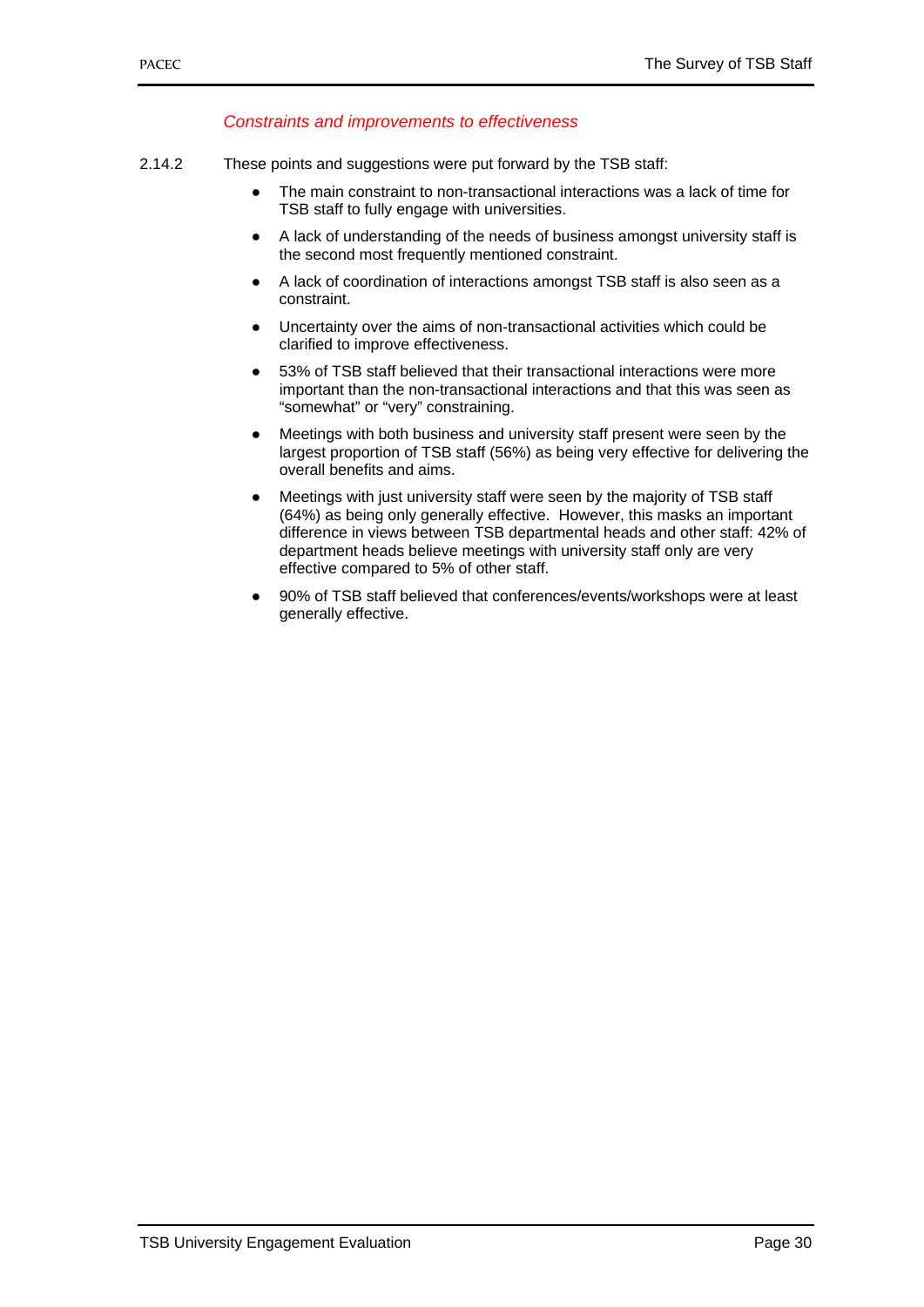# **3 The Survey of University Staff**

- 3.1.1 This section presents the findings from the second phase of the two-phase project designed to assess the benefits of non-transactional interactions between TSB and universities. It reports on the perceptions of senior university about the purpose and value of their interactions with the TSB staff they have engaged with, and their views on the businesses they have collaborated with in the process. In particular, the survey of university staff sought to understand their motivations for engaging with TSB staff in the first place, and the benefits which they considered to flow from these interactions. The inquiry was extended to understand the factors that constrain such interactions, and how they could be overcome. A better understanding of those factors could help improve the links between TSB and higher educational institutions (HEIs), and contribute towards stimulating innovation amongst businesses.
- 3.1.2 More than 40 university staff were interviewed for this stage of the research. They included both academic and non-academic staff involved in knowledge transfer projects. As can be seen from Table 3.13, three out of four respondents (74%) were academics, while further disaggregation of the data showed that just over two-fifths (44%) of the respondents were in a senior position at their university. The respondents came equally from among the top 25 universities (49%) and from institutions outside the top 25.

|                                                     | Percentages of all respondents |          |            |  |  |  |
|-----------------------------------------------------|--------------------------------|----------|------------|--|--|--|
|                                                     | Total                          | Senior   | Non-Senior |  |  |  |
| Academic                                            | 42                             | 0        | 75         |  |  |  |
| Senior Academic                                     | 33                             | 74       | $\bf{0}$   |  |  |  |
| Knowledge Transfer                                  | 14                             | $\bf{0}$ | 25         |  |  |  |
| Senior Knowledge Transfer                           | 12                             | 26       | $\bf{0}$   |  |  |  |
| Number of respondents (rate= %)                     | 43                             | 19       | 24         |  |  |  |
| Source: PACEC Survey of University Staff, 2012 (Q0) |                                |          |            |  |  |  |

### **Table 3.13** Position of respondents

# 3.2 Nature and scale of non-transactional interactions with TSB

3.2.1 The survey sought to establish, first, the scale of the respondents' interactions with TSB staff. They were asked how many interactions they had had over the past year. The survey showed that on the whole the respondents quite frequent contact with TSB staff. Indeed, only a handful (2%) claimed not to have had any interactions at all with TSB staff during the past year. At the other end of the spectrum, one in six respondents (16%) had engaged with TSB staff on 50 or more occasions during the year, or at least once a week. For the most part, though, the majority of respondents were interacted with TSB staff in one way or another on between 5 and 19 occasions. Table 3.14 summarises the number of interactions the respondent university staff have had with TSB staff over the past year. The disaggregated data shows there was not much difference between senior and non-senior staff in the level of their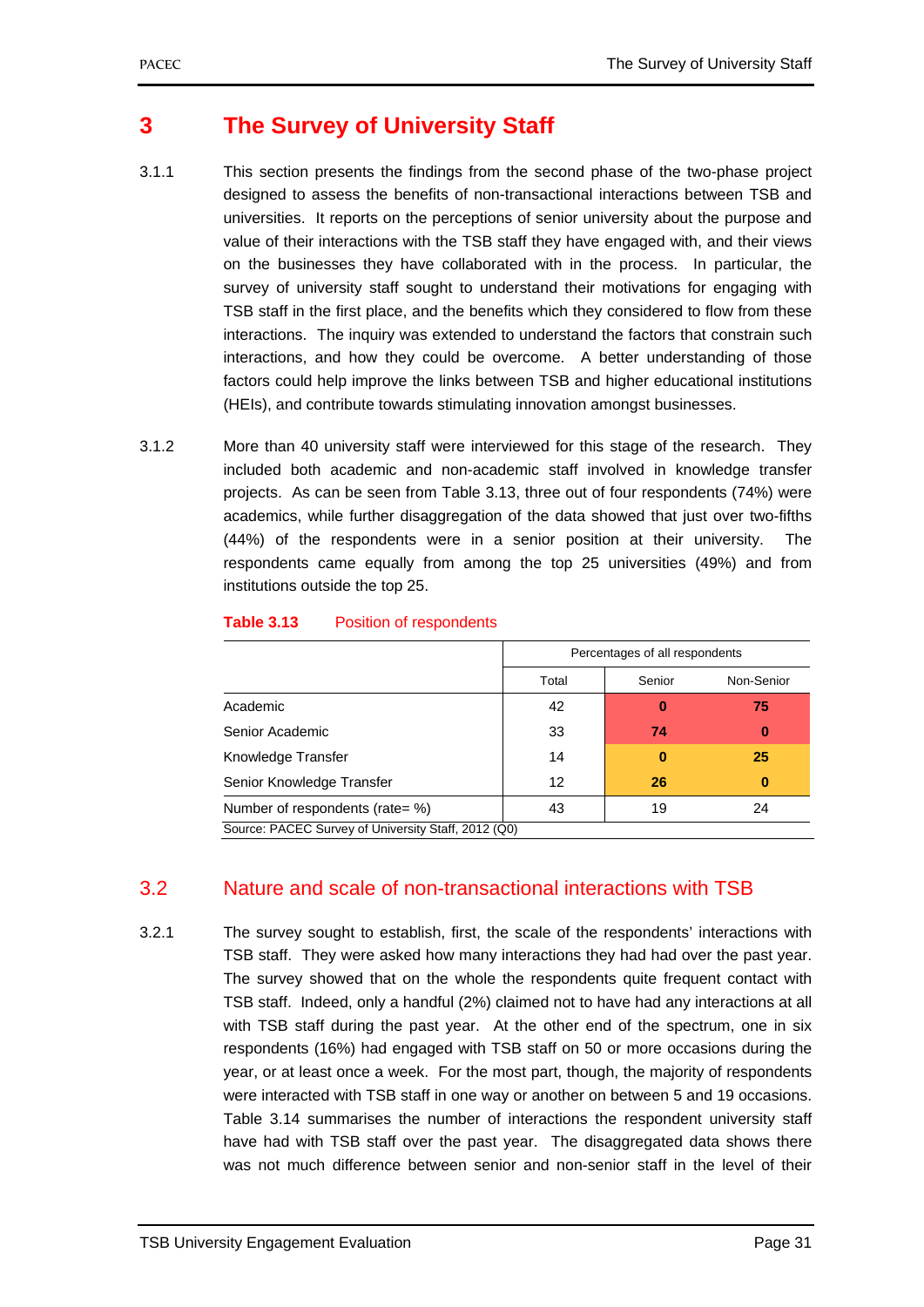interactions with TSB staff; or at least where they were observed, that the differences were significant. Non-senior university staff were more likely than senior staff not to have had any contact at all with TSB staff. This is not surprising, as senior staff are more likely to be the first point of contact between the university and TSB on programmes or projects from which non-transactional interactions are developed. On the other hand, senior staff were also more likely than non-senior staff to have had the most frequent interactions with TSB staff. Here too, the difference in the scale of interactions between senior and non-senior staff may be related to the reasons for the contact between the university and TSB, in the first place; for example, the university's involvement in a TSB programme.

|                                                     |                | Percentages of all respondents |            |  |  |  |
|-----------------------------------------------------|----------------|--------------------------------|------------|--|--|--|
|                                                     | Total          | Senior                         | Non-Senior |  |  |  |
| 0                                                   | $\overline{2}$ | 0                              | 4          |  |  |  |
| $1 - 4$                                             | 16             | 16                             | 17         |  |  |  |
| $5-9$                                               | 30             | 26                             | 33         |  |  |  |
| $10 - 19$                                           | 26             | 26                             | 25         |  |  |  |
| 20-34                                               | 7              | 5                              | 8          |  |  |  |
| 35-49                                               | $\overline{2}$ | 5                              | 0          |  |  |  |
| $50+$                                               | 16             | 21                             | 13         |  |  |  |
| Number of respondents (rate= %)                     | 43             | 19                             | 24         |  |  |  |
| Source: PACEC Survey of University Staff, 2012 (Q1) |                |                                |            |  |  |  |

3.2.2 The survey next explored the purpose of the non-transactional interactions. The respondents' motivations were assessed on a four-point Likert scale, which ranged from 'not at all important' to 'critical'. Table 3.15 summarises the views of respondents, and shows that a large majority were hoping their contact with TSB staff would enable them gain a better understanding of TSB's research priorities. Four out of five respondents (79%) considered this to be either very important or even critical. In the same vein, three out of four (74%) hoped their interactions with TSB staff would help them develop their proposals for TSB programmes and the related funding; while two out of three (68%) hoped the contact would make TSB more aware of research being carried out at their university. Closely associated with this was the hope of the respondents that the contact would help TSB understand the funding needs of the university; in particular the financial help required to enable them develop and bring the products of university research to market. Three out of five respondents (62%) considered this to be a very important or critical reason behind their interactions with TSB staff. A slightly lower proportion than this (59%) hoped their contact with TSB staff would provide them an insight of the latest developments in TSB programmes. It is also notable that more than half of the respondents (54%) were looking to influence TSB strategy by helping to shape the organisation's programmes. It is also notable that at this stage less than half the respondents were looking to use their contact with TSB to help them find business partners with whom to collaborate on knowledge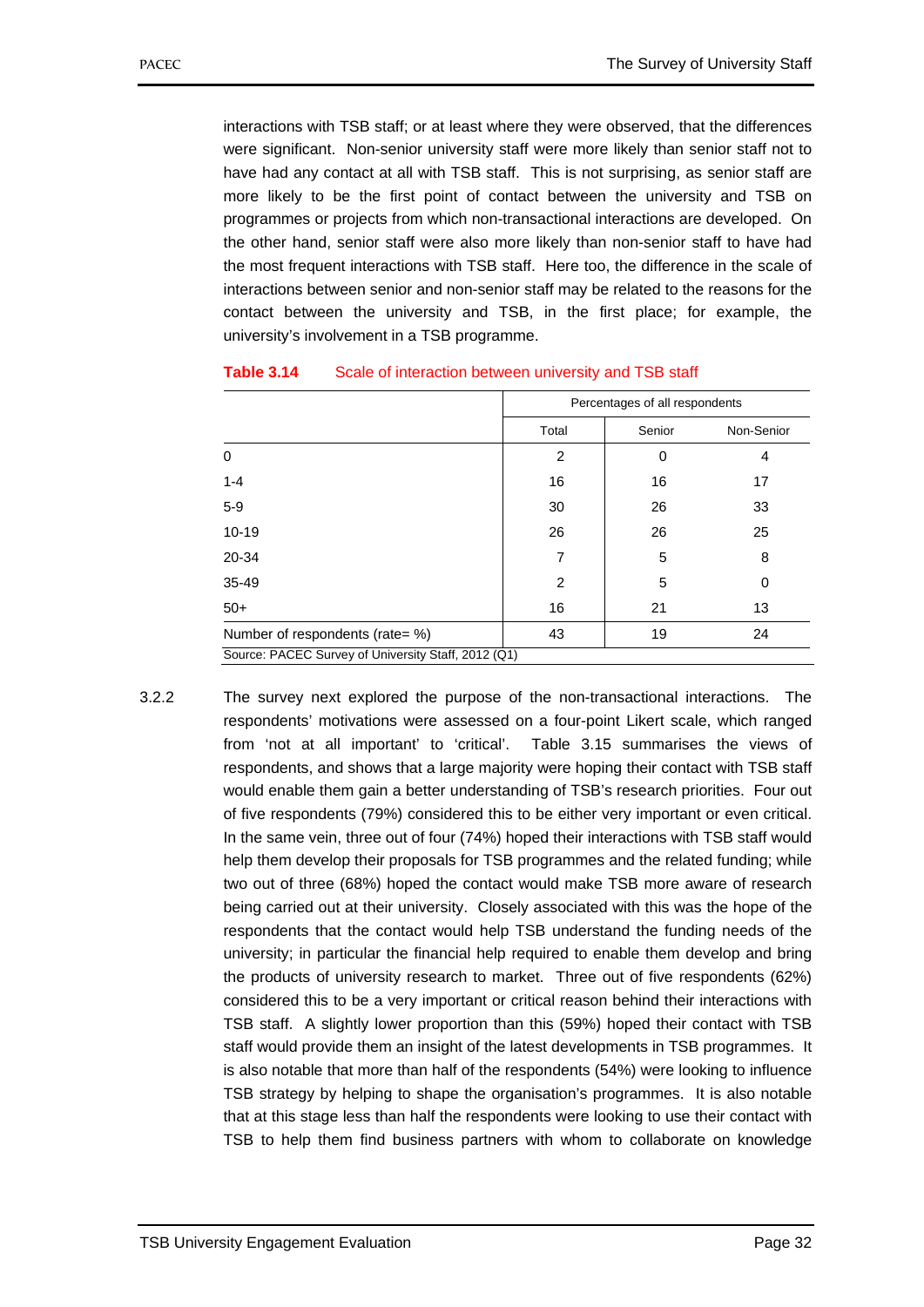exchange. Only around two-fifths of respondents (42%) thought this was a very important or critical motivation for their interactions with TSB staff.

|                                                                                              |                         | Percentages of all respondents |                   |          |                                                      |                          |
|----------------------------------------------------------------------------------------------|-------------------------|--------------------------------|-------------------|----------|------------------------------------------------------|--------------------------|
|                                                                                              | important<br>Not at all | Somewhat<br>important          | Very<br>important | Critical | Very<br>important<br>critical<br>$\overline{\sigma}$ | Number of<br>respondents |
| To help TSB understand the funding needs of<br>the university for research/commercialisation | 12                      | 26                             | 48                | 14       | 62                                                   | 42                       |
| To help develop proposals for TSB<br>programmes / funding                                    | 12                      | 14                             | 50                | 24       | 74                                                   | 42                       |
| To help shape TSB strategies / programmes                                                    | 19                      | 26                             | 40                | 14       | 54                                                   | 42                       |
| To gain understanding of the latest<br>developments of TSB programmes                        | 10                      | 31                             | 45                | 14       | 59                                                   | 42                       |
| To help find business partners for collaboration<br>/ knowledge exchange                     | 21                      | 37                             | 30                | 12       | 42                                                   | 43                       |
| To build networks with policymakers                                                          | 14                      | 40                             | 35                | 12       | 47                                                   | 43                       |
| To gain better understanding of TSB research<br>priorities                                   | 9                       | 12                             | 56                | 23       | 79                                                   | 43                       |
| To make TSB more aware of the university<br>research activities                              | 9                       | 23                             | 47                | 21       | 68                                                   | 43                       |
| To become more aware of TSB funding<br>opportunities / budgets                               | $\overline{7}$          | 12                             | 63                | 19       | 82                                                   | 43                       |
| Source: PACEC Survey of University staff 2012                                                |                         |                                |                   |          |                                                      |                          |

| Table 3.15 | University staff motivations for non-transactional interactions with<br>TSB |
|------------|-----------------------------------------------------------------------------|
|            |                                                                             |

3.2.3 Further analysis of the responses from the survey showed considerable variation between the senior and non-senior university staff about their respective motivations for the interactions with TSB staff. Figure 3.7 is a graphical presentation of the motivations of the two groups of staff. The differences are, in the main, a reflection of the strategic role that senior and non-senior staff may be expected to bring to their dealings with the TSB. In this regard, senior university staff were more likely than non-senior to be consider their involvement to: help TSB to understand the funding needs of the university for the commercialisation of research (84% v 80%, respectively); gain understanding of the latest developments of TSB programmes (84% v 75%); make TSB more aware of the university research activities (79% v 59%); become more aware of TSB funding opportunities and budgets (67% v 59%); and to help shape TSB strategies and programmes (58% v 37%). By contrast, nonsenior university staff were more likely to be motivated by the practical aspects of the funding and delivery of their university research. Thus, nine out of ten non-senior staff (91%) compared with just over half of senior staff (53%), hoped their involvement with TSB would help them develop proposals for TSB programmes. Similarly, more non-senior than senior staff hoped to: gain better understanding of TSB research priorities (61% v 47%, respectively); and to help find business partners for collaboration in knowledge exchange (46% v 37%).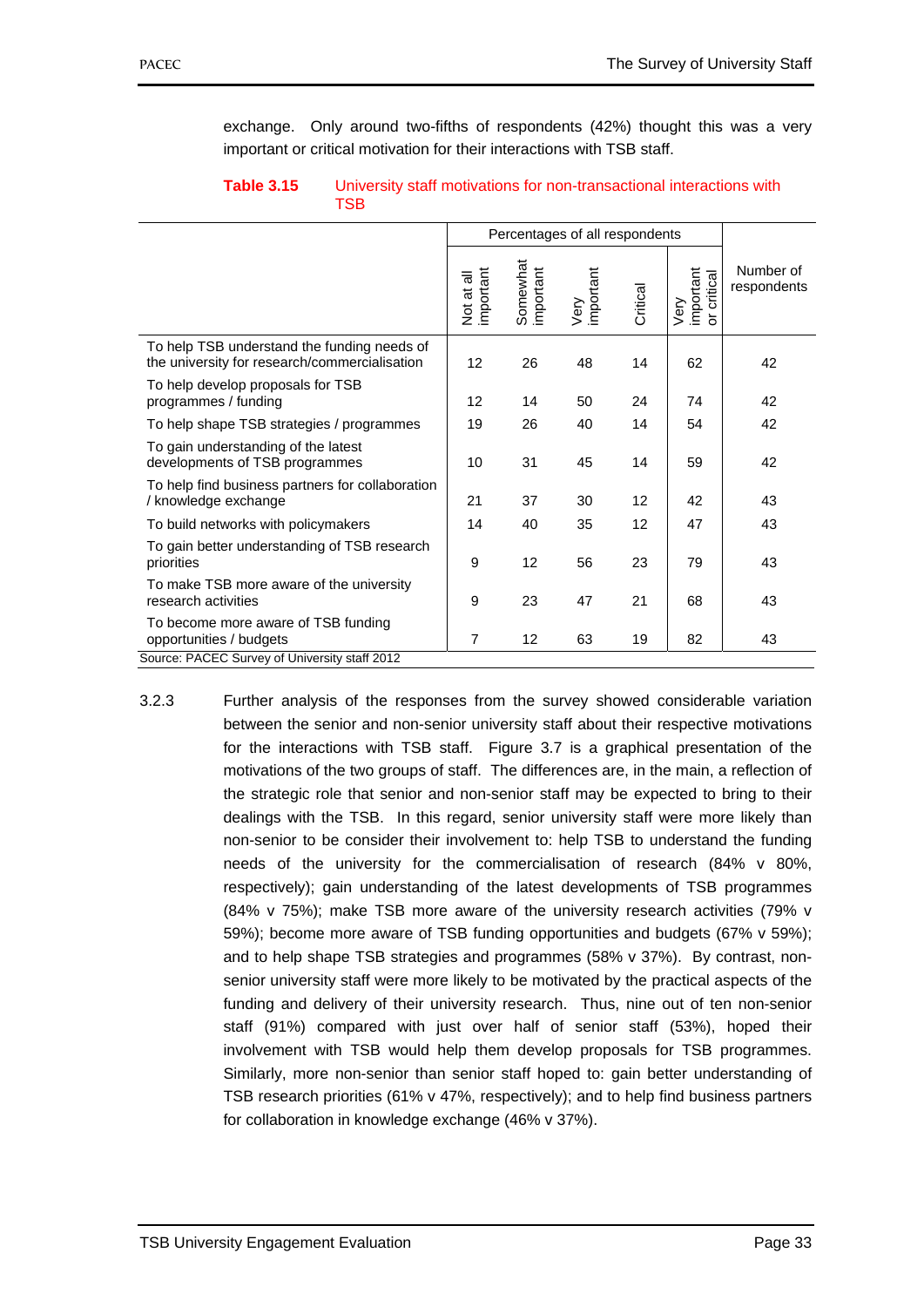

### **Figure 3.7 Motivations for interactions, by position within university**

■ Senior ■ Non-senior

3.2.4 The survey next explored the methods by which respondents initiated their nontransactional interactions with TSB staff, as well as the mechanisms through which these took place. The former included the mode of contact, and the latter, the type of engagement. With regard to method, the survey evidence suggests that university staff considered a direct contact initiated by they themselves as the most important means by which they started the non-transactional interactions with TSB staff.

| Table 3.16 | Importance of methods for initiating non-transactional interactions |
|------------|---------------------------------------------------------------------|
|            | with TSB staff                                                      |

|                                                    | Percentages of all respondents |                       |                            |           |  |
|----------------------------------------------------|--------------------------------|-----------------------|----------------------------|-----------|--|
|                                                    | Not at all<br>important        | Somewhat<br>important | Very important respondents | Number of |  |
| Direct contact initiated by you                    | 5                              | 22                    | 73                         | 41        |  |
| Direct contact initiated by TSB staff              | 7                              | 32                    | 61                         | 41        |  |
| Referral from academic colleague                   | 32                             | 46                    | 22                         | 41        |  |
| Referral from business                             | 29                             | 34                    | 37                         | 41        |  |
| Mutual contact (e.g. informal meeting at<br>event) | 9                              | 33                    | 58                         | 43        |  |
| <b>Through Research Councils</b>                   | 34                             | 32                    | 34                         | 41        |  |
| Source: PACEC Survey of TSB staff 2012             |                                |                       |                            |           |  |

3.2.5 As can be seen from Table 3.16, around three-quarters of the respondents (73%) cited this method as very important. The next most important method was contact

Source: PACEC Survey of University staff 2012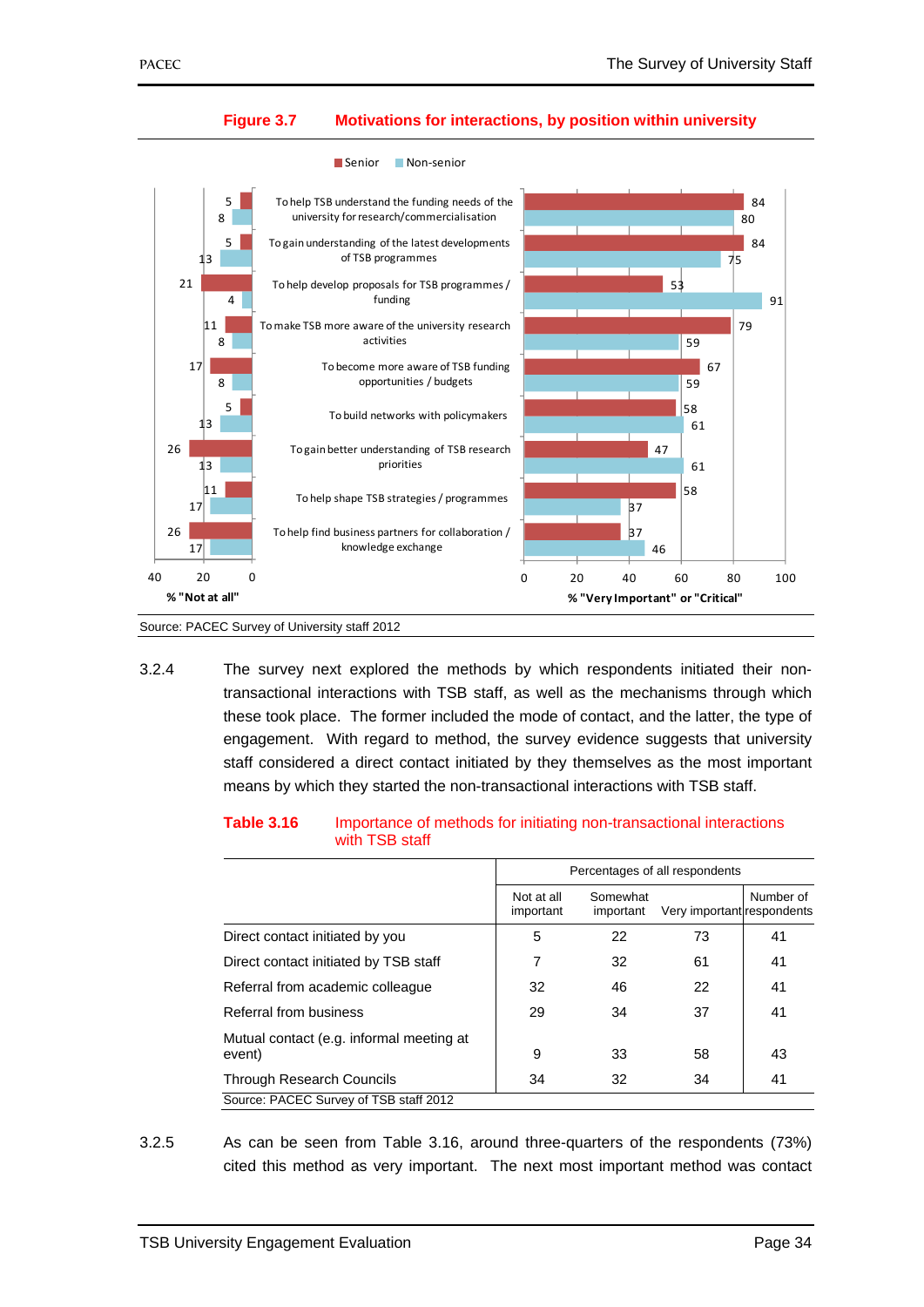going the other way, and initiated by TSB staff. Three-fifths of respondents (61%) considered this to be very important for the non-transactional interactions. A slightly lower proportion of respondents than this (58%) believed contact was often initiated on a mutual basis; for example, with university and TSB staff meeting informally at an event. The least important means of engagement was through a referral from an academic colleague. Only one in five respondents (22%) described this method as very important. Indeed a third of the respondents (32%) considered such referral as not at all important for their interactions with TSB staff.

- 3.2.6 As might be expected, there were differences between senior and non-senior staff on the importance of the methods of contact with TSB staff, when the responses were analysed further. For example, more than four-fifths of senior staff (83%), compared with two-thirds of non-senior staff (65%), described a direct contact initiated by they themselves as very important for the non-transactional interaction. On the other hand, whilst almost three out of five non-senior staff (57%) indicated that a referral from business was very important for initiating the interaction with TSB, only one in ten senior staff (11%) took the same view. This is significant, and suggests there may be a lower level of relationship, or less frequent contact between senior university staff and businesses.
- 3.2.7 The next level of inquiry was about the mechanisms through which the respondent university staff engaged with TSB staff on non-transactional interactions purposes. These covered a wide range of activities such as meetings and conferences. Table 3.17 summarises their responses.

|                                                      | Percentages of all respondents |        |            |  |
|------------------------------------------------------|--------------------------------|--------|------------|--|
|                                                      | Total                          | Senior | Non-Senior |  |
| Meetings with TSB staff (no business<br>present)     | 70                             | 68     | 71         |  |
| Meetings with both business and TSB staff<br>present | 65                             | 47     | 79         |  |
| Conferences / events / workshops                     | 65                             | 79     | 54         |  |
| Engagement with TSB staff through advisory<br>boards | 37                             | 37     | 38         |  |
| Secondments at TSB                                   | 16                             | 5      | 25         |  |
| Telephone / email exchanges                          | 81                             | 84     | 79         |  |
| Number of respondents (rate= %)                      | 43                             | 19     | 24         |  |

### **Table 3.17** Mechanisms for engaging with TSB staff for non-transactional interactions purposes

Respondents could select more than one option; so percentages in any column may sum to more than 100 Source: PACEC Survey of University Staff, 2012 (Q4)

<sup>3.2.8</sup> Perhaps unsurprisingly, telephone and email exchanges were well to the fore, as the most frequently used means by which the large majority of staff engaged with TSB staff. Four out of five respondents (81%) indicated that they carried out their interactions through telephone calls and emails. The next most frequently used means of engagement was the one-to-one meetings between university staff and individual TSB staff. Almost three-quarters of respondents (70%) engaged with TSB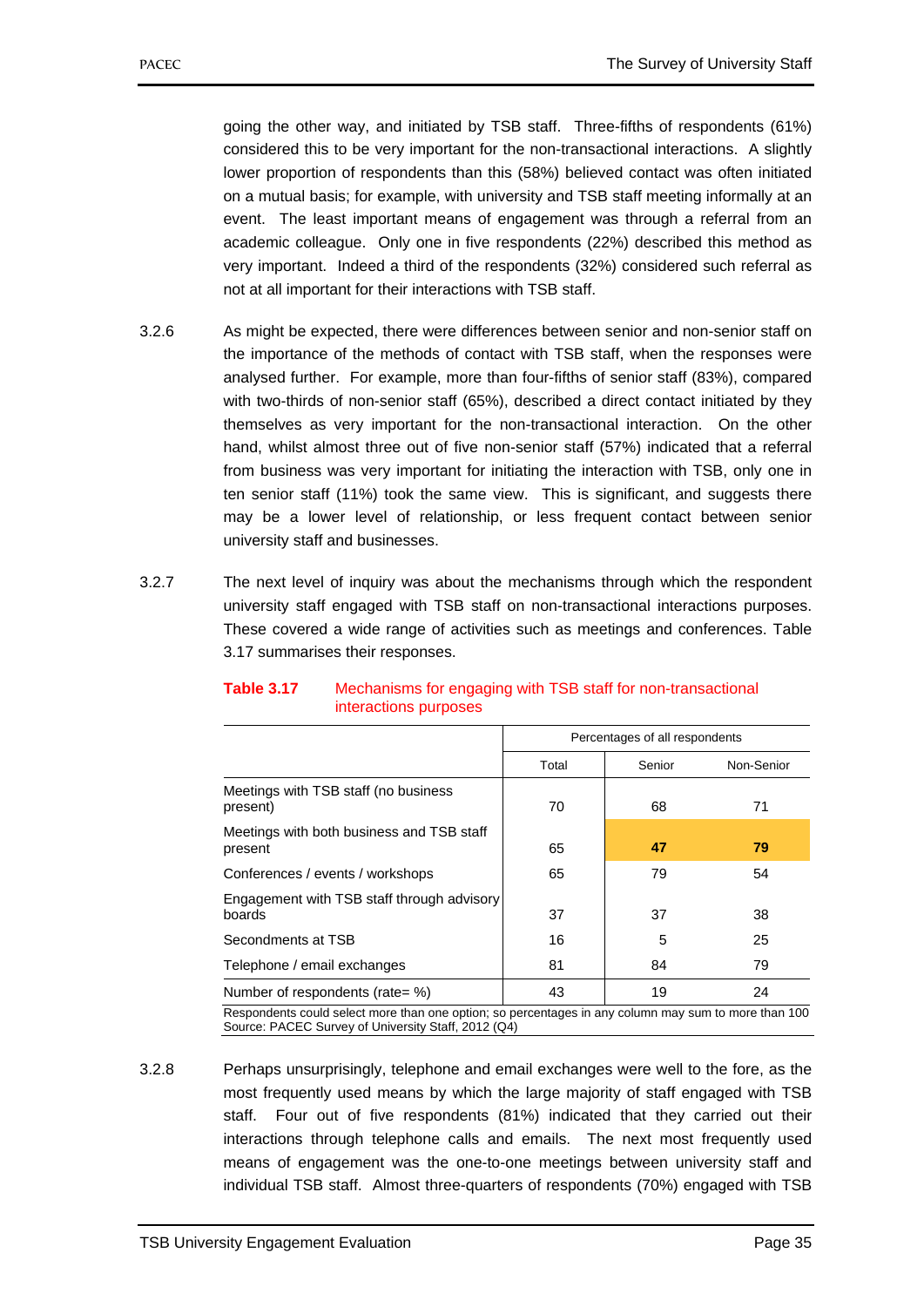staff in this way. This was followed by meetings with TSB staff, but with business staff also attending, and at events such as conferences and workshops (65% of respondents in each case). More than a third of respondents (37%) indicated that they engaged with TSB staff through advisory boards and other such forums in which they participated. It is important to note that one in six university staff (16%) had been on secondment or involved on joint work with TSB at some time for a short period and mainly on specific projects.

- 3.2.9 Table 3.17 also highlights some differences between senior and non-senior university staff in the way that they engage with TSB staff. It is notable, for example, that four out of five non-senior staff (79%) engaged with TSB staff at meetings at which somebody from business was also present, compared with fewer than half of senior staff (47%) who engaged in this way. Moreover, this was statistically significant. Their positions were reversed, in the case of conferences and events, where senior staff (79%) were one-and-a-half times more likely than non-senior staff (54%) to engage with TSB staff. Again, this may reflect the difference in the level of expertise between senior and non-senior staff, in the sense that senior staff are the more likely to be invited to participate in such activities.
- 3.2.10 When they were asked to do so, almost two-fifths of respondents (37%) cited telephone and email exchanges as the main mechanism for engaging with TSB staff for non-transactional interactions. Just under a third (30%) indicated that their one-toone meeting with TSB, with no business present, was the main means of engagement. See Table 3.18.

|                                                      | Percentages of all respondents |        |            |  |  |
|------------------------------------------------------|--------------------------------|--------|------------|--|--|
|                                                      | Total                          | Senior | Non-Senior |  |  |
| Meetings with TSB staff (no business<br>present)     | 30                             | 37     | 25         |  |  |
| Meetings with both business and TSB staff<br>present | 14                             | 11     | 17         |  |  |
| Conferences / events / workshops                     | 9                              | 11     | 8          |  |  |
| Engagement with TSB staff through advisory<br>boards | 7                              | 5      | 8          |  |  |
| Telephone / email exchanges                          | 37                             | 32     | 42         |  |  |
| Other                                                | $\overline{2}$                 | 5      | 0          |  |  |
| Number of respondents (rate= %)                      | 43                             | 19     | 24         |  |  |
| Source: PACEC Survey of University Staff, 2012 (Q4)  |                                |        |            |  |  |

### **Table 3.18 Main mechanism for engaging with TSB staff**

3.2.11 It could be argued that a certain degree of non-transactional interaction between university and TSB staff is inevitable, not least because university staff are either currently involved in a TSB programme, or have been involved in such a programme in the past three years or so. The issue here is that it is often difficult to separate many of the observed non-transactional interactions from those that are related to a specific programme. The survey sought to find out to what extent the respondent university staff have been involved in any of the TSB's programmes and initiatives in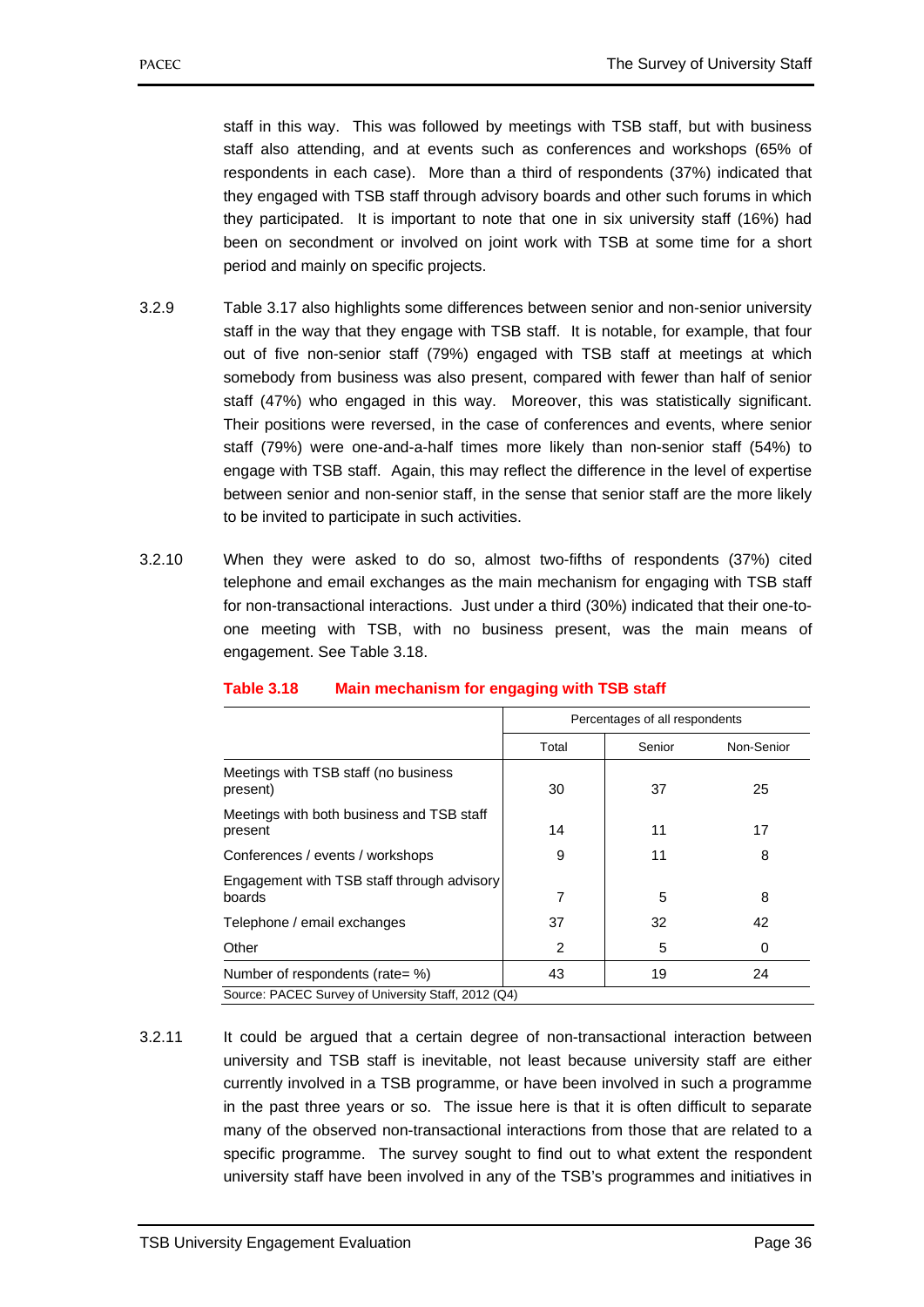the past three years. The results were mixed, as can be seen from Table 3.19. More than half of the respondents indicated they had been involved in Knowledge Transfer Networks (56%), Knowledge Transfer Partnerships (54%), Collaborative R&D (51%) and Grant for R&D (51%). Most of these programmes relate to the commercial exploitation of the results of research, to some degree, in higher educational institutions, apart from GRD which is aimed directly at businesses. In addition to these, around two-fifths of respondents had also been involved in Innovation Platforms (41%) and Innovation Centre (38%) initiatives. About one in five had some involvement in TSB's International programmes (23%) and the Small Business Research Initiative (21%).

3.2.12 On the whole, non-senior university staff were more likely than senior staff to be involved in the range of TSB programmes and initiatives. In particular, non-senior staff were significantly more likely to participate in Grant for R&D and in the Small Business Research initiative. In terms of GRD, funding is not directly provided to academics. However, they could have been involved where a university spin out / business start-up was involved, they assisted a firm's bid for funding or advised a business that had a grant. See Table 3.19.

|                                            | Percentages of all respondents |        |    |  |
|--------------------------------------------|--------------------------------|--------|----|--|
|                                            | Total                          | Senior |    |  |
| Grant for R&D                              | 51                             | 24     | 73 |  |
| Collaborative R&D                          | 51                             | 47     | 55 |  |
| Knowledge Transfer Partnerships            | 54                             | 47     | 59 |  |
| Knowledge Transfer Networks                | 56                             | 53     | 59 |  |
| Catapult Technology and Innovation Centres | 38                             | 41     | 36 |  |
| Small Business Research Initiative         | 21                             | 6      | 32 |  |
| Innovation platforms                       | 41                             | 47     | 36 |  |
| International programmes                   | 23                             | 12     | 32 |  |
| Other                                      | 8                              | 12     | 5  |  |
| Number of respondents (rate= %)            | 39                             | 17     | 22 |  |

**Table 3.19** University staff involvement in TSB programmes in the past three years

Respondents could select more than one option; so percentages in any column may sum to more than 100 Source: PACEC Survey of University Staff, 2012 (Q5)

3.2.13 It was difficult to say with any degree of certainty how much time the respondent university staff were spending on the non-transactional interactions with TSB staff. Even where they had regular contact with TSB staff, the respondents were only able to provide guesstimates of the time they devoted to the interactions. On average, respondents estimated they spent about three percent of their time on the meetings and other activities. Senior staff spent on average 2.4% of their time, and non-senior staff, 4.2% of their time. It was notable, though, that a small minority of respondents were devoting a considerable amount of time to the non-transactional activities and up to a quarter for a small number of non-senior staff. This time could well overlap with time spent on grant applications on programmes which strictly speaking is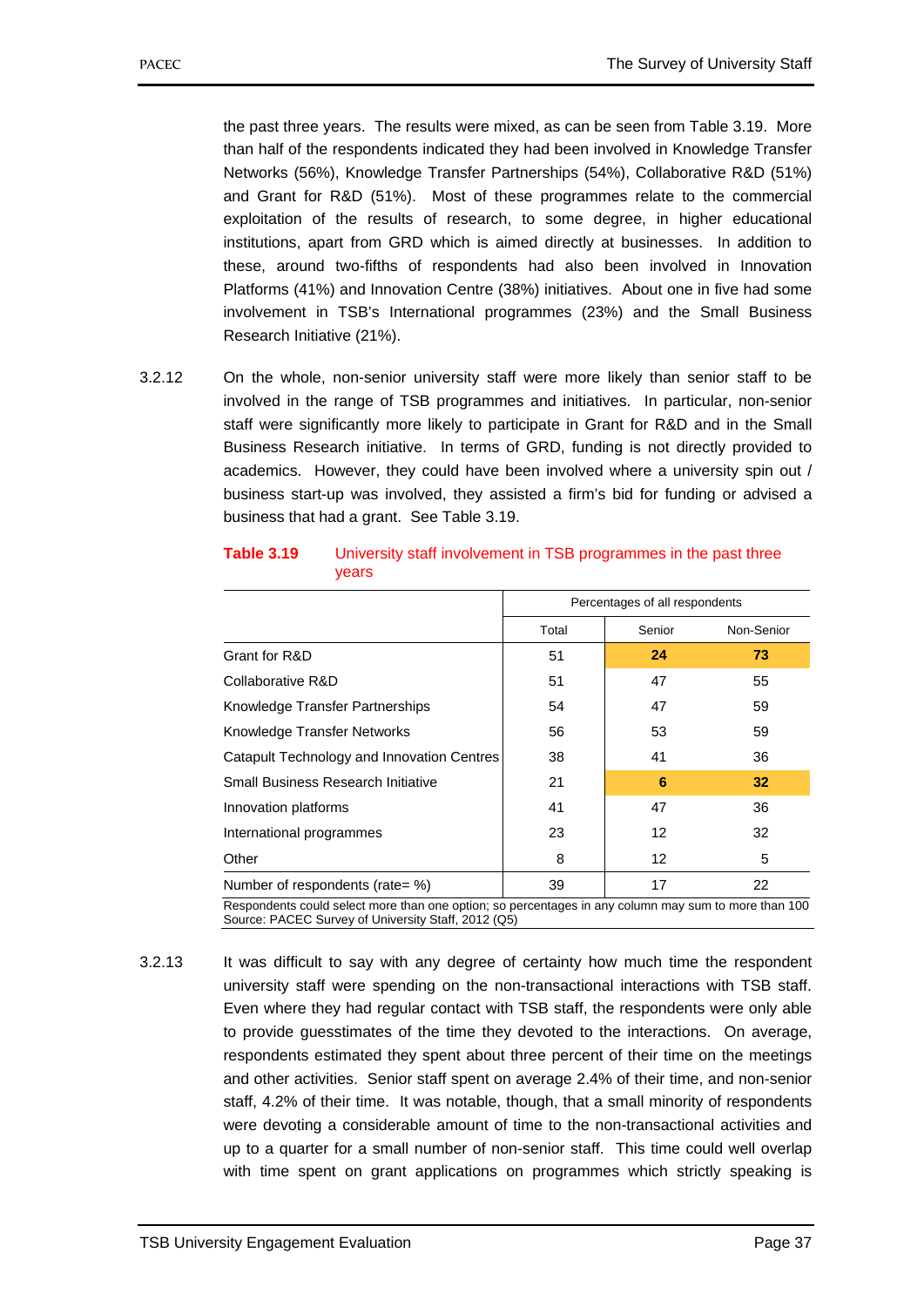transactional activity. The maximum amount of their time spent by any of the respondent senior staff interviewed was about 10%.

# 3.3 The benefits of interaction

3.3.1 One of the key aims of this study is to gain an understanding of how these interactions stimulate innovation and the commercialisation of the outputs from research among businesses. Consequently, the survey with university staff explored their views on the perceived benefits from the non-transactional interactions. It was necessary, first of all, to gauge how important the respondents believed their contacts with TSB staff were, within their wider networks of people who were instrumental in helping them in their wider research and knowledge exchange objectives. The issue here is how much value university staff place on their relationship with TSB staff, within the context of their overall research work. When they were asked directly, almost half of the respondents claimed that their contacts with TSB staff were very important (26%) or even critical (21%) for their overall research and knowledge exchange work. One in four thought that their contacts with TSB were only somewhat important (24%), while more than one in ten (12%) did not think such contacts were at all important for their research work (see Table 3.20). On the whole, senior staff were slightly more likely than non-senior staff to describe their contacts with TSB to be very important or critical for their overall research. This may be related to the fact that senior university staff are often responsible for managing the programmes of research that invariably requires some level of engagement and interaction with TSB staff.

|                                                     |       | Percentages of all respondents |            |  |  |  |
|-----------------------------------------------------|-------|--------------------------------|------------|--|--|--|
|                                                     | Total | Senior                         | Non-Senior |  |  |  |
| Not at all important                                | 12    | 17                             | 8          |  |  |  |
| Somewhat important                                  | 24    | 22                             | 25         |  |  |  |
| Moderately important                                | 17    | 11                             | 21         |  |  |  |
| Very important                                      | 26    | 33                             | 21         |  |  |  |
| Critical                                            | 21    | 17                             | 25         |  |  |  |
| Number of respondents (rate= %)                     | 42    | 18                             | 24         |  |  |  |
| Source: PACEC Survey of University Staff, 2012 (Q7) |       |                                |            |  |  |  |

#### **Table 3.20** Importance of contacts with TSB within wider networks of university staff research and knowledge exchange

3.3.2 The survey next sought to find out what respondents believed to be the main benefits from the non-transactional interactions. They were asked, first, about the benefits for their university and their own academic activities, including teaching, research and knowledge transfer. They were asked to assess the perceived benefits on a fourlevel impact scale – no impact, low, medium and high impact. The results are presented in Table 3.21. On the whole, the majority of respondents believed there was a wide range of benefits to their university from their non-transactional interactions with TSB staff. As can be seen from the table, at least four out of five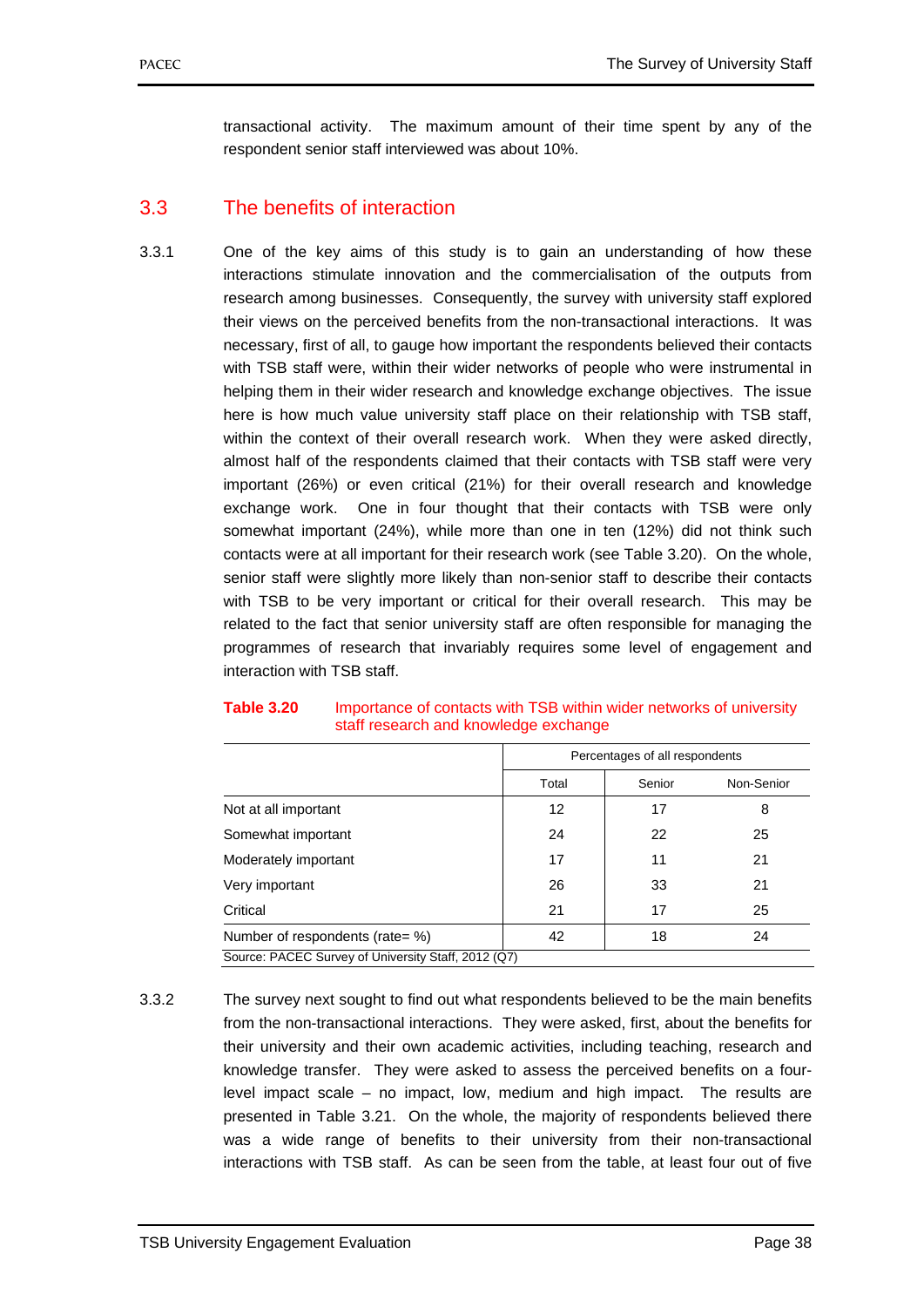respondents believed that there was medium or high impact from: improving their understanding of the TSB funding available for research (86%); improving their knowledge of key research areas of national importance (84%); improving their ability to apply for TSB funding (83%); and improving their understanding of TSB innovation policies (81%). Another three-quarters of respondents believed that the interactions had improved their university's understanding of TSB's innovation policies (75%), or had given their university a better understanding of some of the uncertainties surrounding TSB's funding of programmes (73%). For some respondents, the benefit for their university from the interactions could be found in the development of new or better relationships with businesses. For example, two-thirds of respondents were convinced that the interactions with TSB staff had enabled their university improve its culture towards engaging with businesses (65%); or helped them find appropriate partners in business (65%), and helped them improve their understanding of the needs of business (64%).

| Table 3.21 | Main benefits to the university from non-transactional interactions |
|------------|---------------------------------------------------------------------|
|            | with TSB                                                            |

|                                                                                                              | Percentages of all respondents |                |                  |                |                             |                          |
|--------------------------------------------------------------------------------------------------------------|--------------------------------|----------------|------------------|----------------|-----------------------------|--------------------------|
|                                                                                                              | <b>No</b><br>impact            | Low<br>impact  | Medium<br>impact | High<br>impact | Medium<br>or high<br>impact | Number of<br>respondents |
| Improves understanding of the TSB<br>funding available:                                                      | $\overline{7}$                 | $\overline{7}$ | 26               | 60             | 86                          | 43                       |
| Improves knowledge of key research<br>areas of national importance:                                          | 12                             | 5              | 33               | 51             | 84                          | 43                       |
| Improves ability to apply for / access<br>TSB funding:                                                       | $\overline{7}$                 | 10             | 19               | 64             | 83                          | 42                       |
| Helps to inform the design / content of<br>research programmes:                                              | 14                             | 5              | 33               | 48             | 81                          | 42                       |
| Improves your understanding of TSB<br>innovation policies:                                                   | 12                             | 14             | 28               | 47             | 75                          | 43                       |
| Better understanding of uncertainties<br>surrounding funding programmes:                                     | 15                             | 12             | 34               | 39             | 73                          | 41                       |
| Helps to improve culture amongst<br>HEIs towards engaging with<br>businesses:                                | 15                             | 20             | 41               | 24             | 65                          | 41                       |
| Helps HEIs find appropriate partners<br>in business:                                                         | 16                             | 19             | 37               | 28             | 65                          | 43                       |
| Helps to improve understanding of the<br>needs of business:<br>Source: PACEC Survey of university staff 2012 | 17                             | 19             | 38               | 26             | 64                          | 42                       |

<sup>3.3.3</sup> Further analysis of the data did not show large differences between the senior and non-senior staff interviewed across a wide range of the perceived benefits to their university from the non-transactional interactions. As can be seen from Figure 3.8, the significant differences between the views of senior and non-senior staff related mainly to the perceived benefits from the relationship with business. Non-senior staff appeared to be more optimistic than senior staff that the interactions with TSB staff had helped their university find appropriate partners in business (80% v 48%,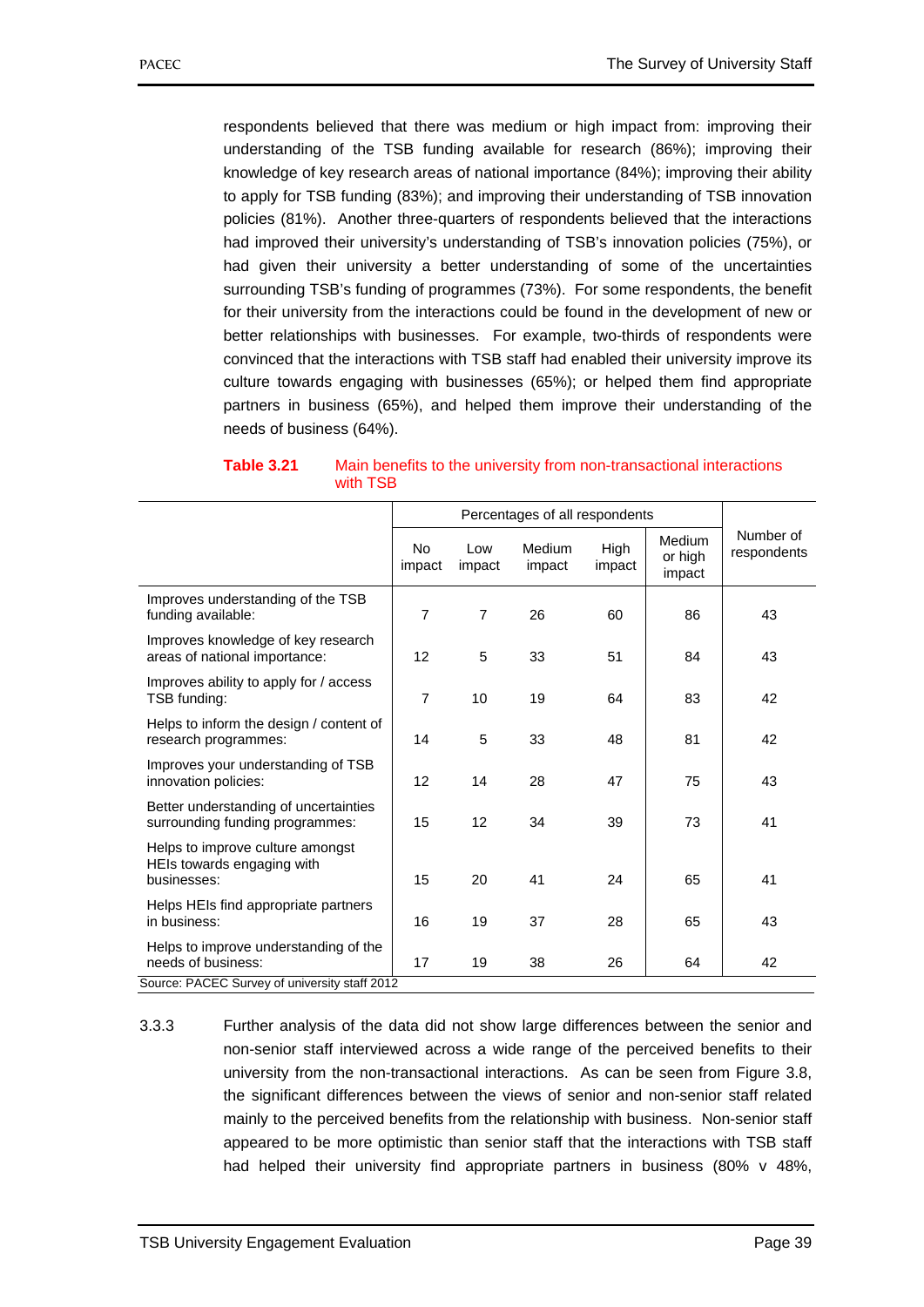respectively); or improved the culture towards engaging with business (74% v 55%); or helped improve understanding of the needs of business (74% v 53%).

### **Figure 3.8 Main benefits of interactions to HEIs, by senior and non-senior university staff**



Source: PACEC survey of university staff 2012

- 3.3.4 Where there were perceived to be significant benefits to the university arising from the interactions, these appeared to be linked directly to particular individuals at TSB, rather than to the organisation itself. Thus, some respondents attributed the benefits to "the personal good working relationship with TSB staff with a background in industry and science research". Other respondents cited TSB staff they described as "ex-industry people who have worked in the aligned technology"; while other TSB staff were said to be "people who care and are able to interact with the business centres of universities".
- 3.3.5 The survey sought to establish the additionality of the benefits; in other words, to what extent the perceived benefits could still have been realised even in the absence of any non-transactional interactions between university and TSB staff. Table 3.22 shows that very few respondents (3%) believed the benefits to the university would definitely have been realised without the interactions between the university and TSB staff. On the contrary, one in three respondents (32%) were convinced the benefits would definitely not have been realised in the absence of their interactions with TSB. Even where they were slightly hesitant, one in five respondents (19%) still believed the benefits would probably not have occurred without the interactions with TSB staff.
- 3.3.6 There were notable differences between senior and non-senior university staff about the additionality of the benefits to higher educational institutions. Senior staff were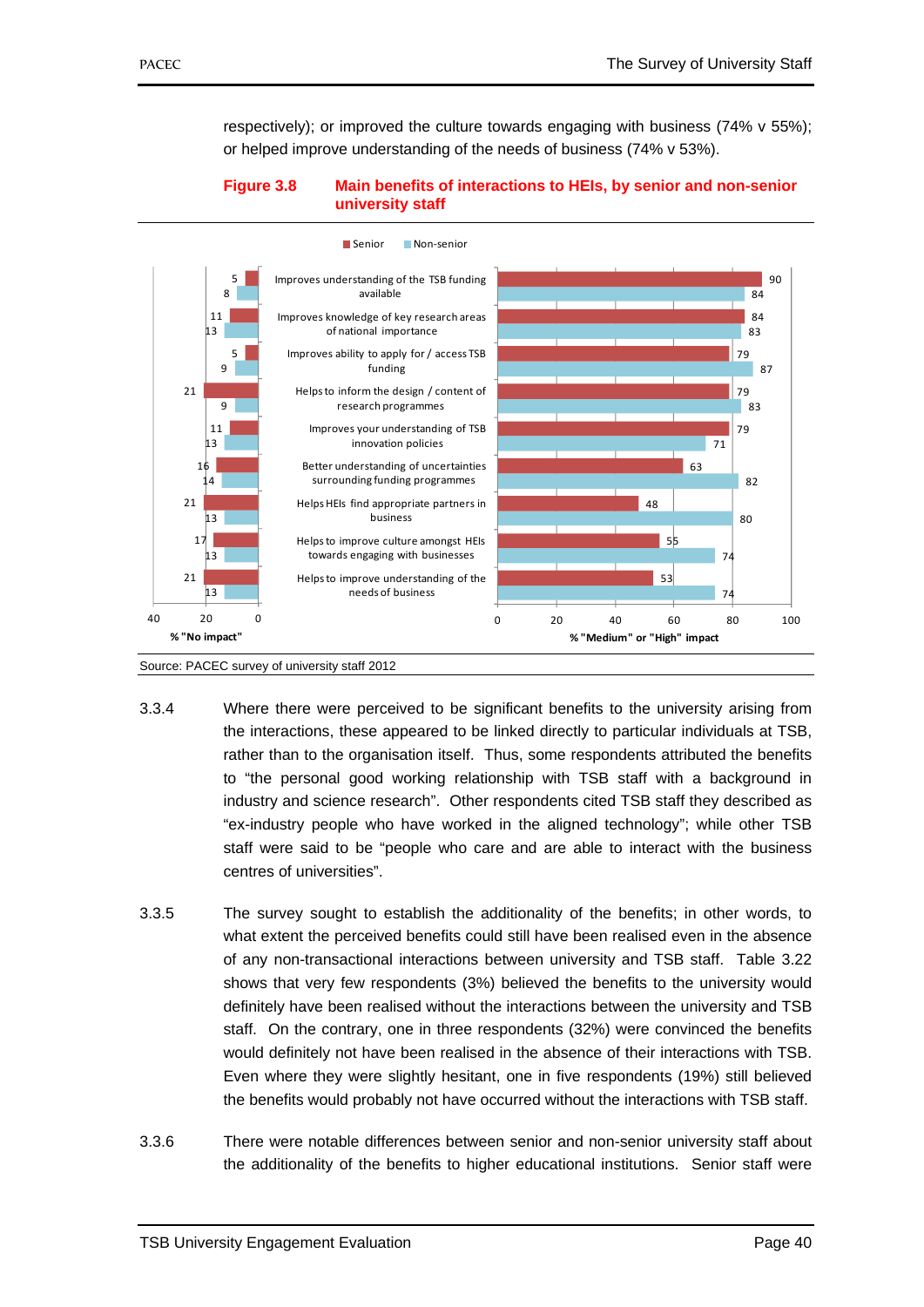significantly more likely than non-senior staff to attribute the benefits to the interactions. Thus, whilst half the senior staff (50%) were convinced the benefits would definitely not have occurred, only a fifth of non-senior staff (19%) took a similar view.

|                                                      |                               | Percentages of all respondents |    |  |  |
|------------------------------------------------------|-------------------------------|--------------------------------|----|--|--|
|                                                      | Total<br>Senior<br>Non-Senior |                                |    |  |  |
| Definitely would have been realised                  | 3                             | 0                              | 5  |  |  |
| Probably would have been realised                    | 16                            | 13                             | 19 |  |  |
| Possibly would have been realised                    | 30                            | 19                             | 38 |  |  |
| Probably would not have been realised                | 19                            | 19                             | 19 |  |  |
| Definitely would not have been realised              | 32                            | 50                             | 19 |  |  |
| Number of respondents (rate= %)                      | 37                            | 16                             | 21 |  |  |
| Source: PACEC Survey of University Staff, 2012 (Q10) |                               |                                |    |  |  |

### **Table 3.22** Realising the benefits to universities in the absence of nontransactional interactions with the TSB

3.3.7 The respondents were next asked about what they believed were the main benefits to the TSB itself arising from the non-transactional interactions. Their responses are set out in Table 3.23.

|                                                                                                                |                   |               | Percentages of all respondents |                |                             |                          |
|----------------------------------------------------------------------------------------------------------------|-------------------|---------------|--------------------------------|----------------|-----------------------------|--------------------------|
|                                                                                                                | No.<br>impact     | Low<br>impact | Medium<br>impact               | High<br>impact | Medium<br>or high<br>impact | Number of<br>respondents |
| Helping the TSB to understand key<br>trends and impacts of research                                            | $12 \overline{ }$ | 10            | 17                             | 61             | 78                          | 41                       |
| Helping the TSB to understand the<br>research / commercialisation needs of<br><b>HEIs</b>                      | $\overline{7}$    | 20            | 27                             | 46             | 73                          | 41                       |
| Helping to identify business partners<br>for programmes / projects                                             | 19                | 17            | 24                             | 40             | 64                          | 42                       |
| Helping the TSB to build in-house<br>expertise in key research areas                                           | 14                | 24            | 24                             | 38             | 62                          | 42                       |
| Helping to refine scope / direction of<br>TSB programmes (e.g. competitions,<br>focus of innovation platforms) | 22                | 7             | 37                             | 34             | 71                          | 41                       |
| Helping the TSB to understand the<br>innovation / technology<br>/commercialisation needs of<br>businesses      | 18                | 25            | 25                             | 33             | 58                          | 40                       |
| Quality / speed of decision making<br>regarding funding                                                        | 20                | 28            | 23                             | 30             | 53                          | 40                       |
| Building networks which reduce<br>search costs for accessing knowledge                                         | 23                | 18            | 35                             | 25             | 60                          | 40                       |
| Improves economic impacts (e.g.<br>jobs, turnover, gross value added)                                          | 18                | 44            | 18                             | 21             | 39                          | 39                       |
| Source: PACEC Survey of university staff 2012                                                                  |                   |               |                                |                |                             |                          |

#### **Table 3.23** Main benefits to the TSB from non-transactional interactions with universities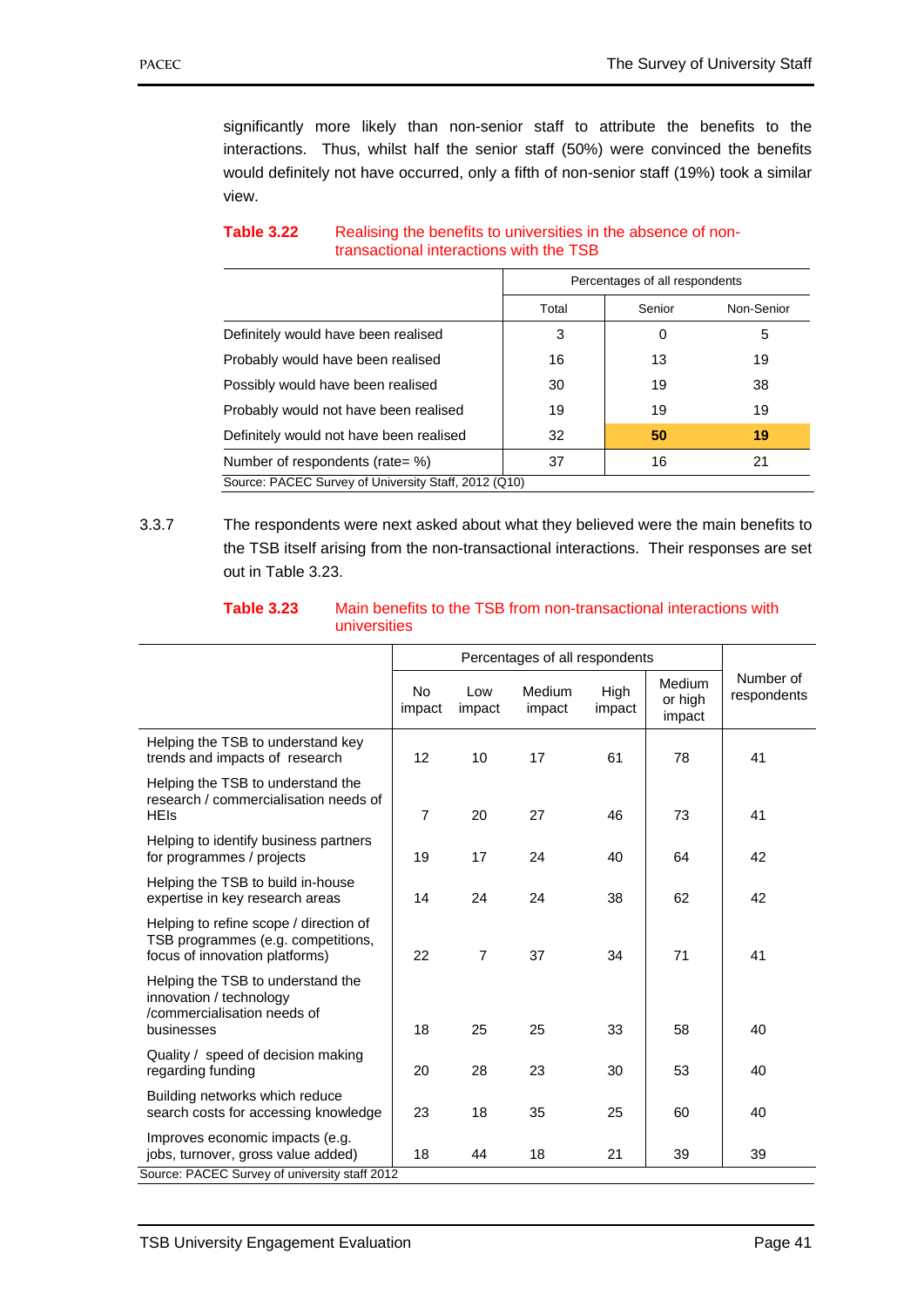- 3.3.8 On the whole, the majority of respondents believed that TSB also derived significant benefits from the interactions between TSB and university staff. The most notable benefits, cited by at least seven out of ten respondents, were: helping TSB to understand the key trends and impacts of research being carried out in the universities (78%); or helping TSB to understand the specific needs of HEIs seeking to commercialise their research (73%); or helping TSB refine the scope and direction of its programmes on innovation (71%). Three out of five respondents also perceived TSB as benefiting from the contacts with university staff which enable it to identify business appropriate partners for its programmes and projects (64%); or which help the organisation build up its in-house expertise in key research areas (62%); or which enable the organisation build up networks that help reduce the cost of accessing innovation and knowledge (60%). More than half of respondents also thought the interactions helped TSB to better understand the innovation and commercialisation needs of businesses (58%); and helped to improve the quality and speed of its decision-making process regarding funding (53%). Only a minority of respondents thought the interactions had any direct economic impacts on TSB, such as improvements in jobs and business turnover.
- 3.3.9 On the whole, senior university staff were more pessimistic than non-senior staff about the benefits to TSB from the non-transactional interactions. As can be seen from Figure 3.9, senior staff were less likely to cite the perceived benefits from the interactions, compared with non-senior staff. In some cases, the differences between the two groups were quite substantial: for example in the quality and speed of decision-making (34% of senior staff v 68% of non-senior staff); helping to identify business partners for projects (47% v 78%, respectively); and building networks to reduce the cost of accessing knowledge (44% v 72%).
- 3.3.10 Respondents who believed there were significant benefits to the TSB from the interactions also thought that the particular TSB staff likely to gain most, were the project managers, policy staff, knowledge transfer staff, and business engagement staff.
- 3.3.11 In terms of additionality of benefits to TSB, two-fifths of the respondents (42%) believed these would probably or definitely not have been realised in the absence of the interactions (18% and 24% of respondents, respectively). As can be seen from Table 3.24, only about one in ten thought the benefits to TSB would probably or definitely been realised (6% in each case). It is again clear from the table that senior staff interviewed were more convinced about the beneficial impact of the interactions to the TSB than the non-senior staff. More than half of the senior staff (53%) were convinced that the benefits to the TSB would not have been realised, compared with a third of non-senior staff (31%).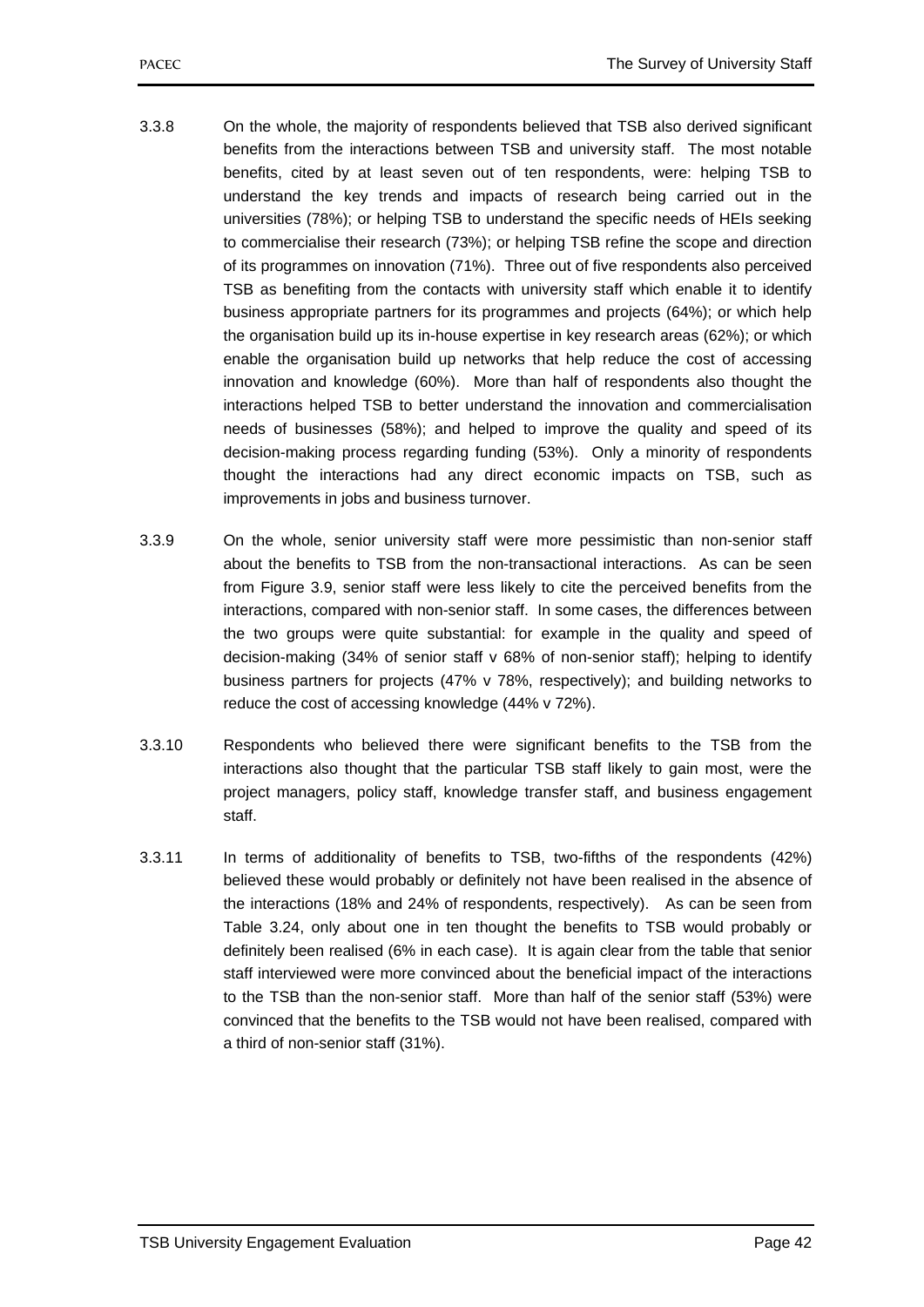

#### **Figure 3.9 Main benefits to TSB from non-transactional interactions, by senior and non-senior university staff**

Source: PACEC survey of university staff 2012

| Table 3.24 | Realising the benefits to the TSB in the absence of non-transactional |
|------------|-----------------------------------------------------------------------|
|            | interactions with university staff                                    |

|                                                      |       | Percentages of all respondents |            |  |  |
|------------------------------------------------------|-------|--------------------------------|------------|--|--|
|                                                      | Total | Senior                         | Non-Senior |  |  |
| Definitely would have been realised                  | 6     |                                | 5          |  |  |
| Probably would have been realised                    | 6     |                                | 11         |  |  |
| Possibly would have been realised                    | 47    | 40                             | 53         |  |  |
| Probably would not have been realised                | 18    | 33                             | 5          |  |  |
| Definitely would not have been realised              | 24    | 20                             | 26         |  |  |
| Number of respondents (rate= %)                      | 34    | 15                             | 19         |  |  |
| Source: PACEC Survey of University Staff, 2012 (Q13) |       |                                |            |  |  |

3.3.12 The survey sought to find out about the probable benefits to businesses from nontransactional interactions between university and TSB staff. On the whole, there was greater consistency in the views of respondents about the overall benefits to businesses from the interactions. At least seven out of ten respondents believed that businesses had derived significant benefits, to the extent that they considered the scale of the impact to be medium to high. More specifically, around four-fifths (78%) thought the interactions had helped businesses access new ideas and gained different perspectives across a wide range of subject areas. A similar proportion (77%) thought the interactions had made educational institutions better at targeting research to the needs of business. Perhaps even more important, businesses have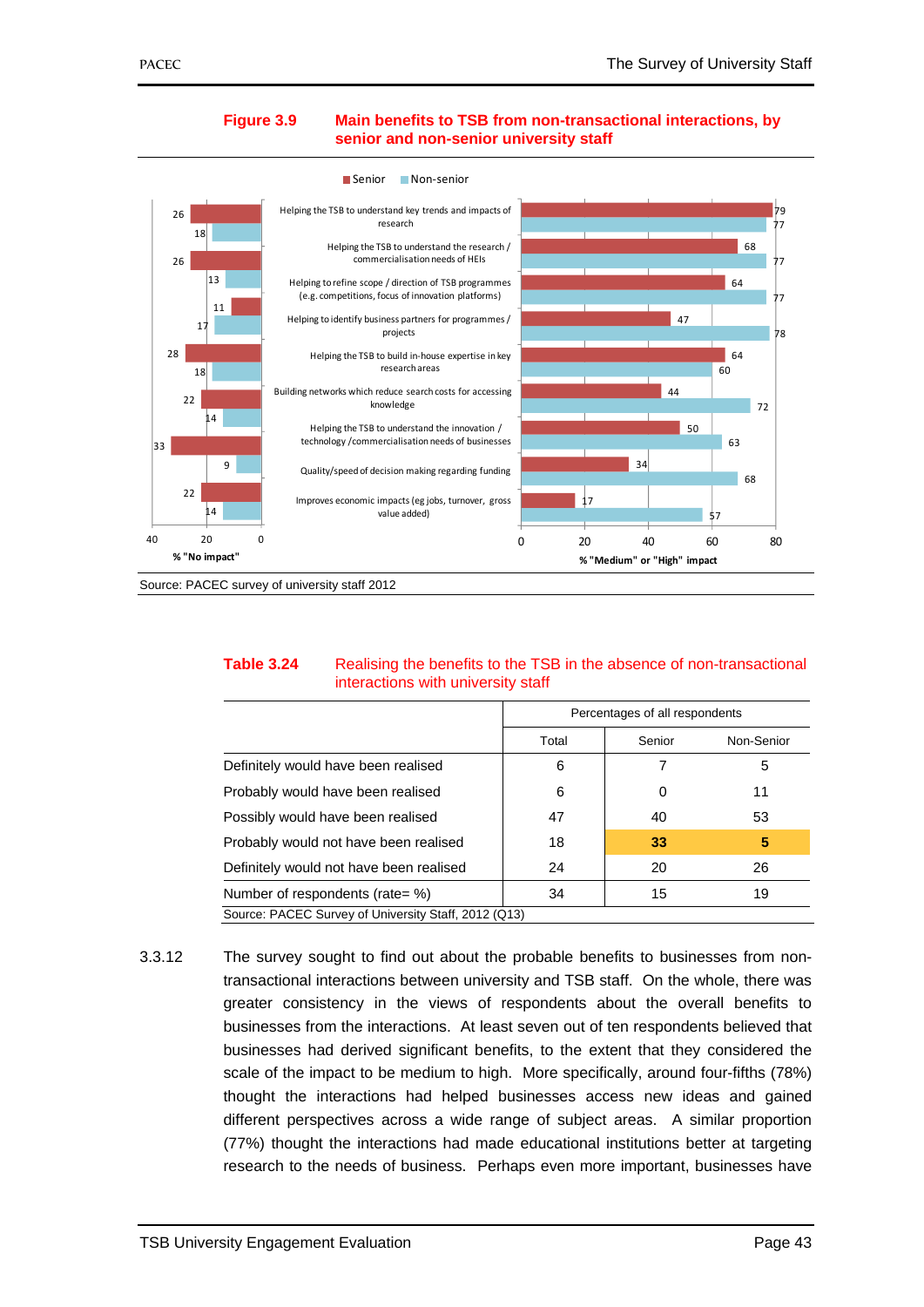also been enabled to find appropriate partners in higher educational institutions with whom to collaborate on projects (75%). In this way respondents believed university research had become more relevant for commercialisation and business growth (73%), improved business innovation skills and practices (73%), and improved the ability of businesses to overcome technology and innovation issues (73%). An added benefit is that the resulting collaboration had increased the ability of businesses to access TSB funding (71%). Far fewer respondents, though, believed the interactions had necessarily led to improvement in business performance. See Table 3.25.

|                                                                                            | Percentages of all respondents |               |                  |                |                             |                          |
|--------------------------------------------------------------------------------------------|--------------------------------|---------------|------------------|----------------|-----------------------------|--------------------------|
|                                                                                            | No.<br>impact                  | Low<br>impact | Medium<br>impact | High<br>impact | Medium<br>or high<br>impact | Number of<br>respondents |
| Helps businesses find appropriate<br>HEI research / collaborative partners:                | 13                             | 13            | 25               | 50             | 75                          | 40                       |
| Helps businesses access new ideas /<br>different perspectives /<br>multidisciplinary areas | 13                             | 10            | 28               | 50             | 78                          | 40                       |
| Makes HE research more relevant for<br>commercialisation and business<br>growth            | 15                             | 12            | 24               | 49             | 73                          | 41                       |
| Research in HEIs becomes better<br>targeted to the needs of business                       | 15                             | 8             | 33               | 44             | 77                          | 39                       |
| Improves the ability of businesses to<br>overcome innovation / technology<br>issues        | 15                             | 13            | 30               | 43             | 73                          | 40                       |
| Helps to improve the culture amongst<br>businesses towards engaging with<br><b>HEIs</b>    | 15                             | 15            | 35               | 35             | 70                          | 40                       |
| Ability of businesses to apply for /<br>access TSB funding                                 | 15                             | 15            | 38               | 33             | 71                          | 40                       |
| Improves businesses innovation skills<br>and practices                                     | 20                             | 8             | 45               | 28             | 73                          | 40                       |
| Improves business performance:                                                             | 24                             | 22            | 35               | 19             | 54                          | 37                       |
| Source: PACEC Survey of university staff 2012                                              |                                |               |                  |                |                             |                          |

#### **Table 3.25** Main benefits to businesses from non-transactional interactions between university and TSB staff

3.3.13 Further analysis of the data showed there was considerable difference between the senior and non-senior staff interviewed in their perceptions about the benefits to businesses from the non-transactional interactions. It can be seen from Figure 3.10 that across the entire range of perceived benefits, non-senior university staff tended to be more optimistic than senior staff in describing the impact on businesses as medium to high. In some instances the differences between the groups were not only large, but also significant. For example, more than nine out of ten non-senior staff (95%) believed that the interactions had helped businesses access new ideas and perspectives in different disciplines, compared with two-thirds of senior staff (67%). The difference here was statistically significant. The other notable differences in perception included: making university research more relevant for commercialisation and business growth (91% of non-senior staff  $v$  53% of senior staff); increasing the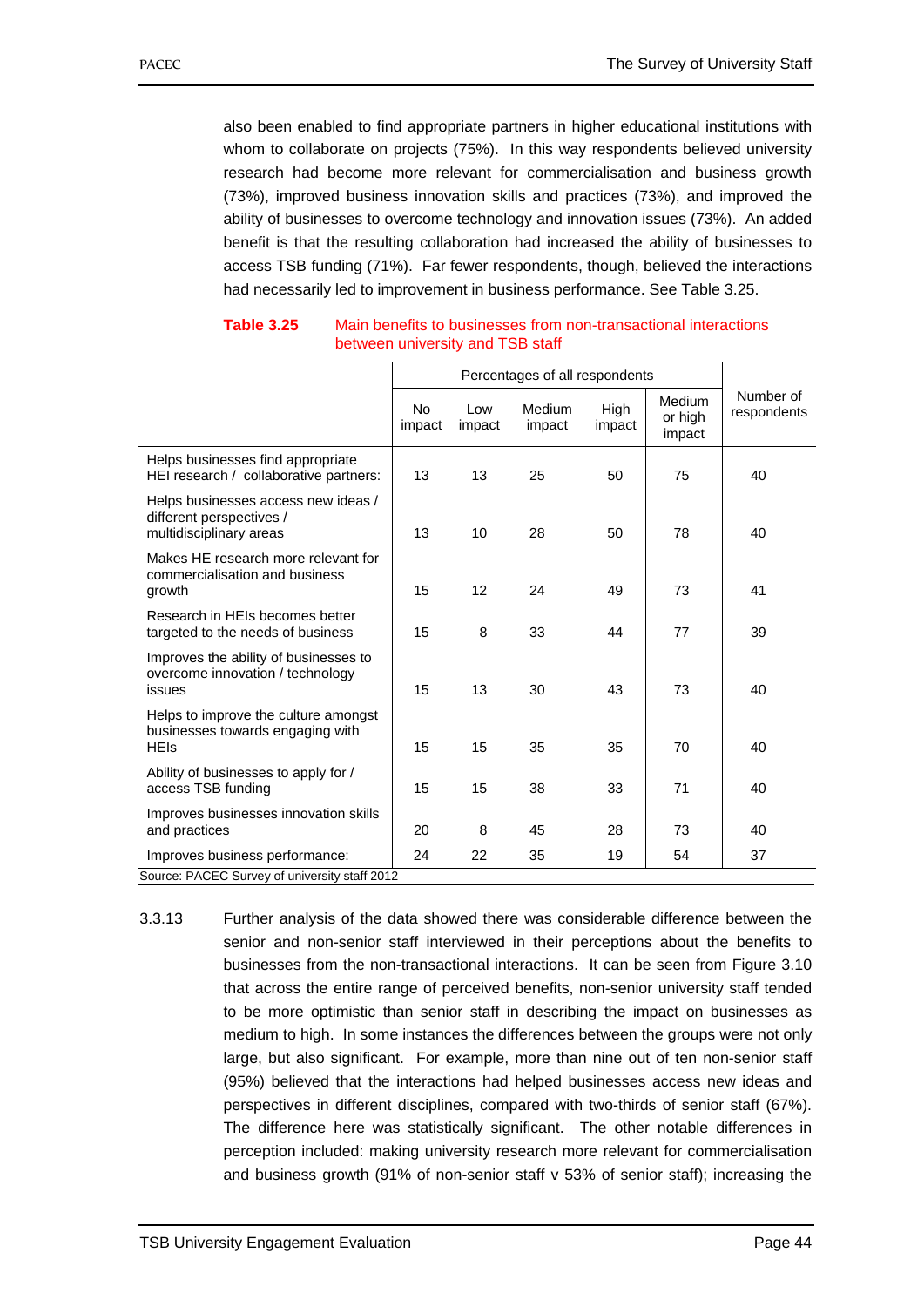ability of businesses to apply for TSB funding (86% v 50%, respectively); improving the ability of businesses to overcome innovation and technology issues (86% v 55%); improving business innovation skills and practices (86% v 56%); and helping to improve the culture amongst businesses towards engaging with universities (81% v 55%).

3.3.14 Another way of looking at the difference between senior and non-senior staff about the benefits to businesses is their view about whether they thought the interactions had made any impact at all. Again, Figure 3.10 shows that senior staff were consistently more likely than non-senior staff to consider the perceived benefits had not materialised at all.

#### **Figure 3.10 Main benefits to businesses from non-transactional interactions, by senior and non-senior staff**



Source: PACEC survey of university staff 2012

3.3.15 Where the respondents thought there were significant benefits to businesses from the interactions, they described some of these as based on a relationship that is conducted without TSB involvement. For example, some universities have excellent relationships with multinational commercial organisations, some of who fund doctoral programmes at particular university departments and schools. Respondents nevertheless acknowledged the positive role that TSB staff play. These include "providing a needed catalyst for universities to work with external business partners"; or "enabling businesses to access universities that they did not know about"; or "helping businesses to make a useful connection to a particular university"; or "having a good knowledge of a university's capability towards business". Respondents also highlighted the role of senior managers in particular who know policy, understand markets and research and are, therefore, able to have an overall view of all aspects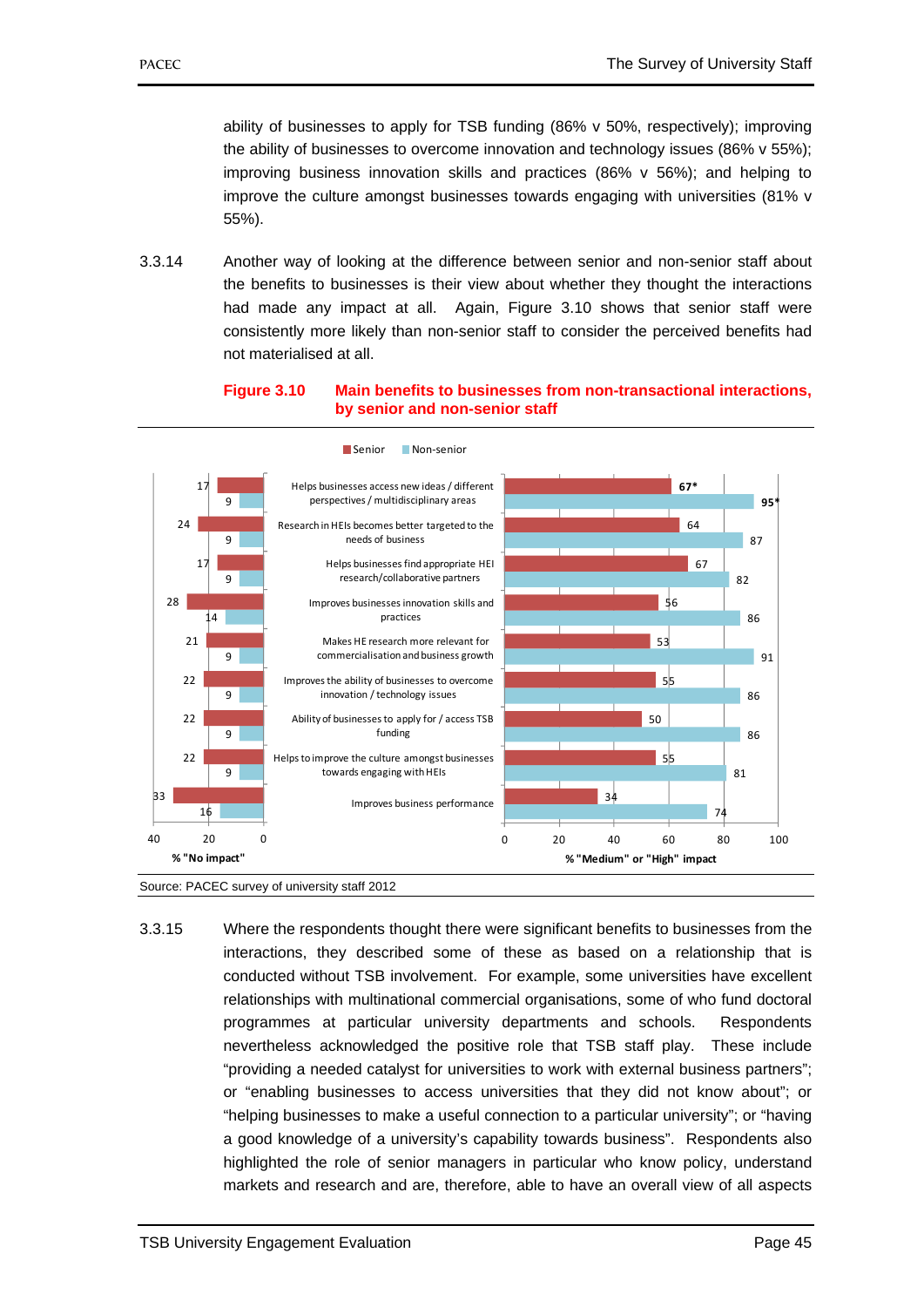of relationship between universities and businesses, and can inform and deal with businesses sensibly. In this way, TSB staff are able to help businesses "structure better projects for business growth".

3.3.16 As with the other partners, the survey considered the additionality of benefits to businesses from the non-transactional interactions. The views of the respondents were more highly polarised here than when they considered the additionality of benefits to universities and the TSB itself. As can be seen from Table 3.26, exactly one-third of the respondent university staff (33%) believed that the benefits to businesses described above would not have materialised without the level of interactions between university and TSB staff. Only one in ten, though, were convinced that the benefits would definitely not have been realised in the absence of non-transactional interactions between university and TSB staff. It is particularly noticeable that the respondents were more inclined to attribute the perceived benefits to businesses to the interactions, with only few (6%) convinced that the benefits would have definitely or probably realised.

### **Table 3.26** •• Realising the benefits to the businesses in the absence of nontransactional interactions with the TSB

|                                                      |       | Percentages of all respondents |            |  |  |  |
|------------------------------------------------------|-------|--------------------------------|------------|--|--|--|
|                                                      | Total | Senior                         | Non-Senior |  |  |  |
| Definitely would have been realised                  | 0     | 0                              |            |  |  |  |
| Probably would have been realised                    | 6     | 8                              | 6          |  |  |  |
| Possibly would have been realised                    | 61    | 46                             | 72         |  |  |  |
| Probably would not have been realised                | 23    | 38                             | 11         |  |  |  |
| Definitely would not have been realised              | 10    | 8                              | 11         |  |  |  |
| Number of respondents (rate= %)                      | 31    | 13                             | 18         |  |  |  |
| Source: PACEC Survey of University Staff, 2012 (Q16) |       |                                |            |  |  |  |

# 3.4 Constraints and improvements to effectiveness

- 3.4.1 The evidence presented in the previous section clearly showed that the respondent university staff had no doubt that their non-transactional interactions with TSB staff had positive benefits for all three partners involved in the innovation process. Moreover, these benefits were considered as additional, in the sense that they would not have occurred without those interactions. Given the perceived benefits, it is not surprising that the TSB was interested in how it could better use and improve its links with universities to stimulate innovation and commercialisation of research amongst businesses.
- 3.4.2 The starting point in the development of measures to improve upon university-TSB interactions is to establish an effectiveness means of engagement. In the survey, respondents were asked their views about which types of mechanisms were most effective in delivering the benefits they had outlined earlier. It is important to point out here that some respondents would not express a view on some of the mechanisms, either because they had not used them, or had no experience of them. The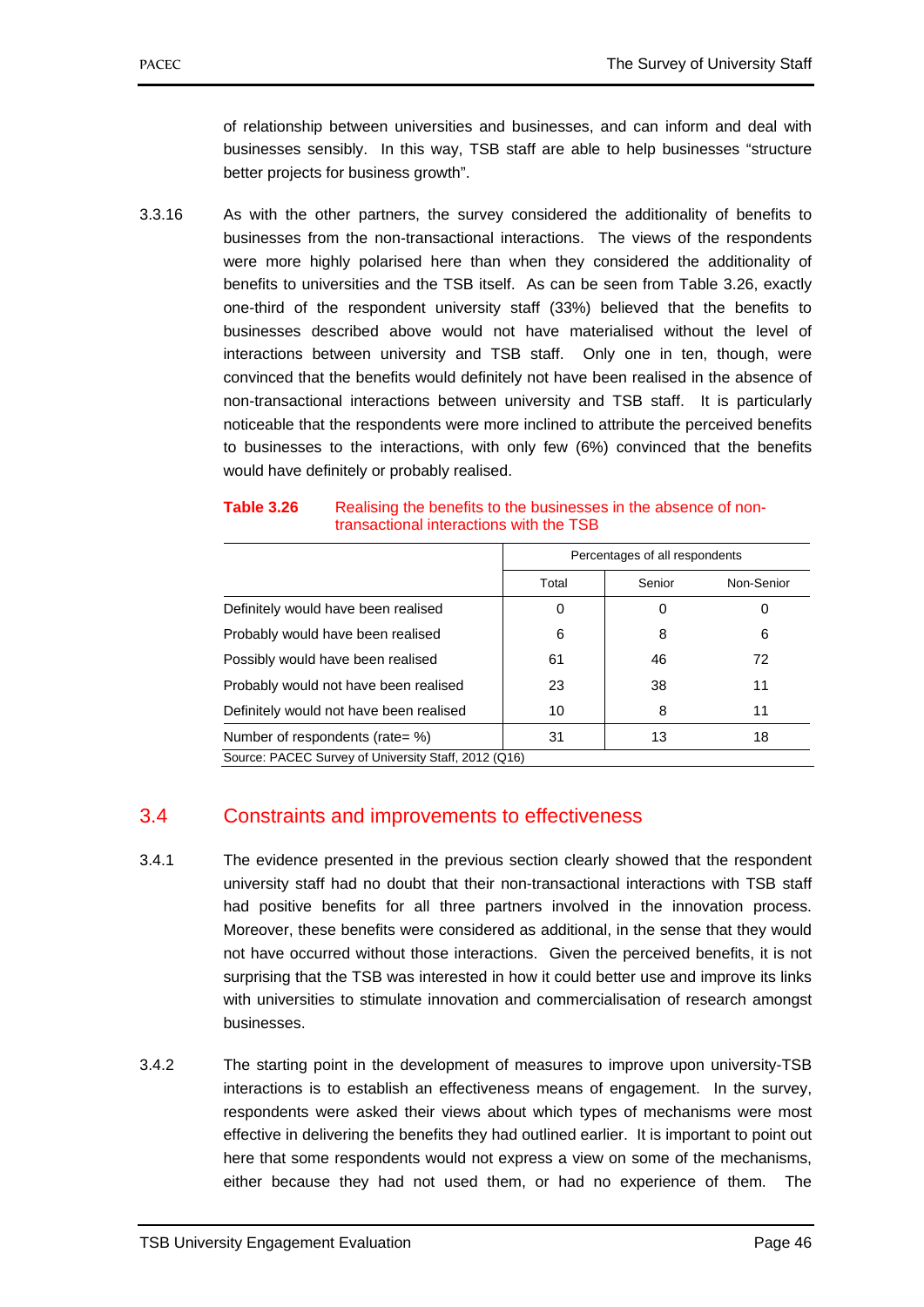responses of those who were prepared to express a view are presented in Table 3.27. Three modes of interaction stood out as being considered very effective for delivering the benefits of interaction. Almost half of the respondents (48%) rated meetings with both business and TSB staff present as very effective. Two-fifths also considered one-to-one meetings with TSB staff (41%) and telephone and email exchanges (40%) to be very effective. More than a quarter also thought that conferences, workshops and other such events (29%) were very effective in delivering the benefits from interactions. One in five (18%) indicated that interactions at advisory board and steering group meetings were very effective, although it is worth noting that more than (a word missing here?) of the respondents could not express a view one way or another this mode of engagement. Very few respondents had gone on secondment to the TSB, or had experience of such secondment. Consequently, only around one in ten (8%) would describe secondments to the TSB as very effective.

3.4.3 In terms of scale (of effectiveness), it is worth noting here that half the respondents rated conferences and such events as generally effective (49%). About a quarter or so also considered joint meetings with businesses and TSB staff (28%), one-to-one meetings with TSB (26%) and advisory boards and steering groups (26%) as generally effective. On the whole, only a small proportion of the respondents considered that the methods of engagement were not so effective.

|                                                           | Percentages of all respondents |                        |                     |     |                          |
|-----------------------------------------------------------|--------------------------------|------------------------|---------------------|-----|--------------------------|
|                                                           | Very<br>effective              | Generally<br>effective | Not so<br>effective | n/a | Number of<br>respondents |
| Meetings with TSB staff (no business<br>present):         | 41                             | 26                     | 10                  | 23  | 39                       |
| Meetings with both business and TSB staff<br>present:     | 48                             | 28                     | 3                   | 23  | 40                       |
| Conferences / events / workshops:                         | 29                             | 49                     | 7                   | 15  | 41                       |
| Through advisory boards (e.g. for University<br>Centres): | 18                             | 26                     | 3                   | 54  | 39                       |
| Secondments:                                              | 8                              | 3                      | 5                   | 84  | 38                       |
| Telephone / email exchanges:                              | 40                             | 43                     | 10                  | 8   | 40                       |
| Source: PACEC Survey of university staff 2012             |                                |                        |                     |     |                          |

#### **Table 3.27** Effectiveness of mechanisms in delivering the benefits

3.4.4 Further analysis of the responses highlighted some differences between the views of senior and non-senior staff. Most notably, almost three-fifths of senior staff (56%) considered their one-to-one meetings with TSB staff as very effective, almost twice the proportion of non-senior staff (30%) who took a similar view. On the other hand, more than half of non-senior staff (54%), but just under two-fifths of senior staff (38%) rated the joint meetings with TSB and business staff as very effective. At the other end of the spectrum, senior staff were more likely than non-senior staff to consider telephone and email exchanges, and conferences and events as not so effective. See Figure 3.11.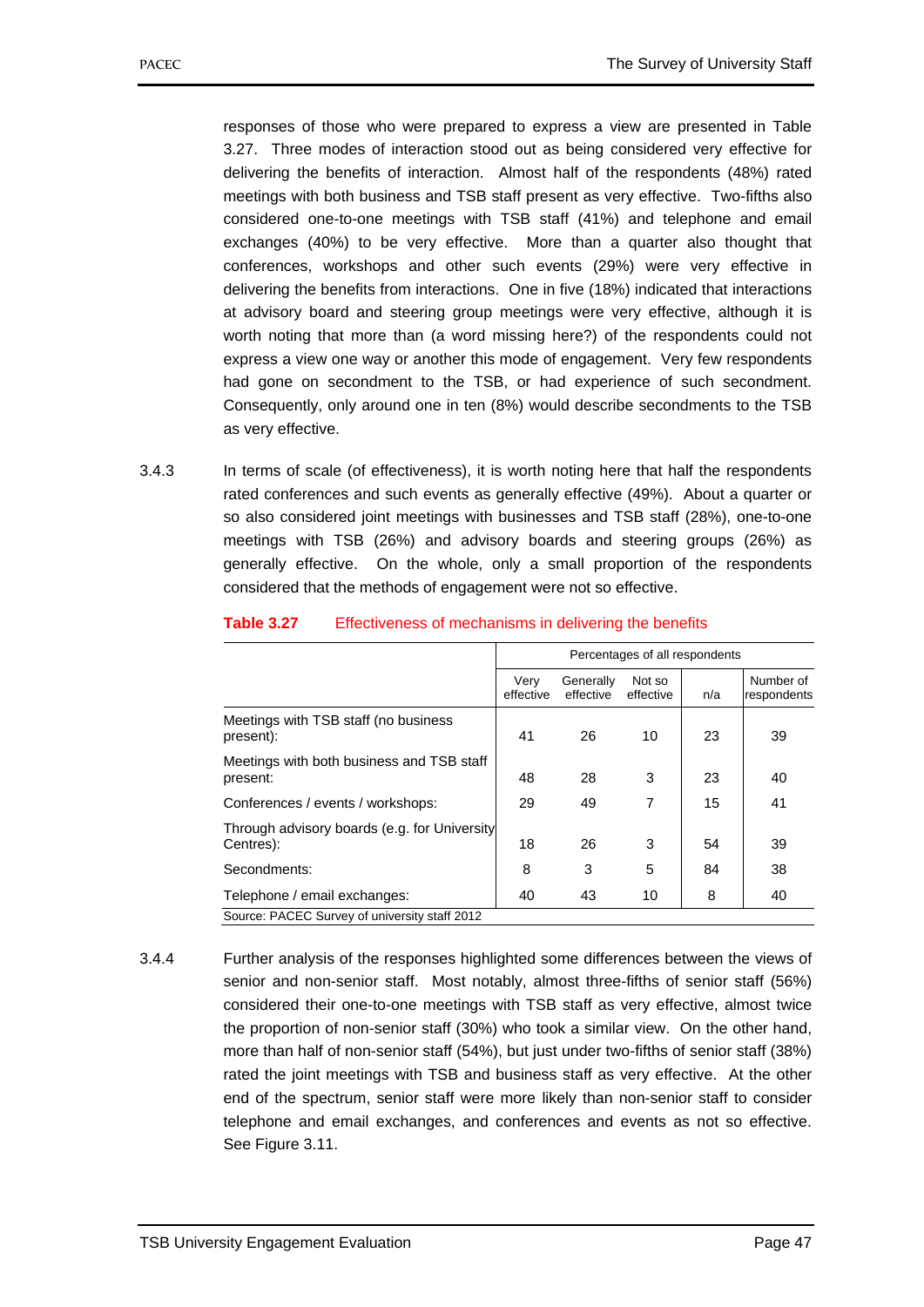3.4.5 Looking still at how to improve the links between higher educational institutions and the TSB, the survey sought to identify the specific constraints to non-transactional interactions with universities. The respondent university staff were asked their views on which of a range of factors currently limit their ability to realise benefits from their interactions with TSB. Their responses are set out in Table 3.28. It is immediately clear from the table that respondents, on the whole, did not think they faced significant constraints when interacting with TSB staff. More specifically, at least nine out of ten did not consider their relationships with TSB staff were constrained at all because the benefits from interaction were sufficient enough (97%); or that TSB staff were not willing to engage (90%); or because of lack of support to engage with the TSB (90%); or because of lack of co-ordination with other university staff (90%).

**Figure 3.11 Effectiveness of delivery mechanisms, by senior and non-senior staff** 





3.4.6 The most severe constraints on the ability of respondents to interact with TSB staff related to time availability. Of particular significance, in this regard, was the impact on their academic duties because of the time demands of the interactions. Almost half of the respondents (48%) indicated that their research and teaching duties were of higher priority. Consequently, it was perhaps not surprising that half of respondents (48%) also suggested that their non-transactional interactions were necessarily constrained by lack of time to engage fully with TSB staff. On the other hand, a third of respondents (34%) thought the time constraint problem emanated the other way; and that it was rather TSB staff that did not appear to have time to engage with university staff. One in four respondents (25%) cited difficulties in identifying the appropriate TSB staff, and a fifth (20%), difficulties in making contact with the appropriate TSB staff. It is also notable that almost one in five respondents (18%) did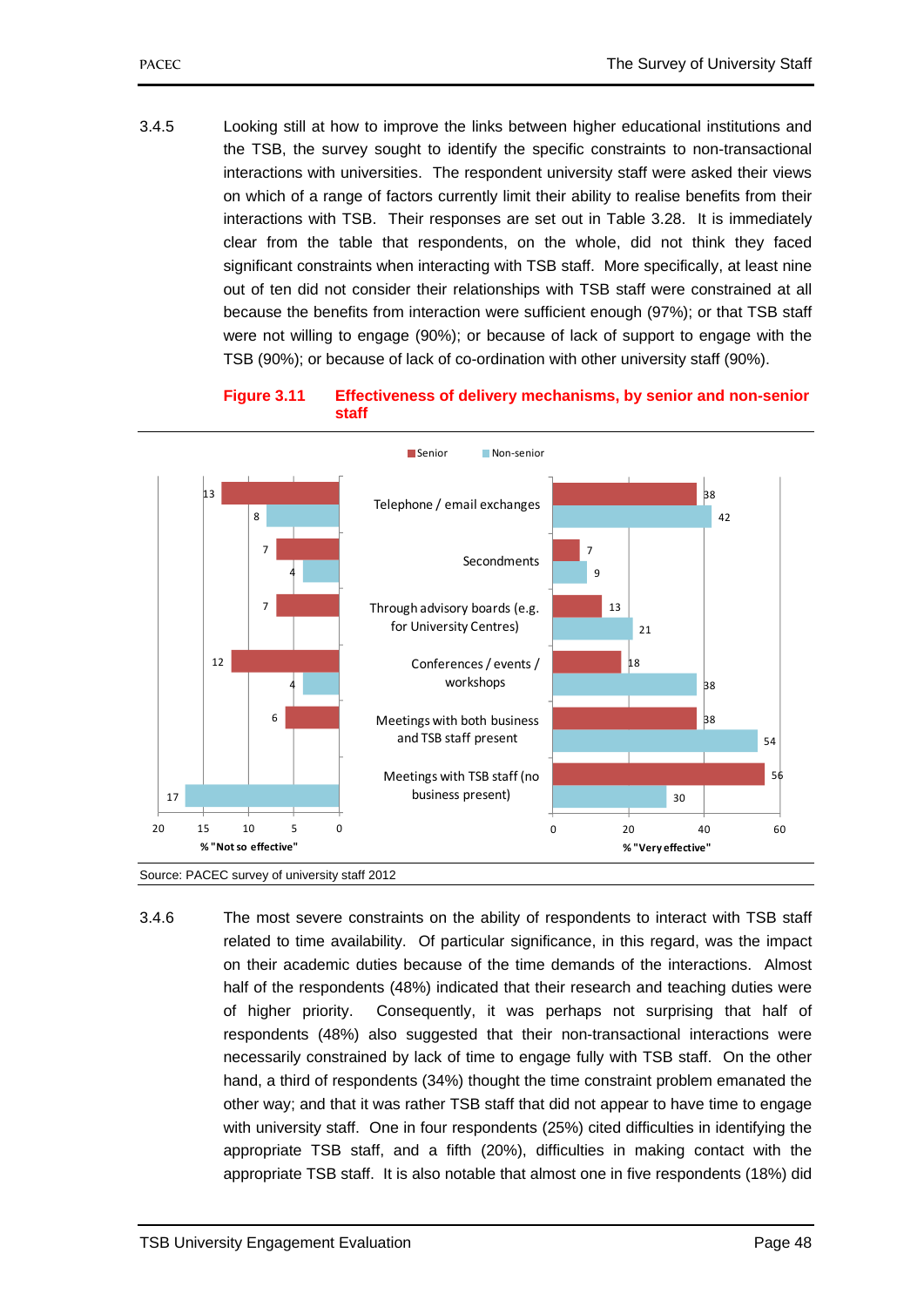not think university staff understood clearly the needs of businesses. A smaller but still significant proportion of respondents (15%) did not think the overarching aim of the non-transactional interactions, to bring the benefits of research to businesses, were as clear or certain. See Table 3.28.

|                                                                                                            | Percentages of all respondents |                          |                      |                                     |                          |  |  |
|------------------------------------------------------------------------------------------------------------|--------------------------------|--------------------------|----------------------|-------------------------------------|--------------------------|--|--|
|                                                                                                            | Not a<br>constraint            | Somewhat<br>constraining | constraining<br>Very | Somewhat or<br>constraining<br>very | Number of<br>respondents |  |  |
| Other academic duties (e.g. research / teaching)<br>are more important?                                    | 53                             | 33                       | 15                   | 48                                  | 40                       |  |  |
| Lack of time for HEI staff to fully engage with the<br><b>TSB</b>                                          | 52                             | 31                       | 17                   | 48                                  | 42                       |  |  |
| Lack of time for TSB staff to fully engage?                                                                | 66                             | 29                       | 5                    | 34                                  | 38                       |  |  |
| Difficulty in identifying appropriate TSB staff                                                            | 76                             | 20                       | 5                    | 25                                  | 41                       |  |  |
| Difficulties in making contact with appropriate TSB<br>staff                                               | 80                             | 15                       | 5                    | 20                                  | 41                       |  |  |
| Direct costs of the interactions are too high (e.g.<br>conference fees / transport costs)                  | 82                             | 13                       | 5                    | 18                                  | 38                       |  |  |
| Lack of understanding of the needs of business<br>amongst HEI staff                                        | 83                             | 13                       | 5                    | 18                                  | 40                       |  |  |
| Uncertainty about the aims of HEI non-transactional<br>interactions (e.g. to bring benefits to businesses) | 85                             | 10                       | 5                    | 15                                  | 39                       |  |  |
| Businesses and academics may be unwilling to<br>collaborate with each other                                | 87                             | 13                       | 0                    | 13                                  | 38                       |  |  |
| Lack of support for engaging with the TSB                                                                  | 90                             | 8                        | 3                    | 11                                  | 39                       |  |  |
| Lack of coordination of interactions with other HEI<br>staff                                               | 90                             | 10                       | $\Omega$             | 10                                  | 39                       |  |  |
| TSB staff are not willing to engage                                                                        | 90                             | $\overline{2}$           | 7                    | 9                                   | 41                       |  |  |
| Do not believe there are sufficient benefits from<br>these types of interactions                           | 97                             | 3                        | $\Omega$             | 3                                   | 39                       |  |  |
| Source: PACEC Survey of university staff 2012                                                              |                                |                          |                      |                                     |                          |  |  |

## **Table 3.28** Factors limiting the ability to realise benefits from non-transactional interactions between TSB and university staff

3.4.7 The evidence from the disaggregated data corroborated the general view that there were only few constraints to non-transactional interactions between university and TSB staff. As can be seen from Figure 3.12, significantly higher proportions of senior and non-senior staff indicated that the range of probable factors they were quizzed about were not a constraint. Except in a few instances, there was not much divergence of view between senior and non-senior staff. The most glaring difference between the two was about the impact of their academic duties on the time senior staff could devote to interactions with TSB staff. Two-thirds of senior staff (65%) faced this constraint, compared with only around a third of non-senior staff (35%). The other differences it is worth noting are: the fact that senior staff (34%) are twice as likely as non-senior staff (17%) to express difficulties in identifying the appropriate TSB staff to deal with as a constraint; and the fact that senior staff (28%) were more likely than non-senior staff (13%) to cite difficulties in making contact with appropriate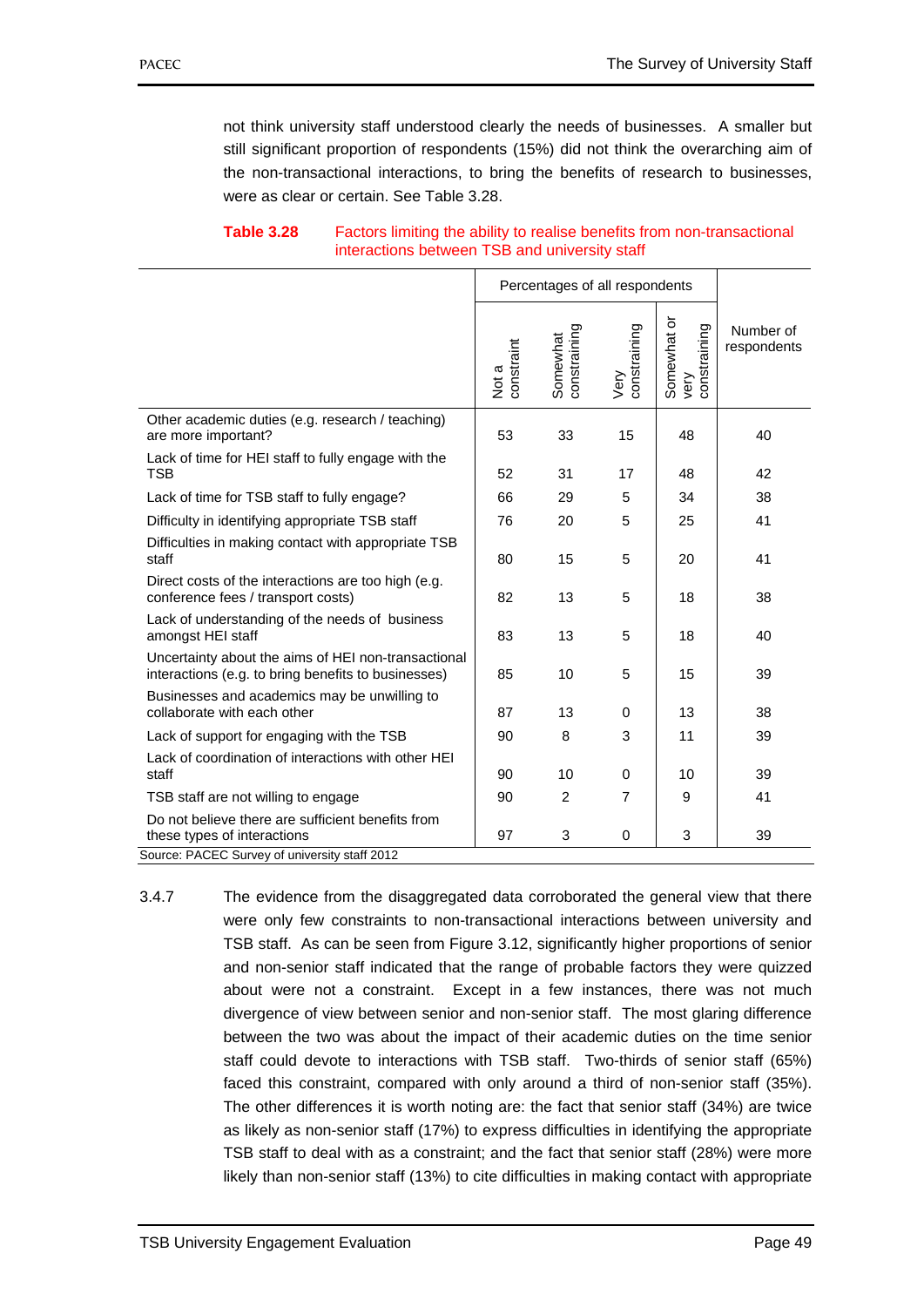TSB staff. These differences may be expected, as senior staff are also the more likely to represent their university department's (or school's) research externally.

## **Figure 3.12 Constraints to non-transactional interactions, by senior and non-senior staff**





3.4.8 The university staff interviewed for this research had no doubt that universities form an integral part of the innovation landscape in the UK, and undertake very valuable research that has the potential to support innovation in businesses. They were also convinced that the TSB has an important role to play in supporting businesses through their interaction with universities. Indeed, when they were asked about this latter, the overwhelming majority of the respondent university staff were in no doubt that TSB should continue to play a role in supporting innovation in business through exchange of knowledge between universities and industry. Nine out of ten (89%) believed this was very important or even critical. Only one in ten described this role of TSB as moderately or somewhat important, with none suggesting it was not at all important. Table 3.29 sets out the respondents' views, and shows further that nonsenior staff in particular were more convinced, compared with senior staff, that the TSB's role in knowledge exchange was critical. But senior staff were no less sanguine, and more than half of them indicated that the TSB's role, in this respect, was very important.

Source: PACEC survey of university staff 2012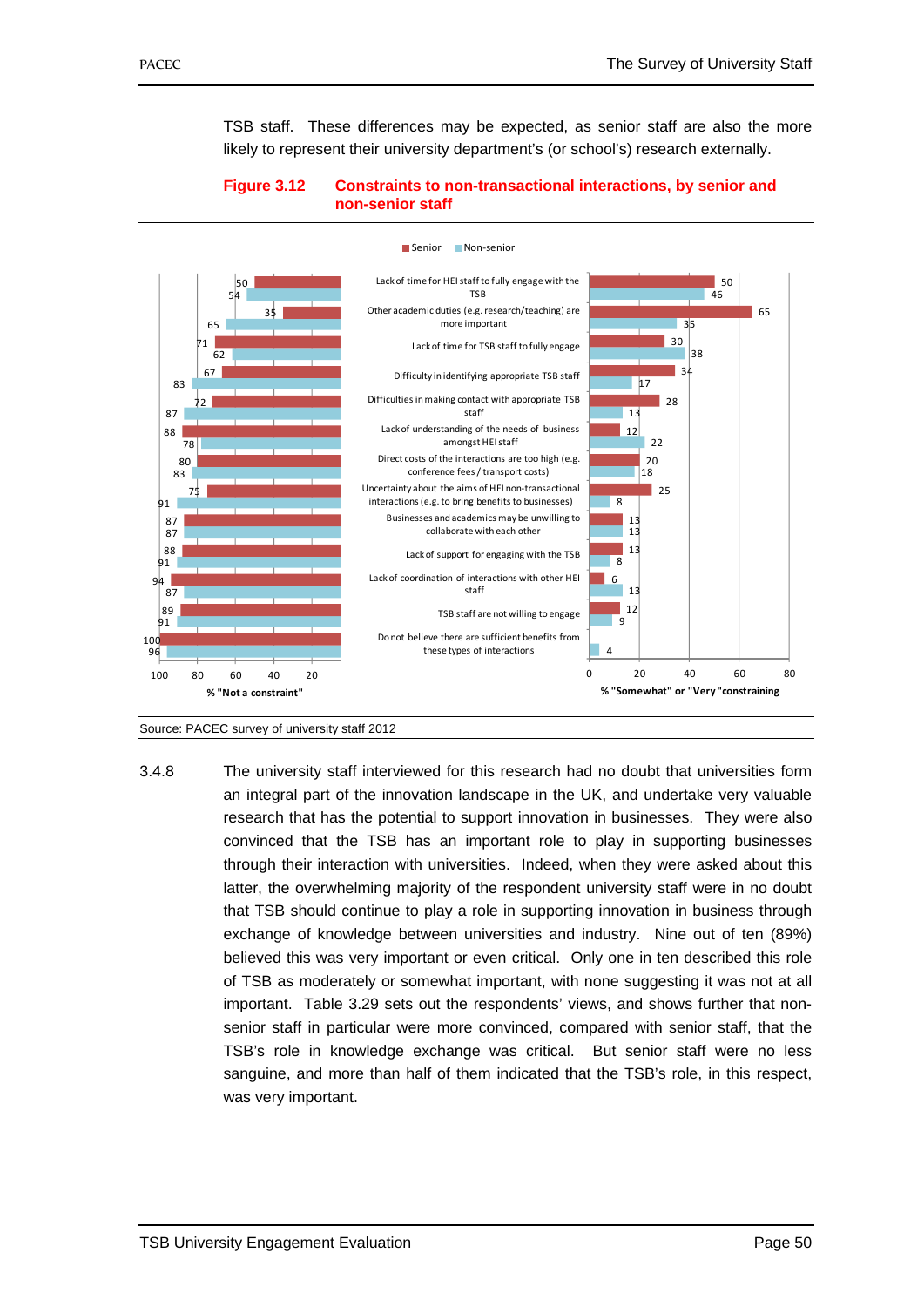|                                                      |       | Percentages of all respondents |            |  |  |
|------------------------------------------------------|-------|--------------------------------|------------|--|--|
|                                                      | Total | Senior                         | Non-Senior |  |  |
| Critical                                             | 42    | 26                             | 54         |  |  |
| Very important                                       | 47    | 53                             | 42         |  |  |
| Moderately important                                 | 9     | 16                             | 4          |  |  |
| Somewhat important                                   | 2     | 5                              | 0          |  |  |
| Not at all-important                                 | 0     | 0                              | 0          |  |  |
| Number of respondents (rate=%)                       | 43    | 19                             | 24         |  |  |
| Source: PACEC Survey of University Staff, 2012 (Q19) |       |                                |            |  |  |

# **Table 3.29** •• Respondents' views about TSB's role in supporting innovation in businesses through university-industry knowledge exchange

- 3.4.9 The discussion with university staff was extended to explore their views about the respective roles of TSB, the research councils, and other funders of innovation. The survey sought to find out their views on the relationship between the TSB and the research councils and, particularly, whether they thought the TSB worked effectively with those organisations. On the whole, the respondent university staff appeared to be ambivalent about the TSB's relationship with the research councils and other funders. As can be seen from Table 3.30, fewer than one in ten respondents (7%) thought that the TSB worked very effectively with the research councils and other funders of innovation. Around two-fifths (38%) thought the TSB worked generally effectively with those organisations, and a quarter (24%), quite effectively. It is also notable that one in seven respondents (14%) did not think the TSB worked effectively at all with the research councils; and a slightly higher proportion than this (17%) were not sure.
- 3.4.10 On the whole, the senior staff interviewed were more likely than non-senior staff to take a more optimistic view about TSB working effectively with the research councils and other funders. Three-fifths of senior staff (61%) thought the TSB worked generally or very effectively with the research councils, compared with only a third of the non-senior staff (33%) who took a similar view. But slightly more non-senior than senior staff (17% v 11%, respectively) thought the TSB did not work effectively at all with the research councils and other innovation funders. See Table 3.30.

|                                                      |       | Percentages of all respondents |            |  |  |
|------------------------------------------------------|-------|--------------------------------|------------|--|--|
|                                                      | Total | Senior                         | Non-Senior |  |  |
| Very effectively                                     | 7     | 11                             | 4          |  |  |
| Generally effectively                                | 38    | 50                             | 29         |  |  |
| Quite effectively                                    | 24    | 11                             | 33         |  |  |
| Not effectively                                      | 14    | 11                             | 17         |  |  |
| Not sure                                             | 17    | 17                             | 17         |  |  |
| Number of respondents (rate=%)                       | 42    | 18                             | 24         |  |  |
| Source: PACEC Survey of University Staff, 2012 (Q20) |       |                                |            |  |  |

#### **Table 3.30** Respondents' views about the TSB working with research councils and other funders of innovation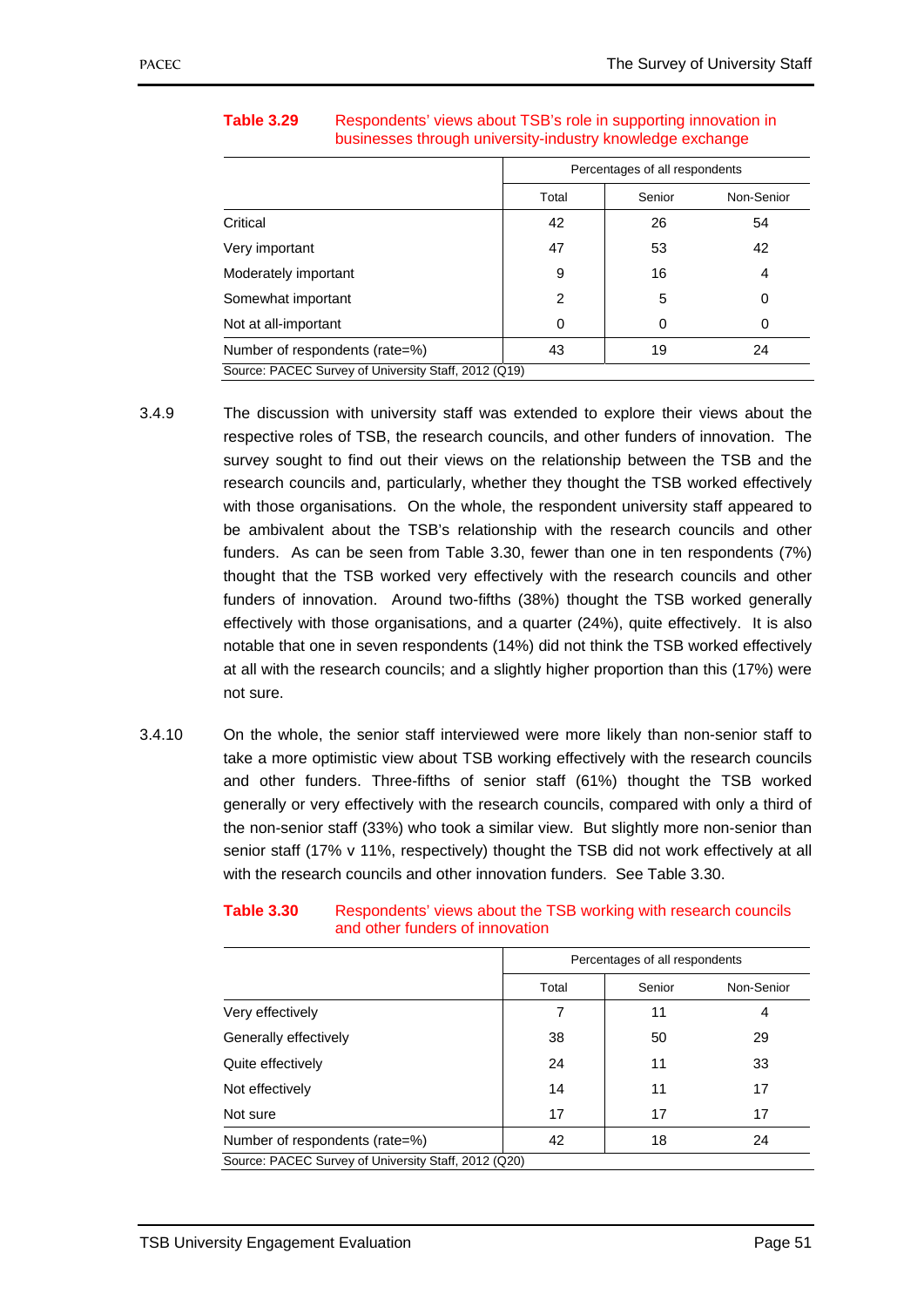3.4.11 The respondents were probed further to elaborate on their views on the relationship between TSB and the research councils. Some highlighted what they considered to be overlaps between the TSB and the research councils. They acknowledged that the TSB was very effective in creating a "funding pot" to facilitate innovation, but argued this was often without regard to whether the research councils were engaged in similar activities. Those respondents advocated better links with research councils in order to avoid such overlaps. There was some concern that there did not appear to be a meeting of minds between TSB and the research councils. The basis for this view was a belief that the research councils supported more strategic applied research that is not necessarily linked to commerce. TSB, by contrast, appeared to be more concerned about whether the research in higher educational institutions was "fit for exploitation". The general consensus was that the two cultures of "research push" and "business pull" needed to be brought together in joint schemes. Perhaps of greater concern was the view of some respondents about the value placed on research in higher educational institutions. The issue here was a perception that the funding councils did not appear to recognise aspects of TSB funded research in the university's portfolio in the RAE capability assessment.

# 3.5 Summary of the Interviews

3.5.1 This section draws on the results from the research with university staff. It summarises the key points from the survey, in terms of the headline findings, to reflect the aims of the project.

# *Characteristics of respondents*

● The institutions included in the survey represented a broad spectrum of universities across the UK, including those ranked in the top 25 for TSB investment and those ranked lower. The respondents themselves included both academic and non-academic staff, but all of whom were involved in knowledge transfer projects. More than two-fifths of these were in a senior position at their university. The respondents were selected following liaison with TSB and university staff.

# *Nature and scale of interactions with TSB*

- The university staff placed considerable store on their interactions with the TSB, at least to the extent that only few had not engaged with TSB staff at all during the intervening year. Some had almost weekly contact with TSB staff, given that they had more than 50 separate non-transactional interactions over the course of the year. On average, the majority of staff interacted with TSB staff at least once every month.
- Senior staff were most likely to engage with TSB staff, which is to be expected, as they tended to take the lead on programmes and other associated activities which give rise to some form of interaction, in the first place.

# *Purpose of non-transactional interactions*

A large majority of the university staff hoped that their contact with TSB staff would give them a better insight into TSB's research priorities. They considered this to be a critical pre-requisite to their developing proposals for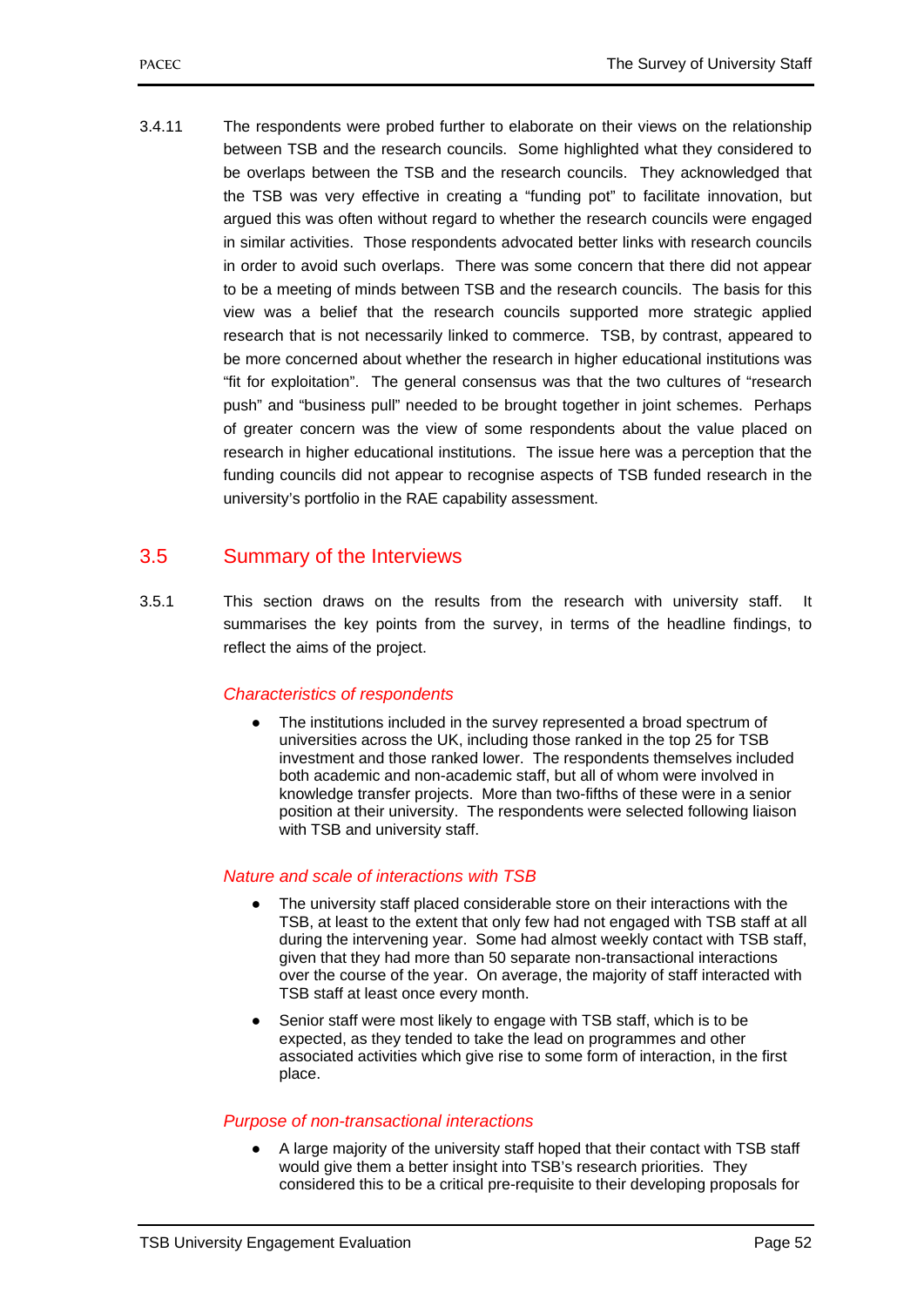TSB programmes and related funding. On the whole, the university staff appeared to be motivated more by ensuring their research was published and less about the commercialisation of their research. Indeed, less than half of them were looking for business partners to collaborate with in knowledge exchange. On the face of it, this appears to contrast very much with the prime motivation of TSB staff to broker relationships between universities and business.

## *Methods for non-transactional interactions*

- The university staff regarded the direct contact they initiated themselves as the most important means of starting any engagement with TSB staff, in the first place. However, a sizeable proportion cited the importance of contact coming the other way, ie contact initiated by TSB staff. Senior staff in particular believed that contacts initiated by them were the most fruitful in producing benefits.
- The evidence also indicated there was frequent contact between university staff and businesses (which on occasion involved TSB), although this appeared to be conducted between non-senior staff and representatives of business. Not surprisingly, non-senior staff were more inclined than senior staff to rate referrals from business more highly as a means of starting engagement with TSB staff. Mutual contact, often informal meetings at events, fell somewhere in-between the two types of direct contact.

### *Mechanisms for non-transactional interactions*

● There is some distinction between the methods of interaction and the mechanisms through which the university staff engaged with TSB staff. Apart from the more frequent email and telephone exchanges, the mechanism most used by the university staff in non-transactional interactions was the one-to-one meetings with TSB staff only. This was closely followed by conferences and other events, and meetings where representatives of business were also present. This latter means of interaction was used more by non-senior staff than senior staff. This raises an issue for policy, about the role TSB can play by using the interactions to help universities find business partners for collaboration and knowledge exchange, ie a brokerage role.

# *Benefits of interaction*

- It was clear from the survey that the university staff valued their relationship with TSB very highly. Almost half of them (47%) were in no doubt that their contacts with TSB staff were important for their overall research and knowledge exchange work. They also believed that their universities benefited directly from the interactions with TSB staff. They perceived wideranging benefits, most notably: improving their understanding of TSB funding available for research (86%); improving their knowledge of key research areas of national importance (84%); improving their ability to apply for TSB funding (83%); and improving their understanding of TSB innovation policies (81%). In this regard, the university staff echoed the views of the TSB staff interviewed about the perceived benefits to universities from nontransactional interactions. University staff benefited less in terms of finding appropriate business partners, although two thirds of universities identified this benefit and the fact that the interactions helped them to understand the needs of businesses.
- The university staff did not think the benefits flowed one way only, and that the other stakeholders benefited just as significantly from the nontransactional interactions. The benefits they perceived flowed to the TSB in particular were: improving their understanding of the key trends and impacts of current university research (78%); understanding the research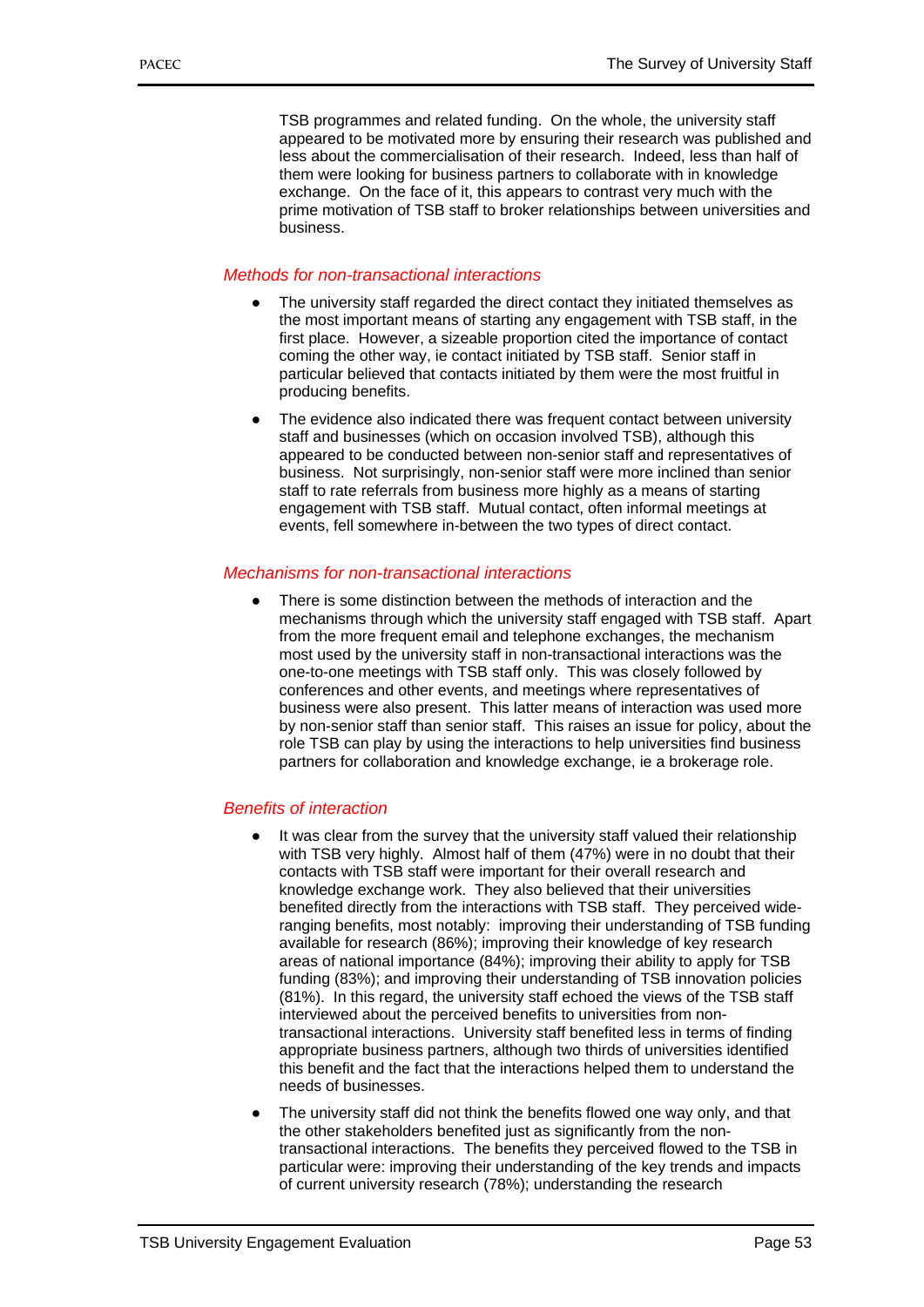commercialisation needs of higher education institutions (73%); and helping the TSB refine the scope and direction of its programmes (71%). Again, these were remarkably similarity to the views of the TSB staff themselves about the benefits of interaction to their organisation.

● The benefits the university staff perceived to flow to businesses from the nontransactional interactions included: their accessing new ideas and gaining perspectives across a wide range of new subject areas. As well, businesses were thought to benefit from having their needs better targeted by research being undertaken in universities. Even more importantly, the interactions have enabled businesses to find appropriate collaborative partners in universities. The overall beneficial effect was that university research was becoming more relevant for commercialisation and business growth. It is notable that here too, the views of the university staff appeared to corroborate the evidence from the research with TSB staff, about the benefits of non-transactional interactions to business.

### *Additionality*

● On the whole, the university staff believed that the biggest beneficiary of the non-transactional interactions was the TSB itself. This is on the basis of their views about the extent to which the perceived benefits to the different stakeholders would have been realised in the absence of non-transactional interactions, ie the additionality of the benefits. More specifically, half of the university respondents (51%) believed the benefits accruing to the TSB would probably or definitely not been realised on the absence of the interactions. This compares with around two-fifths (42%) who did not think the benefits to universities would have been realised; and exactly one-third (33%) who did not think the same about the benefits to business.

### *Constraints and improvements to effectiveness*

- In terms of the types of interactions that were seen as most effective, the university staff placed slightly more emphasis on meetings where both TSB and businesses were present compared to meetings where no businesses were present. Other mechanisms (such as conferences etc), while considered to be effective, were generally seen as less effective than the meetings.
- On the whole, the university staff did not face significant constraints when interaction with TSB staff. On the contrary, they were acutely aware of the overall benefits from the interactions, and about the willingness of TSB staff to engage with universities. They also had considerable support from their own universities to engage with the TSB. Where there were any constraints at all, these related to time availability, as the respondents had to fit the interactions into their teaching and other academic responsibilities. This often made it difficult for them to fully engage with TSB staff. The only other areas of concern for a minority of the university respondents related to difficulties in identifying and making contact with the appropriate TSB staff. It is worth noting that on the whole, significantly fewer university staff thought they faced any constraints, compared with their TSB counterparts.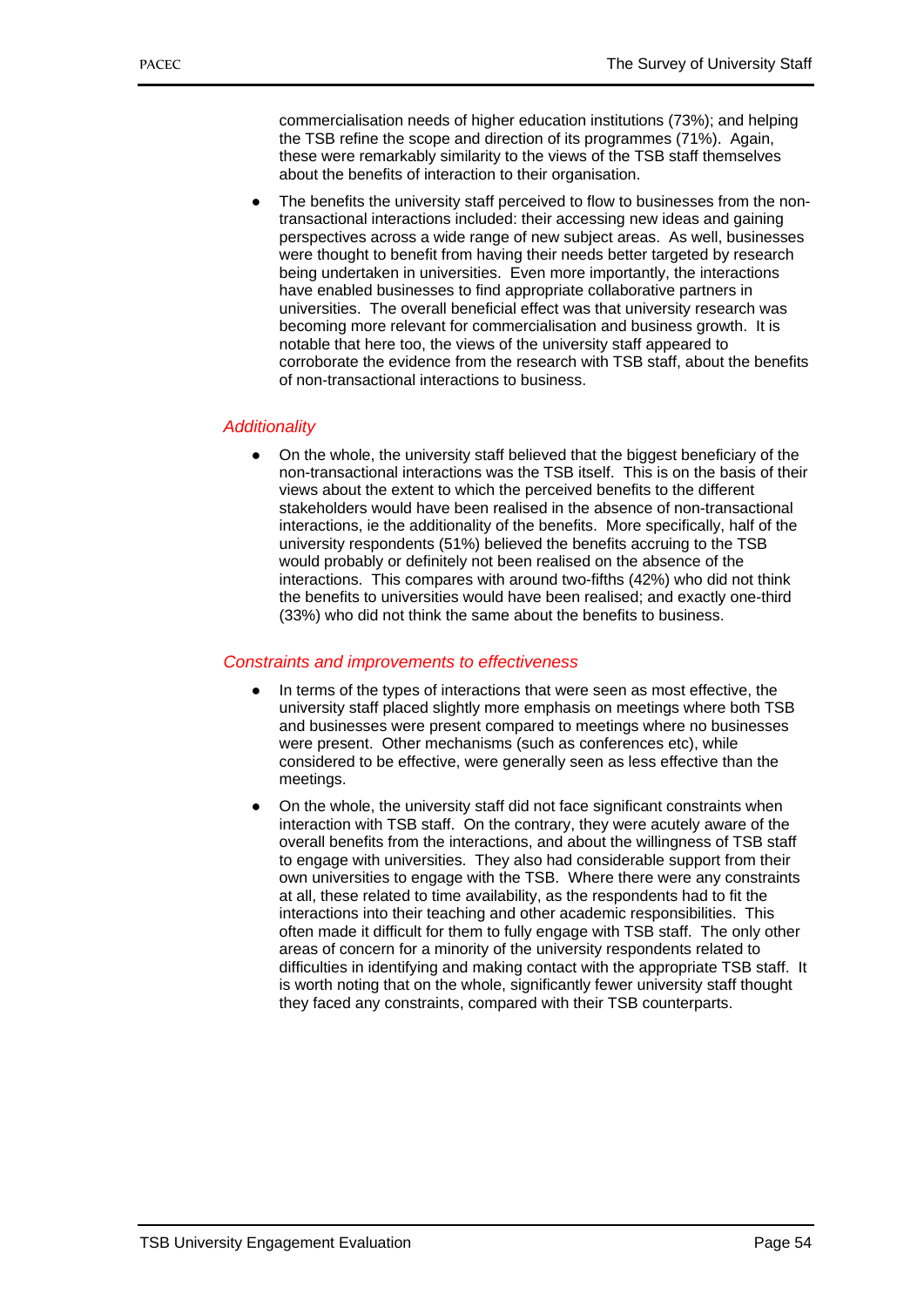# **4 Survey of Businesses**

- 4.1.1 This chapter presents the findings from the interviews with businesses about the value of the non-transactional interactions between TSB and university staff to them. The businesses were asked about their perceptions when they were present at nontransactional discussions between the three parties. They could not comment on TSB university interactions where they were not present. It was particularly important to ascertain from businesses what they considered to be the benefits to them that arise directly or indirectly from interactions and meetings. It is important to point out that the consultations for this stage of the research were necessarily restricted to a relatively small number of businesses that had engaged with the TSB and university departments in the immediate past.
- 4.1.2 A total of fifteen businesses provided full useable responses for the analyses from a total of eighteen interviewed which follow. Some thirty five companies were contacted and those interviewed had participated in non-transactional activities jointly with TSB and universities. In terms of the characteristics of businesses interviewed, more than half of the respondent firms (9 out of 15) were independent businesses with no subsidiaries. One in five (3 out of 15) were independent businesses with subsidiaries, and the rest (3 firms), subsidiaries of UK and overseas-owned businesses. The businesses comprised a mix of very mature, long-established firms, and young, more recently established ones. More specifically, one in five (3 out of 14) started trading before 1980. Around half (7 out of 14) were established between 1980 and the turn of the millennium, and the rest (4 out of 14) between 2002 and 2011. As might be expected, the businesses varied in size, in terms of the number of people they employed. The median number of employees was 30, which suggests that most of the businesses were SMEs. However, the average number of employees was around 7,000, which suggests some of the businesses were very large. Indeed, the largest firm included in the survey employed more than 100,000 people worldwide.
- 4.1.3 One in three of the businesses (5 out of 15) were Research and Development companies. The others were engaged in manufacturing (5 out of 15), business services (2 out of 15), mechanical engineering, and utilities and waste management. Two out of three of the firms (10 out of 15) commenced business as completely new start-ups. The rest were spin-offs from an existing business, and the result of the merger or acquisition of an existing firm.
- 4.1.4 With regard to their business prospects for growth, the majority of the firms (11 out of 15) were looking to grow only moderately. The rest intended to remain the same size, at least in the short to medium term period.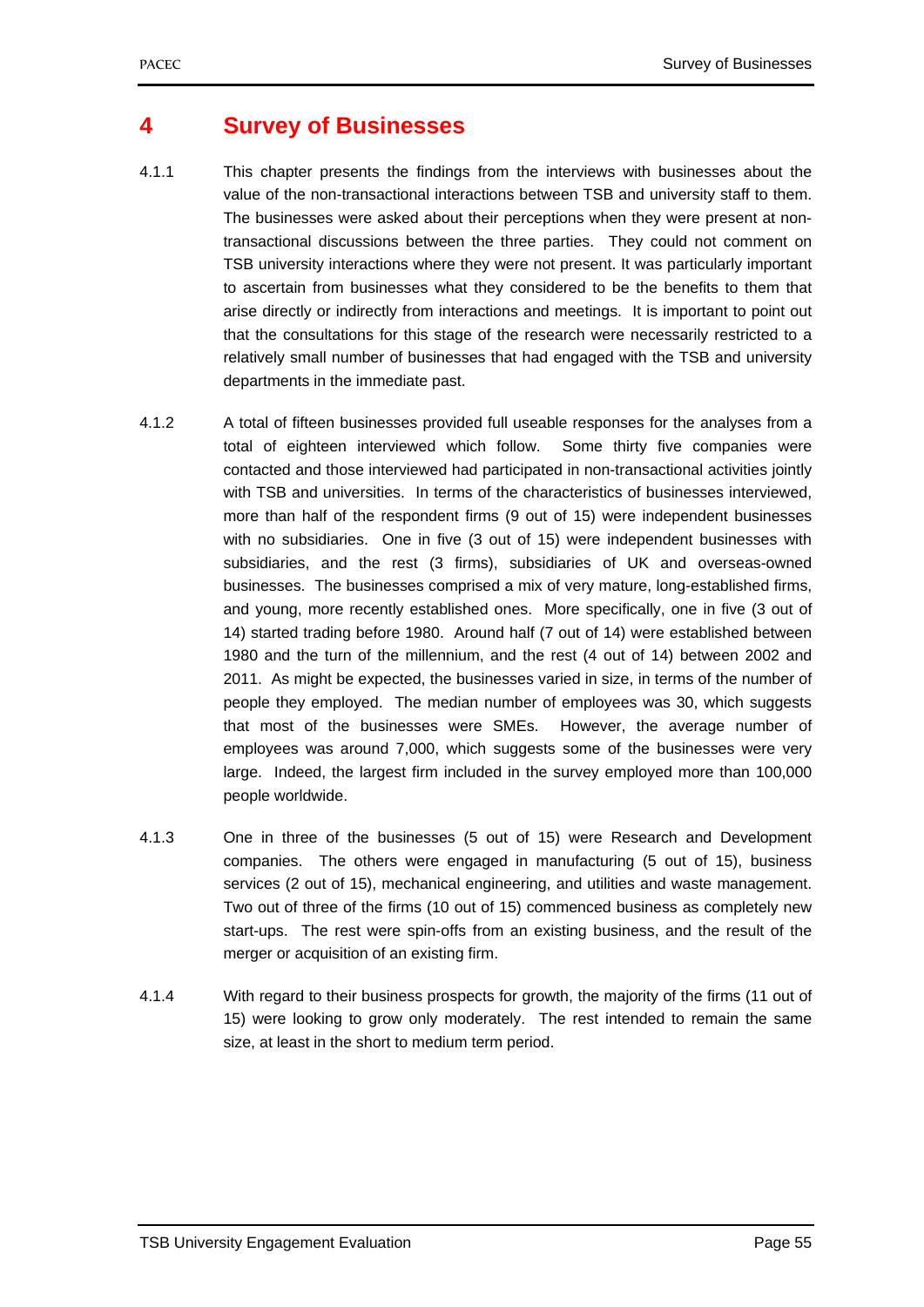# 4.2 The Aims of Non-Transactional Interactions with TSB and **Universities**

- 4.2.1 All the businesses were involved with TSB and university discussions when the three parties liaised together. For half this was relatively frequently and for the remainder it was less so, but not infrequently. Each of the businesses had also liaised independently with TSB and the universities separately. However, the focus of the discussion was on the non-transactional activities where all three parties were present.
- 4.2.2 As with the discussions with TSB and university staff earlier on, the businesses were, similarly, asked about their overall aims and motivations for their non-transactional interactions with the TSB and universities. Their responses, which are set out in Table 4.31, show that the businesses appeared keen to develop and improve their relationship with higher education institutions. In particular, four out of five (80%) indicated it was very important, or even critical to make universities more aware of the research activities being carried out by the businesses themselves. Almost half (47%) had a similar intention, to make the TSB itself more aware of their research. Around half (53%) wanted to use their interactions with the TSB to gain a better understanding of the research priorities of universities, with another third (34%) looking to be similarly apprised of TSB's priorities. More than half (53%) of the respondents indicated they wanted to find out more about the opportunities for TSB funding, and the potential budgets involved. Perhaps unsurprisingly, almost half (47%) were looking to use the opportunities offered by the interactions to find suitable partners for collaboration and exchange of knowledge. More broadly, one in three of the respondents wanted to use the forum of the interactions to gain understanding of the latest developments of university and TSB (research) programmes.

|                                                                                  | Percentages of all respondents |                       |                   |          |                               |                          |
|----------------------------------------------------------------------------------|--------------------------------|-----------------------|-------------------|----------|-------------------------------|--------------------------|
|                                                                                  | mportant<br>᠊ᢛ<br>Not at       | Somewhat<br>important | Very<br>important | Critical | important<br>critical<br>Very | Number of<br>respondents |
| To help TSB understand the funding needs of<br>businesses                        | 60                             | 33                    | 7                 | $\Omega$ | $\overline{7}$                | 15                       |
| To help develop proposals for TSB<br>programmes / funding                        | 33                             | 40                    | 27                | 0        | 27                            | 15                       |
| To help develop proposals for HE programmes<br>/ funding                         | 40                             | 33                    | 27                | $\Omega$ | 27                            | 15                       |
| To help shape TSB strategies / programmes                                        | 60                             | 13                    | 20                | 7        | 27                            | 15                       |
| To help shape HE strategies / programmes                                         | 40                             | 33                    | 27                | $\Omega$ | 27                            | 15                       |
| To gain understanding of the latest<br>developments of TSB programmes            | 33                             | 33                    | 27                | 7        | 34                            | 15                       |
| To gain understanding of the latest<br>developments of university programmes     | 13                             | 53                    | 33                | $\Omega$ | 33                            | 15                       |
| To help find business partners for collaboration<br>/ knowledge exchange: TSB/HE | 20                             | 33                    | 40                | 7        | 47                            | 15                       |

#### **Table 4.31 Business Motivations for Non-Transactional Interactions with TSB and Universities**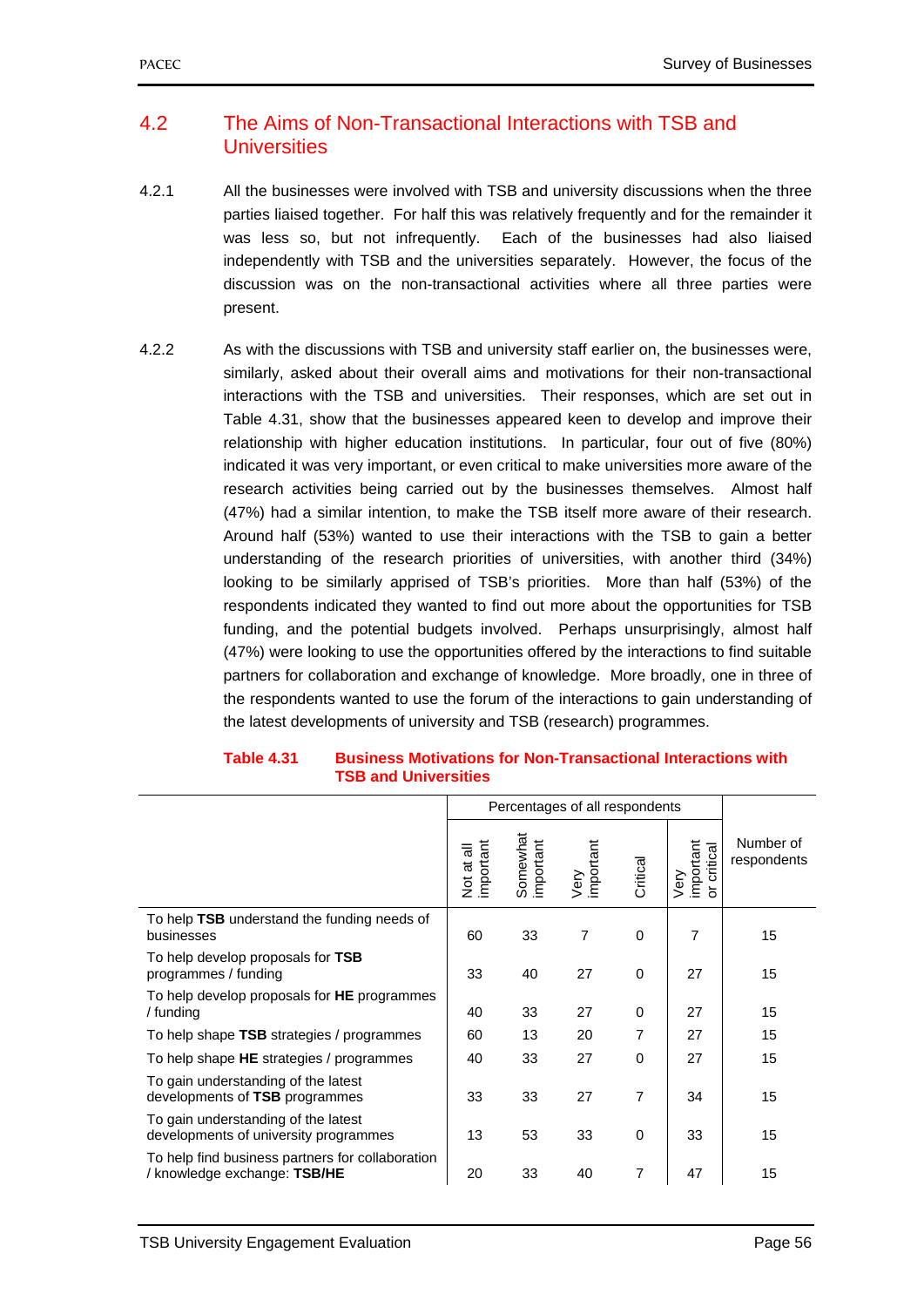| To build networks with policymakers: TSB/HE                    | 27 | 40 | 27 |                | 34 | 15 |
|----------------------------------------------------------------|----|----|----|----------------|----|----|
| To gain better understanding of TSB research<br>priorities     | 20 | 47 | 27 | 7              | 34 | 15 |
| To gain better understanding of HE research<br>priorities      | 7  | 40 | 53 | 0              | 53 | 15 |
| To make TSB more aware of the business'<br>research activities | 20 | 33 | 40 | $\overline{7}$ | 47 | 15 |
| To make HE aware of the business' research<br>activities       | 7  | 13 | 67 | 13             | 80 | 15 |
| To become more aware of TSB funding<br>opportunities / budgets | 13 | 33 | 53 | 0              | 53 | 15 |
| To become more aware of HE funding<br>opportunities / budgets  | 27 | 47 | 27 | 0              | 27 | 15 |

- 4.2.3 The evidence from the survey suggests that the businesses attached considerable, though not critical, importance to their discussions with the TSB and university staff they had interacted with. Around half (8 out of 15) described these discussions as very important, whilst the other half (7 out of 15) indicated they were somewhat important.
- 4.2.4 The respondent businesses were next asked about the types of methods they used to engage with the TSB and university staff. By far the most widely used means of communication between the businesses and the TSB and university staff were email and telephone exchanges. Almost all the respondents (14 out of 15) claimed they did that. The evidence suggests the businesses preferred to conduct one-to-one discussions with academic staff, far more than they did with TSB staff. Four-fifths of the respondents (12 out of 15) indicated that they primarily engaged in their nontransactional interactions through meetings with university staff only, i.e. with not TSB staff present. In comparison, fewer than half (6 out of 15) engaged in similar meetings with TSB staff only, i.e. with no university or academic staff present. However, two-thirds of the respondents (10 out of 15) indicated they engaged in nontransactional interactions during meetings with both TSB and university staff present. Unsurprisingly, more than half of the respondents (8 out of 15) indicated that the meeting with university staff only was also their main mechanism for engagement.
- 4.2.5 On the whole, the respondent businesses found most of the mechanisms for engaging with TSB and university staff quite effective. The focus was on the interactions where both TSB and university were present with businesses. Here almost half described meetings with both TSB and university staff present as generally effective (47%), while a third deemed them very effective (33%). Indeed, more than half considered their one-to-one meetings with TSB staff only to be at least generally effective (40%), or even very effective (13%). It is notable, though, that more than one in ten respondents (13%) took a contrary view, and considered this mode of engagement as not so effective. In terms of interactions with the universities, 40% thought they were very effective and just over half generally effective. Conferences and such events were also rated as generally or very effective by three-fifths of respondents (60%). Unsurprisingly, the large majority of respondents considered their email and telephone exchanges with TSB and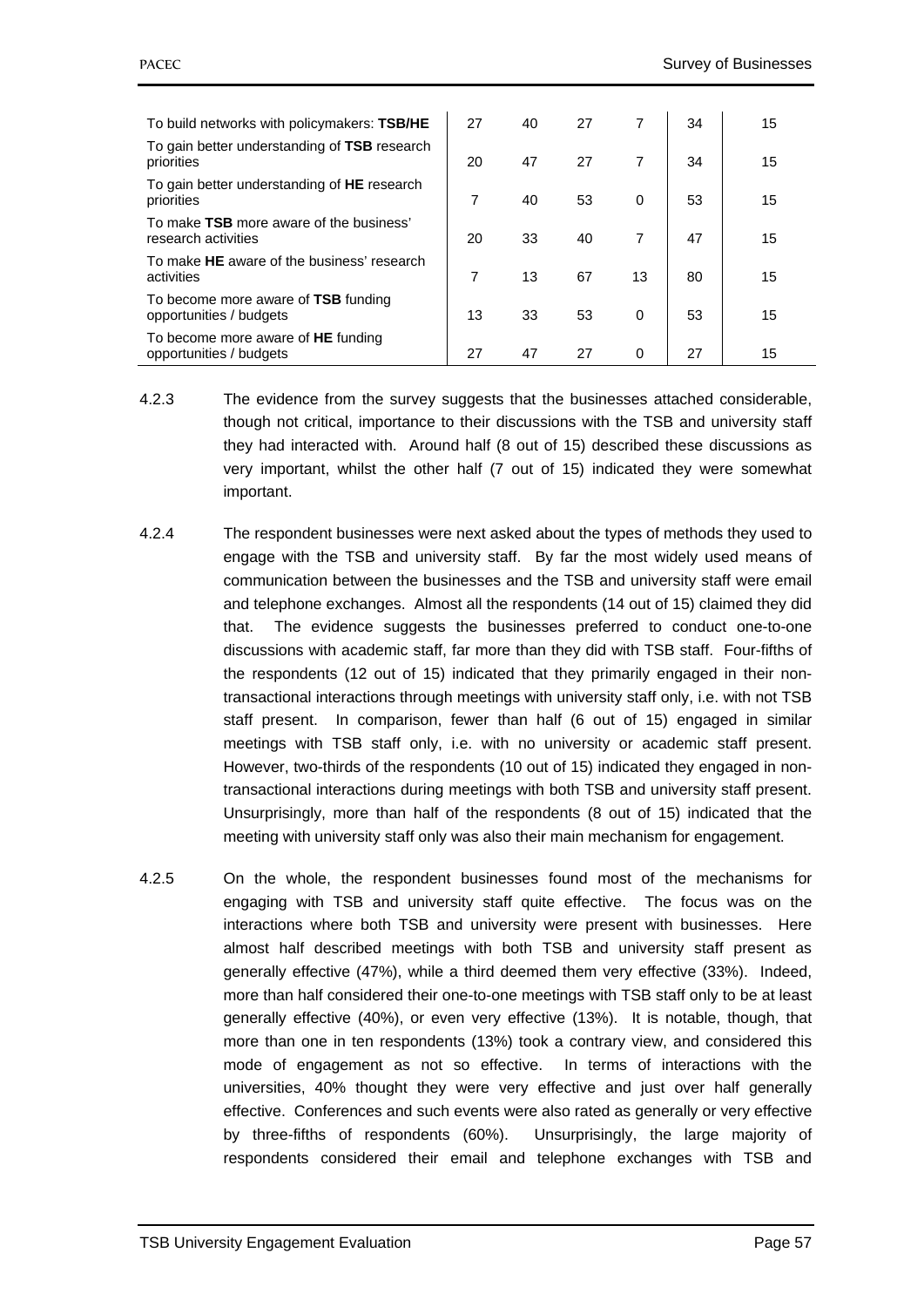university staff as either generally or very effective (60% and 27%, respectively). See Table 4.32.

|                                                         | Percentages of all respondents |                        |                     |     |                          |  |
|---------------------------------------------------------|--------------------------------|------------------------|---------------------|-----|--------------------------|--|
|                                                         | Very<br>effective              | Generally<br>effective | Not so<br>effective | n/a | Number of<br>respondents |  |
| Meetings with TSB staff only                            | 13                             | 40                     | 13                  | 33  | 15                       |  |
| Meetings with university staff only                     | 40                             | 53                     | 7                   | 0   | 15                       |  |
| Meetings with both TSB and university staff<br>present: | 33                             | 47                     | 0                   | 20  | 15                       |  |
| Conferences / events / workshops:                       | 20                             | 40                     | $\Omega$            | 40  | 15                       |  |
| Telephone / email exchanges:                            | 27                             | 60                     | 13                  | 0   | 15                       |  |
| Source: PACEC Survey of businesses 2012                 |                                |                        |                     |     |                          |  |

## **Table 4.32 Effectiveness of Mechanisms in Delivering the Benefits**

4.2.6 Lastly, in this section, the survey sought to find out more about the level of involvement of the businesses in specific TSB programmes. This is particularly significant, as these programmes are formalised and may be considered to require some degree of communication and other interactions, based on a contractual obligation. The respondents, collectively, were involved in some way in all the TSB programmes. Around two-thirds (9 out of 14) were engaged in the Grant for R&D programme, and half (7 out of 14) in Collaborative R&D. Two-fifths (6 out of 14) had some involvement with TSB's International programmes, while around a third (5 out of 14) were involved in Knowledge Transfer Networks. A small number had, variously, participated in KTPs, Catapults(2 out of 15 in each case), the Small Business Research Initiative and Innovation Platforms (1 out of 15).

# 4.3 The Benefits to the Businesses of Interaction

- 4.3.1 One of the important aspects of the non-transactional interactions with the TSB and universities relates to how beneficial they are considered to be for businesses, particularly when considered within the context of meeting their overall research and knowledge exchange objectives. In this regard, the businesses were asked, first, to describe how their contacts with TSB within their wider networks of contacts allowed them to meet those research objectives. On the whole, more respondents rated their contacts with TSB as important rather than not important. Approximately one in three (5 out of 15) described their contacts with TSB staff were very important, and around a quarter (4 out of 15), moderately important. It is notable, though, that around a third were less certain, and described their contacts as only somewhat important.
- 4.3.2 Turning to universities, many more of the businesses were optimistic than pessimistic about the importance of the interactions with universities for meeting their research and knowledge exchange objectives as a whole. Indeed, just over half of the respondents (8 out of 15) described this relationship as very important or critical, and a third (5 out of 15) as moderately important. But another third of respondents were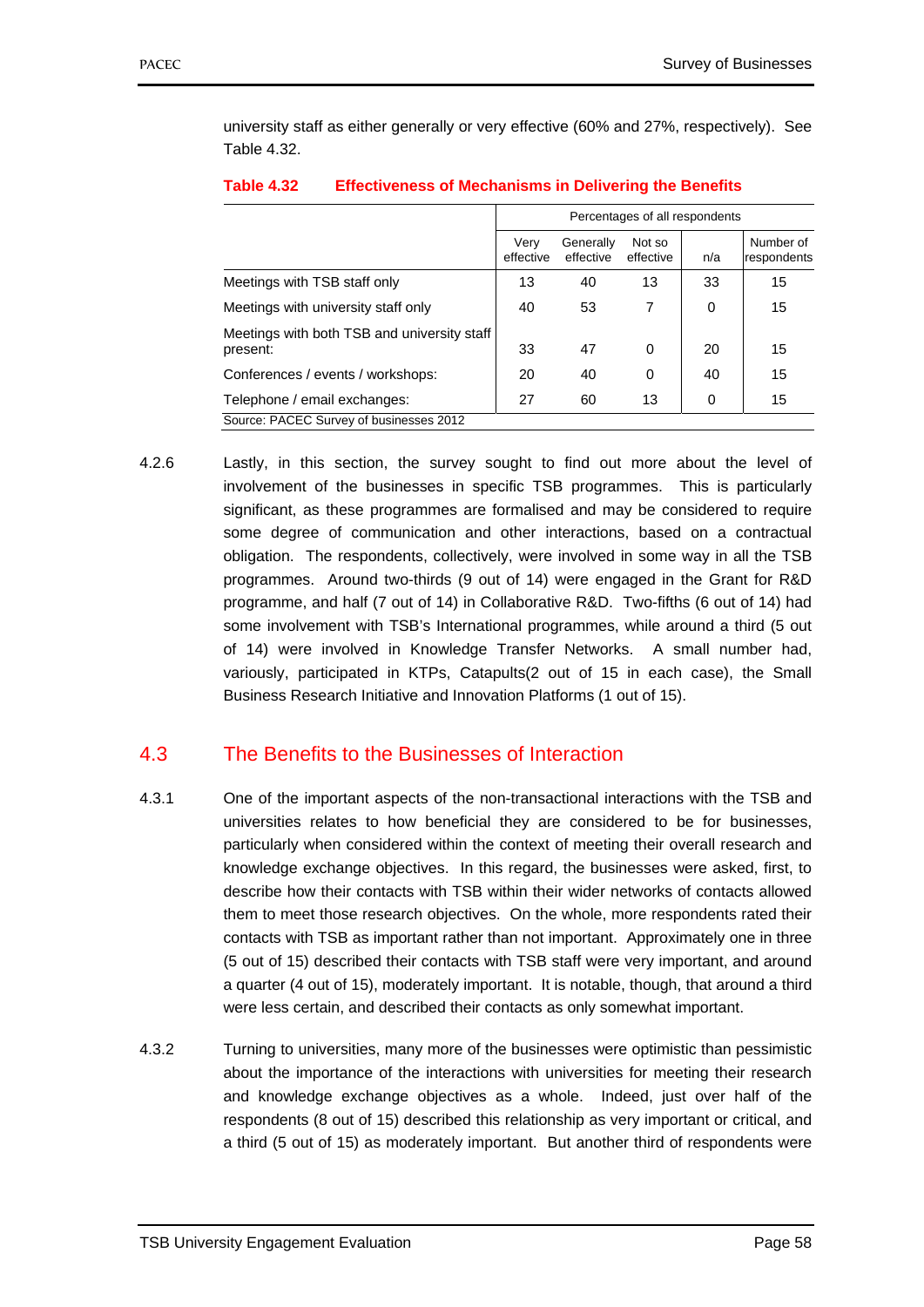less sanguine, and described the contacts with universities as only somewhat important.

4.3.3 The survey next probed the respondents about the main benefits for businesses from their non-transactional interactions with both the TSB and universities. The results are presented in Table 4.33. The respondent businesses identified three benefits in particular as standing out from the interactions. More than four-fifths (87%) believed businesses had been enabled to access new ideas, and to gain new perspectives in different areas of discipline. A slightly lower proportion than this also believed their interactions had encouraged research in TSB to become better targeted to the needs of business (80%) and, similarly, encouraged HEI research to become more relevant for commercialisation. The other notable benefits included helping businesses find appropriate research partners in universities (75%), and helping improve business culture towards engaging with academic institutions (73%).

#### **Table 4.33 Main benefits for businesses from non-transactional interactions with TSB and universities**

|                                                                                  | <b>No</b><br>impact | Low<br>impact  | Medium<br>impact | High<br>impact | Medium<br>or high<br>impact | Number of<br>respondents |
|----------------------------------------------------------------------------------|---------------------|----------------|------------------|----------------|-----------------------------|--------------------------|
| Research in TSB becomes better<br>targeted to the needs of business              | 13                  | $\overline{7}$ | 73               | $\overline{7}$ | 80                          | 15                       |
| Research in HEIs becomes better<br>targeted to the needs of business             | $\overline{7}$      | 27             | 53               | 13             | 66                          | 15                       |
| Helps businesses find appropriate<br>TSB research / collaborative partners       | $\overline{7}$      | 33             | 33               | 27             | 60                          | 15                       |
| Helps businesses find appropriate<br>HEI research / collaborative partners:      | 13                  | 13             | 25               | 50             | 75                          | 40                       |
| Ability of businesses to apply for /<br>access HE funding                        | 75                  | 8              | 17               | 0              | 17                          | 12                       |
| Helps to improve the culture amongst<br>businesses towards engaging TSB          | 13                  | 27             | 60               | 0              | 60                          | 15                       |
| Helps to improve the culture amongst<br>businesses towards engaging HEIs         | $\mathbf 0$         | 27             | 53               | 20             | 73                          | 15                       |
| Improves ability of businesses to<br>overcome innovation / technology<br>issues  | 13                  | 20             | 33               | 33             | 66                          | 15                       |
| Makes HEI research more relevant for<br>commercialisation and business<br>growth | 13                  | $\overline{7}$ | 60               | 20             | 80                          | 15                       |
| Improves business performance                                                    | 27                  | 33             | 20               | 20             | 40                          | 15                       |
| Improves business innovation skills<br>and practices                             | 13                  | 20             | 60               | $\overline{7}$ | 67                          | 15                       |
| Helps businesses access new ideas /<br>multidiscipline areas                     | $\mathbf 0$         | 13             | 40               | 47             | 87                          | 15                       |
| Source: PACEC Survey of businesses 2012                                          |                     |                |                  |                |                             |                          |

4.3.4 Only few of respondents (7 out of 15) were prepared to express a view on the added value (or additionality) from their interactions with TSB and university staff. Most of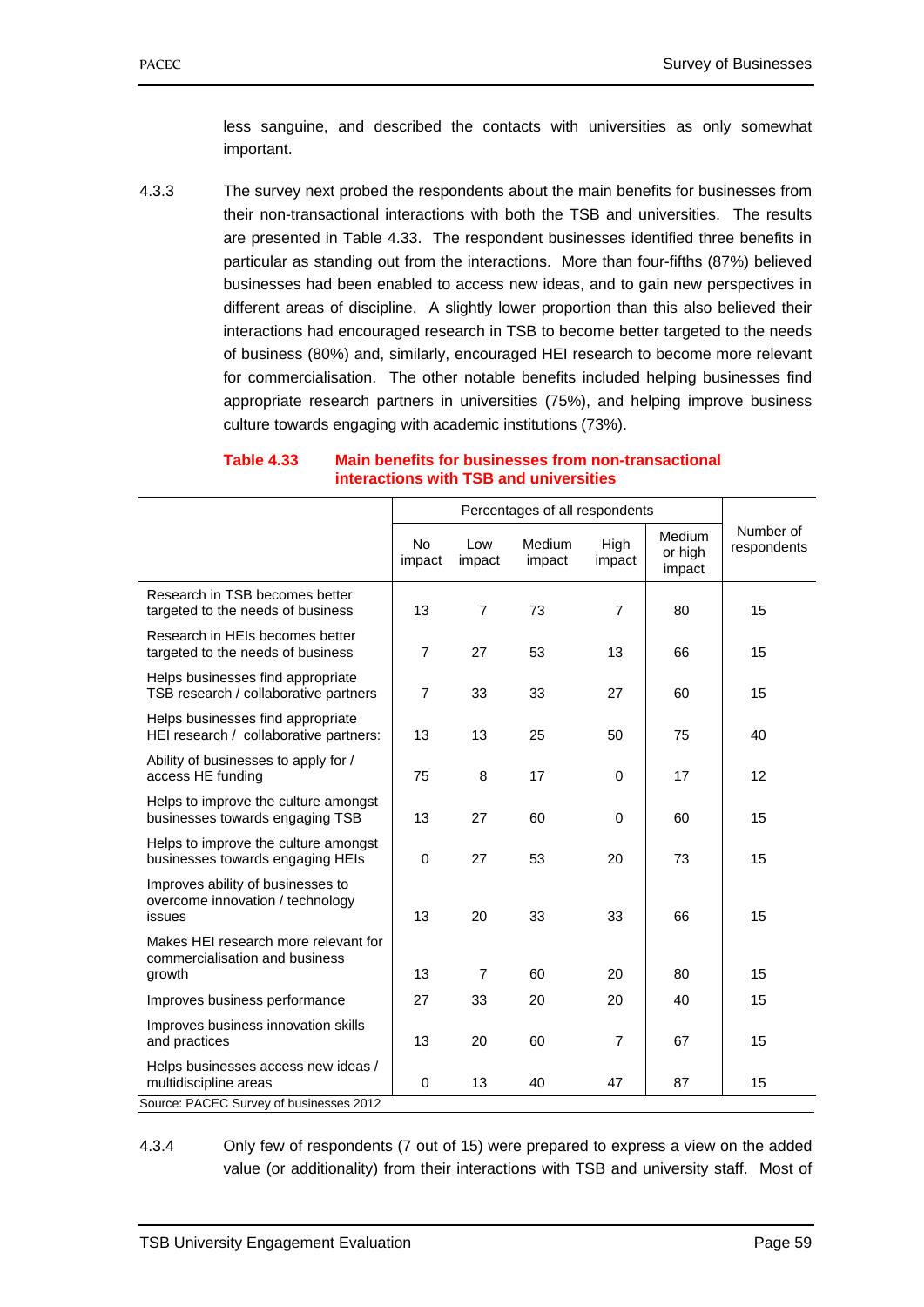those who did, though, were convinced that the perceived benefits would not have been realised in the absence of their non-transactional interactions.

# 4.4 The Constraints Faced by Businesses

4.4.1 The discussions with the businesses allowed some constraints to the interactions to be identified. The businesses had different overall aims to the TSB and the universities, in particular, in the sense that their core aims were to generate revenue and achieve reasonable levels of profits to satisfy their shareholders in the medium term, and remunerate staff adequately. They faced constraints on their time because they had very full schedules, in some contexts where there were fewer staff. Business priorities also limited the time they could spend on the non-transactional activities, especially where there were "events" eg the need for sales (and marketing) and where issues arose with suppliers. Sometimes the TSB / university interactions could be seen as general and not related to specific opportunities. The nontransactional activities could be seen as bringing medium rather than shorter term benefits. It could also take some time to set up activities with both TSB and university staff who also faced time and resource pressures.

# 4.5 Summary of the Interviews

4.5.1 This section draws on the results from the research with businesses. It summarises the key points from the headline findings from survey of businesses, to reflect the overall aims of the project.

## *Characteristics of businesses*

- More than half of the businesses included in the survey were independent businesses with no subsidiaries. One in five were independent businesses with subsidiaries, and the rest were subsidiaries of UK and overseas-owned companies. The businesses were at different stages of maturity, with a mix of mature and long-established firms and young, more recently-established ones.
- The businesses varied in size, in terms of the number of people they employed. With a median of 30 employees, the majority of the businesses could be classified as SMEs. However, there were some very large businesses too, thus pushing the average number of employees to around 7,000.
- The businesses were drawn from a narrow range of sectors. One in three were involved in research and development, and the rest in manufacturing and engineering, business services, and utilities and waste management.
- Given the prevailing difficult business environment, it was not surprising that 11 out of the 15 firms claimed they had only moderate ambitions for growth in the short to medium term. The rest expected to remain the same size.

#### *Purpose of non-transactional interactions*

The businesses were keen to develop their relationships with higher education institutions. Consequently, four-fifths (80%, ie 12 out of 15) sought to use the opportunity offered by their non-transactional interactions with the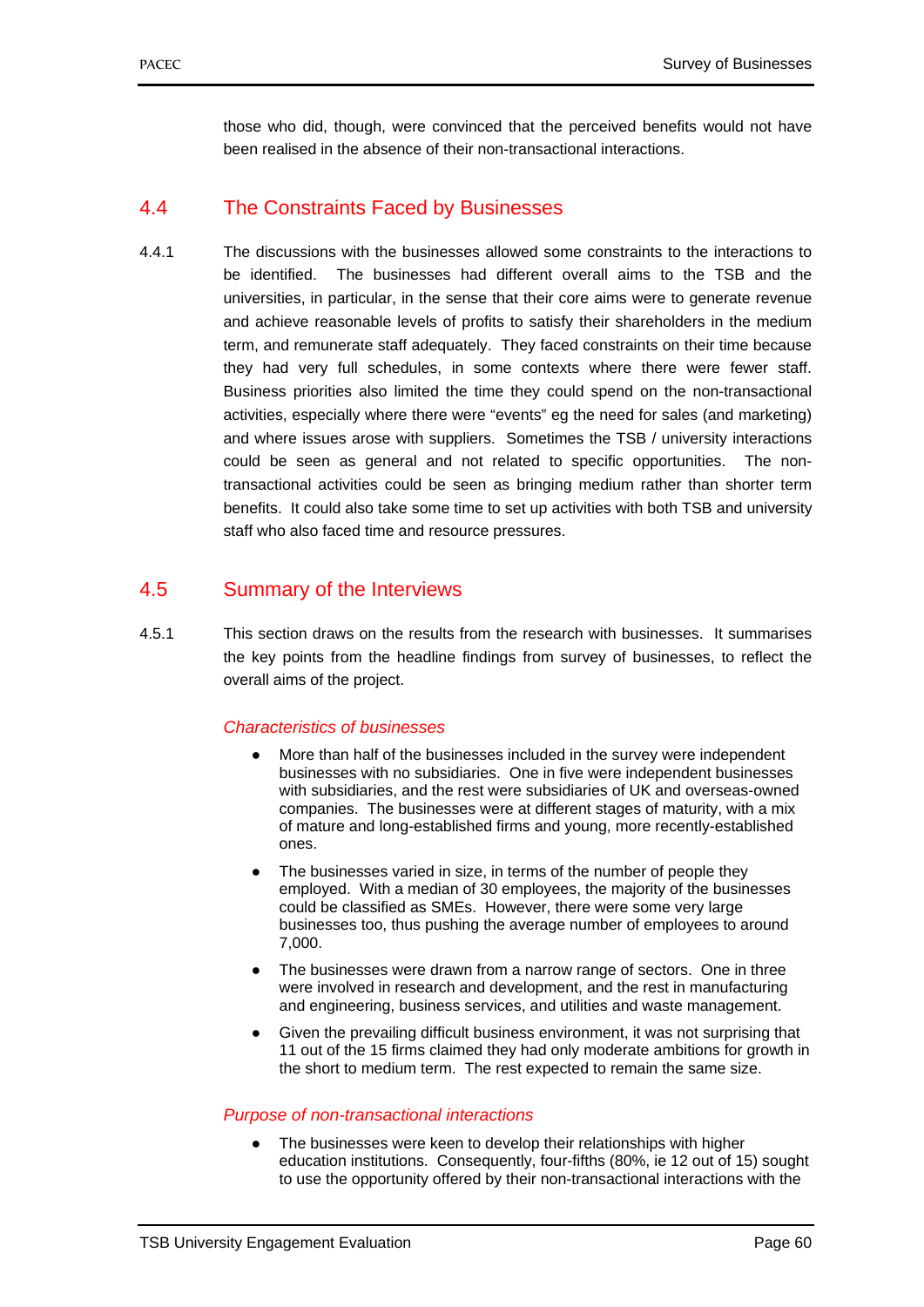TSB to make universities better aware of research being carried out by businesses themselves. Around half (53%) hoped to find out more about the research priorities of universities, and an identical proportion (53%), to find out more about the opportunities for TSB funding.

## *Methods for non-transactional interactions*

Unsurprisingly, almost all the businesses indicated that email and telephone exchanges were their primary means of engaging with TSB and university staff. However, most of the businesses indicated they had face-to-face meetings with university staff only (ie with no TSB staff present), in preference to such meetings with TSB staff only. Indeed the meetings with university staff only was the main mechanism for business engagement in non-transactional interactions. Despite these differences, the majority of the businesses found most of the mechanisms for engaging with TSB and university staff quite effective.

#### *Benefits of interaction*

On the whole, the businesses regarded their interactions with TSB and university staff as important, albeit with interactions with university staff considered marginally more important. The businesses identified three principal benefits from their non-transactional interactions. A large majority believed that businesses had gained new ideas and perspectives in different disciplines as a result of the interactions. A substantial number also thought that TSB research priorities had become clearer, and thus encouraged research in universities to become more relevant for commercialisation. Last, but by no means least, the businesses had benefited by finding appropriate research partners in universities, which in turn had helped improve business culture towards engaging with universities and academics.

#### *Business constraints faced*

The businesses had full schedules and time constraints at a time when staff resources were lower and they had other priorities, sometimes shaped by events, for example, when sales and revenue was required. Some of the TSB / university interactions were more general and not linked to specific opportunities, especially in the short term. It could also take time to set up TSB / university activities where all partners faced time and strategy issues.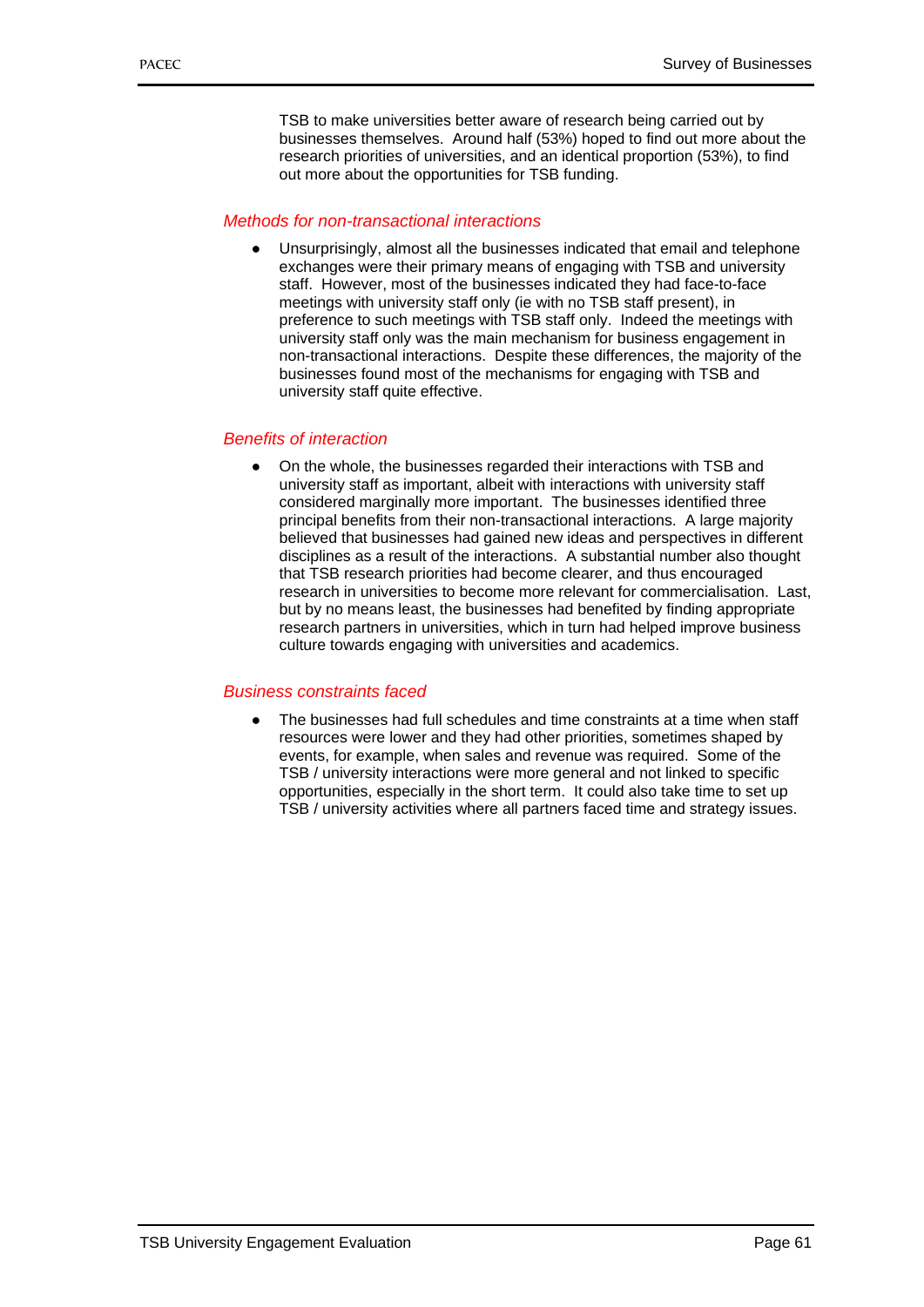# **5 Overall Conclusions**

- 5.1.1 It is clear from the research that there are important benefits to the businesses and the principal stakeholders from the non-transactional interactions between the TSB and university staff. This is important, as it reflects the aim of TSB to strengthen the interface between universities and businesses to bring about mutual benefits from innovation and in particular to businesses. Even more importantly, the evidence further suggests that the perceived benefits would probably not have happened without the interactions. Central among the impacts is the TSB's brokering role in bringing together innovating businesses and relevant academics. The nontransactional interactions also help to better align the research of universities to the needs of business, and help to make universities more responsive to businesses through better recognition of their needs. Last, but by no means least, the interactions contribute towards improving the culture within the university sector to engaging with industry and furthering exploitation. The interactions helped influence and shape TSB's programmes with universities and hence the benefits to businesses.
- 5.1.2 It is important to point out, though, that many of the impacts outlined and discussed in the report are qualitative in nature. They are, moreover, difficult to capture fully and quantify, and even more difficult to value. It could be argued this makes it difficult to fully demonstrate the case for the interactions, particularly at a time that time constraints are increasing the pressure on TSB staff and their university and business partners to focus more on transactional activity.
- 5.1.3 However, the recent evaluation of the Collaborative Research and Development Programme (CR&D) carried out by PACEC<sup>3</sup>, where partnerships can arise through non-transactional interaction,corroborates many of the findings from this research. In particular, the evidence from that evaluation showed the beneficial impactsfrom one of TSB's main programmes aimed at bringing universities and businesses together to improve innovation. The non-transactional interactions between TSB, the university and businesses were demonstrated as helping not only to facilitate university involvement in the programme, but also contributing to the subsequent impacts. Among the main impacts for both universities and businesses were that CR&D strengthened their collaborative activities and attitudes to collaboration, improved innovation, R&D skills and practices, allowed technologies to be exploited, and the feasibility of ideas to be assessed. The majority of project participants also indicated that CR&D had assisted their products and services to reach the market. More than half the business partners in that study also believed their participation had increased their turnover and employment. The impact on the UK economy was estimated at 13,350 net additional direct and indirect full time equivalent jobs, and £2.9bn in gross value added (GVA).
- 5.1.4 The sections that follow draw out the main results of the research in order to reflect the aims of the project and highlight the benefits to businesses. The key points from

1

<sup>&</sup>lt;sup>3</sup> TSB. The Evaluation of the Collaborative Research and Development Programme. September *2011. Carried out by PACEC.*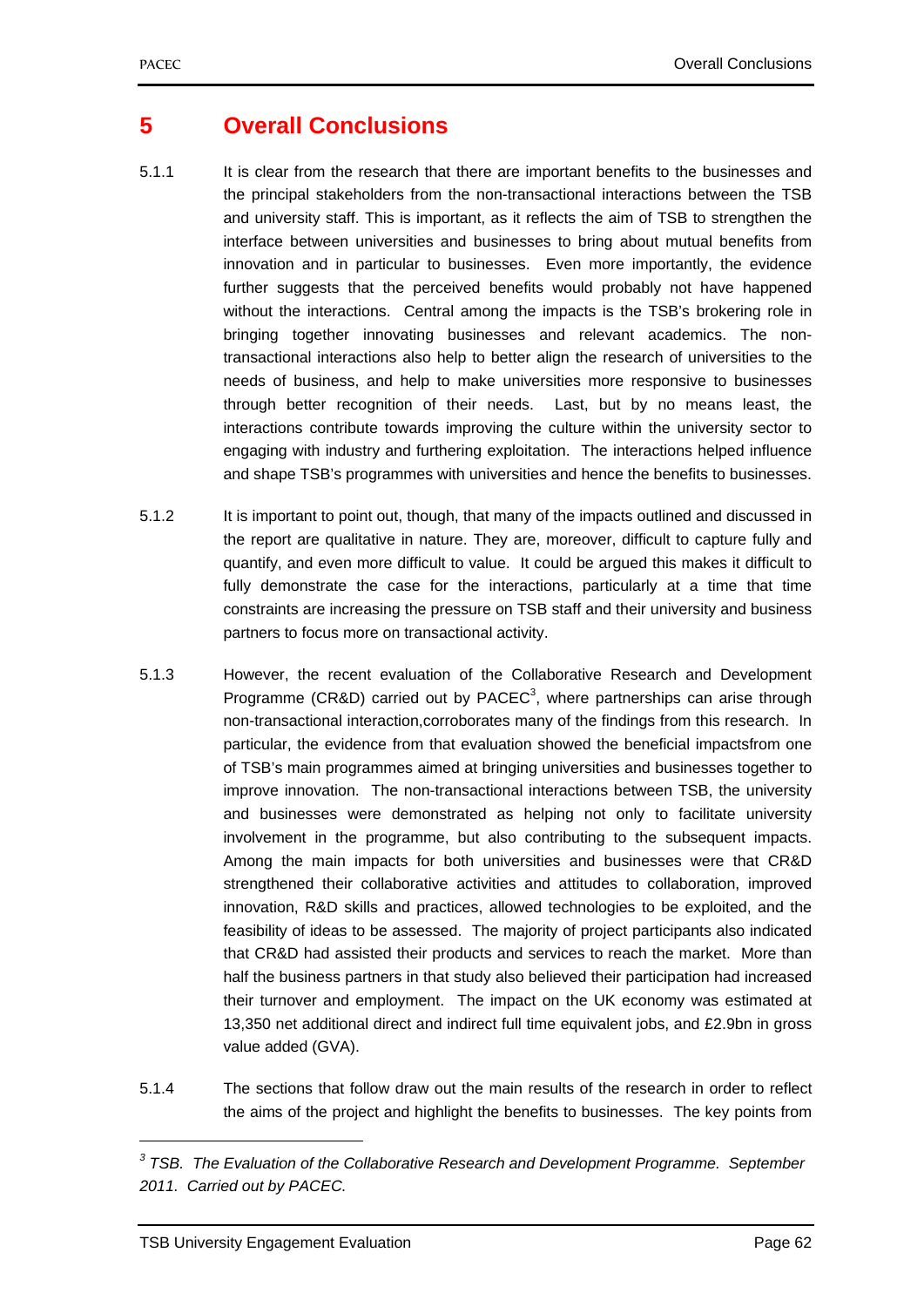the research with TSB staff, universities and the businesses are summarised and compared, where appropriate, for each of the objectives set out for this project.

# 5.2 Interactions with universities and businesses

- 5.2.1 Interactions between TSB and university staff are an important part of the TSB's activities. A portfolio analysis undertaken by the TSB of its funding showed that 66% of the total current grant value involved research based partners (ie universities) or c£550m. The analysis also found that almost three quarters (72%) of the total grant funding involving universities (including CR&D, KTPs and Research Council contributions) was received by just 25 universities. The universities of Warwick, Cambridge and Birmingham received the highest amounts.
- 5.2.2 The higher educational institutions included in this survey represented the broad spectrum of universities across the UK, including those ranked in the top 25 for TSB investment and those ranked lower. The respondents themselves included both academic and non-academic staff, but all of whom were involved in knowledge transfer projects. More than two-fifths of these were in a senior position at their university.
- 5.2.3 Most of the 20 firms included in the consultations were independent businesses with no subsidiaries. One in five were independent businesses with subsidiaries, and the rest were subsidiaries of UK and overseas-owned companies. The businesses were at different stages of maturity, with a mix of younger ones and mature and longestablished firms. They varied in size, in terms of the number of people they employed. The majority of the businesses could be classified as SMEs. However, there were some very large businesses too, thus pushing the average number of employees for the firms consulted to around 7,000. The businesses interviewed came from a narrow range of industry sectors, primarily with high value added outputs. One in three were involved in research and development, and the rest in manufacturing and engineering, business services, and utilities and waste management. Given the prevailing difficult economic environment, it was not surprising that two thirds claimed they had only moderate ambitions for growth in the short to medium term.

# *5.3* Non-transactional interactions with universities and businesses

5.3.1 TSB staff were involved in a wide range of non-transactional interactions with the university sectors, i.e. activities that were not directly related to the portfolio funding for universities.Underpinning this activity, typically, TSB staff had widest nontransactional networks with researchers and academics at universities. More than half (55%) of staff had non-transactional interactions with 5-19 researchers or academics over the past year. The TSB staff also engaged with Technology transfer and commercialisation staff at universitiesat a significant level.Here too, more than half (56%)of the TSB staff had non-transactional interactions with 1-9 technology transfer or commercialisation staff.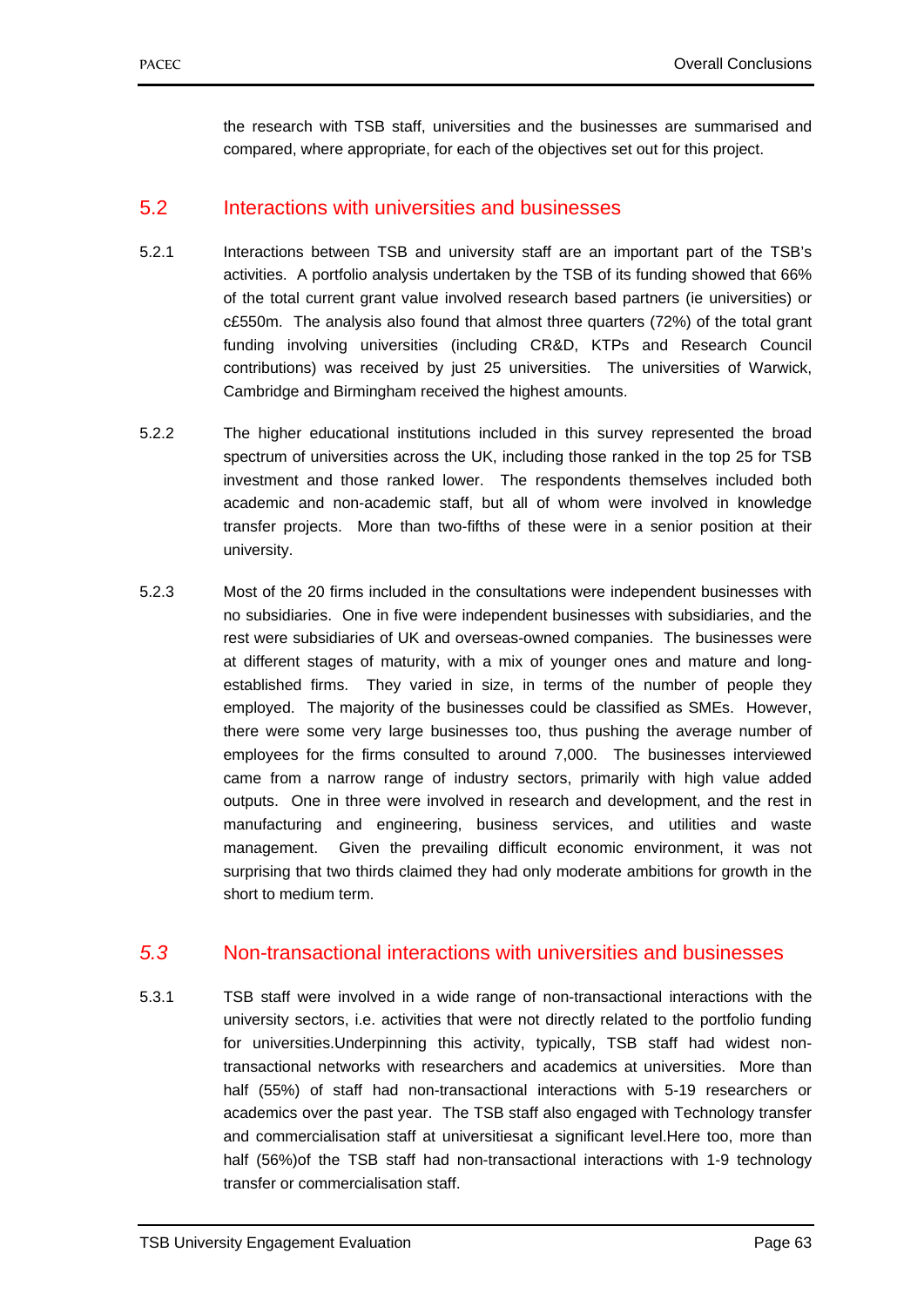- 5.3.2 The university staff, similarly, placed considerable store on their interactions with the TSB, at least to the extent that only few claimed they had not engaged with TSB staff at all during the intervening year. More specifically, some appeared to have almost weekly contact with TSB staff, given their claim to having more than 50 separate nontransactional interactionsduring the year. On average, the majority of staff interacted with TSB staff at least once every month.
- 5.3.3 There was a marked difference in levels on interaction between TSB and university staff. TSB heads of department had much more interaction with senior university management than other TSB staff. Senior university staff were also most likely to engage with TSB staff, which is to be expected, as they tended to take the lead on programmes and their associated activities which often lead to some form of interaction, in the first place.

# 5.4 The purpose of non-transactional interactions

- 5.4.1 The role that TSB plays in brokering relationships between the knowledge users and producers as part of the innovation system was an important motivating factor for most TSB staff engaging in interactions with universities. In this regard, more than four-fifths of TSB staff claimed that helping to improve collaboration and links between businesses and universities was a "very important" (54%); or "critical" (31%).Almost as important a motivation was the desire of the TSB staff to help university academics and researchers understand business needs in innovation, technology, or commercialisation. Four out of five TSB respondents (79%)regarded this "very important" or "critical". A similar proportion also indicated they interacted with universities to help raise their awareness of TSB programmes (79%; 17% critical); while two-thirds considered it very important or even critical to form these interactions so as to help shape future TSB policies and programmes.
- 5.4.2 In terms of their aims of interactions with TSB staff, a large majority of the university staff in the survey hoped that their contacts would provide a better insight into TSB's research priorities. They considered this to be a critical pre-requisite to their developing proposals for TSB programmes and related funding. On the whole, the university staff appeared to be motivated more by making their research better known to TSB, and to some extent businesses, and less about the commercialisation of their research. Indeed, less than half of them were looking for business partners to collaborate with in knowledge exchange. On the face of it, this appears to contrast very much with the prime motivation of TSB staff to broker relationships between universities and business.
- 5.4.3 The businesses were motivated by quite different priorities for their non-transactional transactions. Reflecting the brokering role of TSB, they were keen to develop their relationships with higher education institutions, some nine out of ten sought a better understanding of university research programmes and, linked to this, their priorities. Consequently, four-fifths (80%, ie 12 out of 15) sought to use the opportunity offered by their non-transactional interactions with the TSB to make universities better aware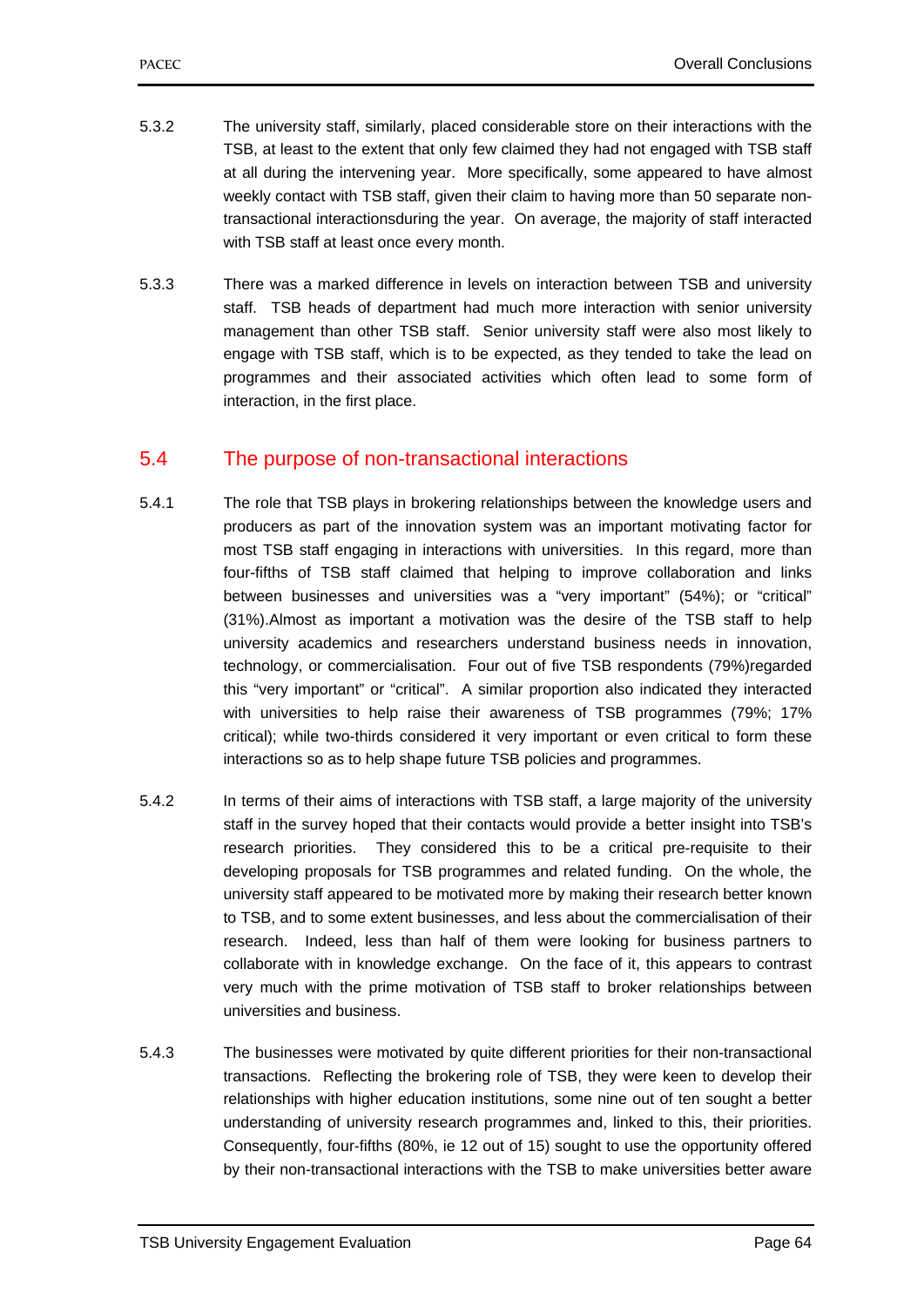of research being carried out by businesses themselves. Around half (53%) hoped to find out more about the research priorities of universities, and an identical proportion (53%), to find out more about the opportunities for TSB funding within this context.

## 5.5 Methods for non-transactional interactions

- 5.5.1 Overall, other than telephone and email exchanges, attendance at conferences, events and workshops were the most frequent types of interactions for the TSB staff, underscored by their attending on average about 13 such activities each in the past year. These were followed by individual meetings with university staff only, i.e. with no businesses present. The individual meetings were often the result of either direct contact initiated by university staff,or mutual contact by TSB and universities, for example, during an informal meeting at an event; and were considered by the TSB staff to be the most important methods of initiating the interactions.TSB departmental heads tended to engage more frequently than non-heads in non-transactional interactions, especially through meetings with universities. The most common forms of interaction for non-heads were conferences, events, and workshops.Heads of department were more likely than non-heads to consider direct contact initiated by university staff as very important.
- 5.5.2 In contrast with the TSB staff, the university staff regarded the direct contact they initiated themselves as the most important means of starting any engagement with TSB staff in the first place. However, a sizeable proportion cited the importance of contact coming the other way, ie contact initiated by TSB staff. Senior university staff in particular believed that contacts initiated by them were the most fruitful in producing benefits. The evidence from the survey of university staff also indicated there was frequent contact between university staff and businesses, although this appeared to be conducted more frequently? between non-senior staff and representatives of business. Not surprisingly, non-senior staff were more inclined than senior staff to rate referrals from business more highly as a means of starting engagement with TSB staff. Mutual contact, often informal meetings at events, fell somewhere in-between the two types of direct contact.
- 5.5.3 There is some distinction between the methods of interaction and the mechanisms through which the university staff engaged with TSB staff. Apart from the more frequent email and telephone exchanges, the mechanism most used by the university staff in non-transactional interactions was the one-to-one meetings with TSB staff only. This was followed by conferences and other events, and meetings where representatives of business were also present. This latter means of interaction was used more by non-senior staff than senior staff. This latter means of interaction was used more by non-senior staff than senior staff. This raises an issue for policy, about the role TSB can play by using the interactions to help universities find business partners for collaboration and knowledge exchange, ie a brokerage role.
- 5.5.4 Unsurprisingly, almost all the businesses indicated that email and telephone exchanges were their primary means of engaging with TSB and university staff. Most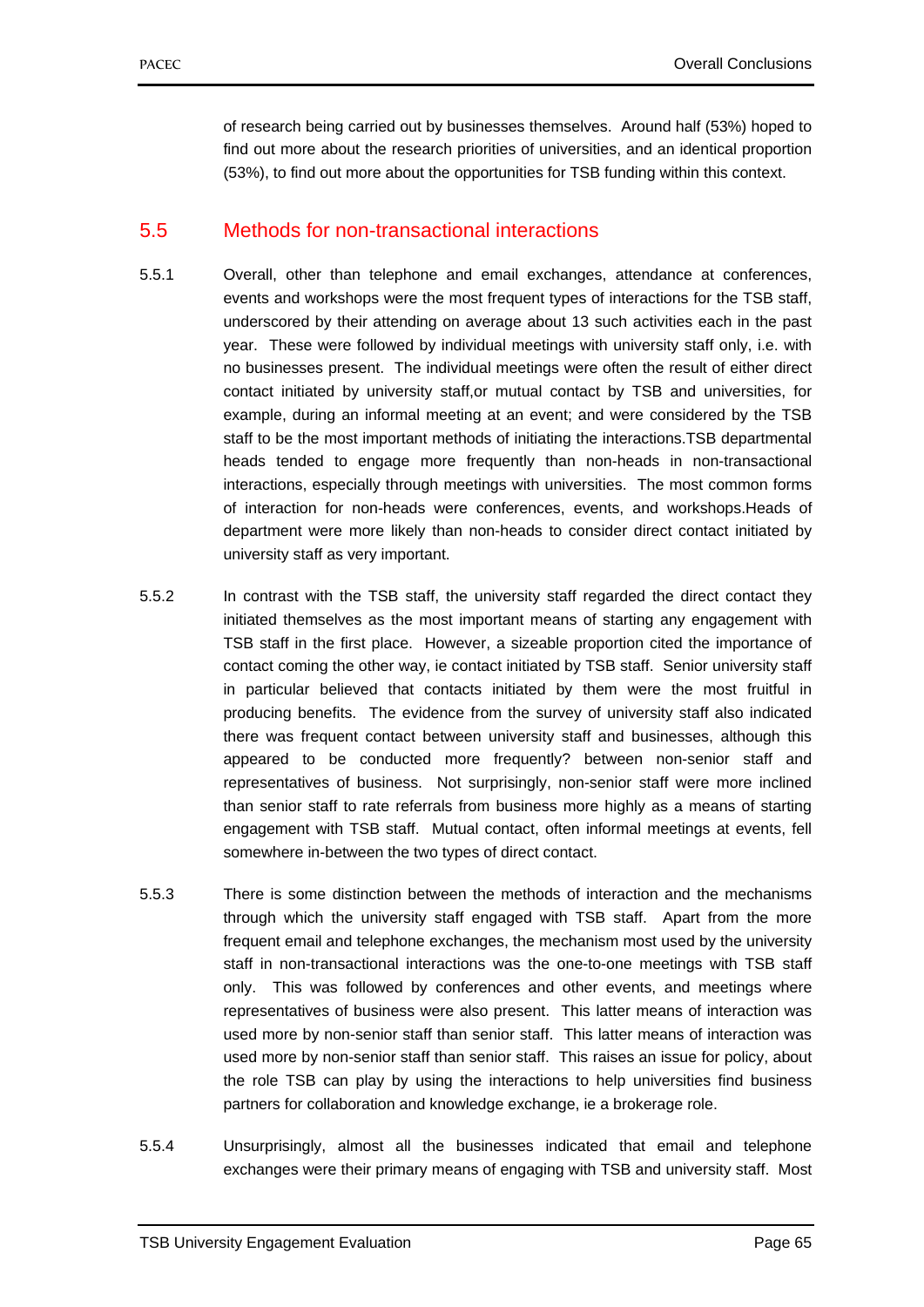indicated that there were a range of face-to-face meetings with university and TSB staff. Indeed the meetings with university staff was a key mechanism for business engagement in non-transactional interactions. The majority of the businesses found most of the mechanisms for engaging with TSB and university staff quite effective.

## 5.6 The benefits from non-transactional interactions

5.6.1 The respondents in the surveys identified the benefits to businesses, and themselves, emerging from the non-transactional interactions between the TSB, universities and businesses. But the perceived benefits were considered to vary for the different stakeholders, at least in terms of their emphasis and importance. These might be expected, as likely reflecting the particular motivations for their non-transactional interactions.

## *Benefits to the TSB*

- 5.6.2 The TSB staff highlighted some key benefits as accruing to their organisation itself. From their perspective, these included creating a more coordinated or strategic approach at TSB (75% of staff with 27% claiming a high impact). They also believed the TSB had now greater understanding of key research trends and the impacts of research (72% of staff with 37% stating a high impact); and as well, greater understanding of the research and commercialisation needs of universities (66% of staff with 23% stating a high impact).
- 5.6.3 The university staff also thought that the other stakeholders benefited significantly from the non-transactional interactions. The benefits they perceived flowed to the TSB in particular were: improving their understanding of the key trends and impacts of current university research (78%); understanding the research commercialisation needs of higher education institutions (73%); and helping the TSB refine the scope and direction of its programmes (71%). Again, these were remarkably similarity to the views of the TSB staff themselves about the benefits of interaction to their organisation.

## *Benefits to universities*

5.6.4 In terms of the benefits to universities,the TSB staff believed the greatest impact on universities was helping them understand the TSB funding available. Two-thirds of the TSB staff (67%)considered the interactions had a high impact, and the rest, that they had a medium impact. The other important impacts they believed accrued to the universities included: helping to improve the culture at universities towards engaging with business (89% high or medium impact); helping universities gain an understanding of nationally important areas of research (85% high or medium impact); and assisting universities to gain a better understanding of the needs of business (80% high or medium impact).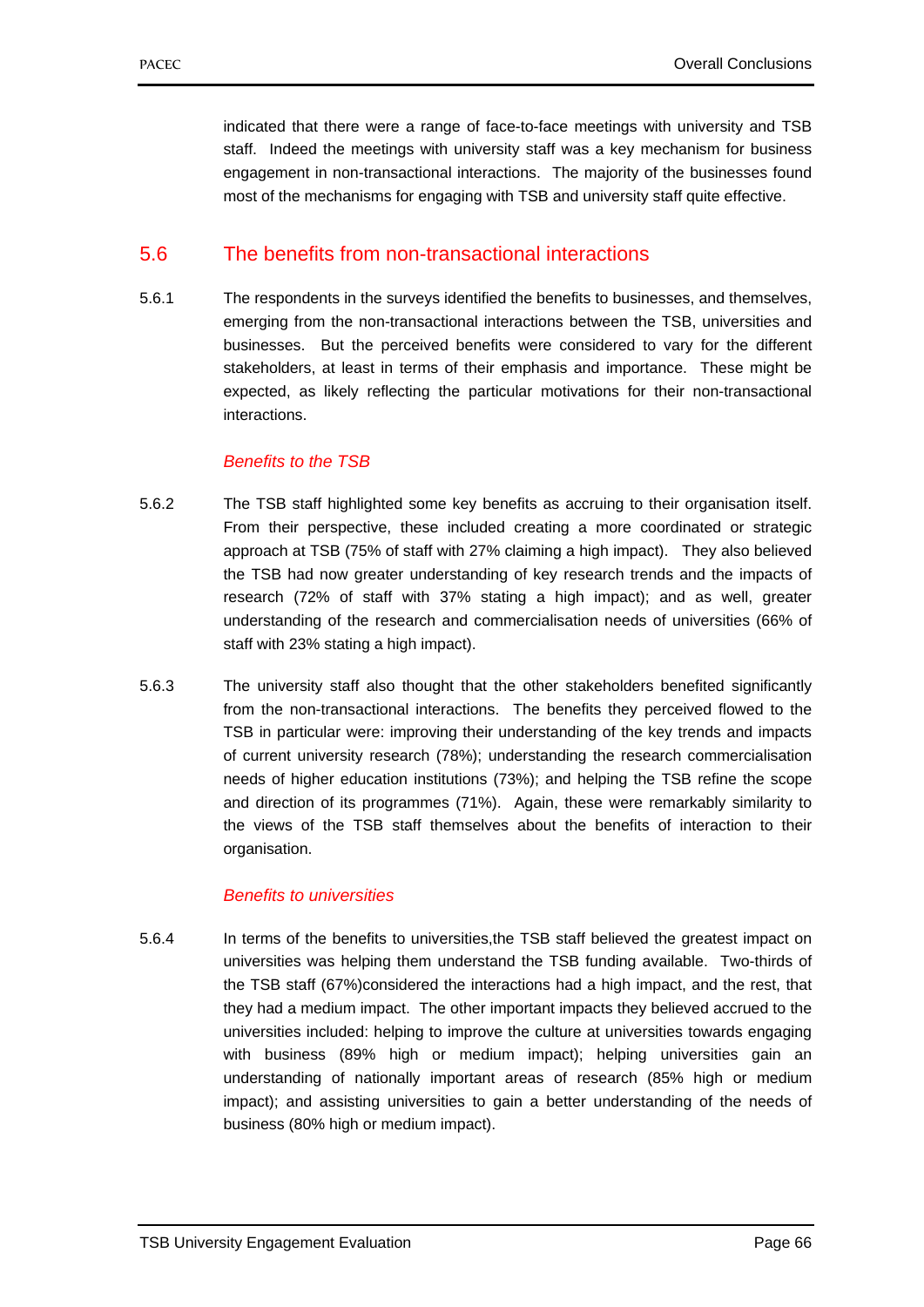5.6.5 It was clear from the survey that the university staff valued their relationship with TSB very highly. Almost half of them (47%) were in no doubt that their contacts with TSB staff were important for their overall research and knowledge exchange work. They also believed that their respective universities benefited directly from the interactions with TSB staff. They perceived wide-ranging benefits, most notably: improving their understanding of TSB funding available for research (86%); improving their knowledge of key research areas of national importance (84%); improving their ability to apply for TSB funding (83%); and improving their understanding of TSB innovation policies (81%). In this regard, the university staff echoed the views of the TSB staff interviewed about the perceived benefits to universities from non-transactional interactions. Some two thirds of universities also found that the interactions helped them find business partners and understand business needs. The TSB echoed these benefits, reflecting their brokerage role.

## *Benefits to businesses*

- 5.6.6 The TSB staff perceived the main benefits for businesses of the TSB and university interactions to be helping businesses identify an appropriate university research collaborative partner. This was the most frequently mentioned impact (with medium or high impacts). It was rated as "medium impact" by 58% of TSB staff and "high impact" by 33%. A further important benefit was the alignment of university research to the needs of business. A third of TSB staff (33%) said that there was a "high impact" benefit to business, and 40% said that it was a "medium impact" benefit. Three-quarters of TSB staff (77%) believed that their interactions were having a medium or high impact on helping to make university research more relevant for business commercialisation.
- 5.6.7 The benefits the university staff perceived to flow to businesses from the nontransactional interactions included: their accessing new ideas and gaining perspectives across a wide range of new subject areas. As well, businesses were thought to benefit from having their needs better targeted by research being undertaken in universities. Even more importantly, the interactions have enabled businesses to find appropriate collaborative partners in universities. The overall beneficial effect was that university research was becoming more relevant for commercialisation and business growth. It is notable that here too, the views of the university staff appeared to corroborate the evidence from the research with TSB staff, about the benefits of non-transactional interactions to business.
- 5.6.8 On the whole, the businesses regarded the interactions between TSB and university staff as important to them. However, they considered the interactions with university staff to be marginally more important, where they sought to learn more about their research activities and priorities and explore the interface with them. The businesses identified three principal benefits from their non-transactional interactions. A large majority believed that businesses had gained new ideas and perspectives in different disciplines at universities as a result of the interactions. A substantial number also thought that TSB research was more targeted on the needs of businesses, and universities were encouraged to ensure their research was more relevant to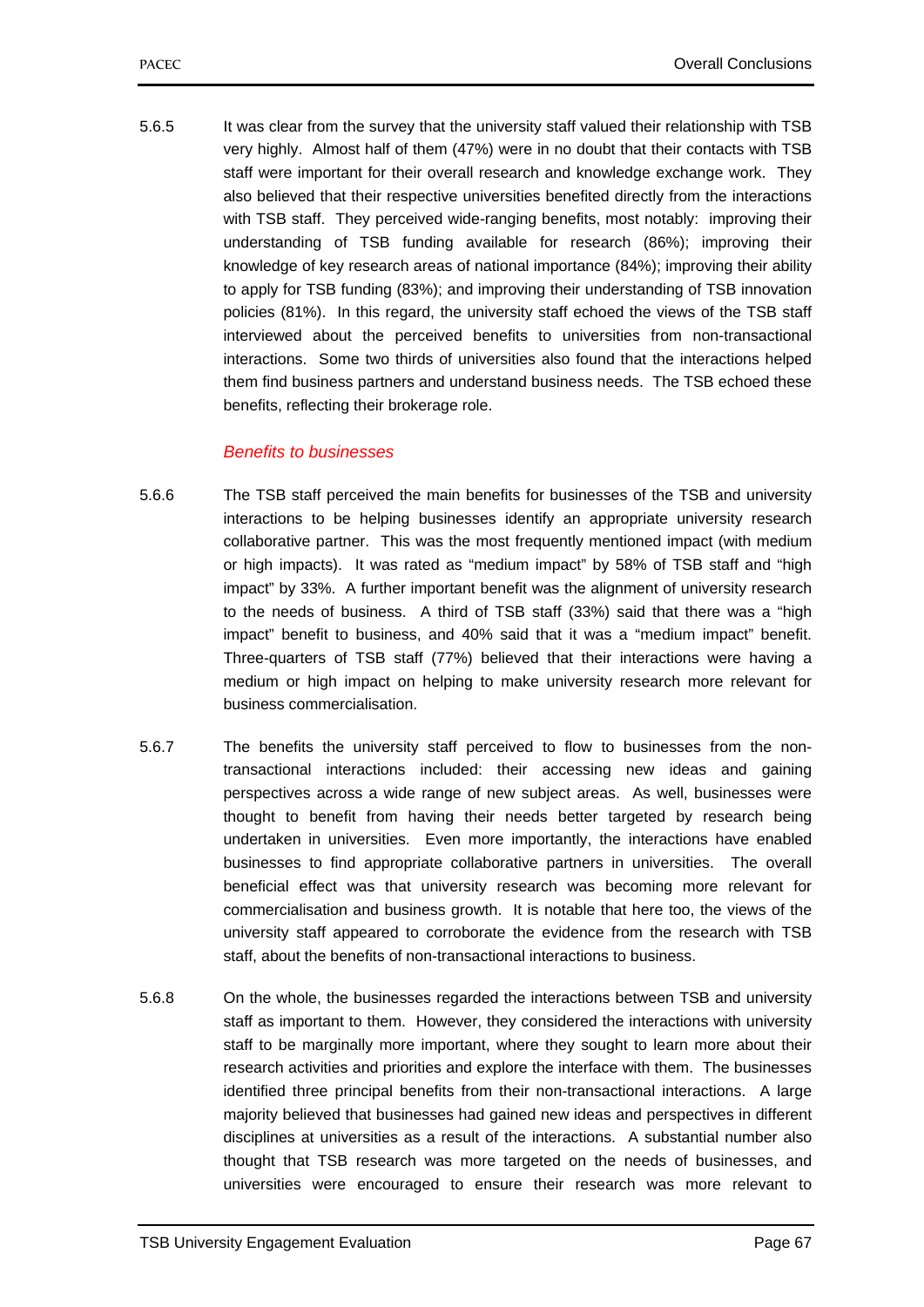commercialisation. Last, but by no means least, the businesses had benefited by finding appropriate research partners in universities, which in turn had helped improve business culture towards engaging with universities and academics.

# 5.7 Additionality

- 5.7.1 The evidence from the survey suggests that around 60% of the TSB staff believe that the benefits outlined above for TSB and the universities would probably or definitely not have been realised by the TSB and the universities in the absence of the nontransactional interactions. This suggests there is a high level of additionality. Just over half believed that the benefits to business probably or definitely would not have been realised without the non-transactional interactions.
- 5.7.2 On the whole, the university staff believed that the biggest beneficiary of the nontransactional interactions was the TSB itself. This is on the basis of their views about the extent to which the perceived benefits to the different stakeholders would have been realised in the absence of non-transactional interactions, ie the additionality of the benefits. More specifically, half of the university respondents (51%) believed the benefits accruing to the TSB would probably or definitely not been realised on the absence of the interactions. This compares with around two-fifths (42%) who did not think the benefits to universities would have been realised; and exactly one-third (33%) who did not think the same about the benefits to business.
- 5.7.3 An important cost element of the interactions is the time spent on the interactions. On average, TSB staff spent approximately 7% of their time on non-transactional interactions with universities. However, the survey showed that departmental heads spent approximately twice as long as other staff - 10.5% of their time, compared to 5.6% for other staff.
- 5.7.4 Making assumptions on the number of hours worked per week and the number of working weeks per year, the analysis suggests that approximately 9,150 hours are spent per year on non-transactional activities with universities.

# 5.8 Effective Non Transactional Mechanisms

5.8.1 Generally, the mechanisms preferred by TSB staff, the universities and businesses, as being more effective in terms of their aims, were meetings where both universities and businesses were present. Less importance was attached to unilateral meetings with one other type of partner.

# 5.9 The Key Direct Benefits to Businesses: Combined Views

5.9.1 An important aim of the project is to draw out the benefits to businesses and their innovation activities that arise from the non-transactional interactions. The direct benefits to businesses that were identified by them were: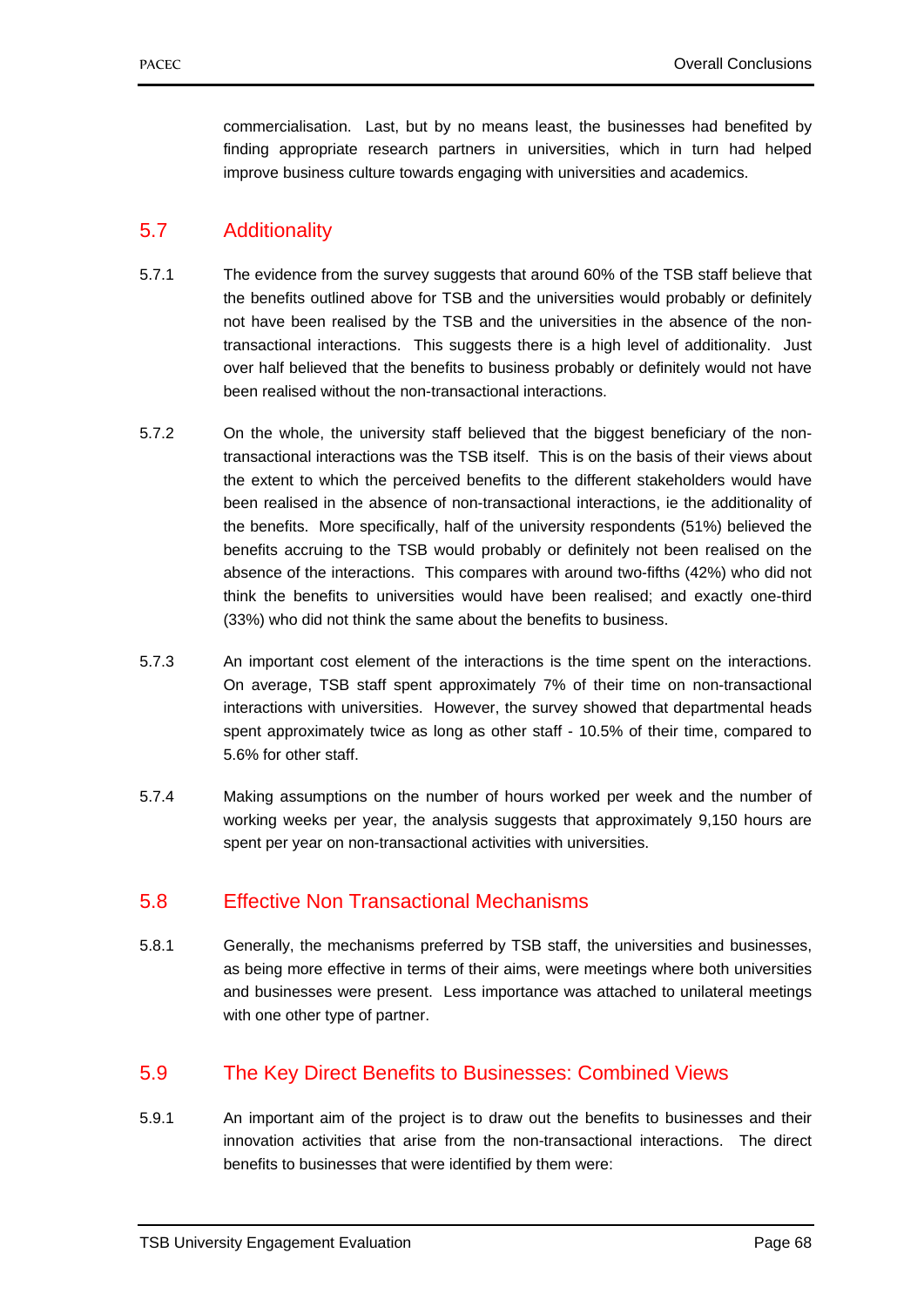- They could access new ideas across different disciplines / fields (in TSB and the universities)
- TSB research was targeted more on business needs
- HEI research was geared more towards commercialisation and business growth
- Collaborative research partners were easier to identify in universities reflecting the brokerage role of TSB
- The university culture in terms of working with businesses was improved
- 5.9.2 In combination these impacts improve the innovation activities of businesses and their ability to commercialise products and services.
- 5.9.3 The TSB staff also identified these points, and in particular the ability of businesses to find appropriate research and collaboration partners which reflects the TSB brokerage role. The universities also highlighted these impacts. They also thought that businesses were better placed to overcome innovation and technology issues (ie find solutions) and improve their innovation skills and practices.

## 5.10 Constraints and improvements to effectiveness

- 5.10.1 These points and suggestions were put forward by the TSB staff:
	- The main constraint to non-transactional interactions was a lack of time for TSB staff to fully engage with universities.
	- A lack of understanding of the needs of business amongst university staff is the second most frequently mentioned constraint.
	- A lack of coordination of interactions amongst TSB staff is also seen as a constraint.
	- Uncertainty over the aims of non-transactional activities which could be clarified to improve effectiveness.
	- 53% of TSB staff believed that their transactional interactions were more important than the non-transactional interactions and that this was seen as "somewhat" or "very" constraining.
	- Meetings with both business and university staff present were seen by the largest proportion of TSB staff (56%) as being very effective for delivering the overall benefits and aims.
	- Meetings with just university staff were seen by the majority of TSB staff (64%) as being only generally effective. However, this masks an important difference in views between TSB departmental heads and other staff: 42% of department heads believe meetings with university staff only are very effective compared to 5% of other staff.
	- 90% of TSB staff believed that conferences/events/workshops were at least generally effective.
- 5.10.2 The foregoing reflect the overall view, especially of senior TSB staff, that it is sometimes difficult to view the non-transactional interactions separately as they frequently relate to the programmes, their aims and operation.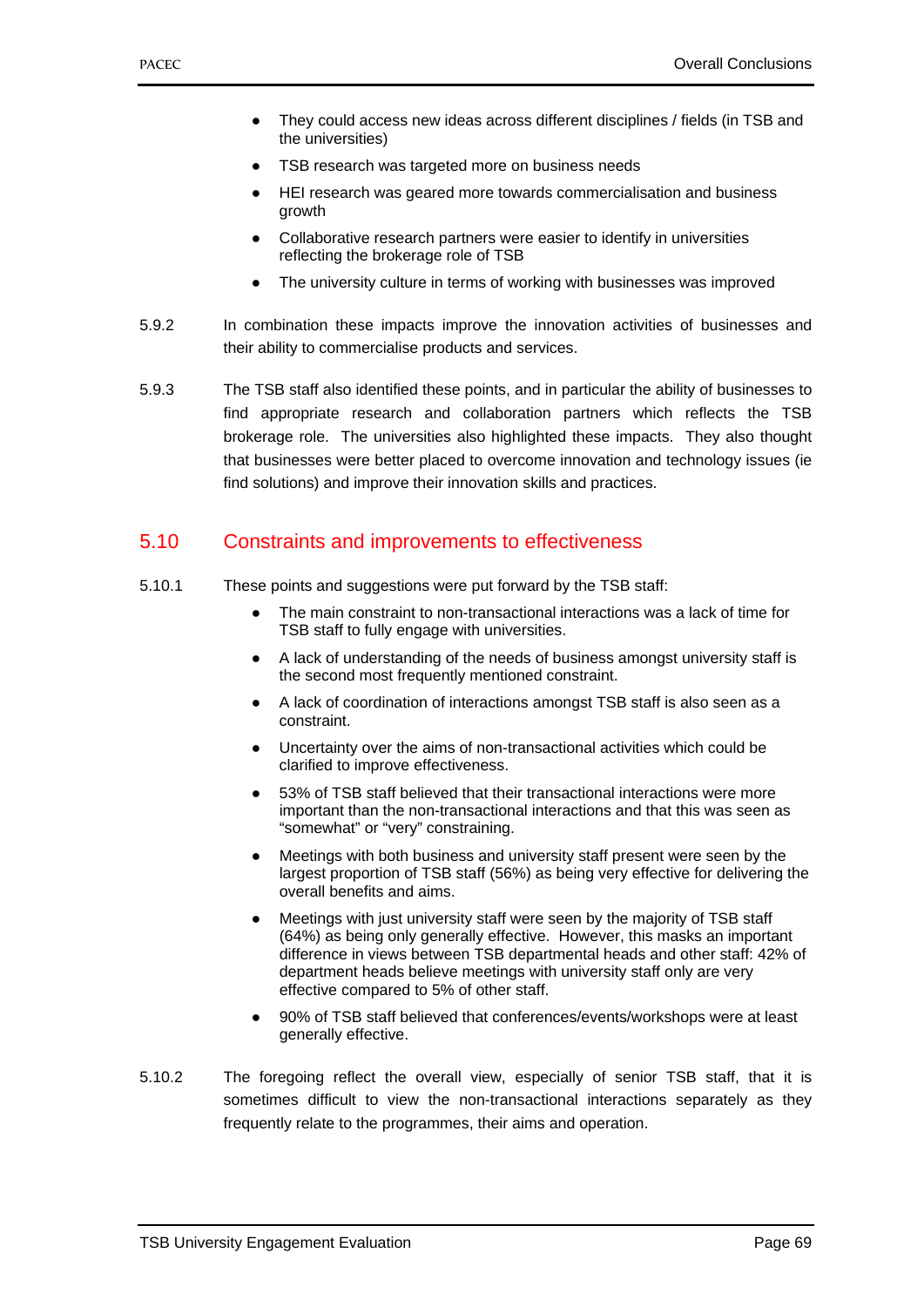- 5.10.3 On the whole, the university staff did not face significant constraints when interaction with TSB staff. On the contrary, they were acutely aware of the overall benefits from the interactions, and about the willingness of TSB staff to engage with universities. They also had considerable support from their own universities to engage with the TSB. Where there were any constraints at all, these were:
	- Time availability, as the staff had to fit the interactions into their programmes. This often made it difficult for them to fully engage with TSB staff.
	- The other academic duties: notably teaching and other research.
	- Some cultural difficulties in the sense that the universities could have different aims and ways of working.
	- The only other areas of concern for a minority of the university respondents related to difficulties in identifying and making contact with the appropriate TSB staff. It is worth noting that on the whole, significantly fewer university staff thought they faced any constraints, compared with their TSB counterparts.
- 5.10.4 For businesses, the discussions were more qualitative. The constraints they raised reflected those of the TSB and university staff. They covered:
	- The general lack of time because the staff had full schedules, especially where, in some context, there were fewer staff
	- Business priorities and "events" where customer / client, marketing and sales, and business / supplier issues were more important
	- The relevance of transactions where they were general and not necessarily related to specific opportunities such as grant funding
- 5.10.5 The businesses recognised the importance of the non-transactional actions but could see them as bringing medium term benefits rather than shorter term ones. There could also be some constraints in that it took time to arrange activities as both the TSB and university staff faced time and resource pressures.

## 5.11 Some suggestions on the way forward

- 5.11.1 The analysis above has highlighted the key benefits of the non-transactional engagement with TSB and universities for businesses as well as raising some issues related to the activities and the constraints faced, with implications for improvements that could be made by TSB. This sub-section builds on the views of the TSB and university staff and businesses in an attempt to interpret what they mean for TSB and how some adjustments could be made at both the strategic (policy) and operational levels to improve the outputs of the non-transactional activities and their relationships to the main TSB programmes and transactional activities.
- 5.11.2 There were some small differences between the senior TSB, university staff and businesses related to the suggestions. However, the analysis here has not focussed on one set of views but drawn on the collective opinions of the TSB, university staff and businesses.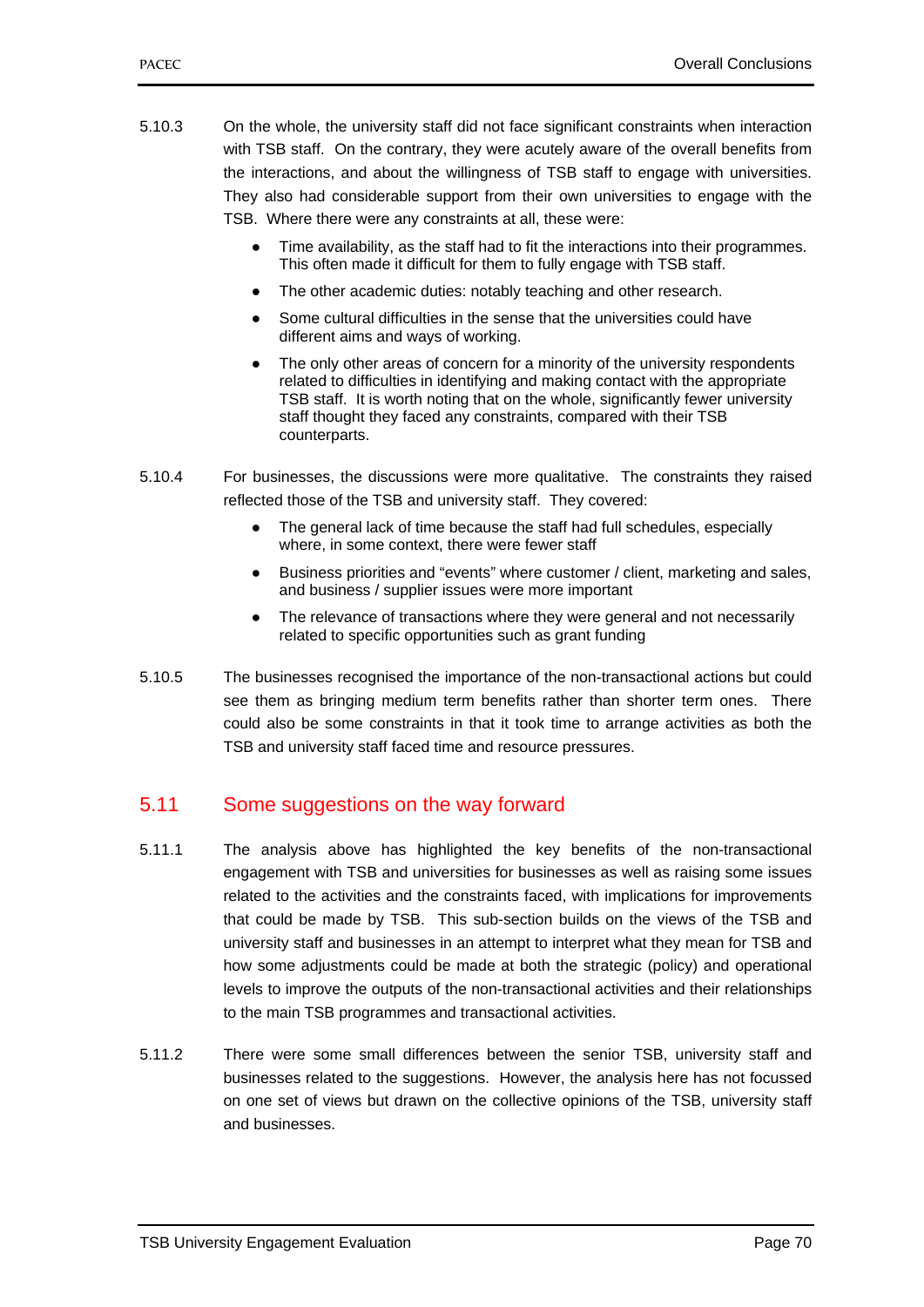## *The strategic level*

- 5.11.3 TSB should give some priority, and take steps to ensure:
	- Greater clarify as to the aims of the non-transactional activities for all involved, especially in a context where the TSB's strategic aims have been re-shaped / are being developed to reflect overall government priorities and growth aims.

These changing government and TSB priorities will also have implications for the universities and businesses and the non-transactional interactions with them.

- Provide a clearer picture to TSB staff, universities and businesses of the business benefits TSB is seeking to achieve through the non-transactional activities. This project has identified what they are considered to be. However, they need to be communicated to TSB staff, businesses, and universities.
- Spell out the interrelationship between the non-transactional activities and the programme or portfolio activities that are particularly important for the universities and businesses:
	- The networking role of non-transactional activities; the market intelligence and technology / opportunity awareness role (for business and university opportunities) and developments, communications, the building of interpersonal relationships, the awareness raising role, the contribution to knowledge exchange, and the brokering activity between universities and businesses.
	- The "reach" of non-transactional activity, i.e. in building links with universities that receive less of the programme funding, or activity but provide expertise in key areas where there may be niche and emerging opportunities for businesses.
	- The interface between the non-transactional and the programme activities. The interrelationships between the two and their respective functions and the priorities between them for staff.
	- How and when TSB should take the initiative in engaging with universities. For example, policy changes, challenges, and new opportunities. These more strategic aims could be communicated to both university and business partners more effectively.

#### *The operational level for TSB staff*

- Provide a clear direction of the responsibilities for non-transactional activity amongst the different levels of TSB staff and how they interrelate.
- Agree the outputs to be achieved for staff as targets. These may include the number and type of mechanisms / activities to engage in (say annually), the programme of engagement, and the outputs and outcomes to be achieved for TSB, the universities and businesses – with benefits attributed to the nontransactional activities.
- Agree the appropriate time inputs and resources for TSB staff appropriate to the outputs envisaged.
- Agree the most appropriate mechanisms for non-transactional activities and for different levels of staff, e.g. meetings with the universities, university / business meetings, events and conferences etc.
- Strengthen the internal CRM arrangements, mapping and database showing the university non-transactional activities and the referral routes across TSB and universities.